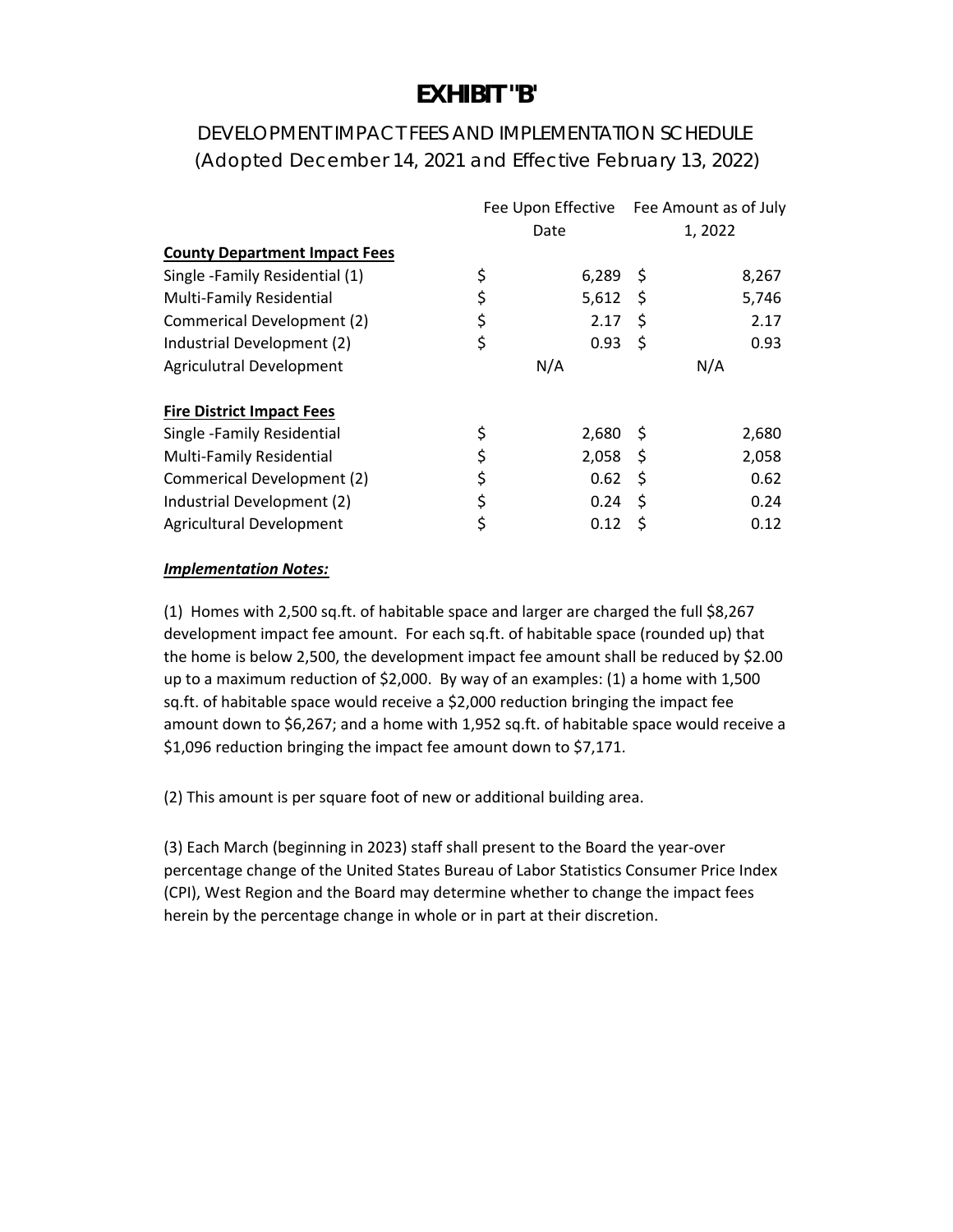



Colusa County Development Impact Fee Update and Nexus Study

**Prepared for:**  County of Colusa

**Prepared by:**  Economic & Planning Systems, Inc. (EPS)

Economic & Planning Systems, Inc. P.O. Box 340176 Sacramento, CA 95834 916 649 8010 tel 916 649 2070 fax

Oakland Sacramento Denver Los Angeles October 29, 2021

EPS #192130

www.epsys.com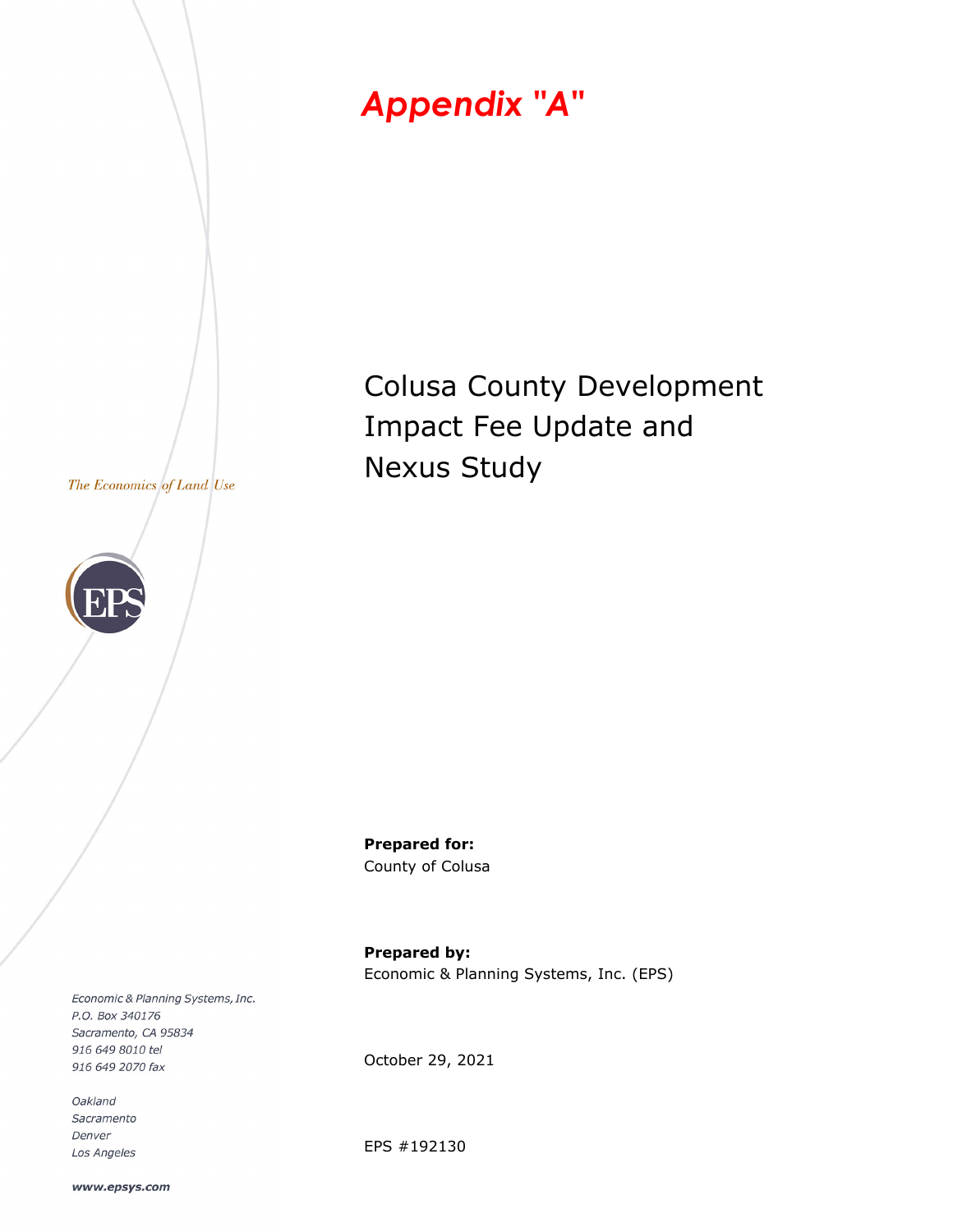## Table of Contents

| 1.  | Background, Context, and Summary of Maximum Fees  1 |
|-----|-----------------------------------------------------|
|     |                                                     |
|     |                                                     |
|     |                                                     |
|     |                                                     |
| 2.  |                                                     |
|     |                                                     |
|     |                                                     |
|     |                                                     |
|     |                                                     |
| 3.  |                                                     |
| 4.  |                                                     |
| 5.  |                                                     |
| 6.  |                                                     |
| 7.  |                                                     |
| 8.  |                                                     |
| 9.  |                                                     |
| 10. |                                                     |
| 11. |                                                     |
| 12. |                                                     |
|     |                                                     |
|     |                                                     |
|     |                                                     |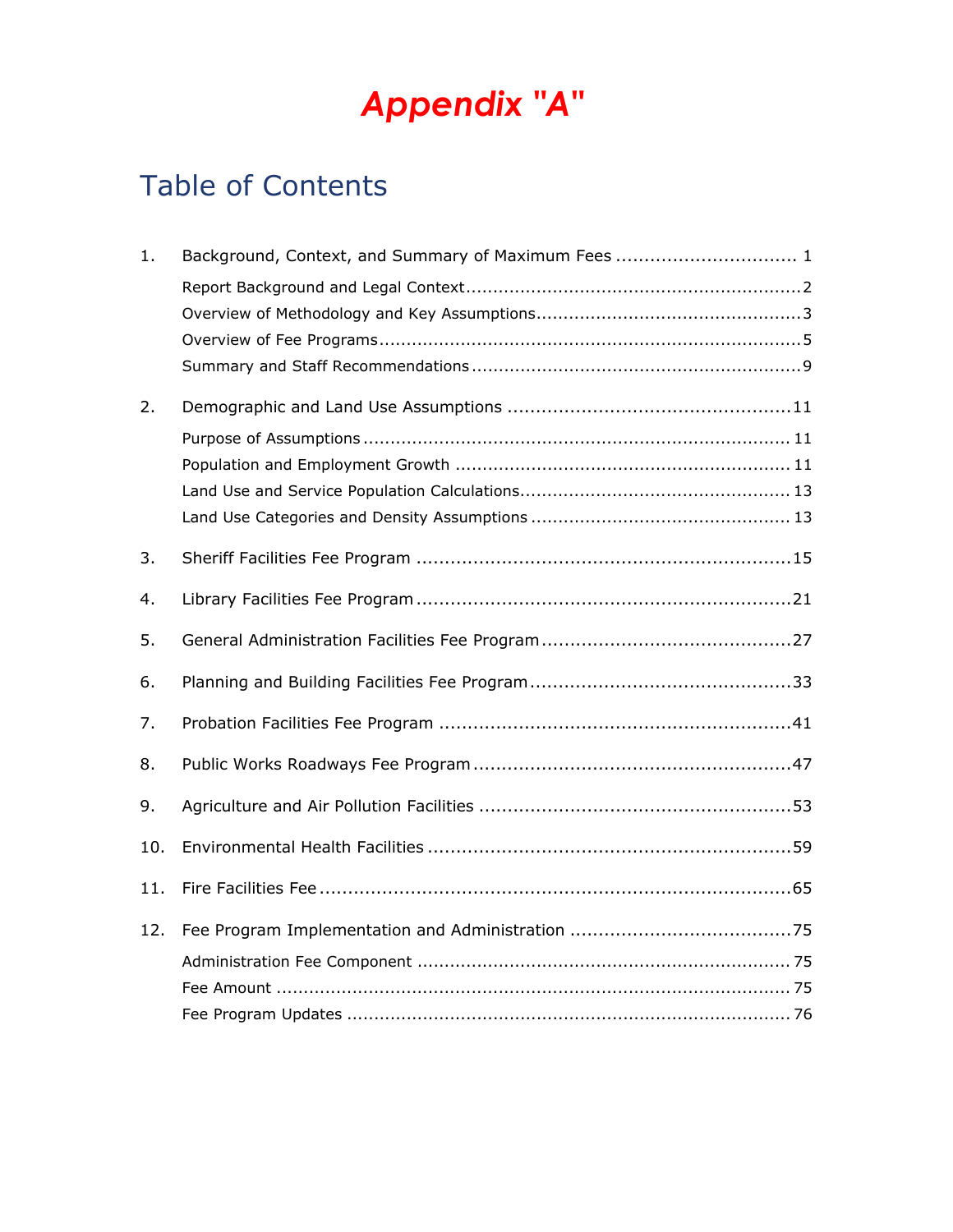### List of Tables

| Table 1  | Summary of Total Estimated Maximum Justified Fee 7                 |
|----------|--------------------------------------------------------------------|
| Table 2  | Summary of Total Estimated Maximum Justified Fee, including        |
| Table 3  |                                                                    |
| Table 4  |                                                                    |
| Table 5  |                                                                    |
| Table 6  | Sheriff Equipment Existing Level of Service Standards 19           |
| Table 7  |                                                                    |
| Table 8  |                                                                    |
| Table 9  | Library Equipment Existing Level of Service Standards  25          |
| Table 10 | General Administration Facilities and Equipment Cost Allocation 28 |
| Table 11 | Estimated General Administration Facility and Equipment Costs  29  |
| Table 12 |                                                                    |
| Table 13 | Estimated Planning & Building Facility and Equipment Costs  36     |
| Table 14 | Planning & Building Existing Level of Service Standards and        |
| Table 15 |                                                                    |
| Table 16 | Estimated Probation Facility and Equipment Costs 43                |
| Table 17 | Probation Equipment Existing Level of Service Standards 45         |
| Table 18 |                                                                    |
| Table 19 |                                                                    |
| Table 20 | Public Works: Existing and Future Transportation DUEs  51          |
| Table 21 | Agricultural & Air Pollution Facilities Cost Allocation  54        |
| Table 22 | Estimated Planned Agricultural & Air Pollution Facility Costs  55  |
| Table 23 | Agricultural & Air Pollution Existing Level of Service             |
| Table 24 |                                                                    |
| Table 25 | Estimated Planned Environmental Health Facility Costs 62           |
| Table 26 | Environmental Health Existing Level of Service                     |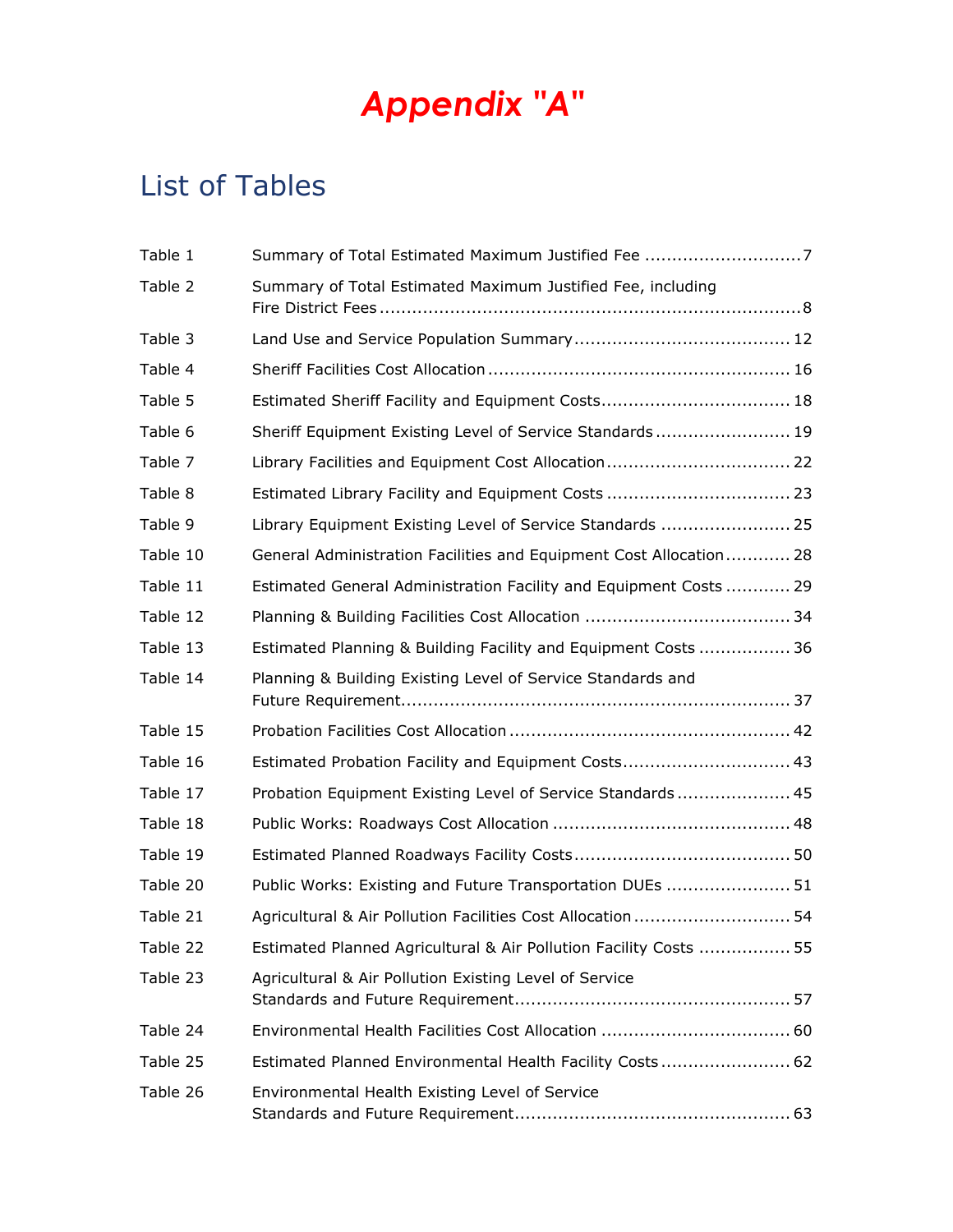| Table 27-A | Fire Facilities and Equipment Cost Allocation-         |  |
|------------|--------------------------------------------------------|--|
| Table 27-B | Fire Facilities and Equipment Cost Allocation-         |  |
| Table 27-C | Fire Facilities and Equipment Cost Allocation-         |  |
| Table 28   |                                                        |  |
| Table 29-A | Fire-Bear Valley/Indian Valley Fire District Equipment |  |
| Table 29-B | Fire-Princeton Fire District Equipment                 |  |
| Table 29-C | Fire-Sacramento River Fire District Equipment          |  |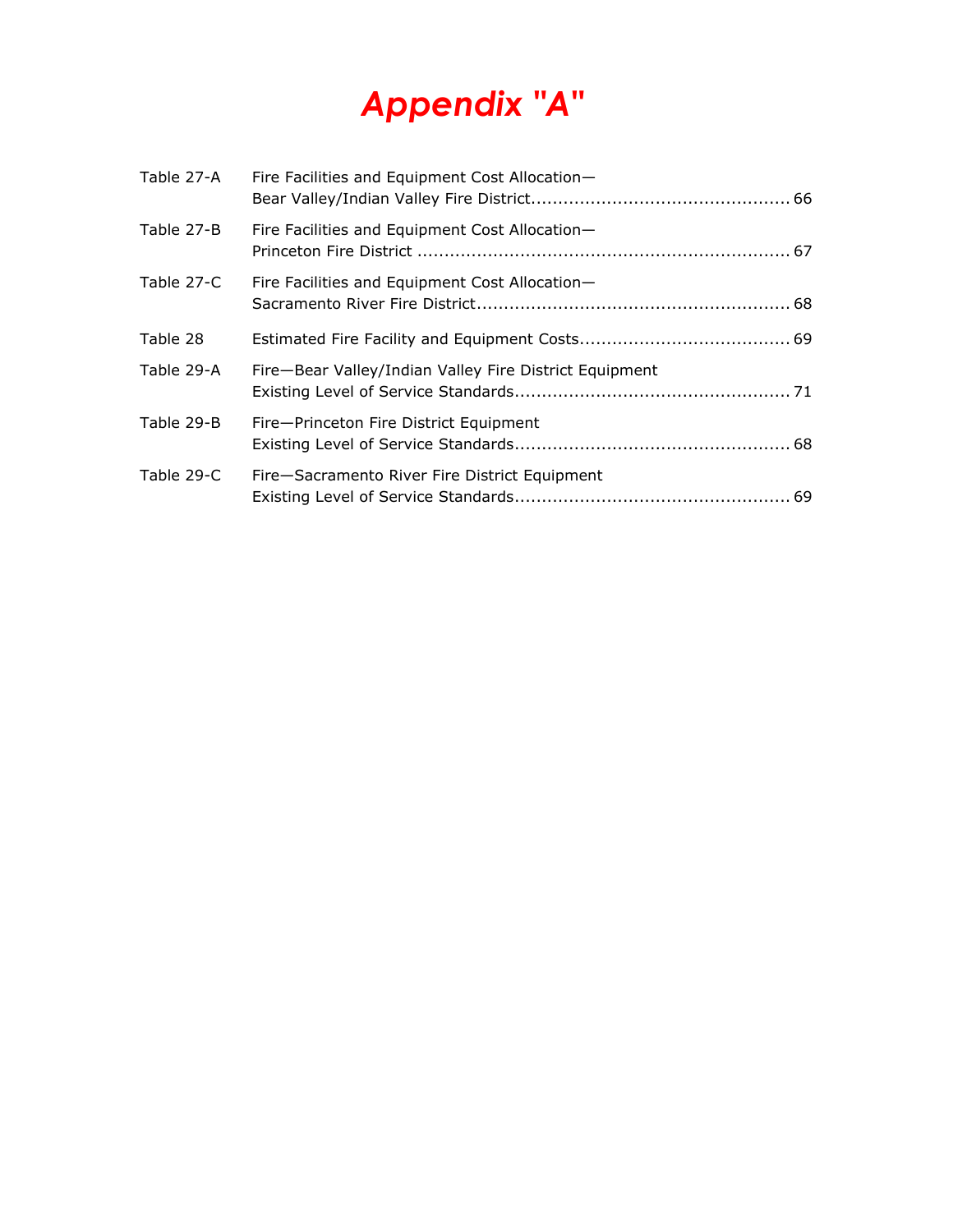# 1. Background, Context, and Summary of Maximum Fees

This Nexus Analysis for County of Colusa Development Impact Fees Update (Report) is designed to provide the County of Colusa (County) with the necessary technical documentation to support the adoption of an update to the 2006 Development Impact Fee Justification Study. This Report has been prepared by Economic & Planning Systems, Inc. (EPS), with input from County staff.

Impact fees are one-time charges on new development collected and used by jurisdictions to fund the cost of public facilities necessary to serve new growth. Impact fees are collected as a condition of development. The County has 17 existing fee programs; this Report contains technical documentation to assess potential updates to those fee programs marked with a "\*" below:

- Sheriff Facilities\*
- $\bullet$  Fire Facilities $*$
- **•** Behavioral Health Facilities
- Environmental Health Facilities\*
- Library Facilities\*
- General Administration Facilities\*
- **•** Building and Grounds Maintenance Facilities
- Planning and Building Facilities\*
- General Plan and Master Planning Implementation
- Agricultural and Air Pollution Facilities\*
- County Counsel Facilities
- District Attorney Facilities
- Probation Facilities\*
- Public Works Administrative Offices Facilities
- Roads\*
- Drainage
- Solid Waste Facilities

The County established these fee programs in 2006, except for the Fire Facilities fee program, which the County established in 2004. In 2019, the County approved a staff proposal to update these fee programs to align growth and real estate market projections, capital needs, and improvement costs with current data and to respond to evolving state legislation. As part of the 2019 approval, the County reduced impact fees for commercial and industrial properties until such time that a comprehensive fee update was approved.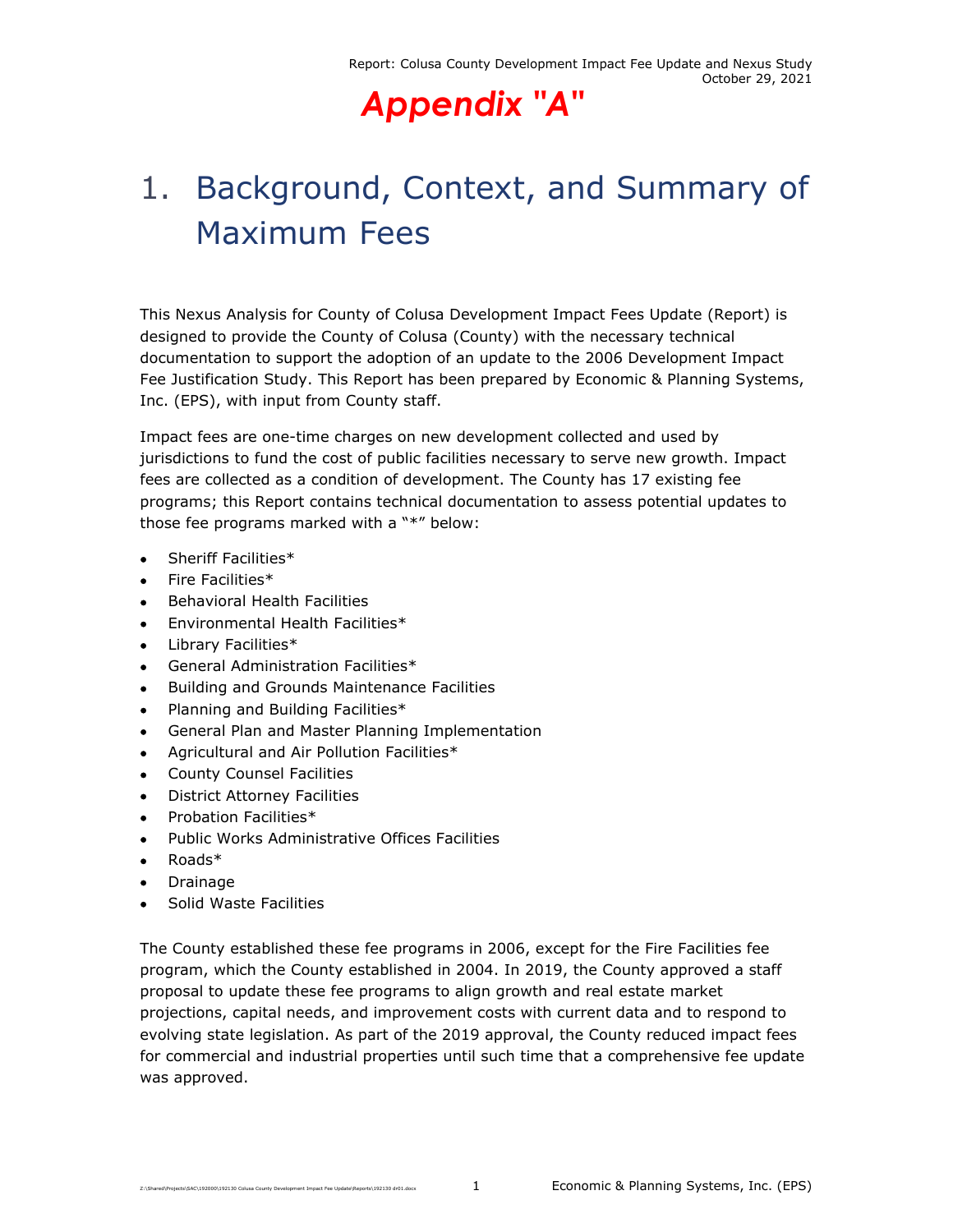

The fee programs that the County established in 2006 were based on population and employment growth projections that significantly overestimated the amount of growth in the County. These population growth overestimates resulted in a projected need for public facilities that was much higher than the current, actual need for these facilities. This Report uses County-provided growth projections based on actual growth trends in the County between 2009 and 2019 to estimate the future need for public facilities necessary to serve new development.

This Report provides the technical calculations required to determine the maximum fees the County can charge for each fee program based on the nexus between the impacts of new development and the costs of constructing the public facilities necessary to serve that development. The County may elect to reduce the fees based on economic or policy considerations. For example, the County may choose to phase-in fee increases or adopt fees that are lower than the maximum justified amount to encourage new development.

### **Report Background and Legal Context**

The fee programs described in this Report are consistent with the most recent state legislation and relevant case law, as well as the principles of the Mitigation Fee Act (Government Code Section 66000 et seq). The County's Municipal Code currently authorizes the collection of fees for Sheriff, Fire, Health and Human Services, Behavioral Health, Library, General Administration, Building and Grounds Maintenance, Planning and Building, County Counsel, District Attorney, Probation, and Public Works facilities, as well as fees for Planning and Building Administration. This Report is designed to provide the necessary technical analysis supporting an updated schedule of fees to be adopted. Below are the key requirements of the Mitigation Fee Act that determine the structure, scope, and amount of the County's proposed impact fee programs:

- **Collected for Capital Facility and Infrastructure Improvements.** Development impact fee revenue can only be collected and used to cover the costs of capital facilities and infrastructure that are required to serve new development in the County. Impact fee revenue cannot be used to cover the operation and maintenance costs of these or any other facilities.
- **Used to Fund Facility Needs Created by New Development Rather than Existing Deficiencies.** Impact fee revenue can only be used to pay for new or expanded capital facilities needed to accommodate growth. Impact fee revenue cannot be collected or used to cover the cost of existing deficiencies in the County's capital facilities or infrastructure. In other words, the cost of capital projects or facilities that are designed to meet the needs of the County's existing population must be funded through other sources. The costs associated with improvements that serve the needs of both new development and the existing population and employment are split on a "fair share" basis according to the proportion attributable to each.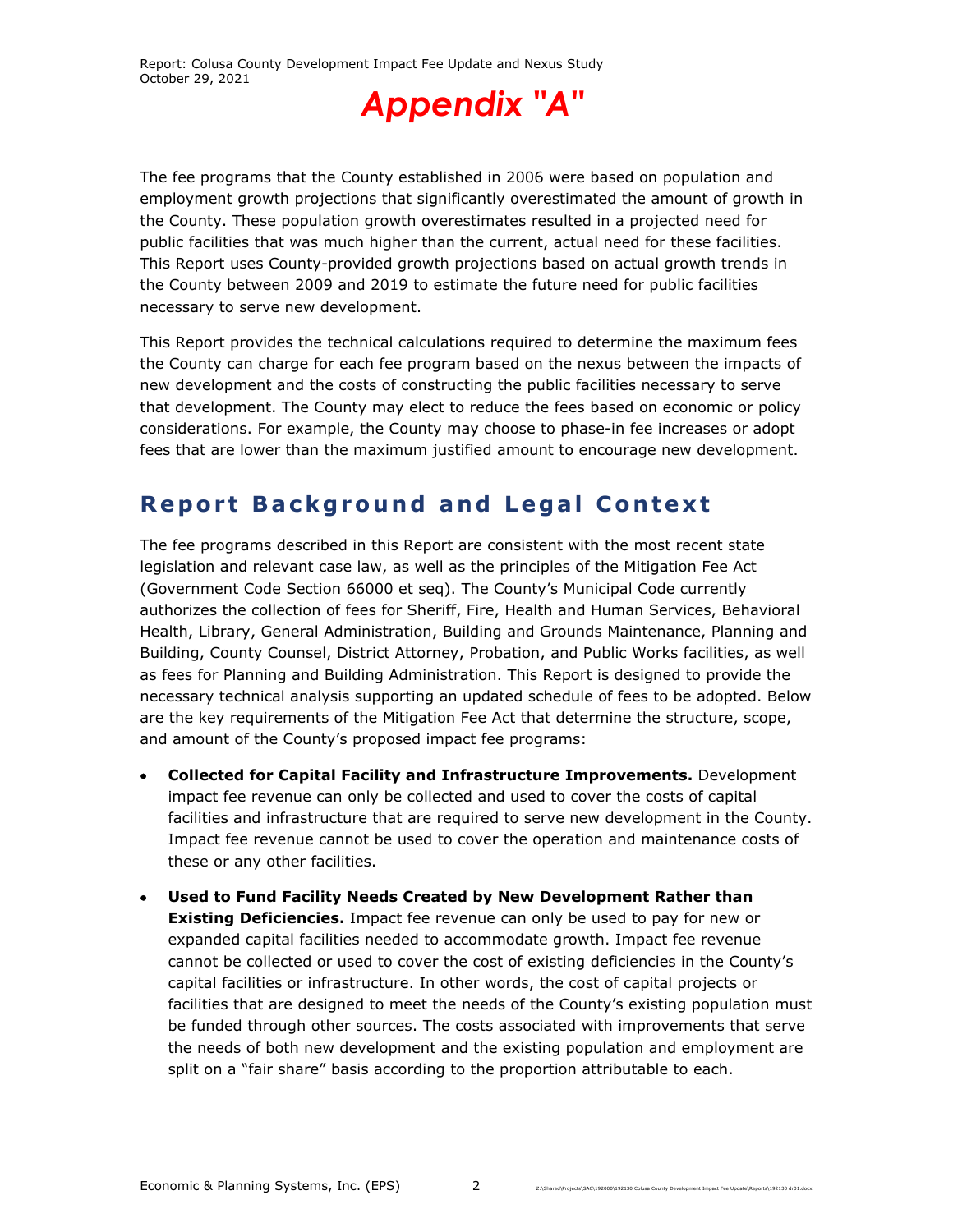

 **Fee Amount Must Be Based on a Reasonable Relationship.** An impact fee amount must be based on a reasonable nexus, or connection, between new development and the need for and corresponding costs of the capital facilities and improvements included in the fee program. As such, an impact fee must be supported by specific findings that explain or demonstrate this nexus or relationship. In addition, the impact fee amount must be structured such that the revenue generated does not exceed the cost of providing the facility or improvement for which the fee is imposed.

### **Overview of Methodology and Key Assumptions**

The results of the analysis contained in this Report are based on a variety of assumptions regarding population and employment growth in the County, service standards and facility demand, and corresponding costs. These key issues may warrant consideration in conjunction with this Report:

- **Socioeconomic Data and Projections.** The impact fee calculations are based on projections related to population and employment in the County through 2041. Baseline population and growth projections were developed based on data showing actual industrial, commercial, agricultural, and residential growth in the County between 2009 and 2019, supplemented by demographic estimates from the United States Census Bureau and the California Department of Finance. The estimates of development and population should be periodically reviewed and updated.
- **Future Capital Facility Needs.** The main source of information on future capital facilities needs are the various County departments that collect and implement the County's existing fee programs. County staff has also provided the capital facility needs for the Bear Valley/Indian Valley, Princeton, and Sacramento River fire protection districts in the County.

This information was analyzed to determine existing levels of service or articulated service standards relative to future growth projections. Both the existing level of service and the service standard relate capital facility or infrastructure requirements to the land use categories that represent the primary source of demand for the capital facility or infrastructure improvement in question. Alterations in either the existing level of service or the service standard assumptions can affect the fee calculation and the allocation of costs between land use categories.

EPS worked to transform the analysis of existing levels of service and articulated service standards into estimates of the type and amount of new or expanded capital facilities and infrastructure that will be necessary to serve new development over the next 20 years.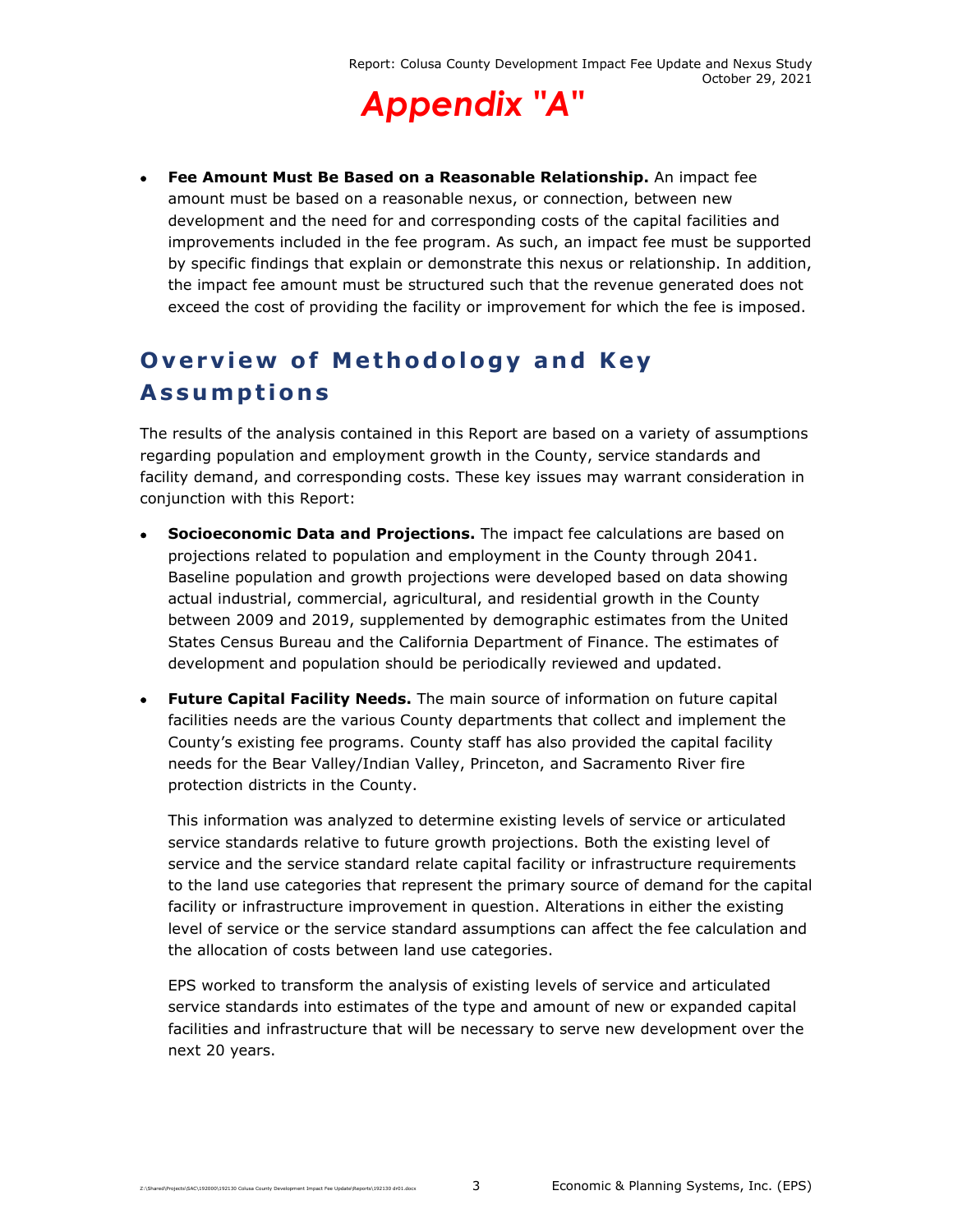

- **Cost Allocation Between New and Existing Development.** This analysis allocates the cost of future capital improvements and facilities between new and existing development, as required by the Mitigation Fee Act, based on a variety of methodologies:
	- **‒** In cases where new or expanded facilities or infrastructure improvements are determined to be needed entirely to accommodate new growth (e.g., there are no existing deficiencies), 100 percent of the costs are attributed to future development.
	- **‒** In cases where new or expanded facilities are determined to serve or benefit both existing and new residents or employees in a relatively proportional manner, the costs are allocated as such.
	- **‒** Finally, in cases where there is an existing level of service to be preserved as new development occurs, the average cost of maintaining that level of service is charged to new development, ensuring that new development does not create deficiencies in the level of service.
- **Cost Allocation to Land Use Categories.** The cost allocations to various land use categories (e.g., residential, commercial, industrial, etc.) are based on the relative demand or fair share contribution of each land use category to the need for the facilities included.

All fees in the program except for the Library facilities fees will be charged to both residential and nonresidential development as both residents and employees create demand on these facilities; the Library facilities fee will be charged to residential development only.

The fee calculations also use assumptions related to population and employment densities by land use type. Specifically, fee programs' cost estimates per resident or per service population are converted to fee rates per unit or square foot based on average persons per household and square feet per employee factors. This ensures that fees charged by land use are proportional to one another.

 **Facility Cost Estimates.** The fee calculations include facility cost assumptions that have been developed based on County staff estimates, records of prior expenditures, as well as additional research.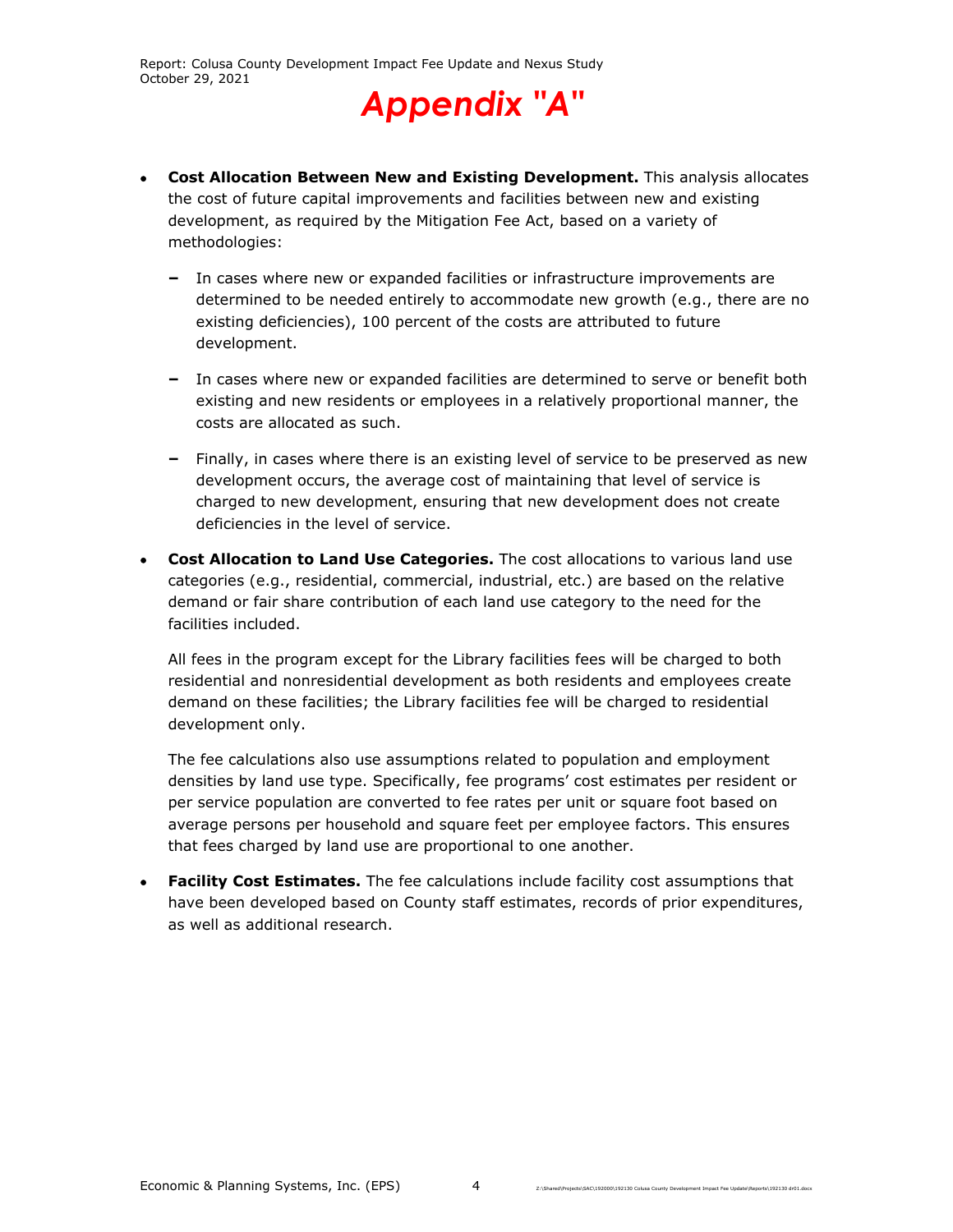

### **Overview of Fee Programs**

In this Report are the fee programs described below:

- **1. Sheriff Facilities.** The Sheriff Facilities fee is a one-time charge that the County imposes on new residential and nonresidential development. This fee is charged to fund Sheriff Department Facilities, including new buildings and equipment.
- **2. Fire Facilities.** The Fire Facilities fee is a one-time charge that the County imposes on new residential and nonresidential development in the Bear Valley/Indian Valley, Princeton, and Sacramento River Fire Districts. The purpose of this fee is to cover the costs of new facilities and equipment necessary to provide fire protection services for new development.
- **3. Library.** The Library fee is a one-time charge that the County charges to new residential development. The purpose of the fee is to fund improvements to the County's library needed to serve new population growth, such as capital investments in the technology that supports the library systems, expansions of library infrastructure and facilities, and continuing the quality and quantity of the collection held in the County's library.
- **4. General Administration Facilities.** The General Administration Facilities fee is a one-time charge that the County charges to new residential and nonresidential development. The purpose of the fee is to fund new and expanded facilities and equipment necessary for general County administrative departments to serve new growth.
- **5. Public Works Roads Facilities.** The Public Works (Roads) Facilities fee is a onetime charge the County charges to new residential and nonresidential development. The purpose of the fee is to fund new and expanded roads necessary to meet the transportation demand of new development.
- **6. Probation Facilities.** The Probation Facilities fee is a one-time charge that the County charges to new residential and nonresidential development to provide new and expanded facilities and equipment, such as office space and computers, necessary for the District Attorney to serve new growth.
- **7. Planning and Building Facilities.** The Planning and Building Facilities fee is a onetime charge the County charges to new residential and nonresidential development to provide funding for new and expanded facilities and equipment necessary for the Planning and Building Department to serve new growth. Costs also include those required to update the development impact fee study every 10 years.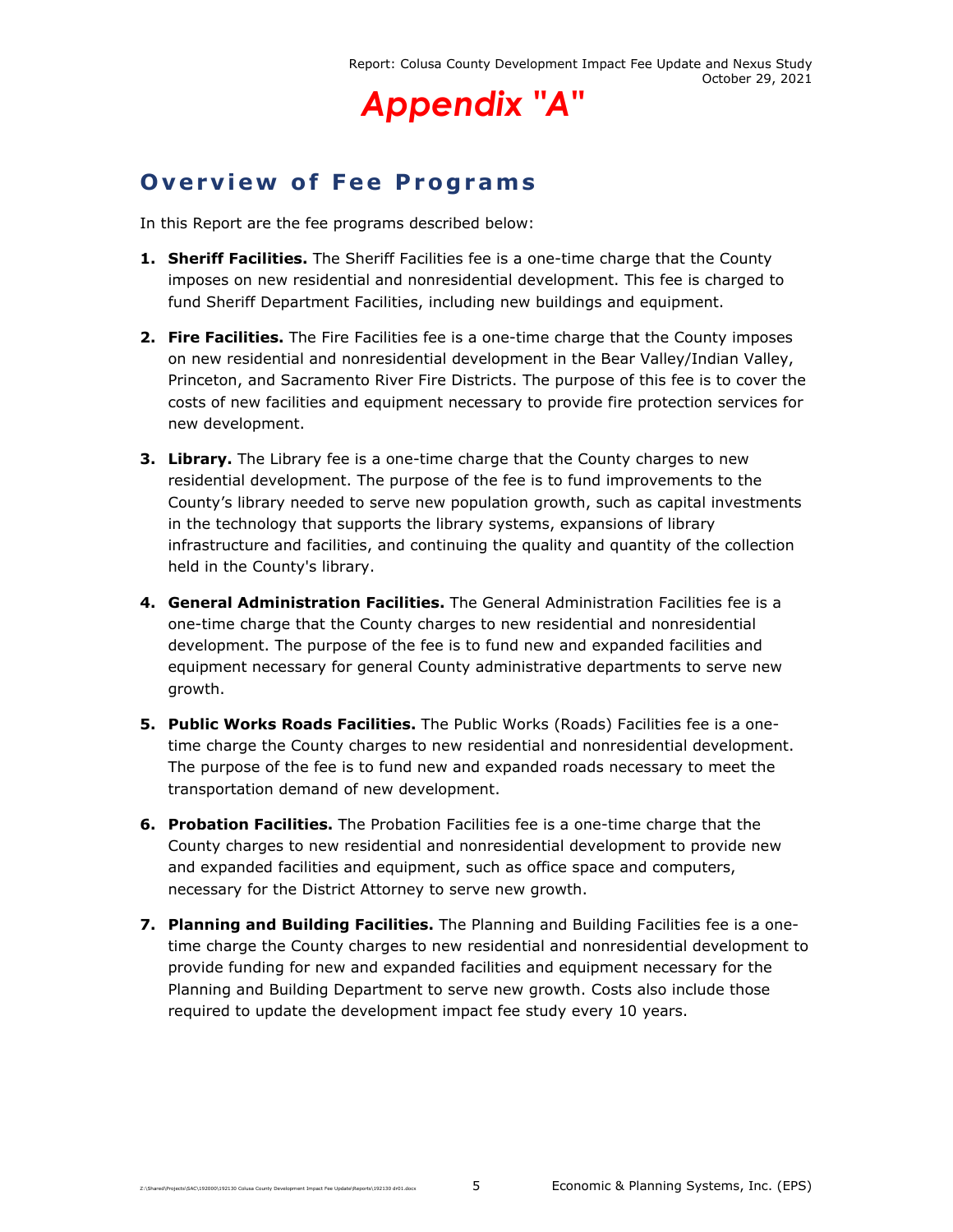

- **8. Agriculture and Air Pollution.** Agriculture and Air Pollution costs include vehicles, including a weight truck and standard vehicles, and computers. This Report allocates the total Weight Truck costs and the number of Vehicles and Computers needed to maintain the existing level of service. Costs for future development are allocated to land uses based on service population.
- **9. Environmental Health.** The Environment Health fee is a one-time charge the County charges to new residential and nonresidential development to provide funding for new and expanded facilities and equipment necessary for the Environmental Health Department to serve new growth.

#### **Summary of Maximum Allowable Fees and Relationship to Existing Programs**

A summary of the maximum allowable impact fees calculated in this analysis by land use category is provided in **Table 1**. This table also compares the maximum allowable fee with the existing fees by land use category. The maximum allowable impact fee represents the highest fee the County may charge based on the requirements of the Mitigation Fee Act and this nexus analysis.

The below 2006 fee programs have had their program needs either addressed and/or are not included as this Report is focused on General Fund funded departments:

- Health and Human Services
- Behavioral Health
- Buildings and Grounds Maintenance
- Public Works Drainage
- Public Works Solid Waste
- County Counsel
- District Attorney

This Report also finds justifications for three fee programs not included in the 2006 County impact fee adoption: an Agricultural and Air Pollution Facilities fee, an Environmental Health fee, and an Impact Fee Administration fee.

**Table 2** provides the maximum justified fee by land use for each of the three fire districts in the County, as well as a total fee including both countywide and fire district fees.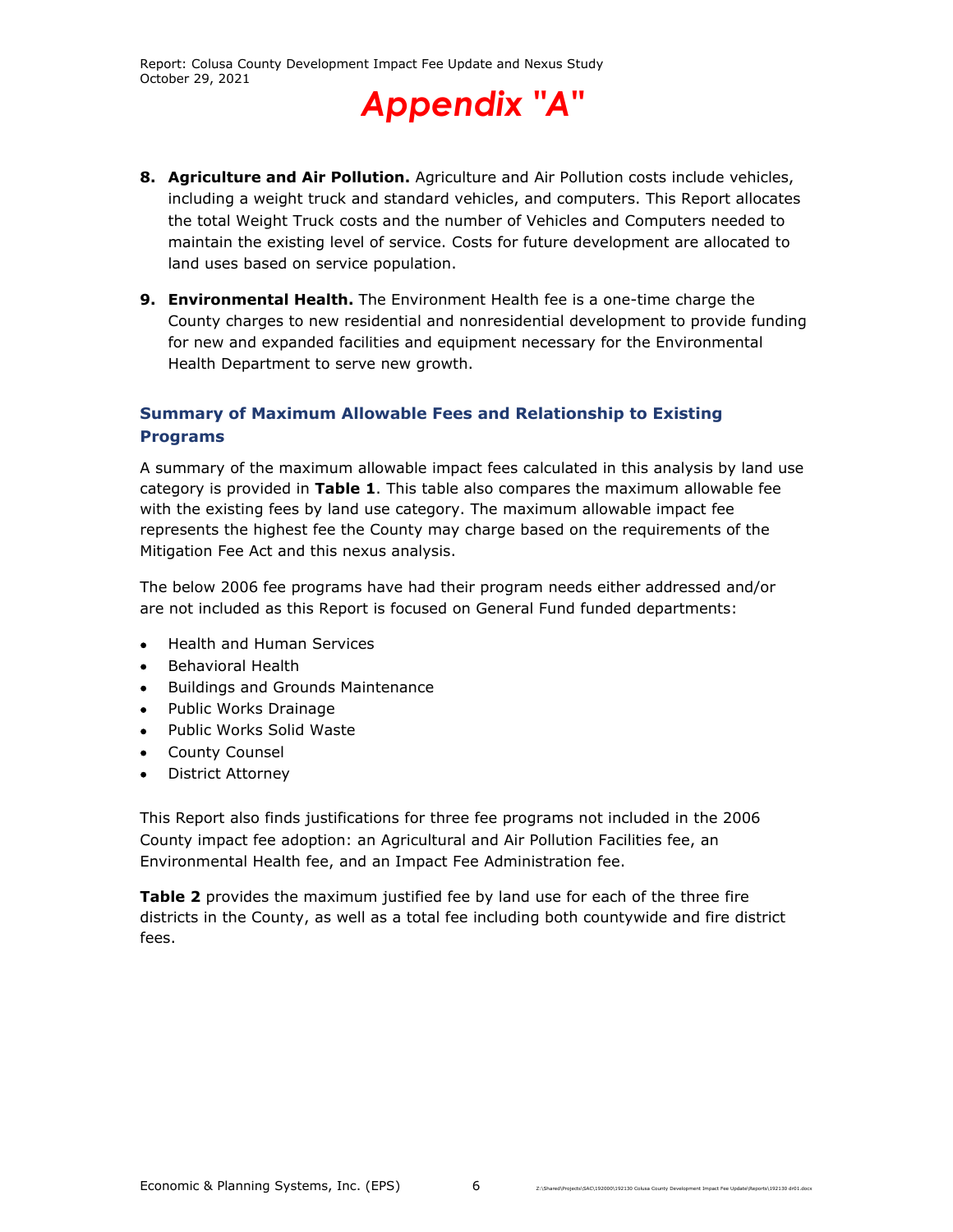**Table 1 County of Colusa Development Impact Fee UpdateSummary of Total Estimated Maximum Justified Fee [1]**

|                                            |         |         |                           |                               | <b>Fee Component</b> |                              |                                |                         |          |                                    |         |
|--------------------------------------------|---------|---------|---------------------------|-------------------------------|----------------------|------------------------------|--------------------------------|-------------------------|----------|------------------------------------|---------|
| <b>Land Use</b>                            | Sheriff | Library | General<br>Administration | Planning &<br><b>Building</b> | Probation            | <b>Public Works</b><br>Roads | Agriculture &<br>Air Pollution | Environmental<br>Health | Subtotal | <b>Administration</b><br>3-Percent | Total   |
| Table Reference                            | Table 4 | Table 7 | Table 10                  | Table 12                      | Table 15             | Table 18                     | Table 21                       | Table 24                |          |                                    |         |
| <b>Residential Land Uses per Unit</b>      |         |         |                           |                               |                      |                              |                                |                         |          |                                    |         |
| Single-Family Residential                  | \$827   | \$1,016 | \$106                     | \$189                         | \$1.690              | \$3,951                      | \$228                          | \$18                    | \$8,027  | \$24                               | \$8,267 |
| <b>Multifamily Residential</b>             | \$635   | \$780   | \$82                      | \$145                         | \$1,297              | \$2,450                      | \$175                          | \$14                    | \$5,579  | \$167                              | \$5,746 |
| Nonresidential Land Uses per 1,000 Sq. Ft. |         |         |                           |                               |                      |                              |                                |                         |          |                                    |         |
| Commercial                                 | \$191   | \$0     | \$25                      | \$44                          | \$389                | \$5,026                      | \$53                           | \$4                     | \$5,731  | \$172                              | \$5,903 |
| Industrial                                 | \$74    | \$0     | \$10                      | \$17                          | \$151                | \$1.185                      | \$20                           | \$2                     | \$1,460  | \$44                               | \$1,503 |
| Agricultural                               | \$37    | \$0     | \$5                       | \$8                           | \$76                 | \$593                        | \$10                           | \$1                     | \$730    | \$22                               | \$752   |

fee\_summ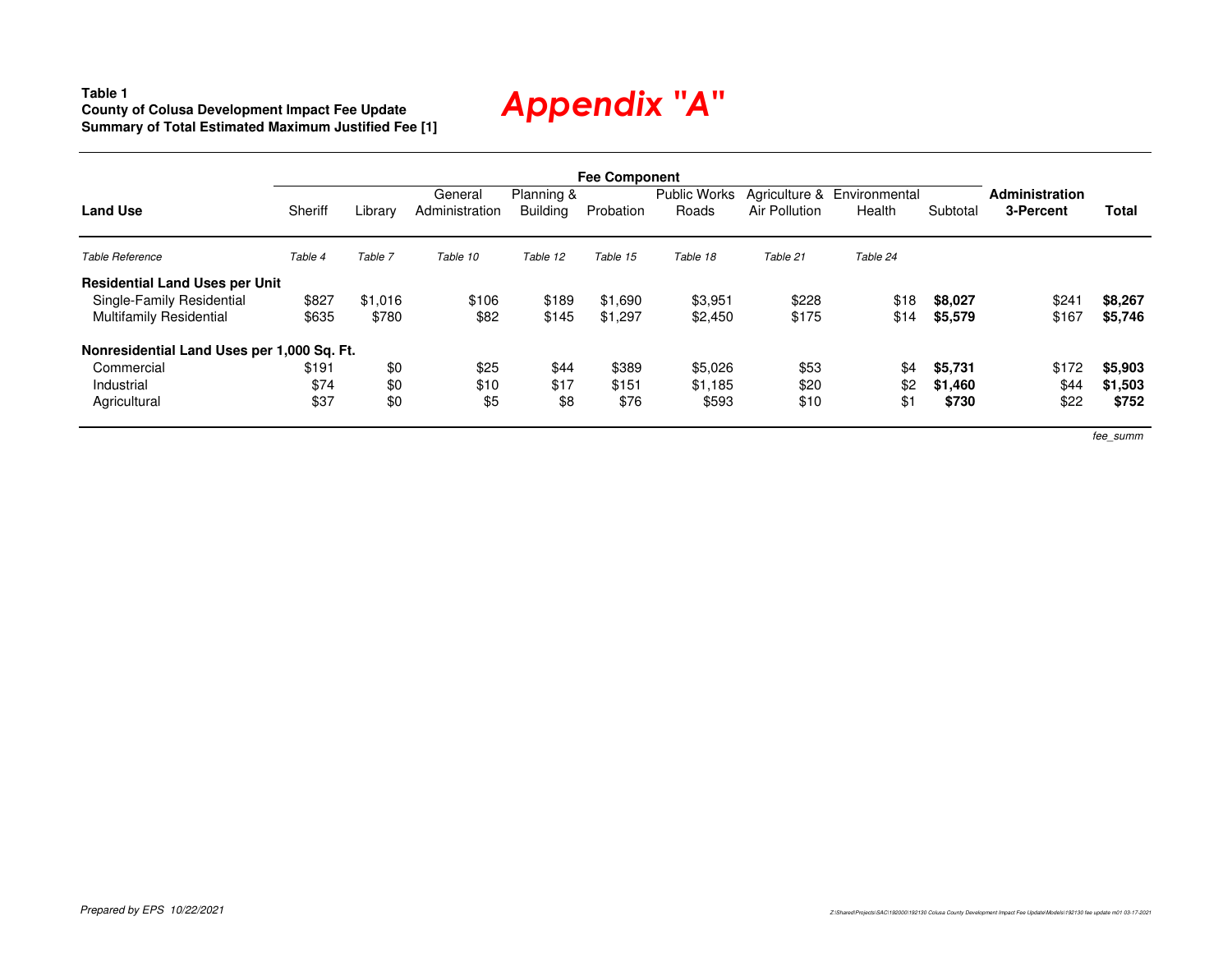### **Table 2 County of Colusa Development Impact Fee Update Summary of Total Estimated Maximum Justified Fee including Fire District Fees** *Appendix "A"*

|                                            | Total                                       | <b>Bear Valley/Indian Valley</b>        |          | <b>Princeton</b>                        |          | <b>Sacramento River</b>                 |          |
|--------------------------------------------|---------------------------------------------|-----------------------------------------|----------|-----------------------------------------|----------|-----------------------------------------|----------|
| <b>Land Use</b>                            | <b>Proposed</b><br>Countywide<br><b>Fee</b> | Proposed<br><b>Fire District</b><br>Fee | Total    | Proposed<br><b>Fire District</b><br>Fee | Total    | Proposed<br><b>Fire District</b><br>Fee | Total    |
| Table Reference                            | Table 1                                     | Table 27-A                              |          | Table 27-B                              |          | Table 27-C                              |          |
| <b>Residential Land Uses per Unit</b>      |                                             |                                         |          |                                         |          |                                         |          |
| Single-Family Residential                  | \$8,267                                     | \$25,908                                | \$34,176 | \$12,561                                | \$20,828 | \$8,020                                 | \$16,288 |
| <b>Multifamily Residential</b>             | \$5,746                                     | \$19.891                                | \$25,637 | \$9,643                                 | \$15,389 | \$6,158                                 | \$11,904 |
| Nonresidential Land Uses per 1,000 Sq. Ft. |                                             |                                         |          |                                         |          |                                         |          |
| Commercial                                 | \$5,903                                     | \$5,970                                 | \$11,873 | \$2,894                                 | \$8,797  | \$1,848                                 | \$7,751  |
| Industrial                                 | \$1,503                                     | \$2,322                                 | \$3,825  | \$1,126                                 | \$2,629  | \$719                                   | \$2,222  |
| Agricultural                               | \$752                                       | \$1,161                                 | \$1,912  | \$563                                   | \$1,314  | \$359                                   | \$1,111  |

fee\_summ\_fire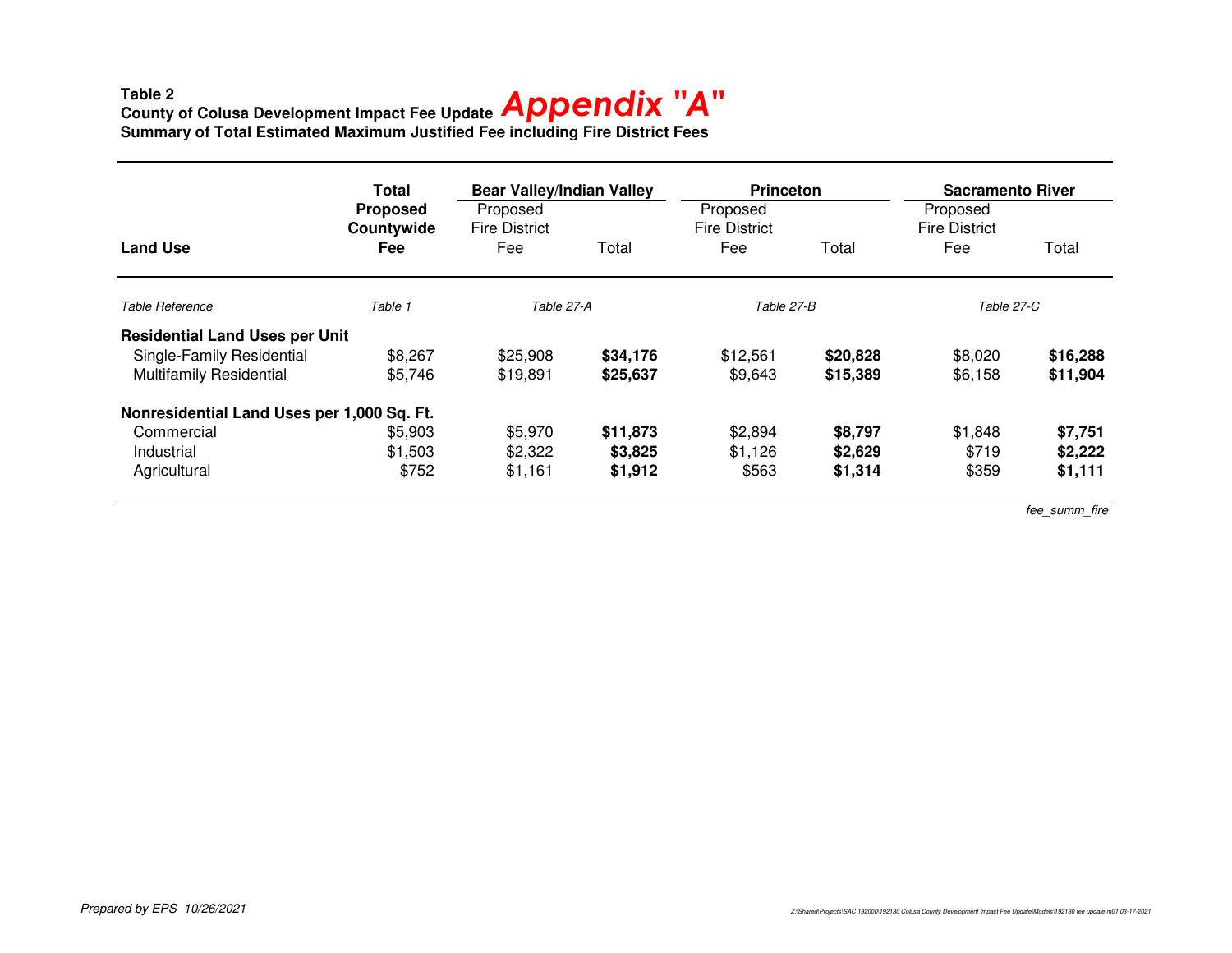

### **Summary and Staff Recommendations**

This Report develops the nexus between the maximum justified fee for each category of facilities and the benefit to each land use category included in the analysis. While the Report derives the maximum justified fee, in enacting the fee program, the Board of Supervisors (Board) may choose to implement fees at less than the maximum justified fee. Options available to the Board are shown below but certainly do not exclude other potential options:

- Phase in any fee increases over a specified period.
- Phase in fees by fee category.
- Approve a fee less than the maximum justified fee.
- Approve a fee at a lesser rate for land uses within a fee category.

During County staff presentations before the Board, Board members expressed a desire to implement fees for residential uses that were based on the building square footage of the home, or potentially, on ranges of building square footage.

Also addressed by Board members were to concerns about the amount of the maximum justified fee for fire services.

#### **Residential Fee Based on Residential Unit Size**

The fee study allocates facility costs to residential units based on the average persons per household shown in Census data or other available resources. Currently, average persons per household data are shown for household types (single-family and multifamily), but not by home size, or range of home sizes. A fee program that allocates costs per building square footage would also have to demonstrate a direct correlation between increased home sizes and corresponding increase in the average number of persons per household. Currently, there is no established resource that confirms these assumptions.

An alternative to establishing a fee program for residential uses that is based on building square footage would be to implement lower fee rates for residential units based on ranges of building square footage. The Board could adopt the maximum justified fee for residential uses and implement a lesser fee for residential units that fit within a lower range of home sizes (by building square foot). Assembly Bill (AB) 602 states that a "nexus study adopted after July 1, 2022 shall calculate a fee imposed on a housing project proportionately to the square footage of proposed units of the development. A local jurisdiction that imposes a fee proportionately to the square footage of the proposed units of the development shall be deemed to have used a valid method to establish a reasonable relationship between the fee charged and the burden posed by the development."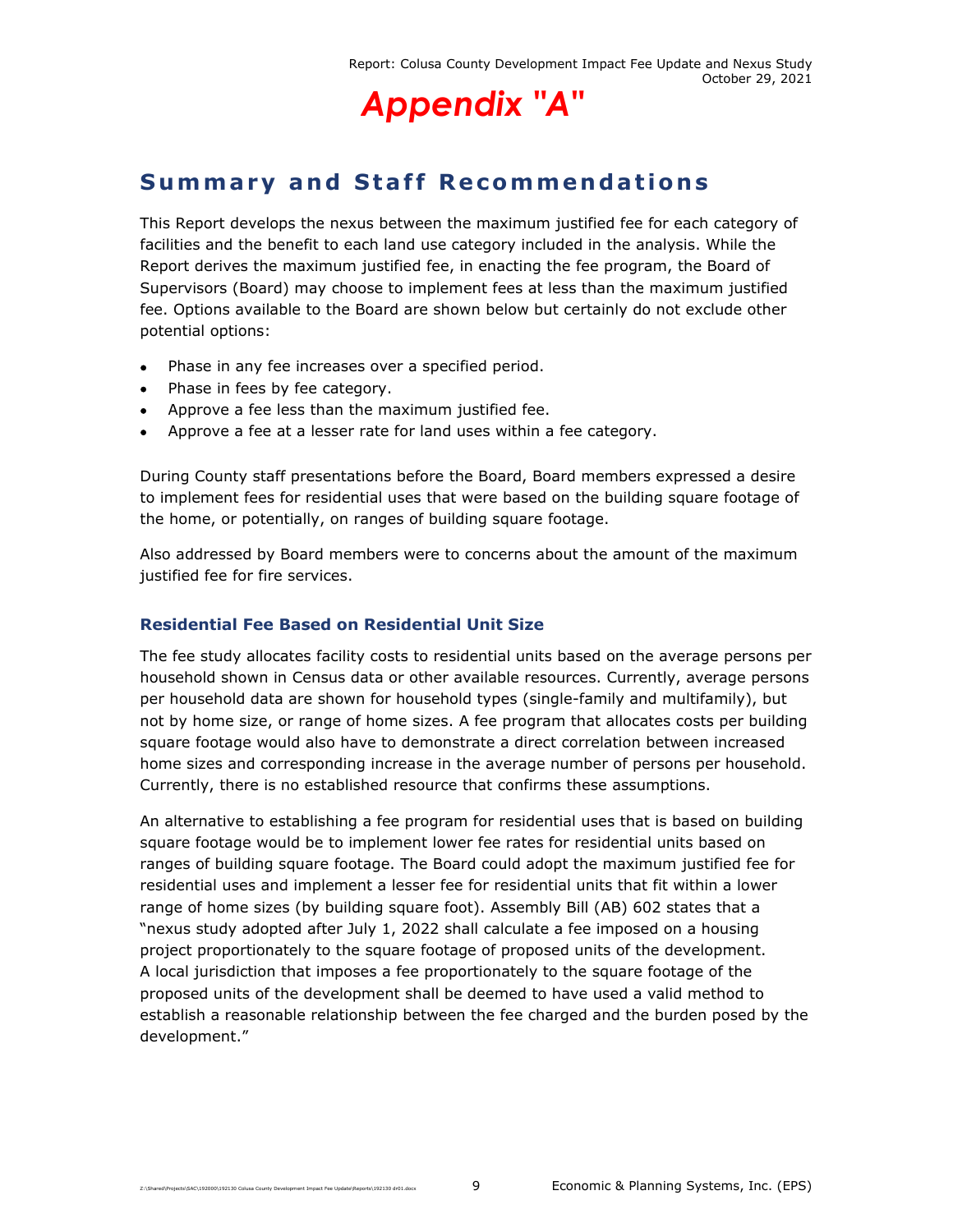

The maximum justified fee for residential units is based on average persons per household and has not established a relationship between the persons per household and the building square footage in this Report. Definitive resources that establish the relationship between building square footage and persons per household have not been identified at the time of this Report.

#### **Implementing Fire Fees at Less than the Maximum Justified Fee**

The Board can adopt the Report that establishes a maximum justified fee for fire services for the three fire districts included in this Report but can then implement fee amounts at a lower rate for each fire district. By adopting the maximum justified fees, the Board can revisit the fee rates being charged in these fire districts over time to see if adjustments are warranted at that time, without having to update the Report.

#### **Ramifications of Implementing a Lower Fee for Certain Categories**

The maximum justified fee establishes the amount of fee, by category, that is required to fully fund all items included in the fee program. By implementing the fee at less than the maximum justified fee, the fee program, or fee categories, may become under-funded. Any reduction in the fee amount to be collected cannot be applied to other fee categories or land use categories.

#### **Staff Recommendations**

Based on input from the Board and in discussion with EPS, County staff recommends:

- 1. The Board establish fee rates for ranges of residential units.
- 2. The Board establish fire fee rates for land uses lower than the maximum justified fee shown in this Report.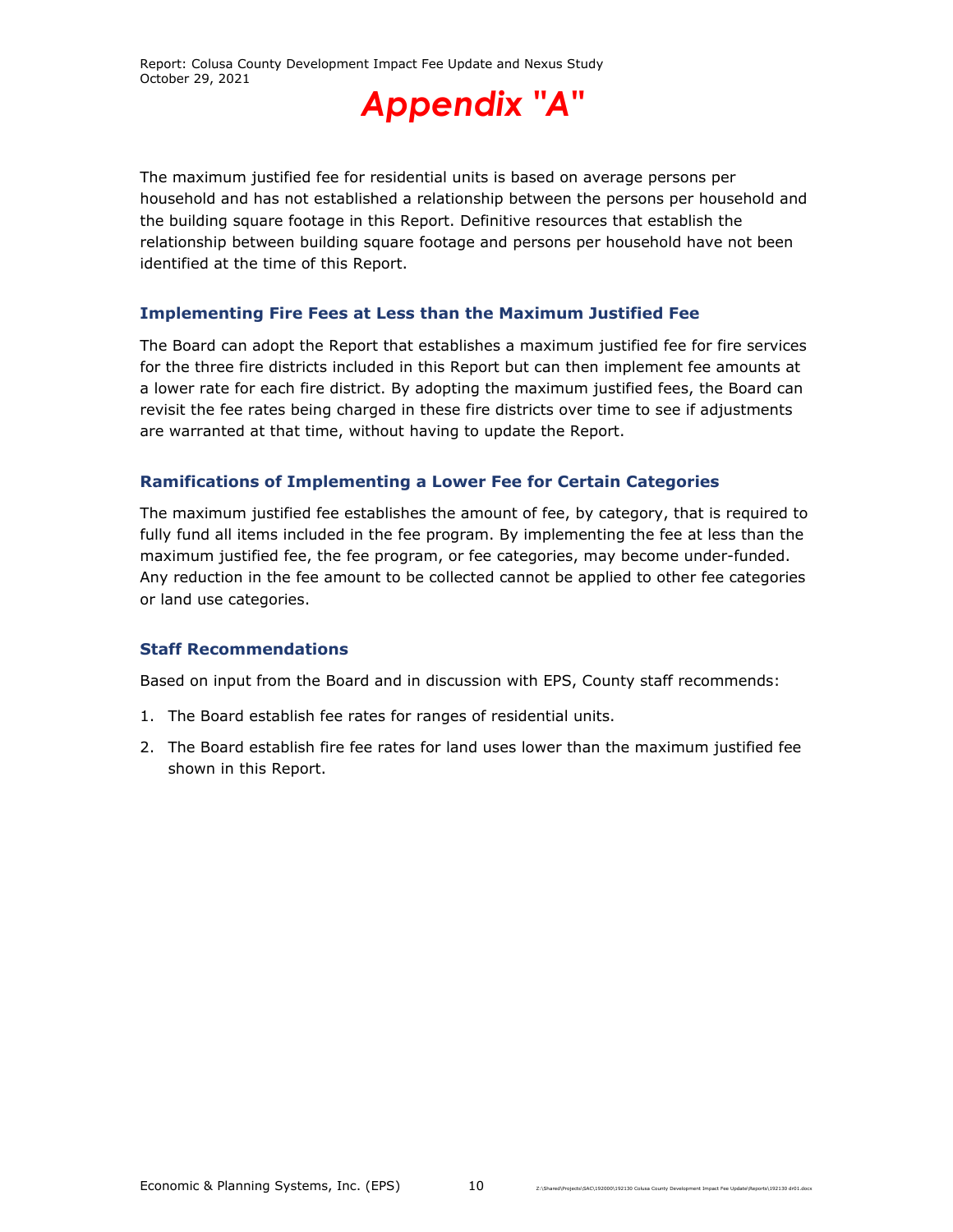# 2. Demographic and Land Use Assumptions

This chapter describes the demographic and land use assumptions used for the technical calculations in this nexus study. The estimates are based principally on projections provided by County staff, which were prepared based on actual countywide development and population growth between 2009 and 2019 and on a variety of population, employment, demographic, and real estate data from a variety of sources, including publications from the Association of Bay Area Governments/Metropolitan Transportation Commission (ABAG/MTC) (MTC is the Bay Area's regional planning organization), the Census, academic institutions, nonprofit organizations, public agencies, as well as with input from County staff.

### **Purpose of Assumptions**

The assumptions detailed in this chapter are used to calculate the following metrics, which will be necessary to calculate maximum justifiable fees:

- **Service Standards.** Estimates of existing population and employment levels are used to formulate current levels of service standards for each type of capital facility, so estimated demand from future growth is proportional to current demand from existing development. The approach to estimating the level of service varies among the fee programs.
- **Future Capital Needs.** Estimates of future population and employment growth in the County are used to determine the future demand for capital facilities. These capital facilities are intended to be funded by the fee.
- **Allocation of Costs.** Estimates related to population and employment density (e.g., persons per household or employees per square foot) are used to allocate costs between residential and commercial land use categories.

### **Population and Employment Growth**

**Table 3** provides the future residential and nonresidential development estimates used in this fee program update, reflecting a 20-year time horizon (from 2021 to 2041). Based on input from County staff, this study relies on development projections based on actual development in the County between 2009 and 2019.

As shown in **Appendix A**, this analysis uses the projected growth in residential units and nonresidential floor space to calculate the increase in County residents and employment. The analysis relies on data from the U.S. Census Bureau (the 2015–2019 American Community Survey) to estimate the number of persons per household for residential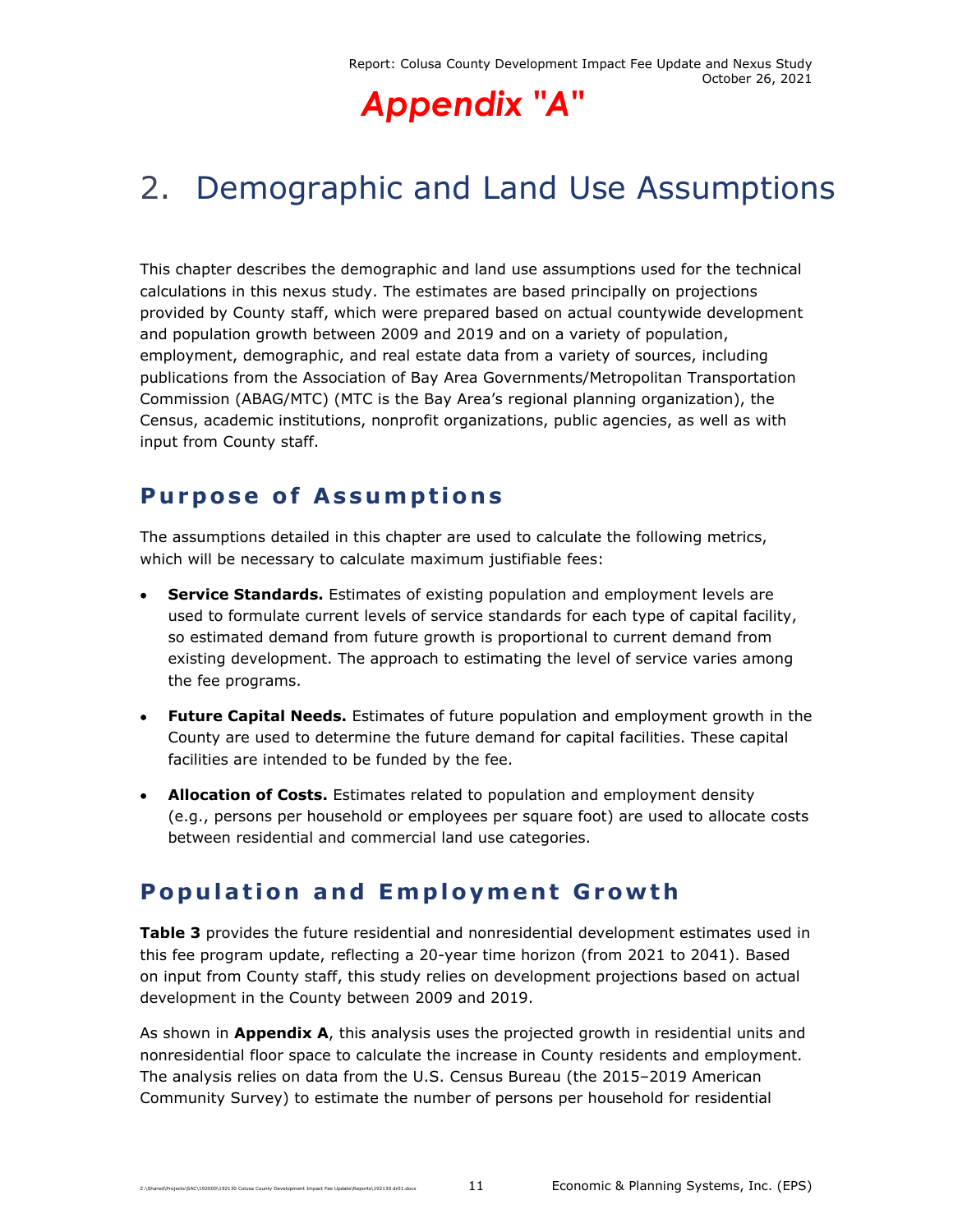#### **Table 3County of Colusa Development Impact Fee Update Land Use & Service Population Summary**

|                                          | New Growth (2021-2040) [1] |                            |            |  |  |  |
|------------------------------------------|----------------------------|----------------------------|------------|--|--|--|
|                                          |                            | Land Uses                  |            |  |  |  |
|                                          |                            | Residential Nonresidential | Persons    |  |  |  |
| <b>Land Use</b>                          | Units [2]                  | Sq. Ft.                    | Served [3] |  |  |  |
| <b>Residential Land Uses</b>             |                            |                            |            |  |  |  |
| Single-Family Residential                | 592                        |                            | 1,836      |  |  |  |
| <b>Multifamily Residential</b>           | 106                        |                            | 253        |  |  |  |
| <b>Subtotal Residential Land Uses</b>    | 698                        |                            | 2,089      |  |  |  |
| <b>Nonresidential Land Uses</b>          |                            |                            |            |  |  |  |
| Commercial                               |                            | 399,659                    | 287        |  |  |  |
| Industrial                               |                            | 1,297,725                  | 363        |  |  |  |
| Agricultural                             |                            | 1,248,126                  | 174        |  |  |  |
| <b>Subtotal Nonresidential Land Uses</b> |                            | 2,945,510                  | 824        |  |  |  |
| <b>Total Land Uses</b>                   | 698                        | 2,945,510                  | 2,913      |  |  |  |

Source: County of Colusa; EPS.

*lu\_persons*

[1] See Table A-1 for details by County growth area.

[2] Assumes 85-percent of residential units are single-family residential and 15-percent of residential units are multifamily. See Table A-1 for details.

[3] See Table A-1 for persons served assumptions.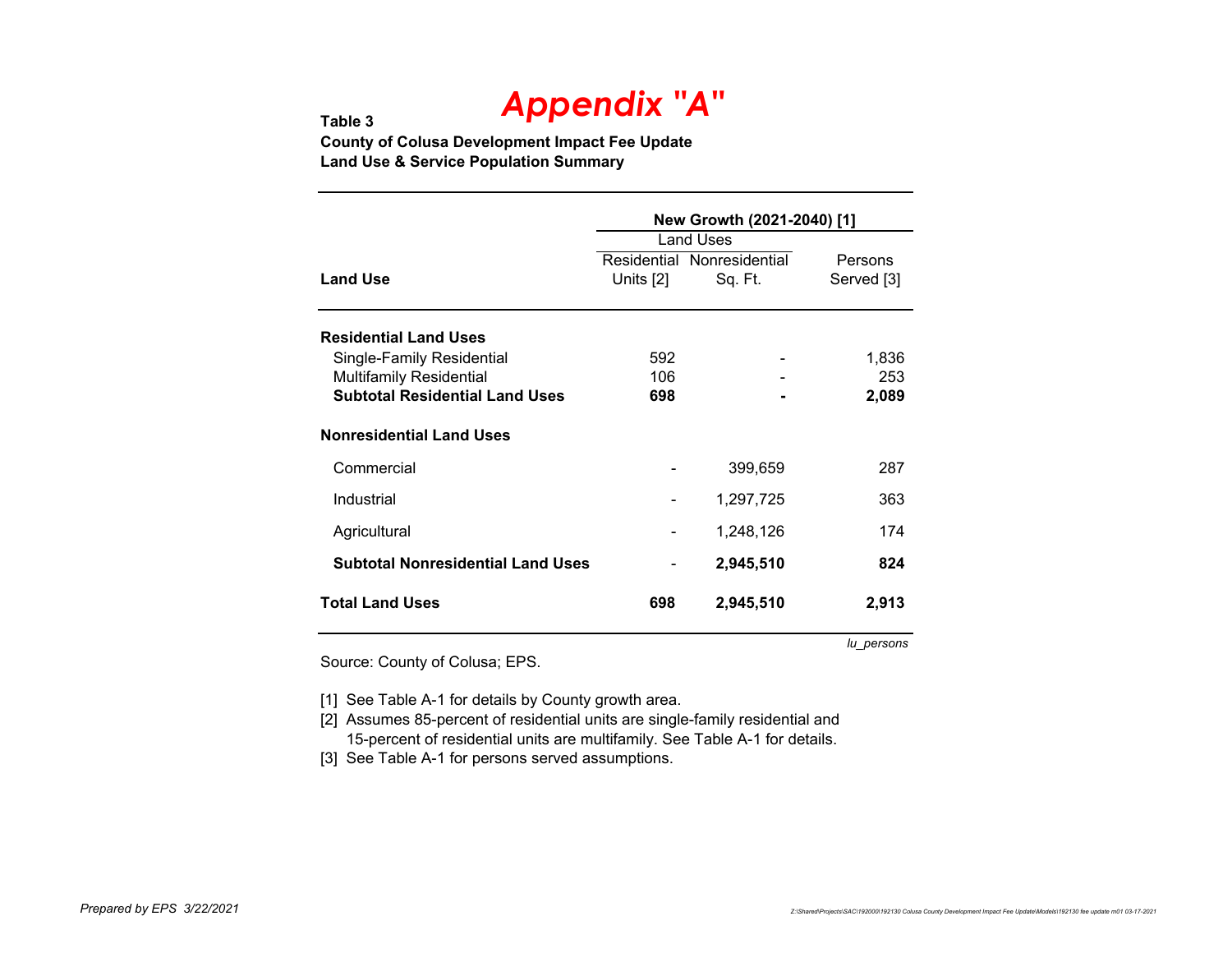

population growth. For nonresidential growth, the analysis uses survey data from the U.S. Department of Energy, which estimates the number of employees per square foot for various types of employment facilities. ABAG is a regional agency, responsible for forecasting changes to the Bay Area's population and economy. ABAG's distribution of growth within the region among counties, cities, and priority development areas (PDAs) is built around expected local policies and infrastructure investment, as well as historic economic behavior. ABAG's forecasts are widely relied on by local jurisdictions to help plan for future growth.

### **Land Use and Service Population Calculations**

Some of the fee programs are also based on calculations that translate the population and employment projections into estimates of existing and future "service populations." Service population is a term that represents a combined weighting of population (residents) and jobs (employees). The service population is derived from assumptions that compare residents and employees based on the relative service demands or typical service profiles of each, allowing for allocations of demand for facilities across residential and nonresidential land uses. For demand on public services and facilities, employees are weighted as 50 percent of a resident, reflecting reduced demand characteristics for facilities or services associated with employees relative to residents. Of course, a service population can differ depending on the type of proposed facility and the public demand for that facility. For example, the facility needs of the library department are linked primarily to demand from the County's residential population rather than employment growth, whereas roadway improvements are used by both residents and employees in the County.

### **Land Use Categories and Density Assumptions**

Fees are calculated for a range of land use categories and informed by the type of development that County staff expects to occur in the County. As described in **Table 1**, fees are charged to both residential and nonresidential development, except for the Library Facilities fee, which is charged to residential development only.

In addition to the demographic calculations, the fee programs also use assumptions related to population and employment densities by land use type. Specifically, fee programs' cost estimates per resident or per service population are converted to fee rates per unit or square foot based on average persons per household and square feet per employee factors. For residential development, the analysis relies on U.S. Census data (American Community Survey, 2015-2019 Five Year Average) for the average number of persons per household for single-family and multifamily units. For nonresidential development, the fee levels incorporate data from the U.S. Department of Energy related to the average employees per 1,000 square feet (sq. ft.) of building space.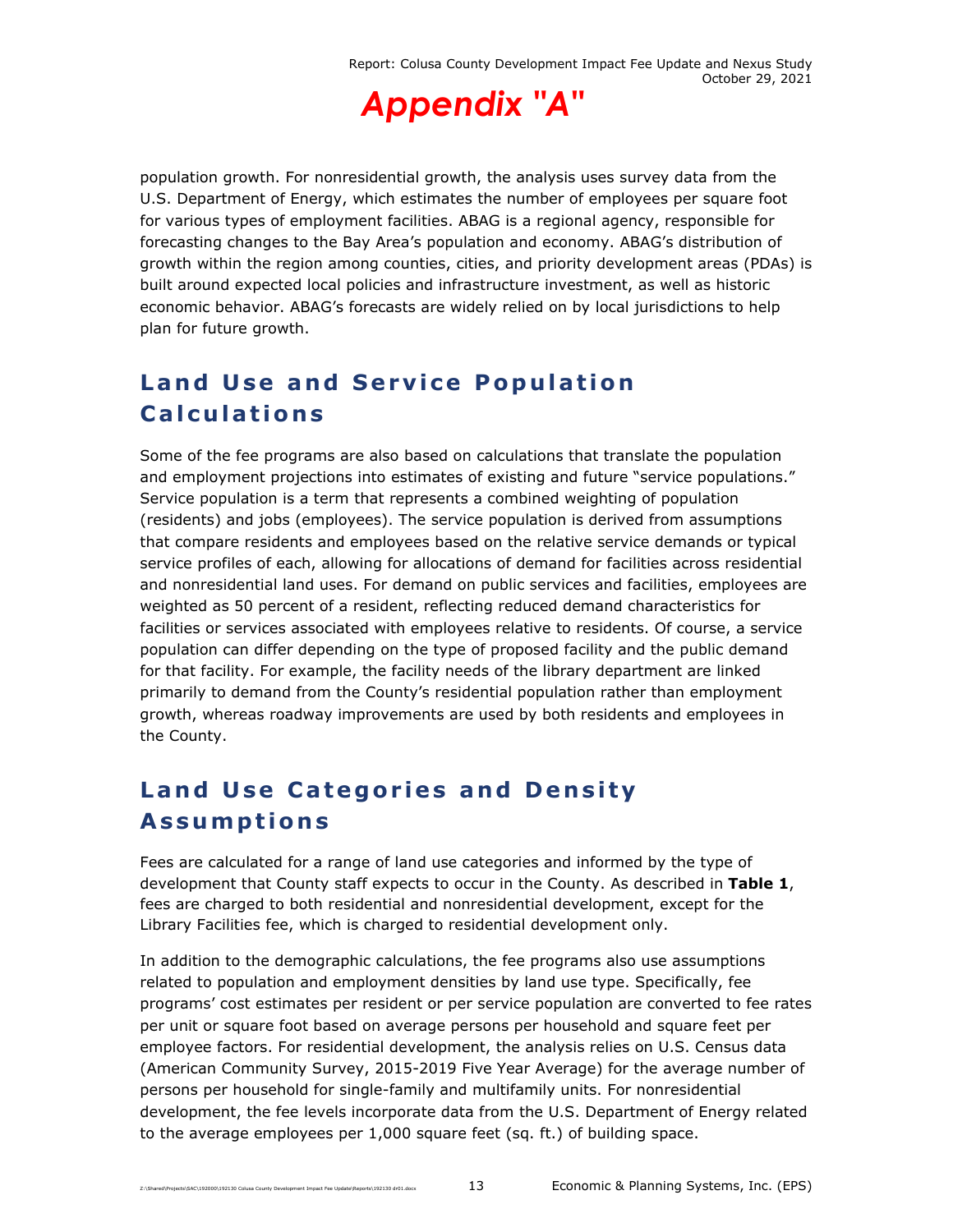

The land use density assumptions used in this Report are contained in **Appendix A**, **Table 1**. As shown, single-family units have a higher average number of persons per unit than multifamily units. This analysis assumes that future single-family units will continue to have a higher average number of persons than multifamily units and thus will generate relatively different levels of impact on fee program facilities. For example, based on the persons per household data in **Table A-1**, a multifamily unit would generate 77 percent of the impact generated by a single-family unit. The impacts of other units relative to a single-family unit differ based on the number of persons in the respective unit type.

**Table A-1** also shows assumptions for employee densities per 1,000 sq. ft. of building space for various nonresidential uses. Impact fees for nonresidential uses that are based on service population will vary consistently with these differences in employee generation. Specifically, uses that generate more workers per 1,000 sq. ft. will pay a proportionally higher fee.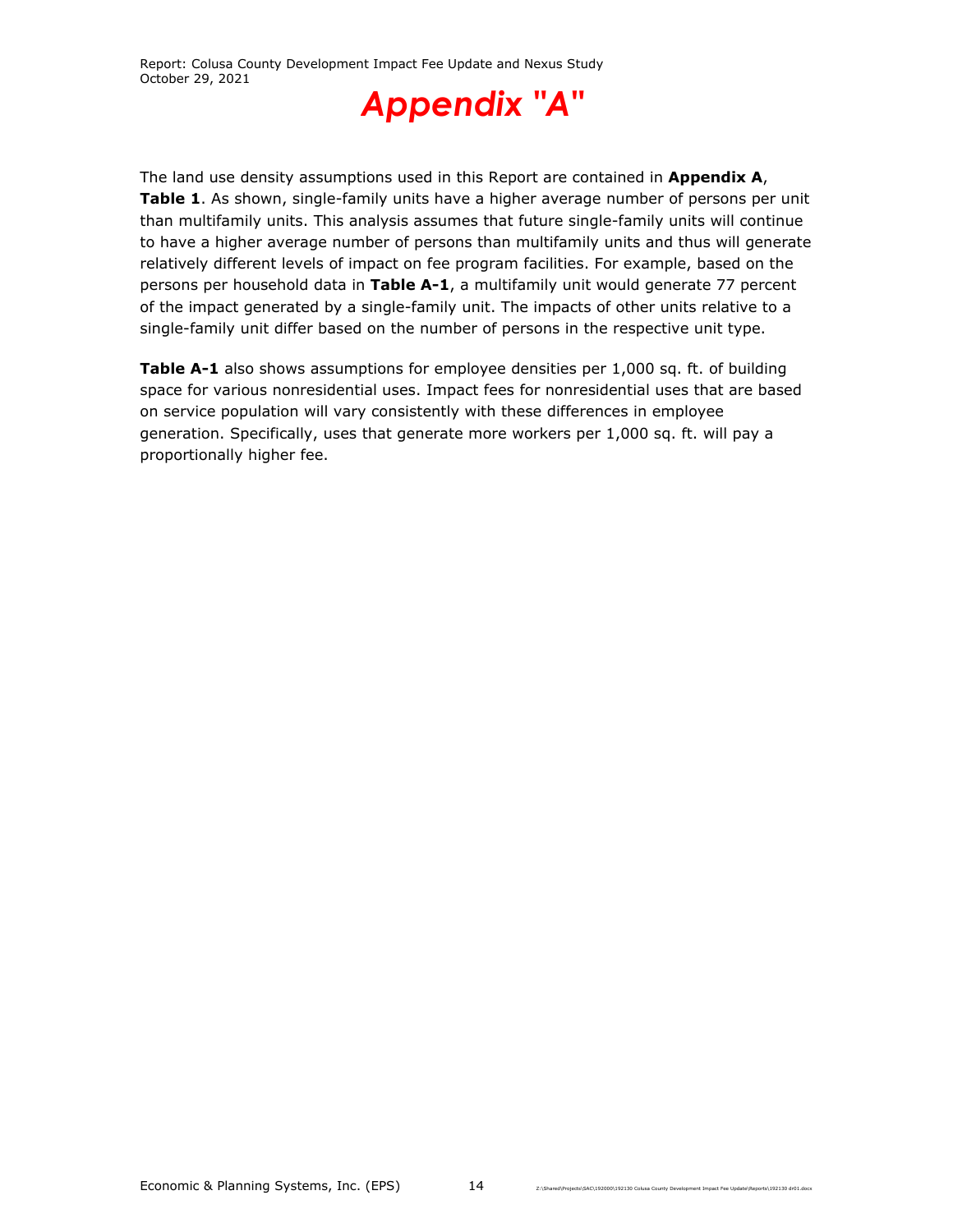## 3. Sheriff Facilities Fee Program

The County Sheriff Department provides a full range of law enforcement and emergency response services, including correctional services, field patrol, animal control, and criminal investigation, to County residents and businesses. The County's sheriff impact fee program was first established in 2006.

#### **Methodology**

The Sheriff Department serves both residents and businesses in the County, and the sheriff impact fee is thus charged to residential and nonresidential development. The fee is designed to cover costs associated with facilities and equipment necessary for the Sheriff Department to provide services to new County residents and employees. Equipment costs include the costs of new vehicles and computers needed to service new development, based on existing levels of service. This fee is also intended to include the pro rata share of capital costs associated with the development of a new Animal Control building needed to serve new development.

The cost allocation to new development was established using a buildout-level of service approach where new development is allocated its pro rata share of the total estimated cost as a proportion of all existing and new development. The calculation results in approximately 18 percent of the Animal Control facility's total cost being allocated to future development.

#### **Fee Calculation**

The sheriff impact fee is calculated in two steps. First, the fair share cost allocated to new development is divided by the growth in service population projected between 2021 and 2041. This yields a per resident cost of \$267 and a cost per employee of \$133, as shown in **Table 4**.

Second, the cost for each type of residential unit is determined by multiplying the number of persons projected for each household by the per resident cost. For nonresidential development, the cost per 1,000 square feet of floor area is determined by multiplying the number of employees per 1,000 square feet for the three categories of nonresidential uses. As shown in **Table 4**, this calculation results in a maximum impact fee of \$827 for single-family units and \$635 for multifamily units. For nonresidential development, the maximum impact fee is \$191 per 1,000 square feet of commercial floor area, \$74 per 1,000 square feet of industrial floor area, and \$37 per 1,000 square feet of agricultural floor area.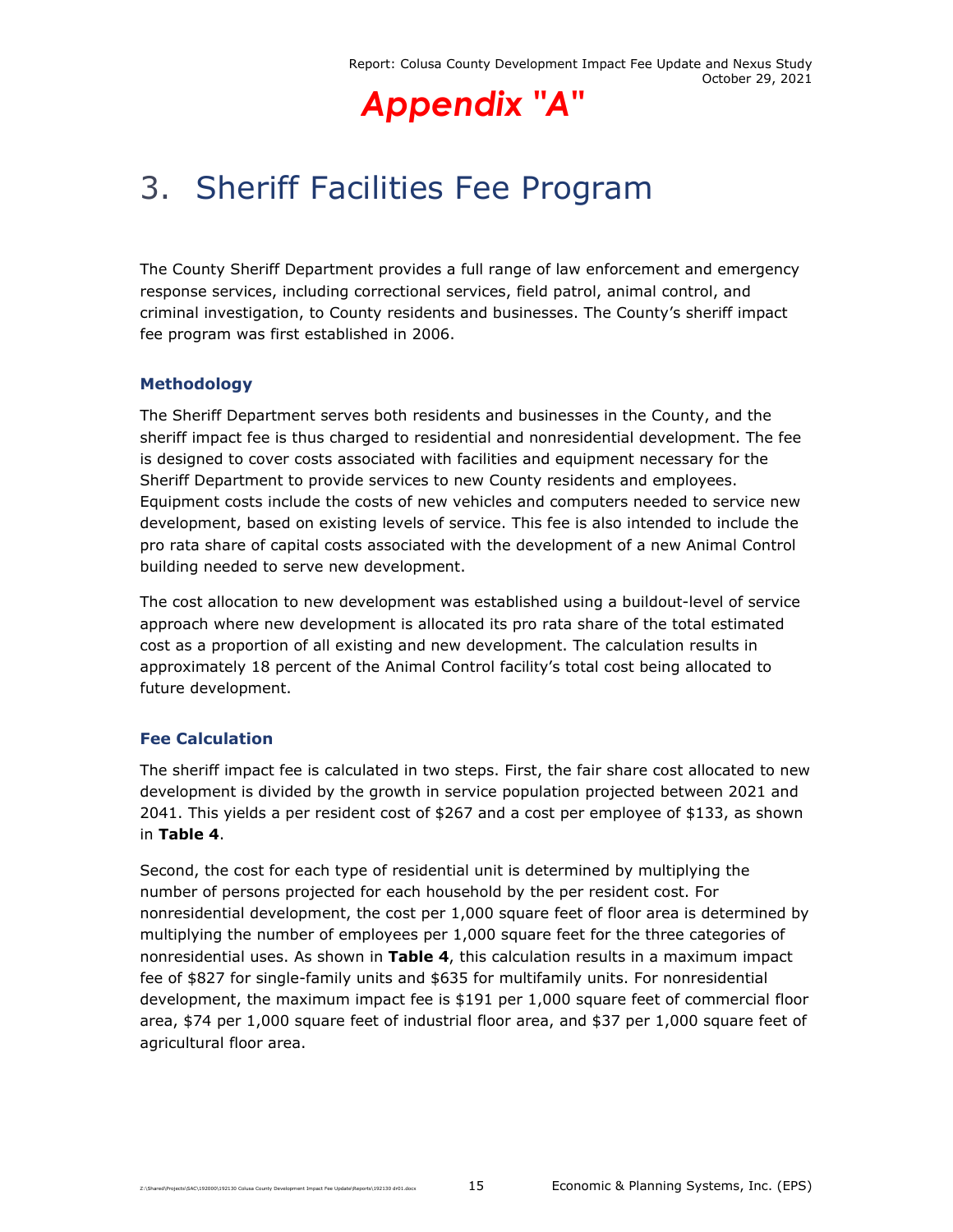| $TY$ $VY$ $VY$ $VY$<br>Table 4                 |                |
|------------------------------------------------|----------------|
| County of Colusa Development Impact Fee Update | <b>Sheriff</b> |
| <b>Sheriff Facilities Cost Allocation</b>      |                |

| Item                                                           | <b>Persons per</b><br>Household /<br><b>Employee</b><br>per Sq. Ft. | <b>Amount</b>            |
|----------------------------------------------------------------|---------------------------------------------------------------------|--------------------------|
| <b>Persons Served</b>                                          |                                                                     |                          |
| <b>Future Residents</b>                                        |                                                                     | 2,089                    |
| <b>Future Employees</b>                                        |                                                                     | 824                      |
| <b>Future Persons Served</b>                                   |                                                                     | 2,913                    |
| <b>Total Sheriff Costs Allocated to Future Development [1]</b> |                                                                     | \$777,391                |
| <b>Cost per Persons Served</b>                                 |                                                                     | \$267                    |
| Cost per Resident                                              |                                                                     | \$267                    |
| Cost per Employee                                              |                                                                     | \$133                    |
| Fee by Land Use Category                                       |                                                                     |                          |
|                                                                | persons                                                             |                          |
| <b>Residential</b>                                             | <u>per unit</u>                                                     | <u>per unit</u>          |
| Single-Family                                                  | 3.10                                                                | \$827                    |
| Multifamily                                                    | 2.38                                                                | \$635                    |
|                                                                | emp per                                                             |                          |
| <b>Nonresidential</b>                                          | <u>1,000 sq. ft.</u>                                                | <u>per 1,000 sq. ft.</u> |

Commercial \$191 Industrial \$74 Agricultural \$37

[1] See Table 5 for details.

*sheriff\_fee*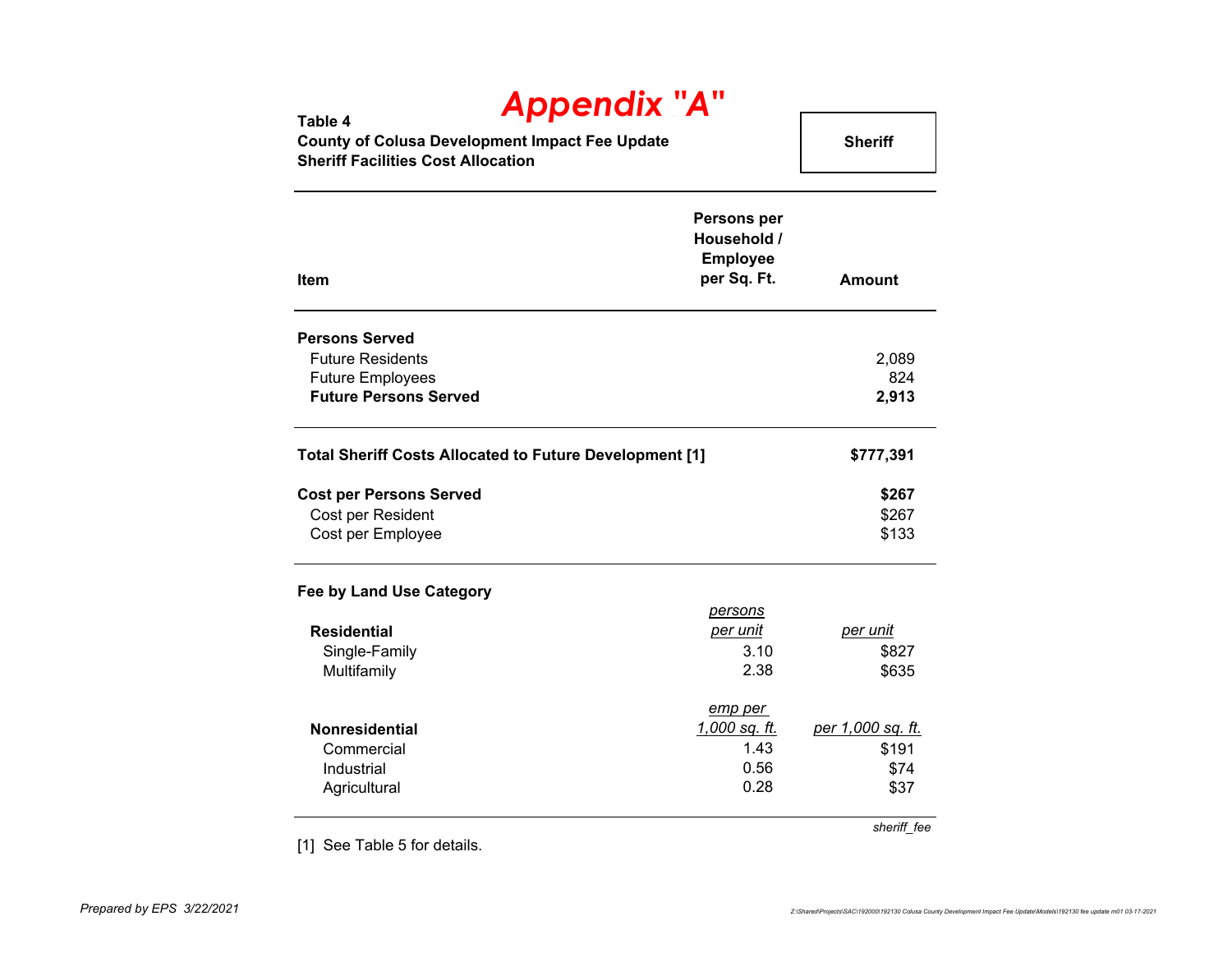

#### **Program Improvements and Cost Allocation**

The two main components of the sheriff fee program, as shown on **Table 5**, include facilities and equipment. The primary facility cost is development of a new animal control building, which includes the cost of both land and construction. The equipment costs are for new vehicles and computers that are necessary for the sheriff department to maintain current levels of service for future population and employment growth. Because the new animal control building will benefit not only the future service population but also the existing service population, only 18 percent, or new growth's fair share, of these costs is allocated to the fee program. The fair share costs of these improvements total \$541,383. The vehicle and equipment costs, which total \$236,008, are required to maintain current levels of service with new population growth. Because these costs are attributable entirely to new growth, 100 percent of the vehicle and computer costs is allocated to the fee program.

As shown in **Table 6**, the sheriff department has 2.12 vehicles and 4.54 computers per 1,000 people in the County's service population. To maintain current levels of services with the addition of 2,913 persons to the County's service population, the department would have to add approximately 6.17 vehicles and 13.21 computers.

#### **Service Population**

The sheriff fee will be charged to residential and nonresidential development, and as such, the calculation is based on the County's current and future population. As shown on **Table 6**, the total County service population is expected to grow from 13,229 to 16,142, an increase of 2,913 persons served. The service population resulting from new growth represents 18 percent of the projected 2041 service population. For the sheriff fee program, which is tied to residential and nonresidential growth and demand, this represents the fair share allocation of costs related to the investments needed to serve new growth.

#### **Mitigation Fee Act Nexus Findings**

Nexus findings are provided below addressing  $(1)$  the purpose of the fee,  $(2)$  the use of the fee, (3) the reasonable relationship between the use of fee revenue and the type of development on which the fee is imposed, (4) the reasonable relationship between the need for facility and type of project on which the fee is imposed, and (5) the reasonable relationship between the amount of the fee and cost of facilities or portion of facilities attributed to development on which the fee is imposed. The technical information and calculations provided above support these nexus findings/requirements.

#### *The Purpose of the Fee*

The purpose of the fee is to fund sheriff facilities, equipment, and associated technological infrastructure necessary to serve new development and ensure that new development pays its proportionate and fair share of future sheriff facility improvements.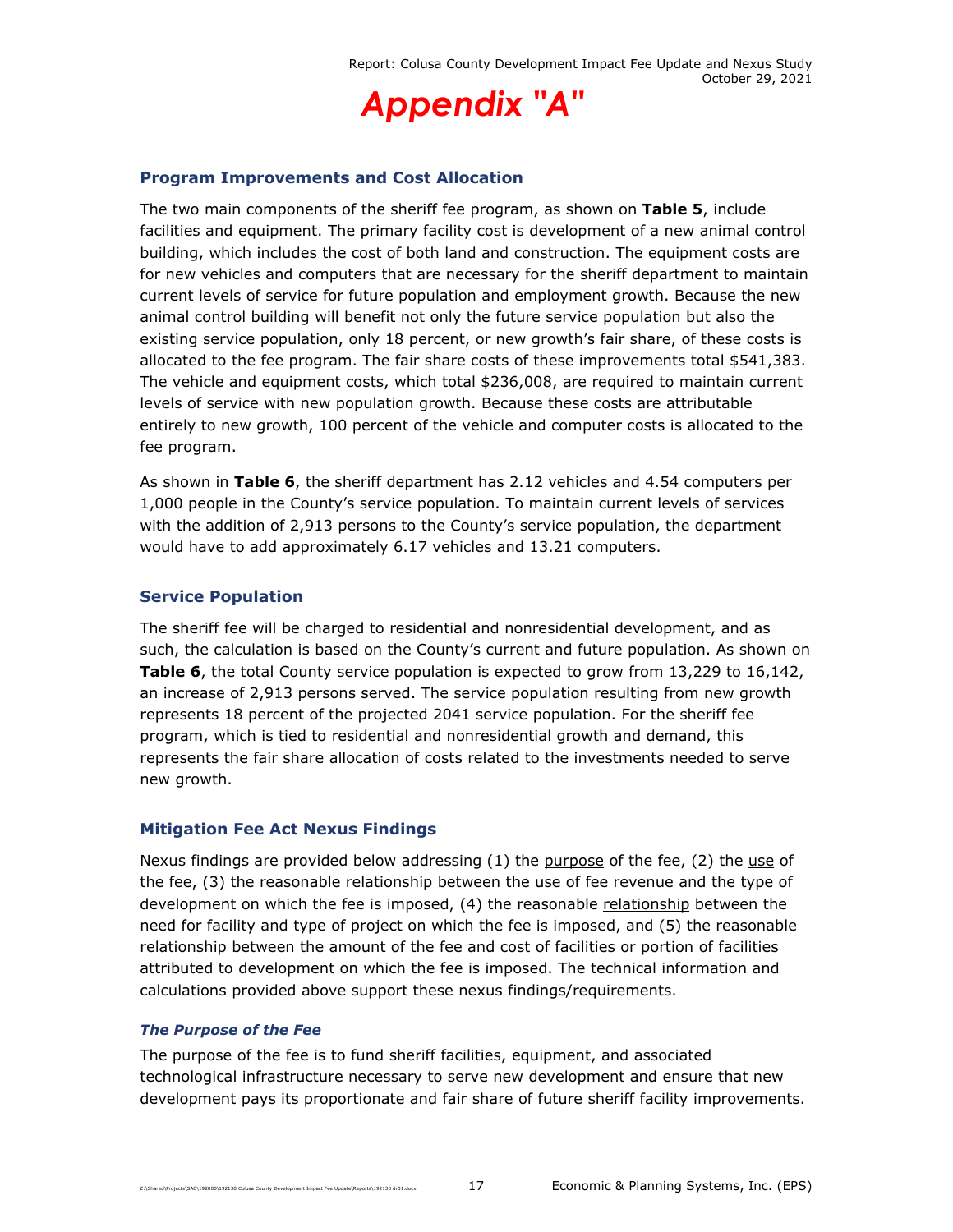|                                                            | <b>Future Facility Requirement</b> |                      |                |                 |               |  |
|------------------------------------------------------------|------------------------------------|----------------------|----------------|-----------------|---------------|--|
| <b>Planned Facilities/Equipment</b>                        | Unit Cost                          |                      | No. of Units   |                 | Total<br>Cost |  |
| <b>Facilities</b>                                          |                                    |                      |                |                 |               |  |
| Animal Control Building/Land Cost                          |                                    | $$138$ per sq. ft.   | 21,801 sq. ft. |                 | \$3,000,000   |  |
| Allocation to New Development (18.0%) [1]                  |                                    |                      |                |                 | \$541,383     |  |
| <b>Equipment &amp; Vehicles [2]</b>                        |                                    |                      |                |                 |               |  |
| Vehicles [3]                                               | \$35,000                           | per vehicle          |                | 6.17 vehicles   | \$215,794     |  |
| Computers                                                  |                                    | \$1,530 per computer |                | 13.21 computers | \$20,214      |  |
| <b>Total Sheriff Facility Costs for Future Development</b> |                                    |                      |                |                 | \$777,391     |  |
|                                                            |                                    |                      |                |                 | sheriff costs |  |

Source: County of Colusa.

[1] Animal Control Building/Land: New development's fair share of facility construction costs is based on the New Development's persons served as a proportion of the estimated total 2040 persons served. See Table 6 for details.

[2] Future Equipment and Vehicles based on existing level of service. See Table 6 for details.

[3] Vehicle cost based on the Planning & Building vehicle costs.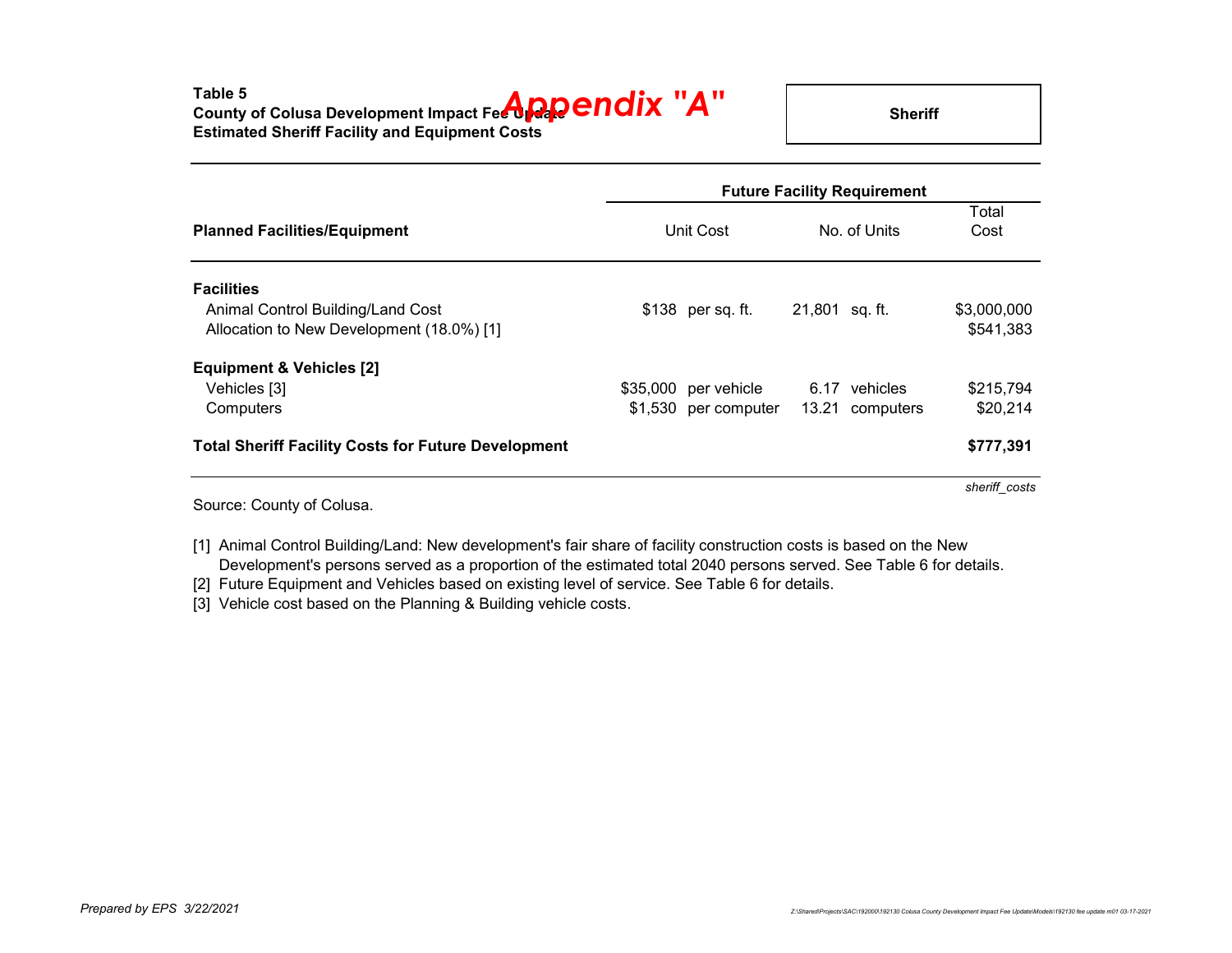| Table 6<br>Table 6<br>County of Colusa Development Impact 40 Punce ndix "A"<br><b>Sheriff Equipment Existing Level of Service Standards</b> | <b>Sheriff</b> |
|---------------------------------------------------------------------------------------------------------------------------------------------|----------------|
|---------------------------------------------------------------------------------------------------------------------------------------------|----------------|

| <b>Item</b>                                         | <b>Employee</b><br><b>Weighting Factor</b><br><b>Assumption [1]</b> | <b>Existing</b><br>Inventory | <b>Existing Level of</b><br><b>Service</b><br>per 1,000 persons<br>served | <b>Future</b><br><b>Development</b><br><b>Requirements [2]</b> |
|-----------------------------------------------------|---------------------------------------------------------------------|------------------------------|---------------------------------------------------------------------------|----------------------------------------------------------------|
| <b>Persons Served</b>                               |                                                                     |                              |                                                                           |                                                                |
| Residents                                           | 1.000                                                               | 10,240                       |                                                                           | 2,089                                                          |
| <b>Employees</b>                                    | 0.500                                                               | 2,989                        |                                                                           | 824                                                            |
| <b>Total Persons Served</b>                         |                                                                     | 13,229                       |                                                                           | 2,913                                                          |
| <b>Animal Control Building Service Standard [2]</b> |                                                                     |                              |                                                                           |                                                                |
| <b>Estimated Existing Persons Served</b>            |                                                                     | 13,229                       |                                                                           |                                                                |
| <b>Estimated Future Development Persons Served</b>  |                                                                     | 2,913                        |                                                                           |                                                                |
| <b>Total Estimated Persons Served</b>               |                                                                     | 16,142                       |                                                                           | 18.0%                                                          |
| <b>Equipment</b>                                    |                                                                     |                              |                                                                           |                                                                |
| <b>Vehicles</b>                                     |                                                                     | 28                           | 2.12                                                                      | 6.17                                                           |
| Computers                                           |                                                                     | 60                           | 4.54                                                                      | 13.21                                                          |
|                                                     |                                                                     |                              |                                                                           | sheriff los                                                    |

Source: County of Colusa; EPS.

[1] Service population estimates are derived based on a weighting of 1.0 for residents and 0.5 for employees.

[2] Animal Control Building: New development's fair share of facility construction costs is based on the New Development's persons served as a proportion of the estimated total 2040 persons served.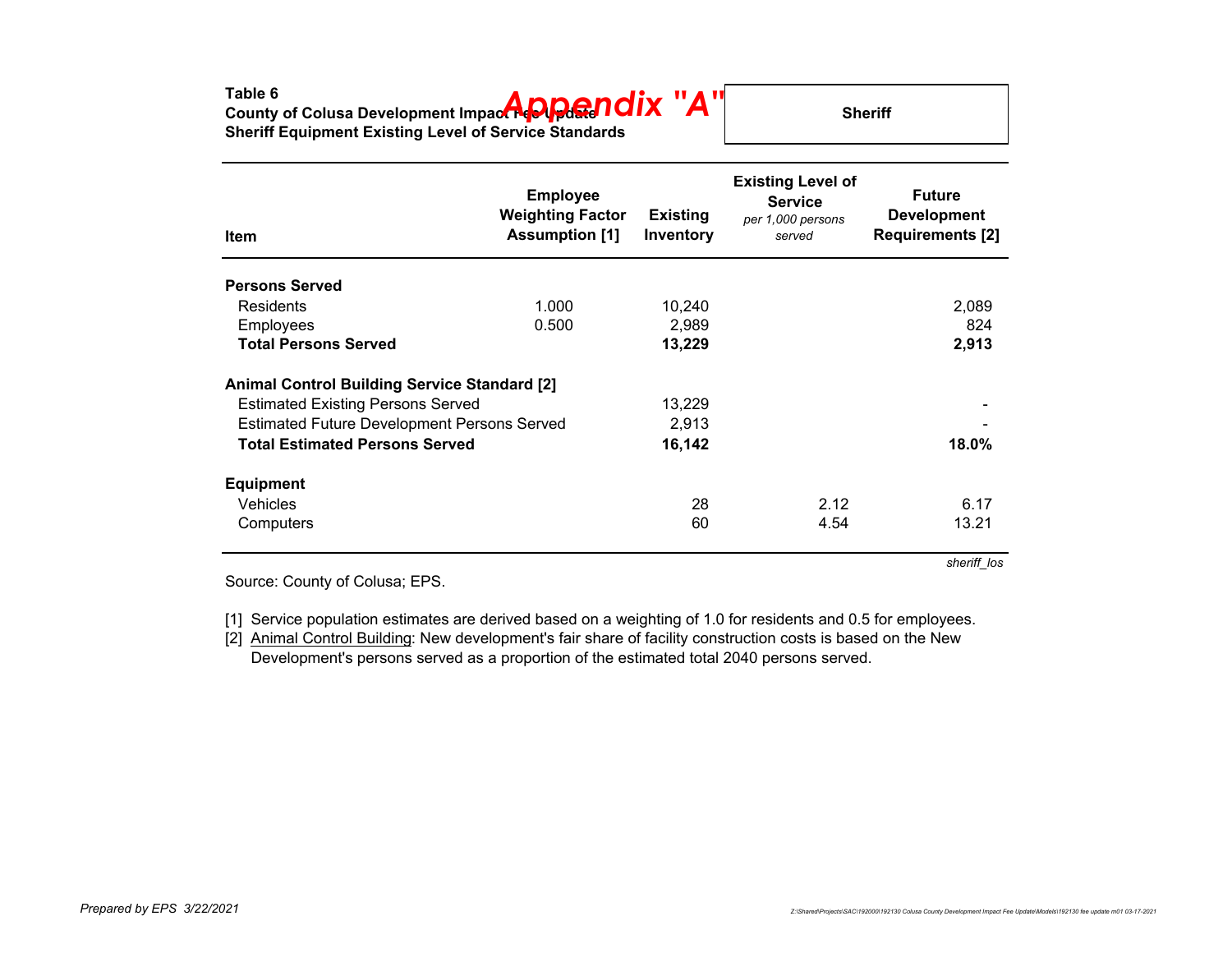#### *The Use of the Fee*

The sheriff's fee will be used to fund the animal control facilities and equipment for sheriff's services required to serve new residential and nonresidential development in the County.

#### *The Reasonable Relationship Between the Need for the Fee and the Type of Development on Which the Fee Is Imposed*

The sheriff's fee will be used to fund the animal control facilities and equipment for sheriff's services. New residential and nonresidential development in the County will generate new residents and employees that will result in an increased demand for services and facilities included in the fee program.

A reasonable relationship therefore exists between the use of the sheriff's fee and the new residential and nonresidential development on which the fee is imposed because the fee will be used to construct increased capacity of the animal control facility and equip additional sheriff's personnel needed to accommodate increased service population of the County.

#### *Reasonable Relationship Between the Need for Facilities and the Type of Development on Which the Fee Is Imposed*

New residents and employees of new residential and nonresidential development will contribute to countywide demand for sheriff's services and other associated improvements. The fee, charged to new residential and nonresidential development, will be used consistent with the manner described above, thus ensuring a relationship between the residential and nonresidential development being charged the fee and the manner in which the fee revenue is used.

A reasonable relationship therefore exists between the need for increased capacity of the animal control facility and equipping additional sheriff's personnel and the new residential and nonresidential development on which the fee is imposed because the increased capacity of the animal control facility and to equip additional sheriff's personnel are necessary to accommodate increased service population of the County.

#### *Reasonable Relationship Between the Amount of the Fee and Cost of Facilities or Portion of Facilities Attributed to Development on Which the Fee Is Imposed*

The total cost of animal services facilities and equipment for sheriff's services is allocated amongst the projected new County residential and nonresidential land uses based on the proportional demand each land use is anticipated to generate for the facilities. Demand for sheriff's facilities is measured by persons served by each land use category.

A reasonable relationship therefore exists between the amount of the cost of animal control facilities and equipment for sheriff's services attributed to the residential and nonresidential development on which the fee is imposed because the cost is allocated based on the demand generated by new development for services as measured by the persons served by each development type.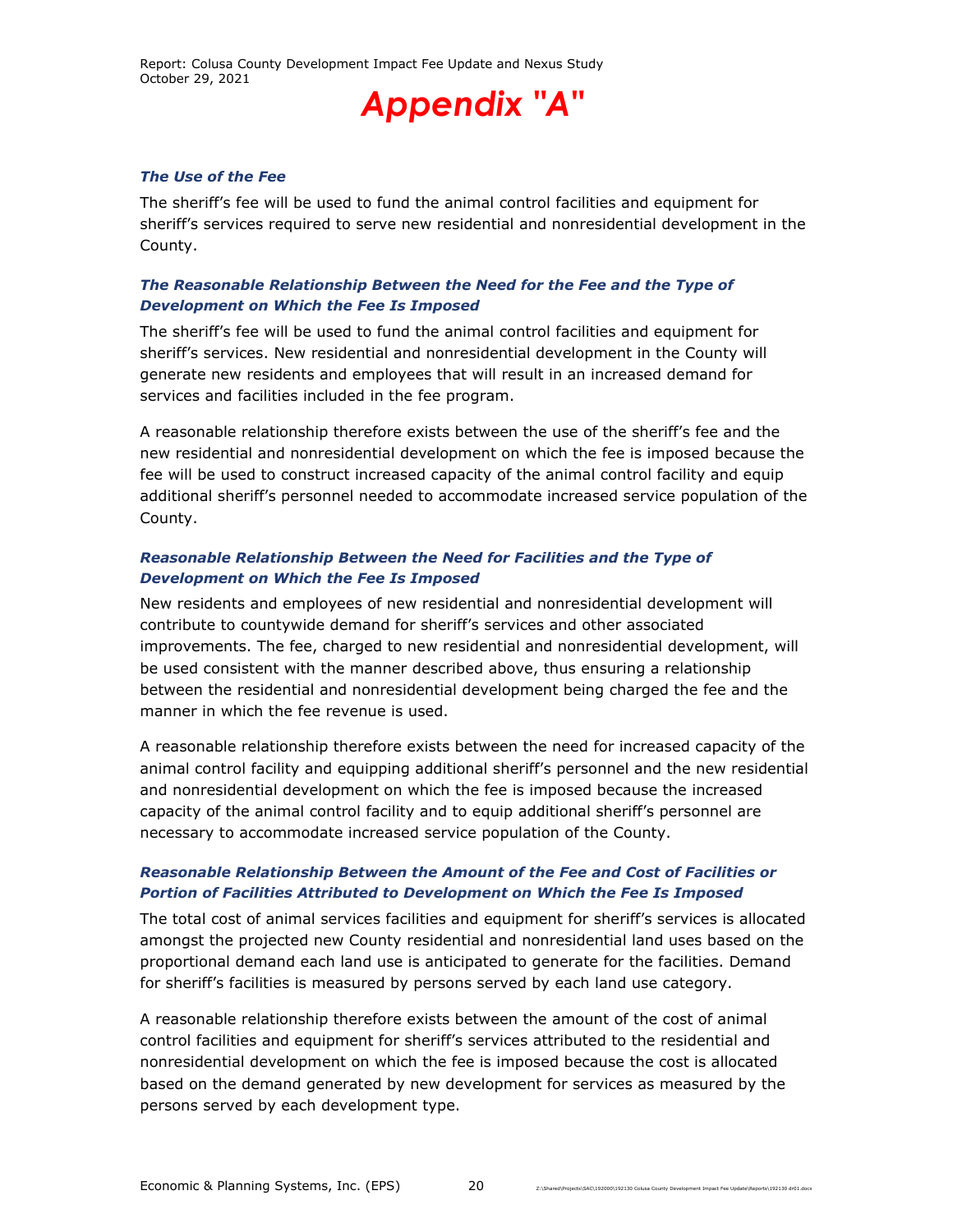## 4. Library Facilities Fee Program

The County Public Library provides a full range of library services to local residents at its seven branches throughout the County. The County Public Library was first established as the Colusa County Free Library in 1915, and the main branch of the library in downtown Colusa was constructed in 1996. The current library was built in 1993. The County's library impact fee program was first established in 2006.

#### **Methodology**

The library fee is designed to cover not only the costs associated with books and collections materials in the County library system but also costs associated with maintaining the logistical and systemic links with the seven branches of the County Library system. This fee covers collection materials, computers for use by library patrons, and computers for use by library staff. Because the Library's facilities and services are primarily used by County residents, only residential development pays the library impact fee.

All library equipment and vehicles in this Report are based on the number of future units needed to maintain the existing level of service. This Report assumes the total costs are allocated to residential land uses only.

#### **Fee Calculation**

The library impact fee is calculated in two steps. First, the fair share cost allocated to new development is divided by the growth in population projected between 2021 and 2041. This yields a per resident cost of \$328, as shown in **Table 7**.

Second, the cost for each type of residential unit is determined by multiplying the number of persons projected for each household by the per resident cost. As shown in **Table 7**, this calculation results in a maximum impact fee of \$1,016 for single-family units and \$780 for multifamily units.

#### **Program Improvements and Cost Allocation**

The two main components of the library fee program, as shown on **Table 8**, are collection materials used by library patrons, including books, computers, and tablets, and equipment used by library staff, including computers and vehicles. These investments are needed to meet the needs of the current and future population of the County.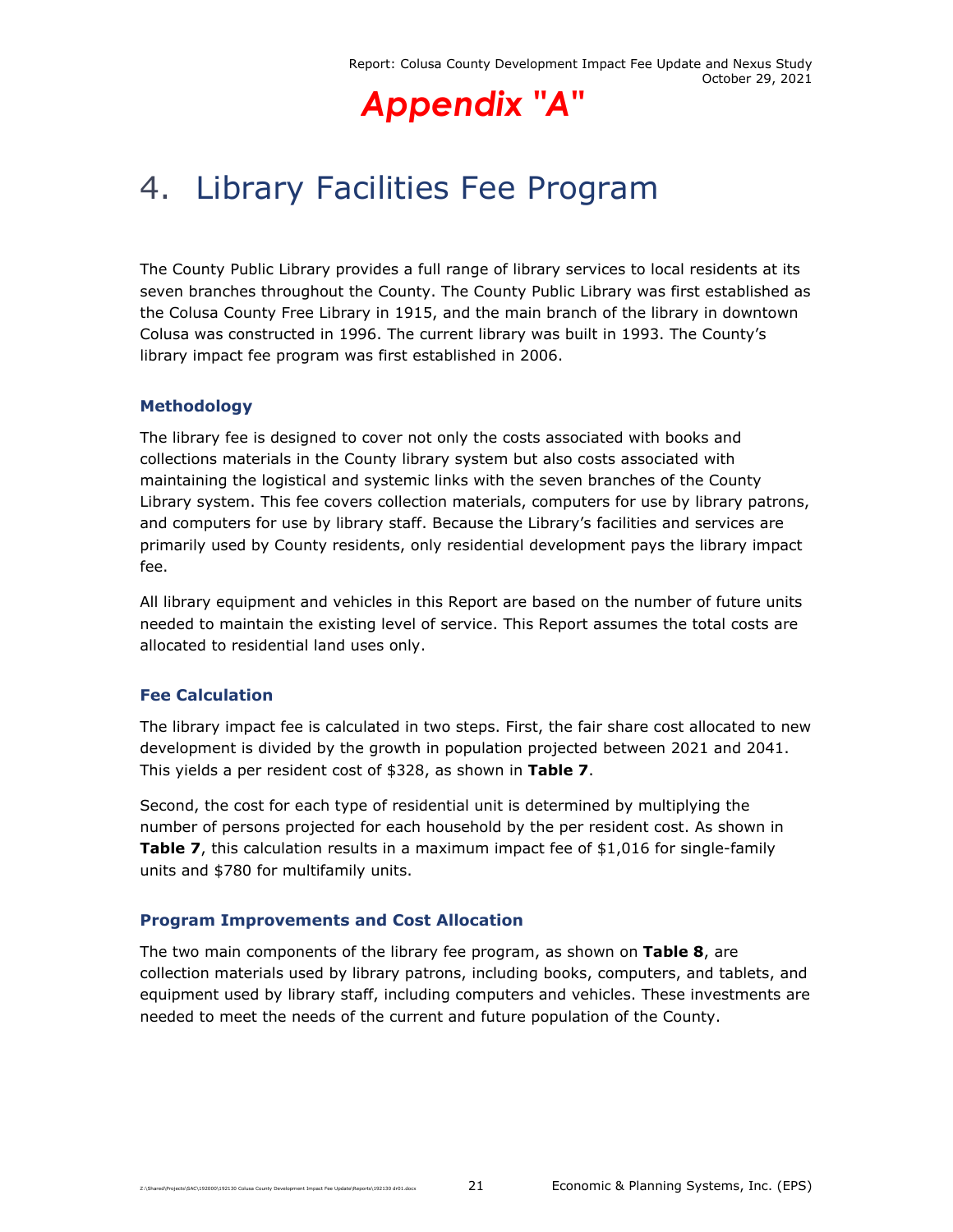### **Table 7 County of Colusa Development Impact Fee Update Library Facilities and Equipment Cost Allocation Library** *Appendix "A"*

| <b>Item</b>                                                    | <b>Persons per</b><br>Household /<br><b>Employee</b><br>per Sq. Ft. | <b>Amount</b>   |
|----------------------------------------------------------------|---------------------------------------------------------------------|-----------------|
| <b>Future Residents</b>                                        |                                                                     | 2,089           |
| <b>Total Library Costs Allocated to Future Development [1]</b> |                                                                     | \$684,608       |
| <b>Cost per Resident</b>                                       |                                                                     | \$328           |
| <b>Fee by Land Use Category</b>                                | <u>persons</u>                                                      |                 |
| <b>Residential</b>                                             | <u>per unit</u>                                                     | <u>per unit</u> |
| Single-Family                                                  | 3.10                                                                | \$1,016         |
| Multifamily                                                    | 2.38                                                                | \$780           |
| Source: County of Colusa; EPS.                                 |                                                                     | lib_fee         |

[1] See Table 8 for details.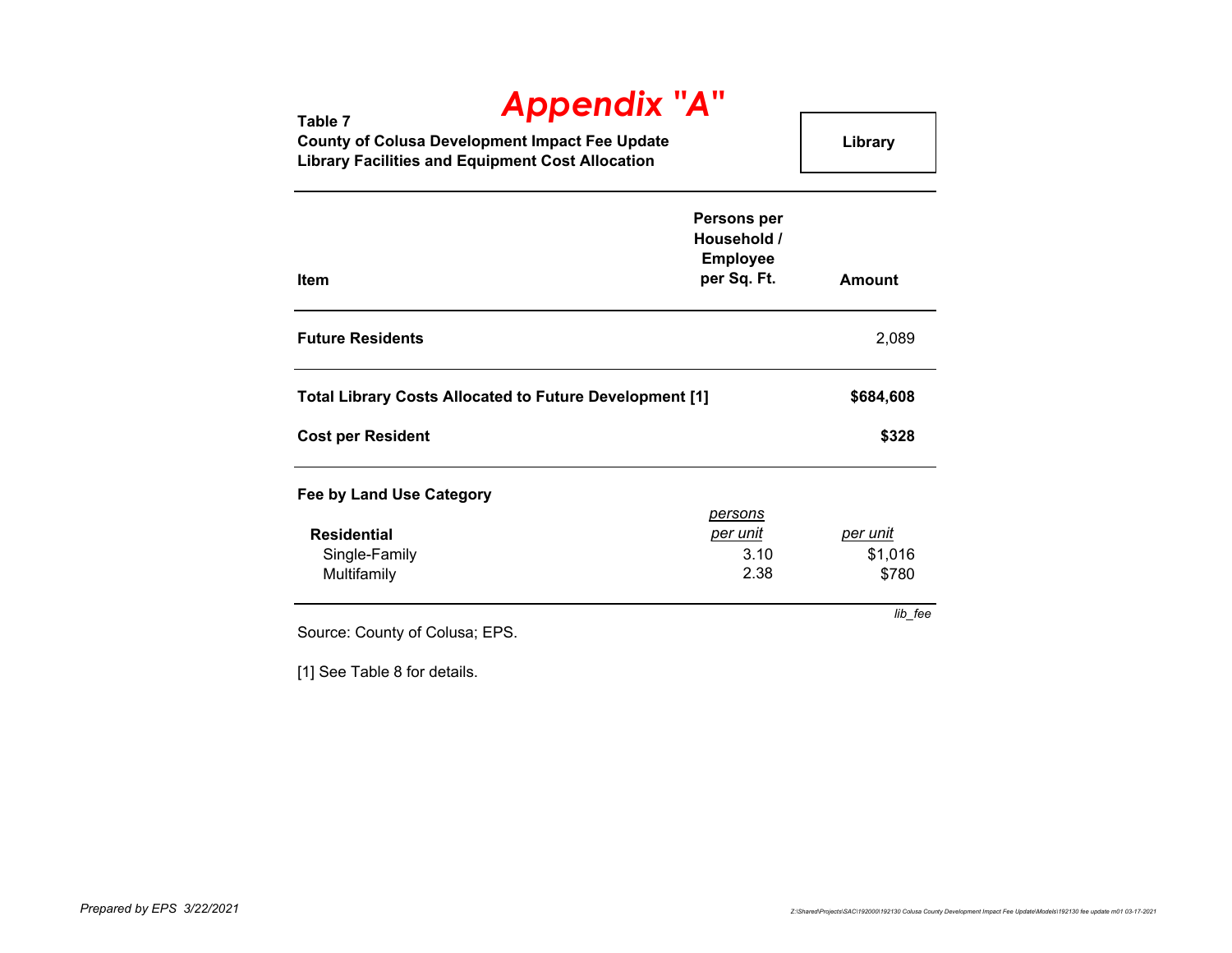**Table 8 County of Colusa Development Impact Fee UpdateEstimated Library Facility and Equipment Costs**

**Library**

lib\_costs

|                                                                      | <b>Future Facility Requirement</b> |                      |                  |               |
|----------------------------------------------------------------------|------------------------------------|----------------------|------------------|---------------|
| <b>Planned Facilities/Equipment</b>                                  |                                    | Unit Cost            | No. of Units     | Total<br>Cost |
| <b>Library Equipment &amp; Collections [1]</b>                       |                                    |                      |                  |               |
| Vehicles [2]                                                         |                                    | \$35,000 per vehicle | 0.41 vehicles    | \$14,280      |
| <b>Books</b>                                                         |                                    | \$25 per book        | 26,745 books     | \$656,825     |
| Computers                                                            |                                    | \$566 per computer   | 9.18 computers   | \$5,196       |
| Laptops                                                              |                                    | \$322 per laptop     | 3.88 laptops     | \$1,248       |
| Mac's                                                                |                                    | \$1,500 per Mac      | 4.08 Mac's       | \$6,120       |
| Chromebooks                                                          |                                    | \$200 per Chromebook | 4.69 Chromebooks | \$938         |
| <b>Total Library Facility/Equipment Costs for Future Development</b> |                                    |                      |                  | \$684,608     |

Source: County of Colusa.

[1] Future equipment and collections based on existing level of service. See Table 9 for details.

[2] Vehicle cost based on the Planning & Building vehicle costs.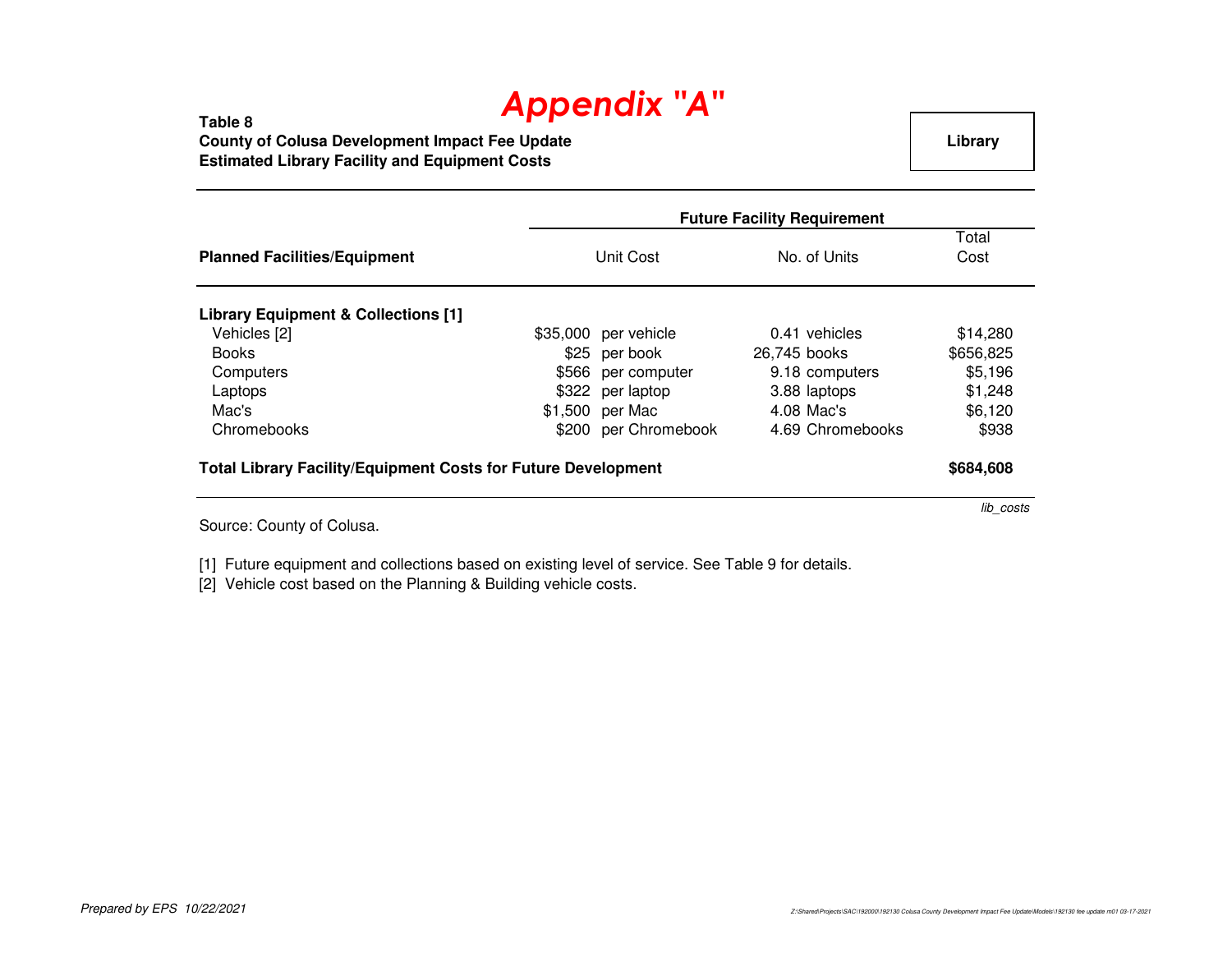

The largest component of the library costs is the expansion of the collections materials such that the library continues to maintain its existing level of service. According to **Table 9**, there are approximately 12.8 books per County resident in the library's collections. To maintain this service level with the addition of 2,089 new residents by 2041, the library would need to add nearly 26,750 items to serve new residents, at a cost of approximately \$656,825.

#### **Service Population**

The library fee will be charged only to new residential development, and as such, the calculation is based on the County's current and future resident population. As shown on **Table 9**, the total County resident population is expected to grow from 10,240 to 12,329 people, an addition of 2,089 residents, representing approximately 20 percent of the projected 2041 residential population. For the Library fee program, which is tied to residential growth and demand, this represents the fair share allocation of costs related to the investments needed to serve new growth.

#### **Mitigation Fee Act Nexus Findings**

Nexus findings are provided below addressing (1) the purpose of the fee, (2) the use of the fee, (3) the reasonable relationship between the use of fee revenue and the type of development on which the fee is imposed, (4) the reasonable relationship between the need for facility and type of project on which the fee is imposed, and (5) the reasonable relationship between the amount of the fee and cost of facilities or portion of facilities attributed to development on which the fee is imposed. The technical information and calculations provided above support these nexus findings/requirements.

#### *Purpose of the Fee*

The purpose of the fee is to fund library facilities, circulation materials, and associated technological infrastructure necessary to serve new development and ensure that new development pays its proportionate and fair share of future library improvements.

#### *Use of the Fee*

Fee revenue will contribute funding for the continued investment in circulation materials and participation in the shared technological infrastructure that supports library functions.

#### *The Reasonable Relationship Between the Need for the Fee and the Type of Development on Which the Fee Is Imposed*

The library fee will be used to fund library facilities, circulation materials, and associated technological infrastructure. New residential development in the County will generate new residents that will result in increased demand for services and facilities included in the fee program.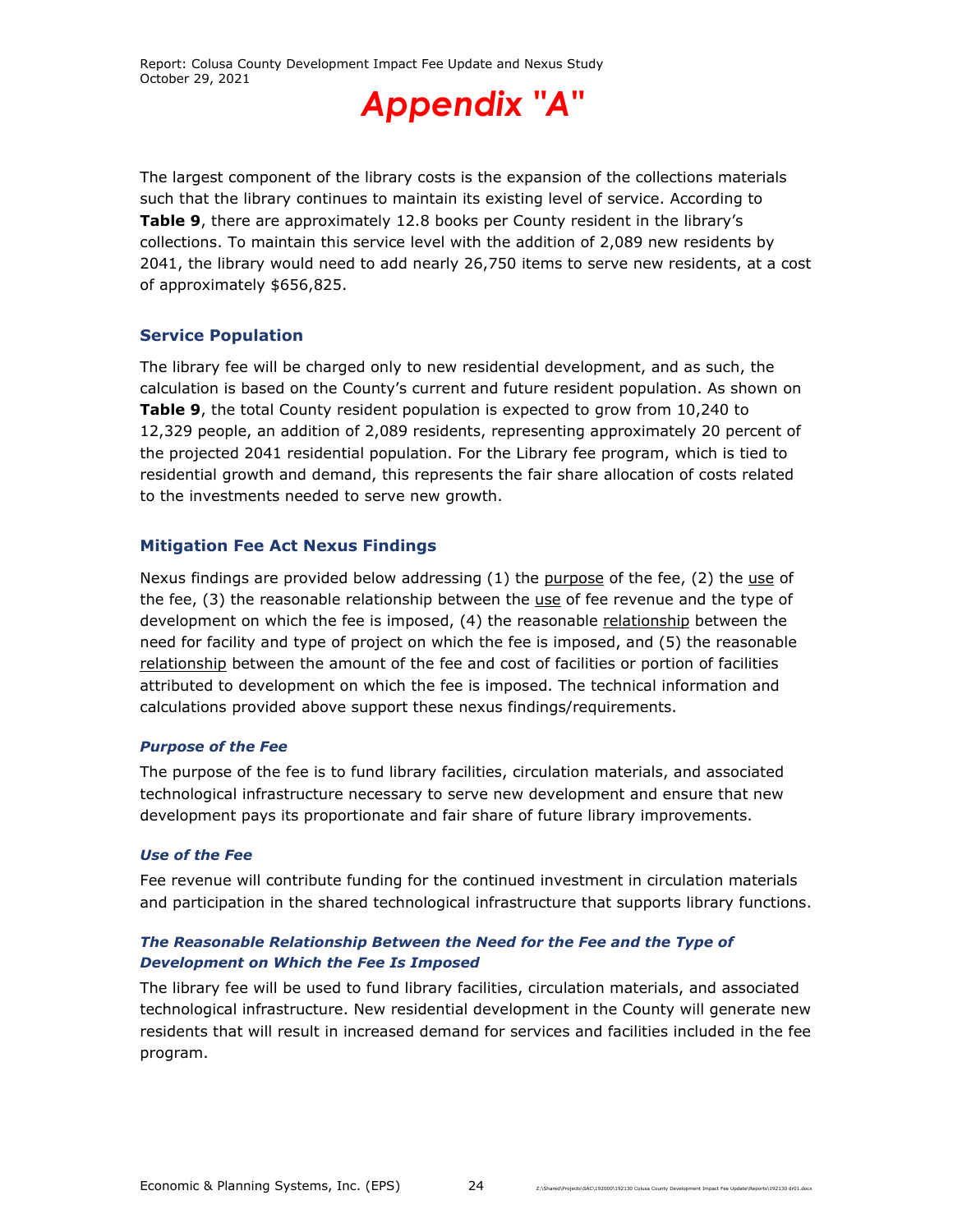| Table 9<br>County of Colusa Development Impact <b>Peppen OIX "A"</b><br><b>Library Equipment Existing Level of Service Standards</b> | Library                  |
|--------------------------------------------------------------------------------------------------------------------------------------|--------------------------|
|                                                                                                                                      | <b>Existing Level of</b> |

| Item             | Weighting<br><b>Factor</b><br><b>Assumption [1]</b> | <b>Existing</b><br>Inventory | <b>LAISUILY LEVEL UI</b><br><b>Service</b><br>per 1,000 persons<br>served | <b>Future</b><br><b>Development</b><br><b>Requirements</b> |
|------------------|-----------------------------------------------------|------------------------------|---------------------------------------------------------------------------|------------------------------------------------------------|
| <b>Residents</b> | 1.000                                               | 10,240                       |                                                                           | 2,089                                                      |
| <b>Equipment</b> |                                                     |                              |                                                                           |                                                            |
| Vehicles         |                                                     | 2                            | 0.20                                                                      | 0.41                                                       |
| <b>Books</b>     |                                                     | 131,098                      | 12,802.54                                                                 | 26,744.50                                                  |
| Computers        |                                                     | 45                           | 4.39                                                                      | 9.18                                                       |
| Laptops          |                                                     | 19                           | 1.86                                                                      | 3.88                                                       |
| Mac's            |                                                     | 20                           | 1.95                                                                      | 4.08                                                       |
| Chromebooks      |                                                     | 23                           | 2.25                                                                      | 4.69                                                       |
|                  |                                                     |                              |                                                                           | library los                                                |

Source: County of Colusa; EPS.

[1] Library costs are allocated only to residential uses. Therefore, the service level standard is established using only residents.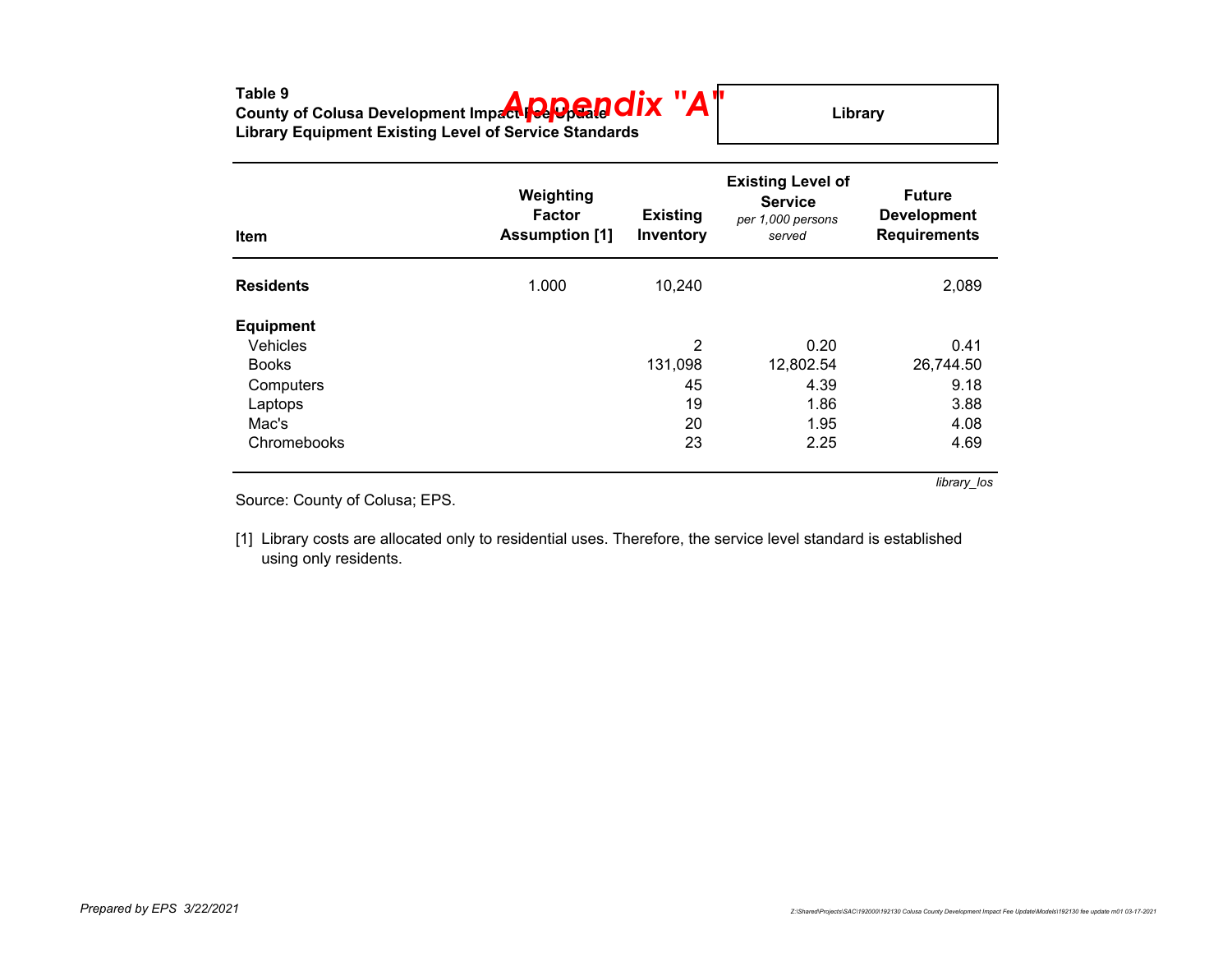A reasonable relationship therefore exists between the use of the library fee and the new residential development on which the fee is imposed because the fee will be used to fund library facilities, circulation materials, and associated technological infrastructure.

#### *Reasonable Relationship Between the Need for Facilities and the Type of Development on Which the Fee Is Imposed*

New residents of new residential development will contribute to countywide demand for library services and other associated improvements. The fee, charged to new residential development, will be used consistent with the manner described above, thus ensuring a relationship between the residential development being charged the fee and the manner in which the fee revenue is used.

A reasonable relationship therefore exists between the need for increased capacity of library services and the new residential development on which the fee is imposed because the increased capacity of library services is necessary to accommodate increased service population of the County.

#### *Reasonable Relationship Between the Amount of the Fee and the Cost of Facilities or Portion of Facilities Attributed to Development on Which the Fee Is Imposed*

The total cost of library services facilities and equipment is allocated amongst the projected new County residential land uses based on the proportional demand each land use is anticipated to generate for the facilities. Demand for library facilities is measured by persons served by each land use category.

A reasonable relationship therefore exists between the amount of the cost of library facilities and equipment for library services attributed to the residential development on which the fee is imposed because the cost is allocated based on the demand generated by new development for services as measured by the persons served by each development type.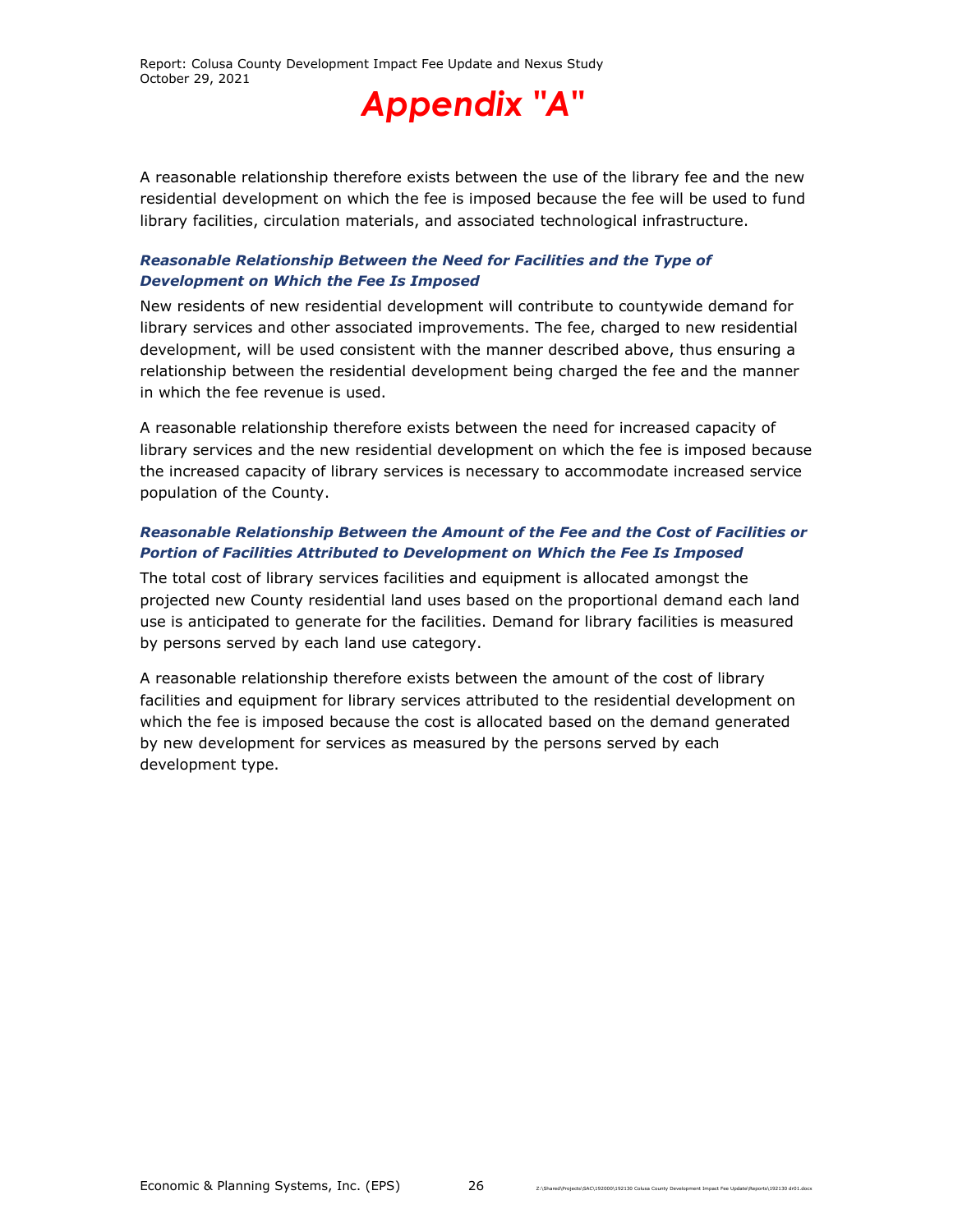# 5. General Administration Facilities Fee Program

The County's General Administration includes several departments in the County providing general government services, including the Board. The County's General Administration fee program was established in 2006.

#### **Methodology**

The General Administration departments provide government services to both residents and employees of the County. Therefore, the fee is charged to both residential and nonresidential development. The fee is designed to cover equipment used by the aforementioned departments, as well as improvements to County government facilities, such as the Board's office.

This Report assumes the total costs for the facility remodels are allocated to land uses based on service population.

#### **Fee Calculation**

The general administration facilities impact fee is calculated in 2 steps. First, the cost of new improvements needed to serve the increased service population is divided by the growth in service population. This yields a per resident cost of \$34 and a cost per employee of \$17, as shown in **Table 10**.

Second, the cost for each type of residential unit is determined by multiplying the number of persons projected for each household by the per resident cost. For nonresidential development, the cost per 1,000 square feet of floor area is determined by multiplying the number of employees per 1,000 square feet for the 3 categories of nonresidential uses. As shown in **Table 10**, this calculation results in a maximum impact fee of \$106 for single-family units and \$82 for multifamily units. For nonresidential development, the maximum impact fee is \$25 per 1,000 square feet of commercial floor area, \$10 per 1,000 square feet of industrial floor area, and \$5 per 1,000 square feet of agricultural floor area.

#### **Program Improvements and Cost Allocation**

The general administration facilities fee program, as shown on **Table 11**, is to cover the cost of renovations to the Board's chambers and offices. These investments are needed to meet the needs of the future population of the County.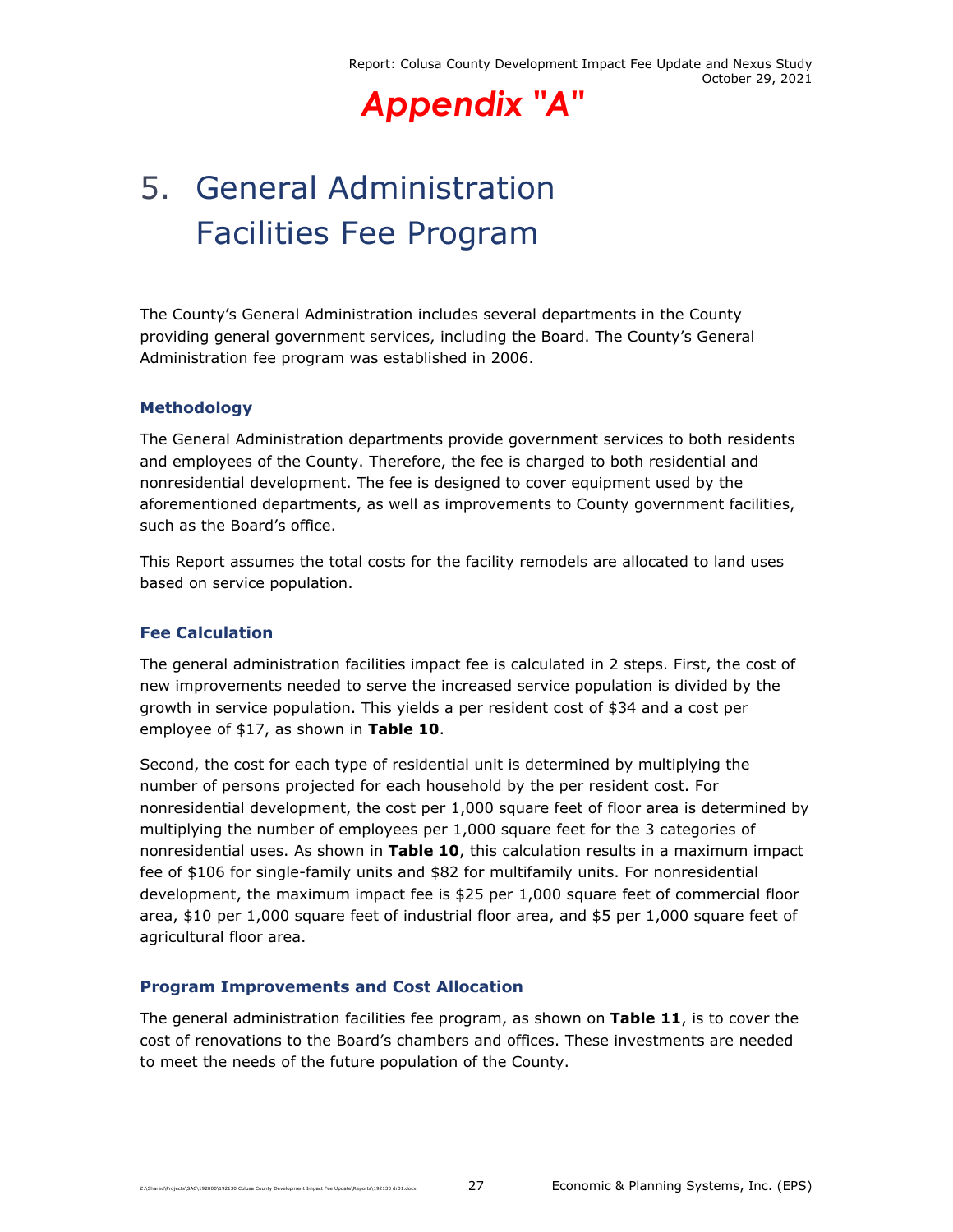| Table 10<br><b>County of Colusa Development Impact Fee Update</b><br><b>General Administration Facilities and Equipment Cost Allocation</b> | <b>Appendix "A"</b>                                          | General<br><b>Administration</b> |
|---------------------------------------------------------------------------------------------------------------------------------------------|--------------------------------------------------------------|----------------------------------|
| <b>Item</b>                                                                                                                                 | Persons per<br>Household /<br><b>Employee</b><br>per Sq. Ft. | Amount                           |
| <b>Persons Served</b>                                                                                                                       |                                                              |                                  |
| <b>Future Residents</b>                                                                                                                     |                                                              | 2,089                            |
| <b>Future Employees</b>                                                                                                                     |                                                              | 824                              |
| <b>Future Persons Served</b>                                                                                                                |                                                              | 2,913                            |
| Total General Admin Costs Allocated to Future Development [1]                                                                               |                                                              | \$100,000                        |
| <b>Cost per Persons Served</b>                                                                                                              |                                                              | \$34                             |
| Cost per Resident                                                                                                                           |                                                              | \$34                             |
| Cost per Employee                                                                                                                           |                                                              | \$17                             |
| Fee by Land Use Category                                                                                                                    |                                                              |                                  |
|                                                                                                                                             | persons                                                      |                                  |
| <b>Residential</b>                                                                                                                          | per unit                                                     | per unit                         |
| Single-Family                                                                                                                               | 3.10                                                         | \$106                            |
| Multifamily                                                                                                                                 | 2.38                                                         | \$82                             |
|                                                                                                                                             | emp per                                                      |                                  |
| <b>Nonresidential</b>                                                                                                                       | <u>1,000 sq. ft.</u>                                         | per 1,000 sq. ft.                |
| Commercial                                                                                                                                  | 1.43                                                         | \$25                             |
| Industrial                                                                                                                                  | 0.56                                                         | \$10                             |
| Agricultural                                                                                                                                | 0.28                                                         | \$5                              |
|                                                                                                                                             |                                                              | ga_fee                           |

[1] See Table 11 for details.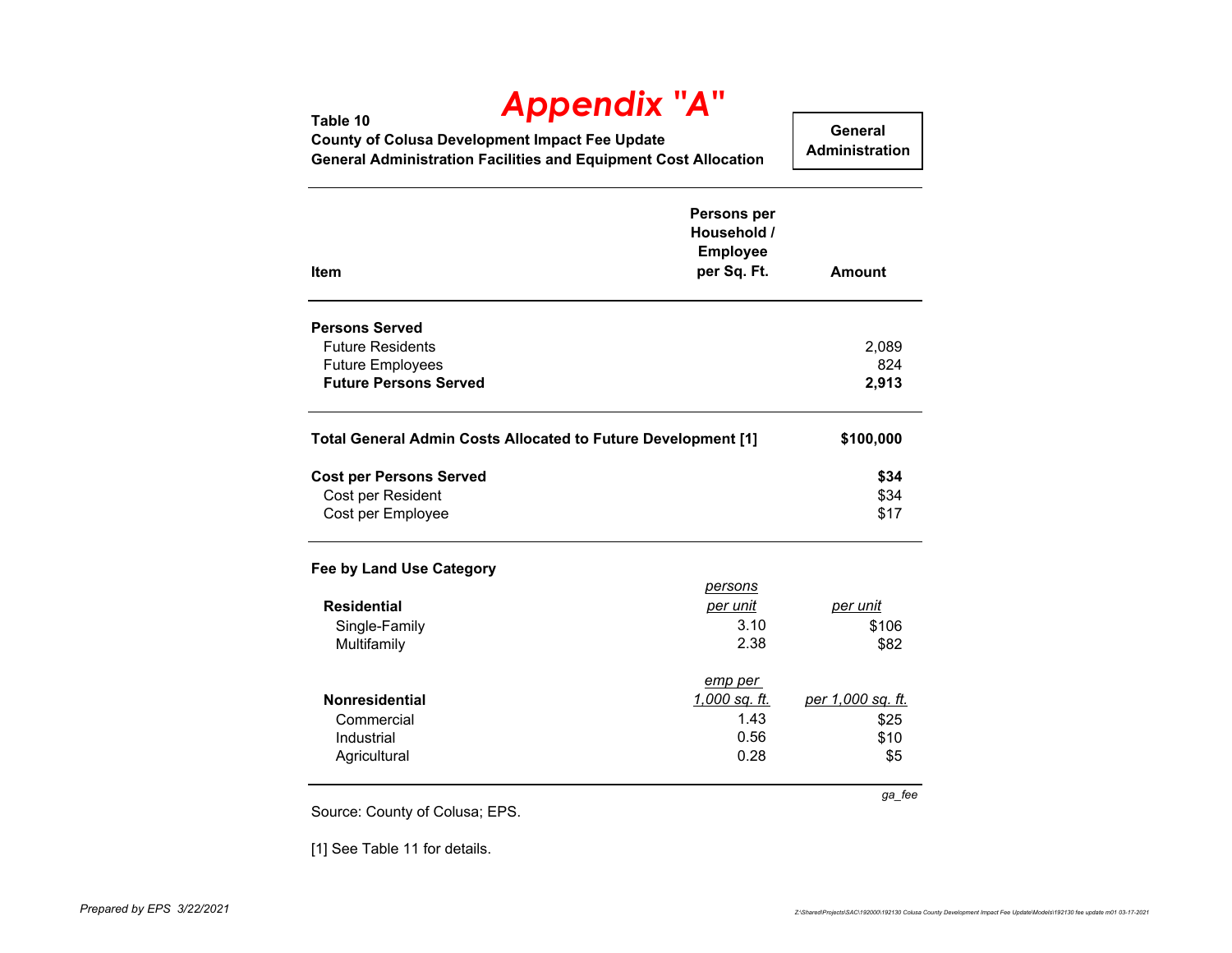**Table 11 County of Colusa Development Impact Fee Update Estimated General Administration Facility and Equipment Costs**

**General Administration**

|          | <b>Future Facility Requirement</b>                                                  |  |  |
|----------|-------------------------------------------------------------------------------------|--|--|
| Cost per | Total                                                                               |  |  |
| Sq. Ft.  | Cost                                                                                |  |  |
|          |                                                                                     |  |  |
| \$40     | \$40,000                                                                            |  |  |
| \$40     | \$60,000                                                                            |  |  |
|          | \$100,000                                                                           |  |  |
|          | <b>Total General Administration Facility/Equipment Costs for Future Development</b> |  |  |

Source: County of Colusa.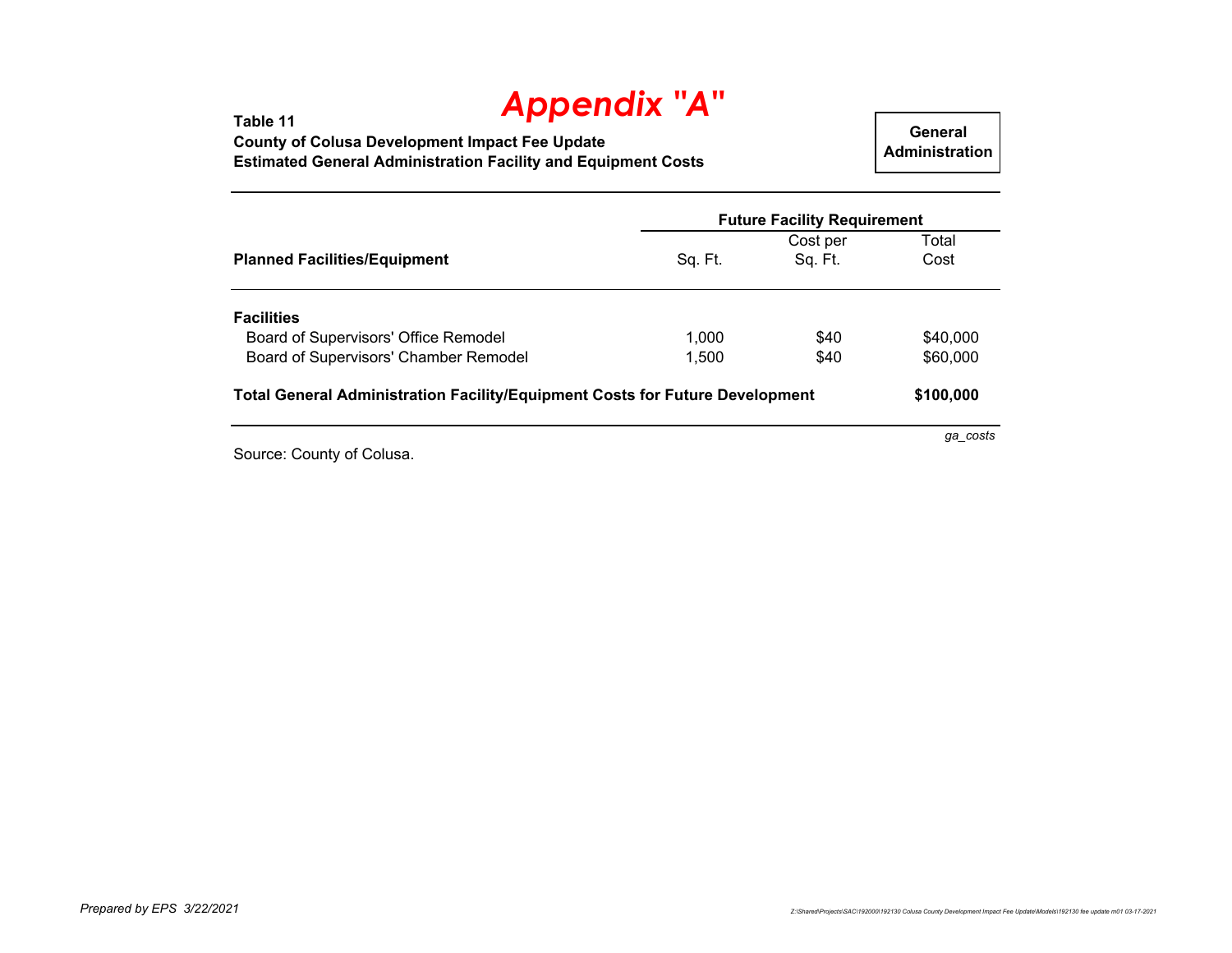#### **Service Population**

The general administration facilities fee will be charged to residential and nonresidential development, and as such, the calculation is based on the County's future population growth between 2021 and 2041. As shown on **Table 10**, the total County service population is expected to grow from 13,229 to 16,142, an increase of 2,913 people.

#### **Mitigation Fee Act Nexus Findings**

Nexus findings are provided below addressing  $(1)$  the purpose of the fee,  $(2)$  the use of the fee, (3) the reasonable relationship between the use of fee revenue and the type of development on which the fee is imposed, (4) the reasonable relationship between the need for facility and type of project on which the fee is imposed, and (5) the reasonable relationship between the amount of the fee and cost of facilities or portion of facilities attributed to development on which the fee is imposed. The technical information and calculations provided above support these nexus findings/requirements.

#### *Purpose of the Fee*

The purpose of the fee is to fund General Administration facilities necessary to serve new development and ensure that new development pays its proportionate and fair share of general administration facility improvements.

#### *Use of the Fee*

Fee revenue will contribute funding for the improvements in General Administration facilities, which support the County Board's provision of services.

#### *The Reasonable Relationship Between the Need for the Fee and the Type of Development on Which the Fee Is Imposed*

The General Administration fee will be used to fund Board facilities. New residential and nonresidential development in the County will generate new residents and employees that will result in an increased demand for services and facilities included in the fee program.

A reasonable relationship therefore exists between the use of the General Administration fee and the new residential and nonresidential development on which the fee is imposed because the fee will be used to construct increased capacity of the Board facilities needed to accommodate the increased service population of the County.

#### *Reasonable Relationship Between the Need for Facilities and the Type of Development on Which the Fee Is Imposed*

New residents and employees of new residential and nonresidential development will contribute to countywide demand for General Administration services. The fee, charged to new residential and nonresidential development, will be used consistent with the manner described above, thus ensuring a relationship between the residential and nonresidential development being charged the fee and the manner in which the fee revenue is used.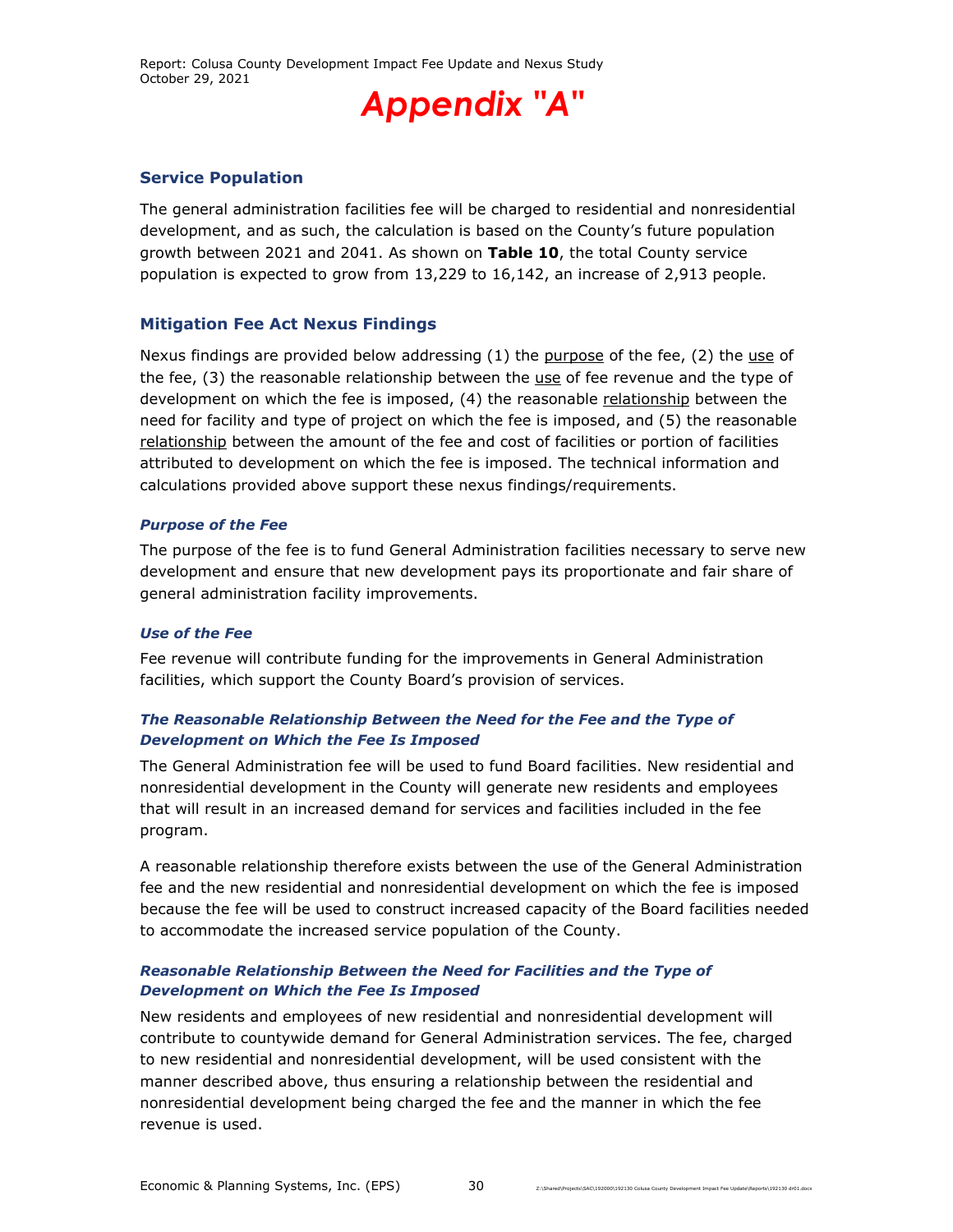

A reasonable relationship therefore exists between the need for increased capacity of the General Administration and the Board and the new residential and nonresidential development on which the fee is imposed because the increased capacity of the General Administration and Board facilities is necessary to accommodate the increased service population of the County.

#### *Reasonable Relationship Between the Amount of the Fee and the Cost of Facilities or Portion of Facilities Attributed to Development on Which the Fee Is Imposed*

The total cost of General Administration facilities is allocated amongst the projected new County residential and nonresidential land uses based on the proportional demand each land use is anticipated to generate for the facilities. Demand for General Administration facilities is measured by persons served by each land use category.

A reasonable relationship therefore exists between the amount of the cost of General Administration facilities attributed to the residential and nonresidential development on which the fee is imposed because the cost is allocated based on the demand generated by new development for services as measured by the persons served by each development type.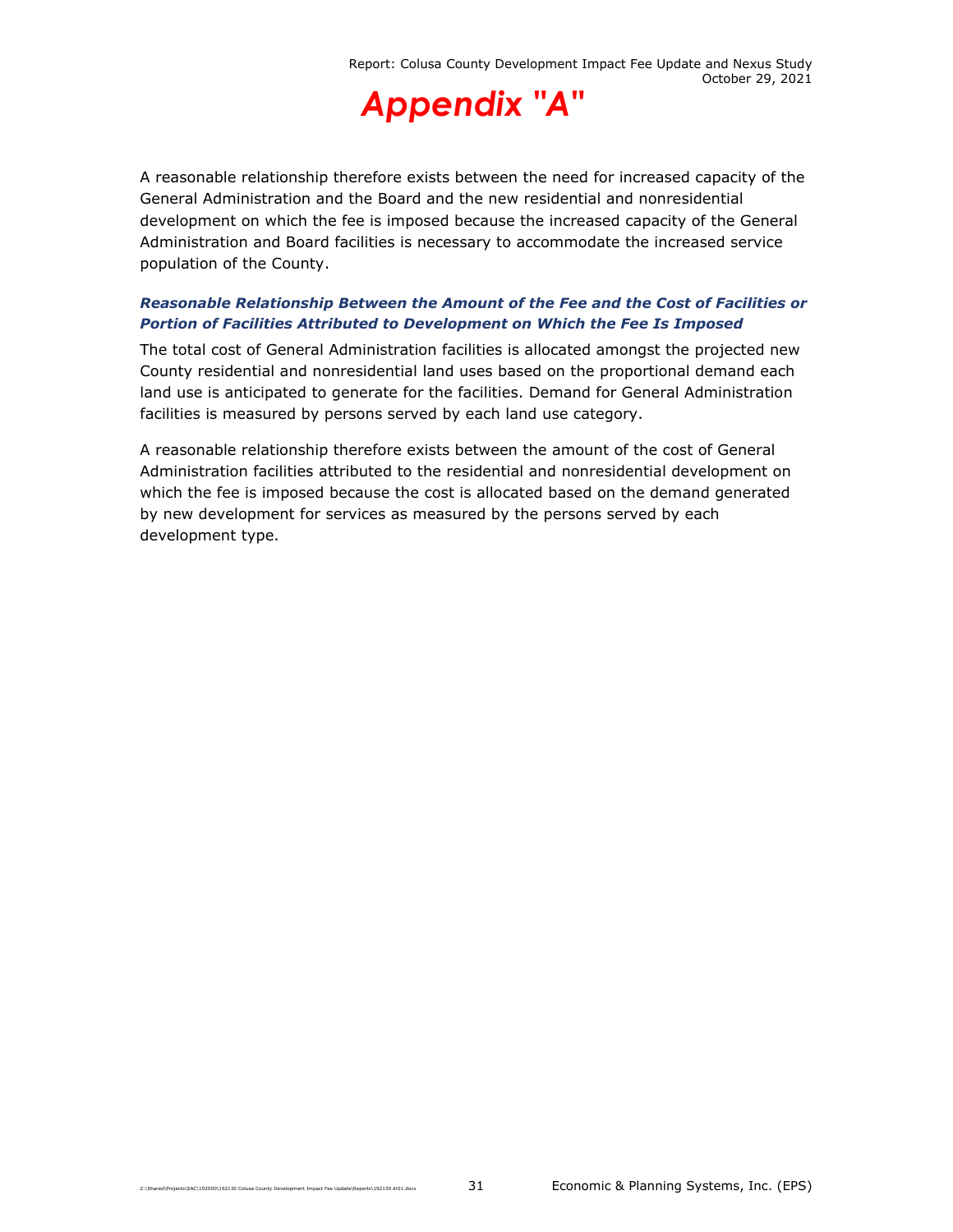Report: Colusa County Development Impact Fee Update and Nexus Study October 29, 2021



THIS PAGE INTENTIONALLY LEFT BLANK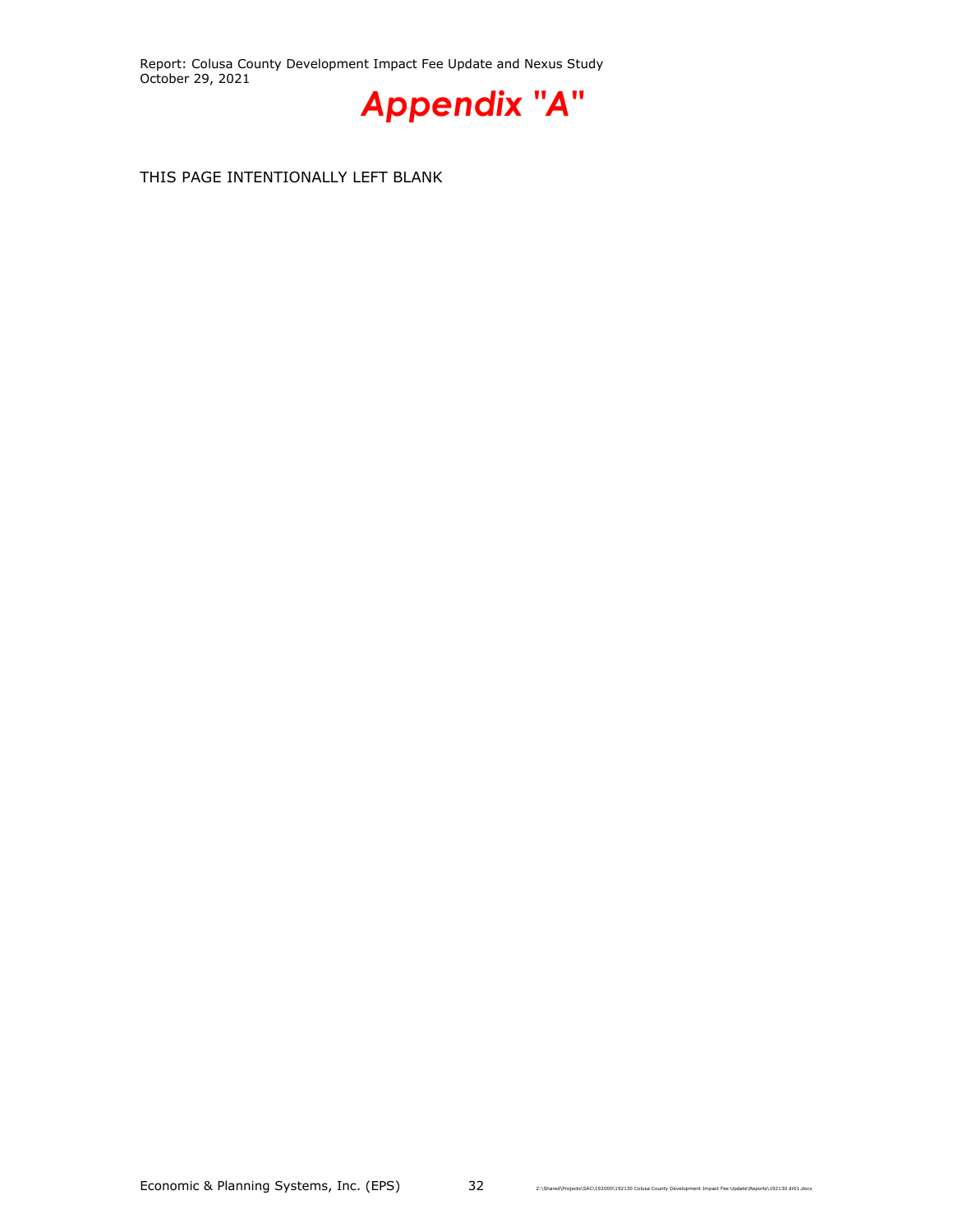# 6. Planning and Building Facilities Fee Program

The County Planning and Building Departments provide a full range of development services, including long-range planning and processing of entitlement applications, subdivision applications, and building permits, to County residents and businesses. The County's planning and building fee program was first established in 2006.

## **Methodology**

The Planning and Building Departments serve both residents and businesses in the County, and thus, the planning and building impact fee is charged to both residential and nonresidential development. The fee is designed to cover costs associated with special studies, facilities, and equipment necessary for the Planning and Building Departments to provide services to County residents and business.

The vehicles and computers in this Report are based on the number of future units needed to maintain the existing level of service. Costs for future development are allocated to land uses based on service population.

## **Fee Calculation**

The planning and building impact fee is calculated in 2 steps. First, the fair share cost allocated to new development is divided by the growth in service population projected between 2021 and 2041. This yields a per resident cost of \$61.05 and a cost per employee of \$30.52, as shown in **Table 12**.

Second, the cost for each type of residential unit is determined by multiplying the number of persons projected for each household by the per resident cost. For nonresidential development, the cost per 1,000 square feet of floor area is determined by multiplying the number of employees per 1,000 square feet for the 3 categories of nonresidential uses. As shown in **Table 12**, this calculation results in a maximum impact fee of \$189 for single-family units and \$145 for multifamily units. For nonresidential development, the maximum impact fee is \$44 per 1,000 square feet of commercial floor area, \$17 per 1,000 square feet of industrial floor area, and \$8 per 1,000 square feet of agricultural floor area.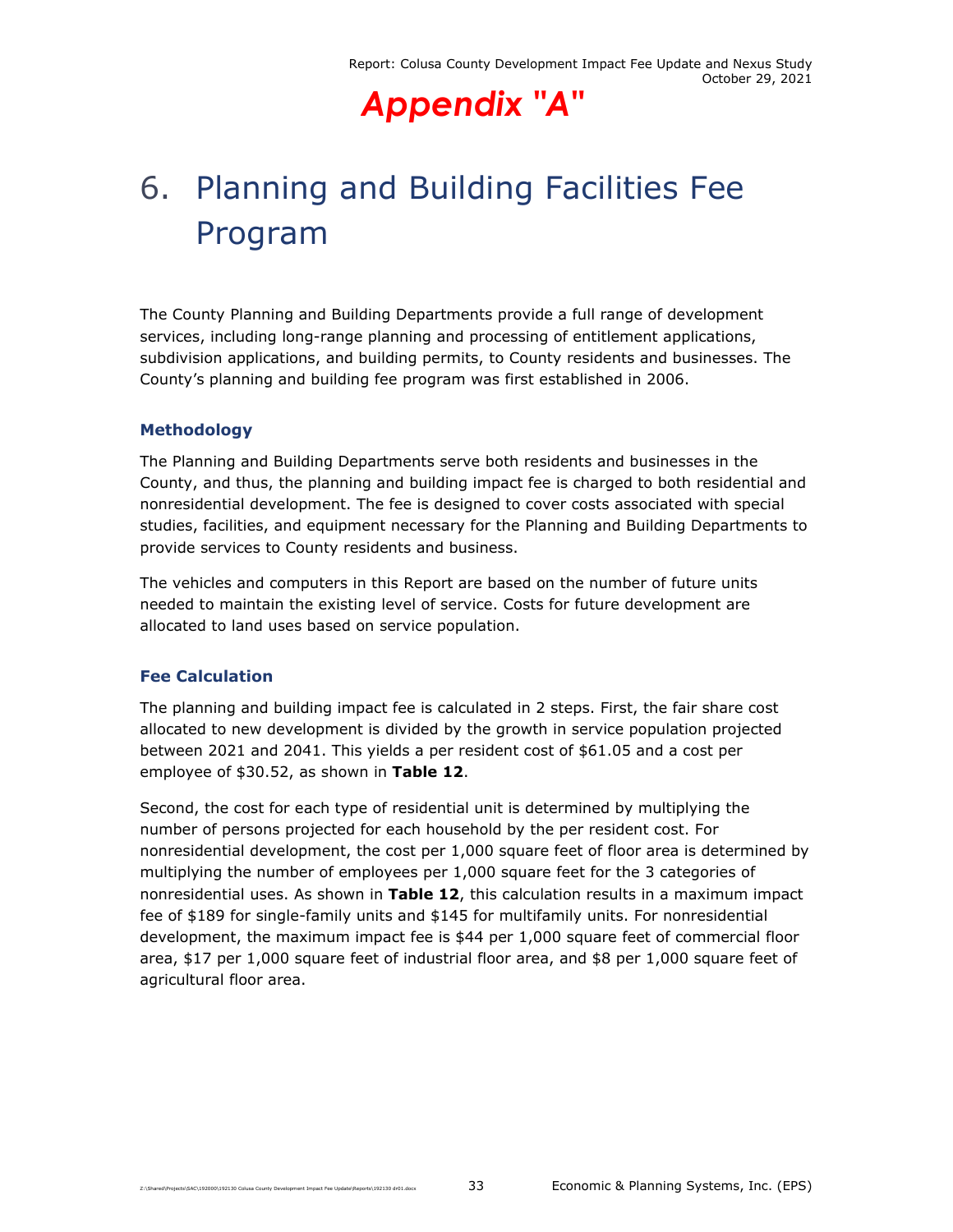| County of Colusa Development in <b>page Fee Update A</b><br><b>Planning &amp; Building Facilities Cost Allocation</b>      |                                                                     | <b>Building</b>                  |
|----------------------------------------------------------------------------------------------------------------------------|---------------------------------------------------------------------|----------------------------------|
| Item                                                                                                                       | <b>Persons per</b><br>Household /<br><b>Employee</b><br>per Sq. Ft. | <b>Amount</b>                    |
| <b>Persons Served</b>                                                                                                      |                                                                     |                                  |
| <b>Future Residents</b>                                                                                                    |                                                                     | 2,089                            |
| <b>Future Employees</b>                                                                                                    |                                                                     | 824                              |
| <b>Future Persons Served</b>                                                                                               |                                                                     | 2,913                            |
|                                                                                                                            |                                                                     |                                  |
|                                                                                                                            |                                                                     | \$177,837<br>\$61.05             |
| Total Planning & Building Costs Allocated to Future Development [1]<br><b>Cost per Persons Served</b><br>Cost per Resident |                                                                     | \$61.05                          |
| Cost per Employee                                                                                                          |                                                                     | \$30.52                          |
|                                                                                                                            |                                                                     |                                  |
|                                                                                                                            | <i>persons</i>                                                      |                                  |
| <b>Residential</b>                                                                                                         | <u>per unit</u>                                                     | per unit                         |
| Single-Family                                                                                                              | 3.10                                                                | \$189                            |
| Multifamily                                                                                                                | 2.38                                                                | \$145                            |
|                                                                                                                            | emp per                                                             |                                  |
| Fee by Land Use Category<br><b>Nonresidential</b>                                                                          | 1,000 sq. ft.                                                       |                                  |
| Commercial                                                                                                                 | 1.43                                                                | \$44                             |
| Industrial<br>Agricultural                                                                                                 | 0.56<br>0.28                                                        | per 1,000 sq. ft.<br>\$17<br>\$8 |

pb\_fee

**Planning &**

**Table 12**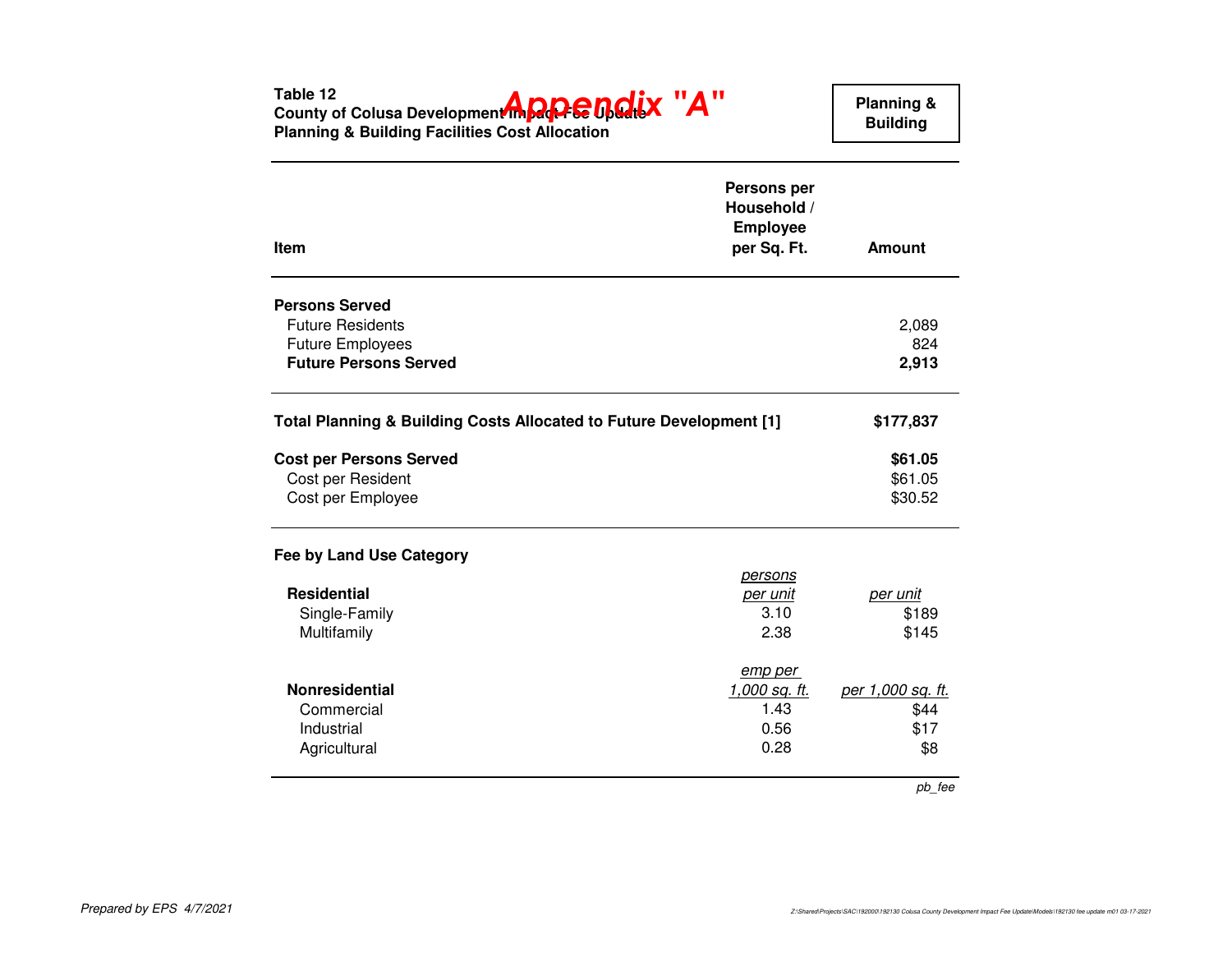

### **Program Improvements and Cost Allocation**

The 2 main components of the planning and building fee program, as shown on **Table 13**, include the cost of updating the development impact fee nexus study and the cost of equipment used by employees of the Planning and Building Departments. Best practices dictate that the County update the impact fee nexus study every 10 years. Thus, the cost of 2 nexus study updates over the study period of 2021 to 2041 are included.

The projected cost of the impact fee nexus study is a total of \$150,000. Because the impact fee program is only for new development, 100 percent of the cost of the fee study update is allocated to the impact fee program. The equipment costs, which total \$27,838, are for new vehicles and computers necessary for the planning and building departments to maintain current levels of service for future population and employment growth. The average cost of maintaining the current level of service while accommodating future service population growth is charged to new development.

According to **Table 14**, there are approximately 0.23 vehicles and 1.06 computers in the Planning and Building Departments' inventory per 1,000 people in the County's service population. To maintain this service level with the addition of 2,913 people to the service population by 2041, the Planning and Building Departments would need to add approximately 0.66 vehicles and 3.08 computers to their inventory.

## **Service Population**

The planning and building fee will be charged to residential and nonresidential development, and as such, the calculation is based on the County's current and future population. As shown on **Table 14**, the total County service population is expected to grow from 13,229 to 16,142, an increase of 2,913 people. The service population resulting from new growth represents 22 percent of the projected 2041 service population. For the planning and building fee, which is tied to residential and nonresidential growth and demand, this represents the fair share allocation of costs related to the investments needed to serve new growth.

#### **Mitigation Fee Act Nexus Findings**

Nexus findings are provided below addressing  $(1)$  the purpose of the fee,  $(2)$  the use of the fee, (3) the reasonable relationship between the use of fee revenue and the type of development on which the fee is imposed, (4) the reasonable relationship between the need for facility and type of project on which the fee is imposed, and (5) the reasonable relationship between the amount of the fee and cost of facilities or portion of facilities attributed to development on which the fee is imposed. The technical information and calculations provided above support these nexus findings/requirements.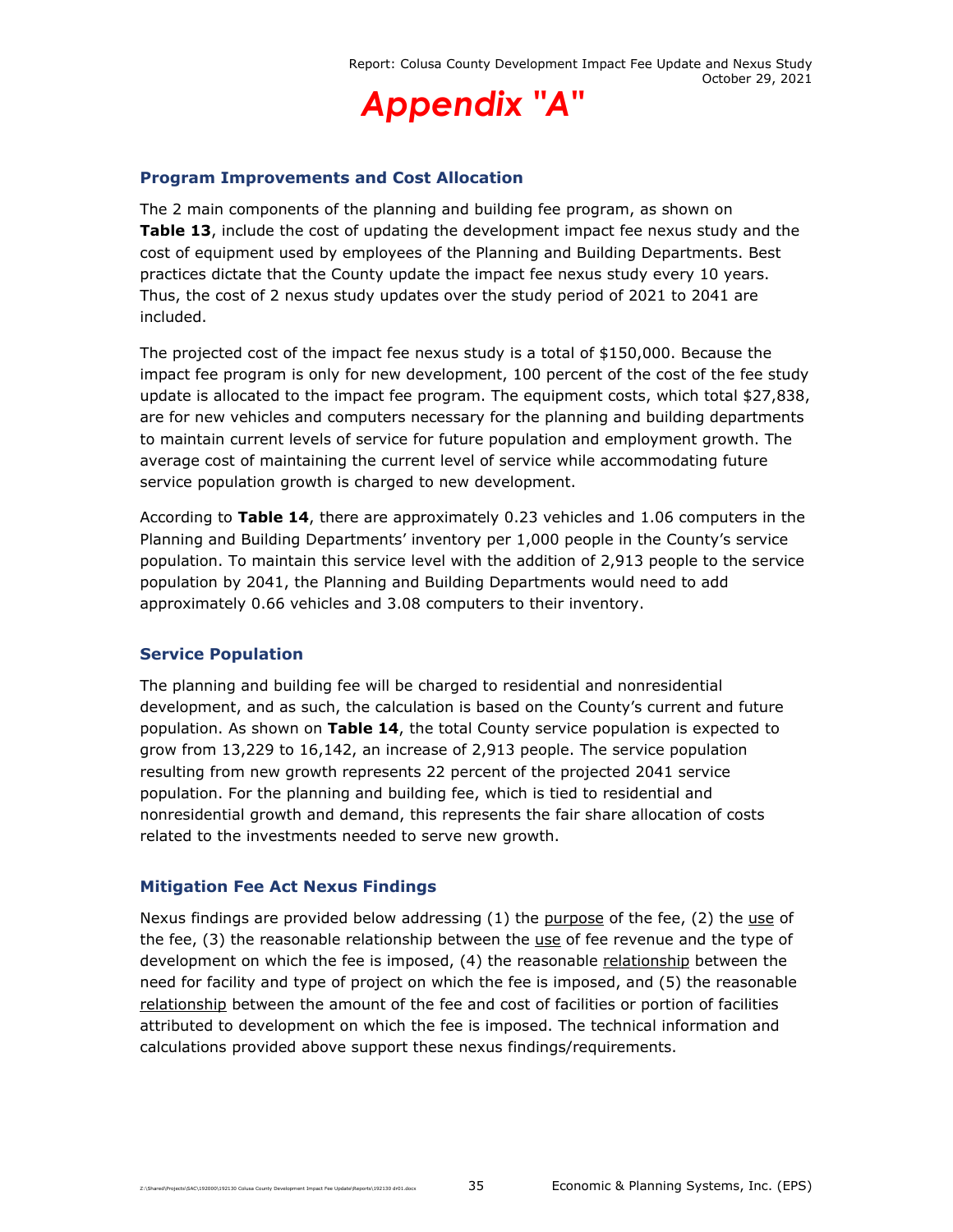**Table 13**

**County of Colusa Development Impact Fee Upp CNOIX "A"**<br>-<br>-**Estimated Planning & Building Facility and Equipment Costs**

|                                                                                      |                                              | <b>Future Facility Requirement</b> |                     |  |  |
|--------------------------------------------------------------------------------------|----------------------------------------------|------------------------------------|---------------------|--|--|
| <b>Planned Facilities/Equipment</b>                                                  | Unit Cost                                    | No. of Units                       | Total<br>Cost       |  |  |
| <b>Development Impact Fee Updates</b><br>Fee Study Updates [1]                       | \$75,000 each                                | 2 each                             | \$150,000           |  |  |
| <b>Equipment &amp; Vehicles [2]</b><br><b>Vehicles</b><br>Computers                  | \$35,000 per vehicle<br>\$1,530 per computer | 0.66 vehicles<br>3.08 computers    | \$23,121<br>\$4,717 |  |  |
| <b>Total Planning &amp; Building Facility/Equipment Costs for Future Development</b> |                                              |                                    | \$177,837           |  |  |
| Source: County of Colusa.                                                            |                                              |                                    | pb costs            |  |  |

[1] The DIF Nexus Study will be updated every 10 years. The time horizon for this Nexus analysis is 20 years.

[2] Future equipment and vehicles based on existing level of service. See Table 14 for details.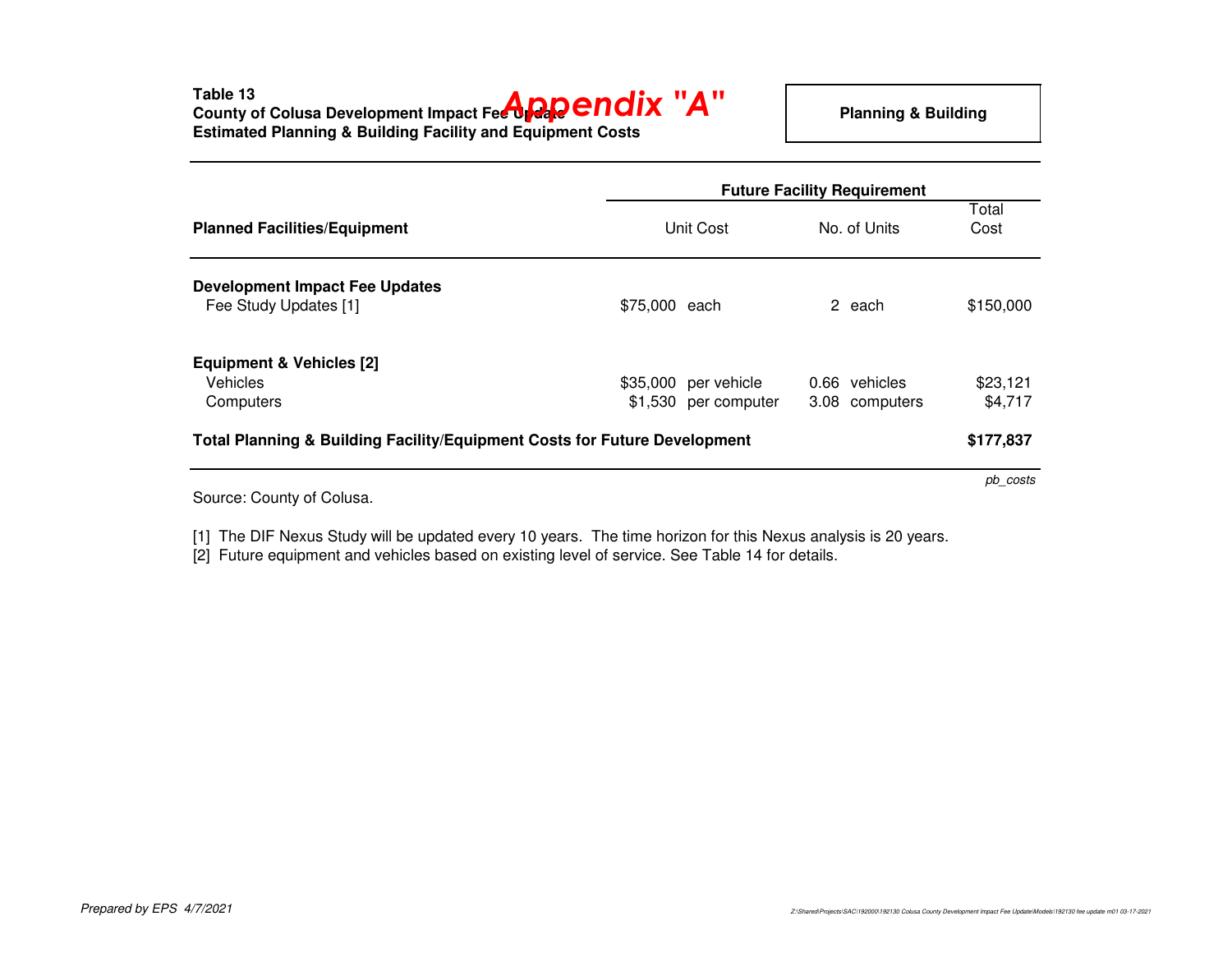**Table 14 County of Colusa Development Impact Fee Update Planning & Building Existing Level of Service Standards and Future Requirement**

 **Planning & Building** 

*pb\_los*

| Item                        | <b>Employee</b><br><b>Weighting Factor</b><br><b>Assumption [1]</b> | <b>Existing</b><br>Inventory | <b>Existing Level of</b><br><b>Service</b><br>per 1,000 persons<br>served | <b>Future</b><br><b>Development</b><br><b>Requirements</b> |
|-----------------------------|---------------------------------------------------------------------|------------------------------|---------------------------------------------------------------------------|------------------------------------------------------------|
| <b>Persons Served</b>       |                                                                     |                              |                                                                           |                                                            |
| Residents                   | 1.000                                                               | 10,240                       |                                                                           | 2,089                                                      |
| <b>Employees</b>            | 0.500                                                               | 2,989                        |                                                                           | 824                                                        |
| <b>Total Persons Served</b> |                                                                     | 13,229                       |                                                                           | 2,913                                                      |
| <b>Equipment</b>            |                                                                     |                              |                                                                           |                                                            |
| Vehicles                    |                                                                     | 3                            | 0.23                                                                      | 0.66                                                       |
| Computers                   |                                                                     | 14                           | 1.06                                                                      | 3.08                                                       |

Source: County of Colusa; EPS.

[1] Service population estimates are derived based on a weighting of 1.0 for residents and 0.5 for employees.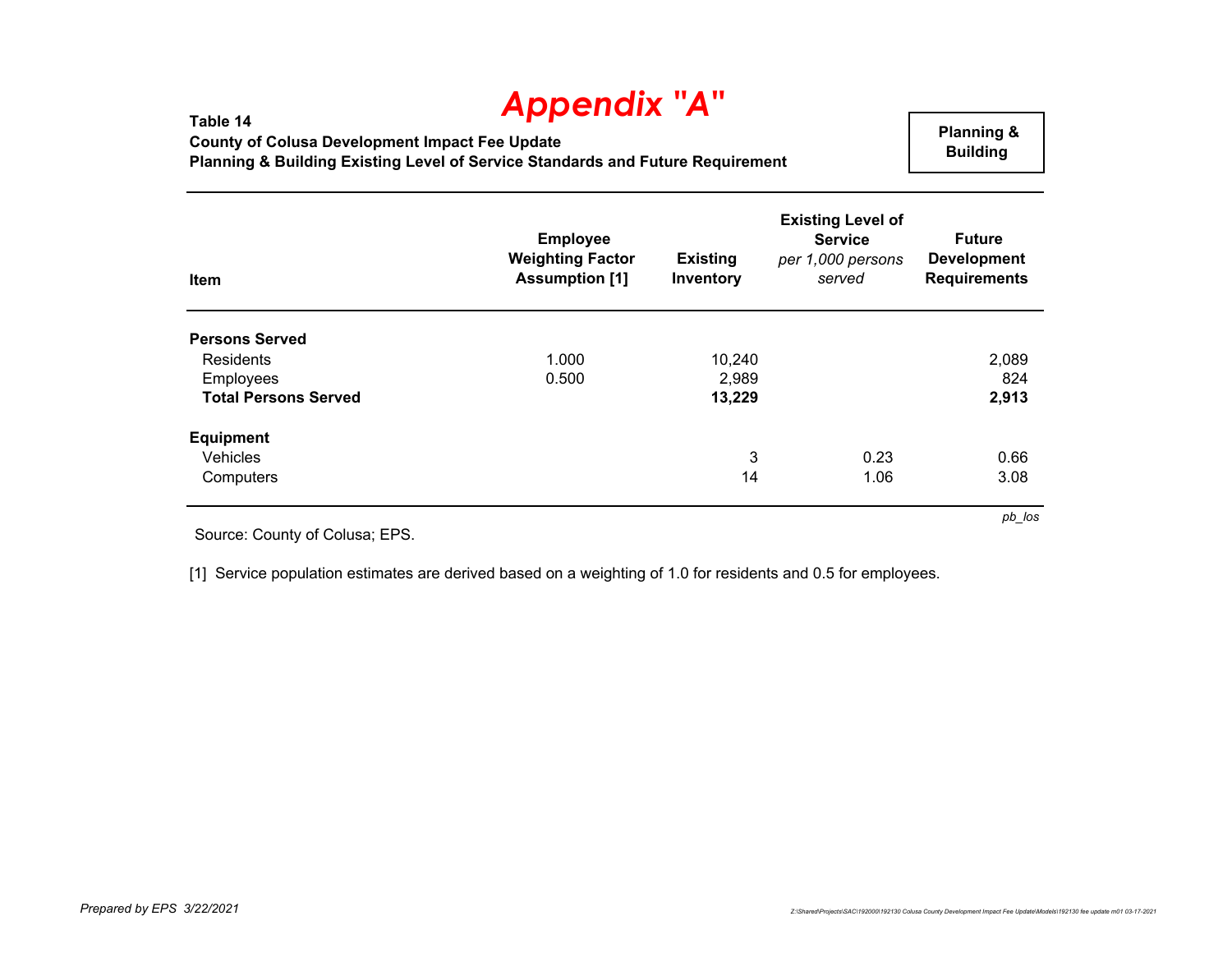Report: Colusa County Development Impact Fee Update and Nexus Study October 29, 2021



#### *Purpose of the Fee*

The purpose of the fee is to fund Planning and Building Departments facilities, equipment, and associated technological infrastructure necessary to serve new development and ensure that new development pays its proportionate and fair share of future Planning and Building Departments facility improvements.

#### *Use of the Fee*

Fee revenue will contribute funding for the expansion of Planning and Building Departments facilities, continued investment in equipment, and participation in the shared technological infrastructure that supports Planning and Building Departments functions.

#### *The Reasonable Relationship Between the Need for the Fee and the Type of Development on Which the Fee Is Imposed*

The Planning and Building fee will be used to fund expansion of Planning and Building Departments facilities, continued investment in equipment, and participation in the shared technological infrastructure that supports Planning and Building Departments functions. New residential and nonresidential development in the County will generate new residents and employees that will result in an increased demand for services and facilities and equipment included in the fee program.

A reasonable relationship therefore exists between the use of the Planning and Building Departments fee and the new residential and nonresidential development on which the fee is imposed because the fee will be used to construct the expansion of Planning and Building Departments facilities, continued investment in equipment, and participation in the shared technological infrastructure that supports Planning and Building Departments functions.

#### *Reasonable Relationship Between the Need for Facilities and the Type of Development on Which the Fee Is Imposed*

New residents and employees of new residential and nonresidential development will contribute to countywide demand for Planning and Building Departments services. The fee, charged to new residential and nonresidential development, will be used consistent with the manner described above, thus ensuring a relationship between the residential and nonresidential development being charged the fee and the manner in which the fee revenue is used.

A reasonable relationship therefore exists between the need for increased capacity of the Planning and Building Departments facilities and the new residential and nonresidential development on which the fee is imposed because the increased capacity of the Planning and Building Departments facilities is necessary to accommodate increased service population of the County.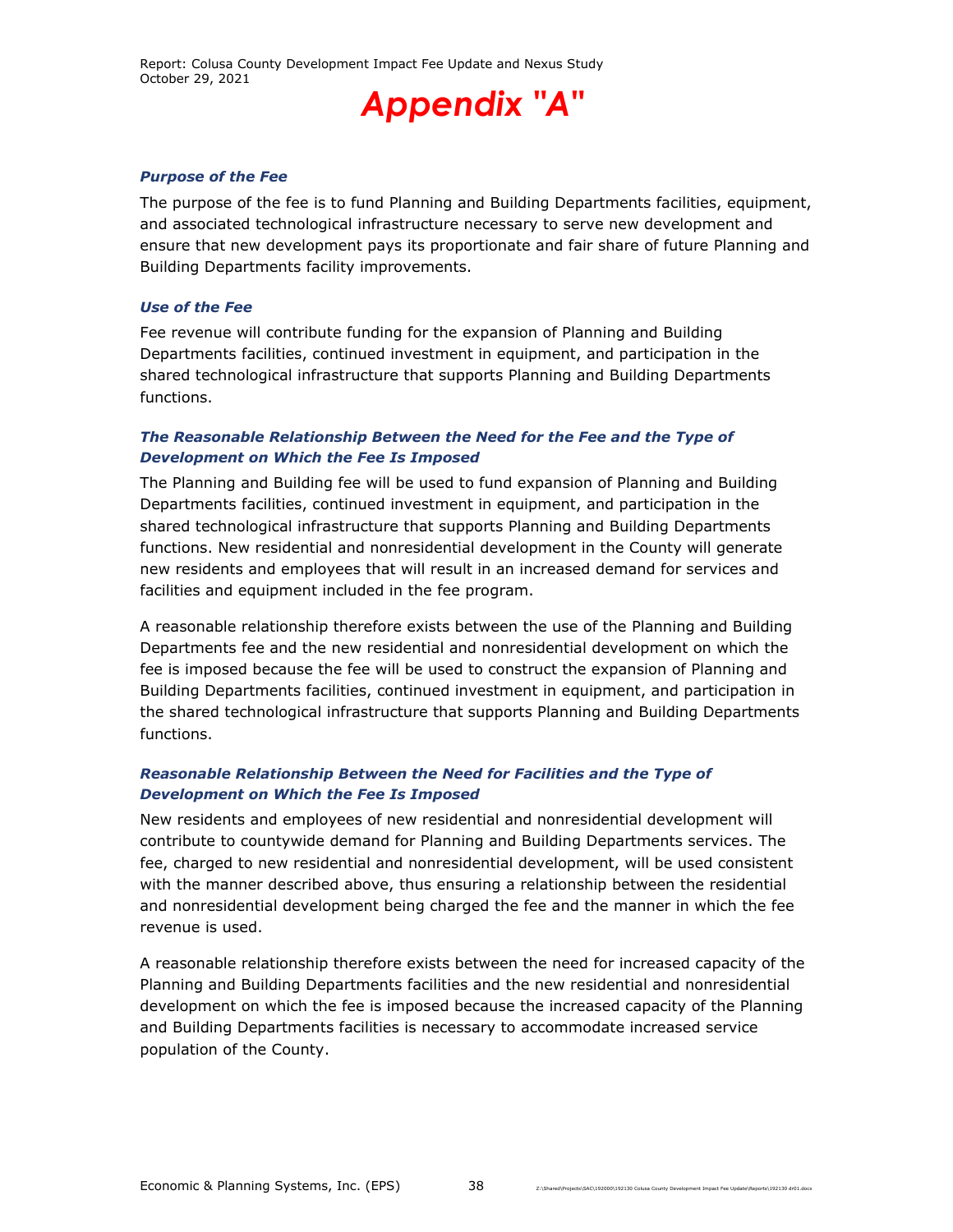

## *Reasonable Relationship Between the Amount of the Fee and the Cost of Facilities or Portion of Facilities Attributed to Development on Which the Fee Is Imposed*

The total cost of Planning and Building Departments facilities is allocated amongst the projected new County residential and nonresidential land uses based on the proportional demand each land use is anticipated to generate for the facilities. Demand for Planning and Building Departments facilities is measured by persons served by each land use category.

A reasonable relationship therefore exists between the amount of the cost of Planning and Building Departments facilities attributed to the residential and nonresidential development on which the fee is imposed because the cost is allocated based on the demand generated by new development for services as measured by the persons served by each development type.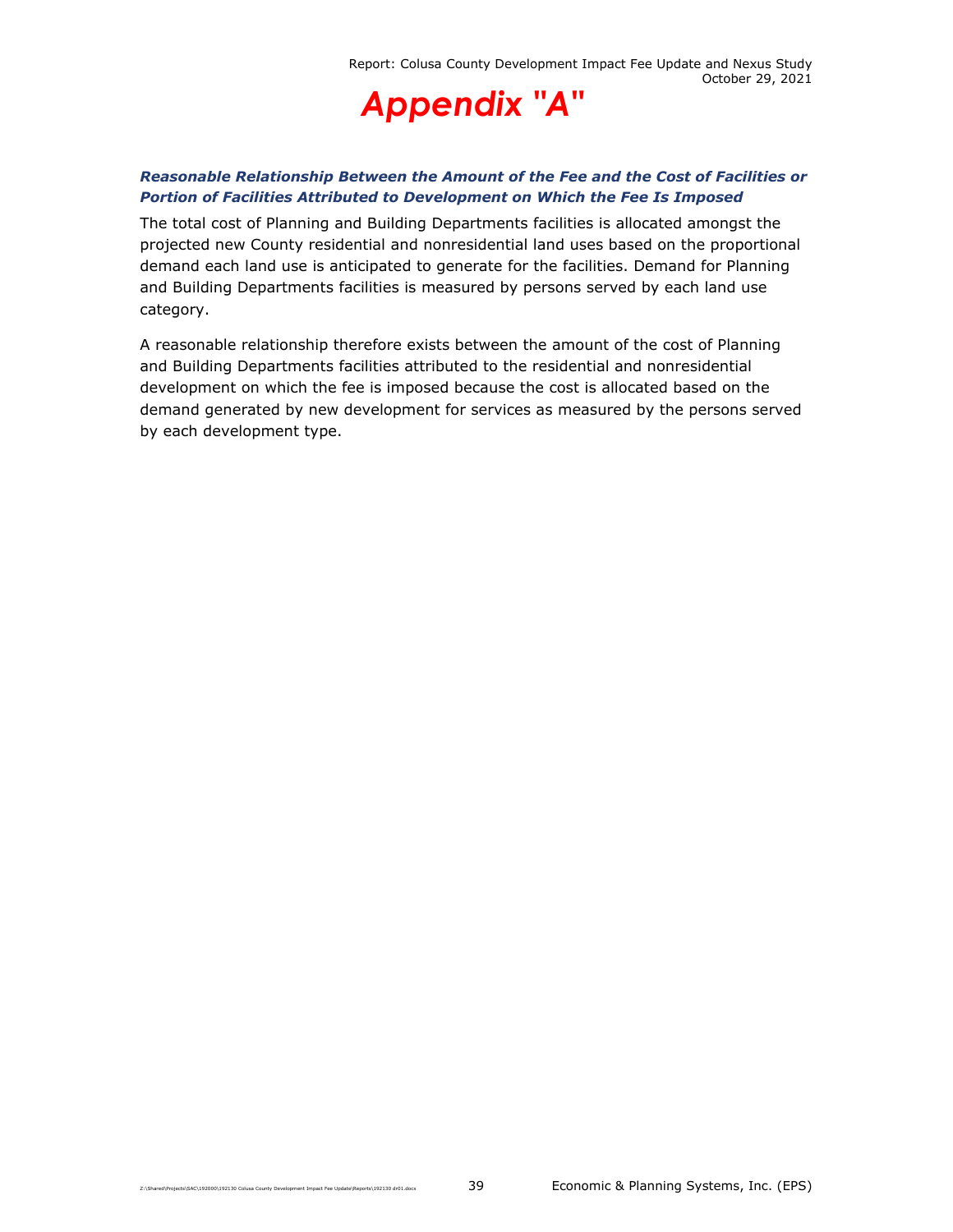Report: Colusa County Development Impact Fee Update and Nexus Study October 29, 2021



THIS PAGE INTENTIONALLY LEFT BLANK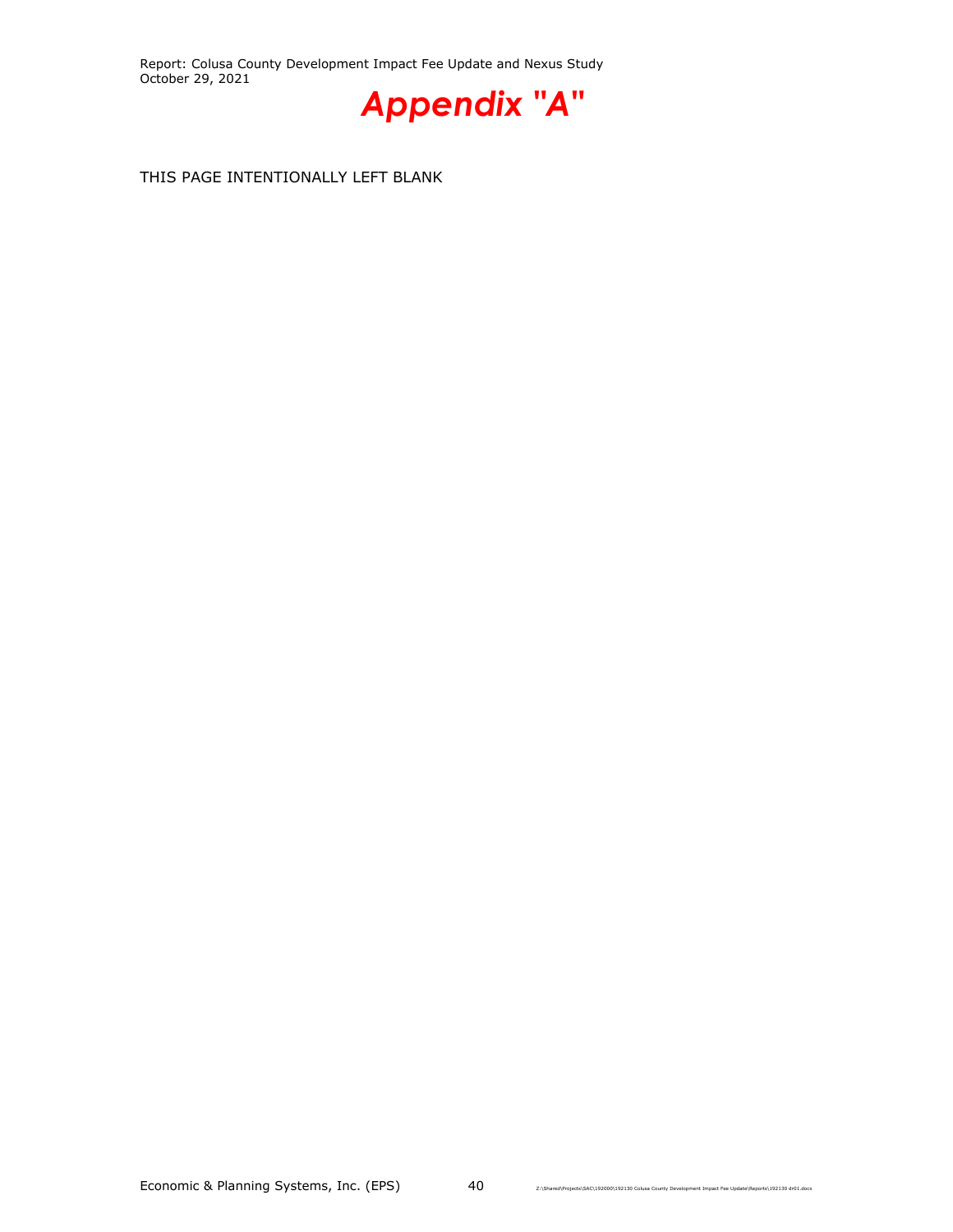## 7. Probation Facilities Fee Program

The County Probation Department provides community safety services, including criminal offender supervision and enforcement of court-ordered criminal rehabilitation programs, such as community service. The County's probation facilities fee program was first established in 2006.

## **Methodology**

The Probation Department serves both residents and businesses in the County, and thus, the probation facilities impact fee is charged to both residential and nonresidential development. The fee is designed to cover costs associated with new and improved facilities and equipment necessary for the Probation Department to provide services to County residents and business.

This Report assumes all costs for facility development, and the future equipment and vehicles needed to maintain the existing level of service, are allocated to land uses based on service population.

## **Fee Calculation**

The probation facilities impact fee is calculated in 2 steps. First, the fair share cost allocated to new development is divided by the growth in service population projected between 2021 and 2041. This yields a per resident cost of \$545 and a cost per employee of \$273, as shown in **Table 15**.

Second, the cost for each type of residential unit is determined by multiplying the number of persons projected for each household by the per resident cost. For nonresidential development, the cost per 1,000 square feet of floor area is determined by multiplying the number of employees per 1,000 square feet for the 3 categories of nonresidential uses. As shown in **Table 15**, this calculation results in a maximum impact fee of \$1,690 for single-family units and \$1,297 for multifamily units. For nonresidential development, the maximum impact fee is \$389 per 1,000 square feet of commercial floor area, \$151 per 1,000 square feet of industrial floor area, and \$76 per 1,000 square feet of agricultural floor area.

## **Program Improvements and Cost Allocation**

The 2 main components of the probation facilities fee program, as shown on **Table 16**, include the cost of new and improved facilities and the cost of equipment used by employees of the Probation Department. Facilities costs include approximately 20,000 square feet of parking space needed for Probation Department operations and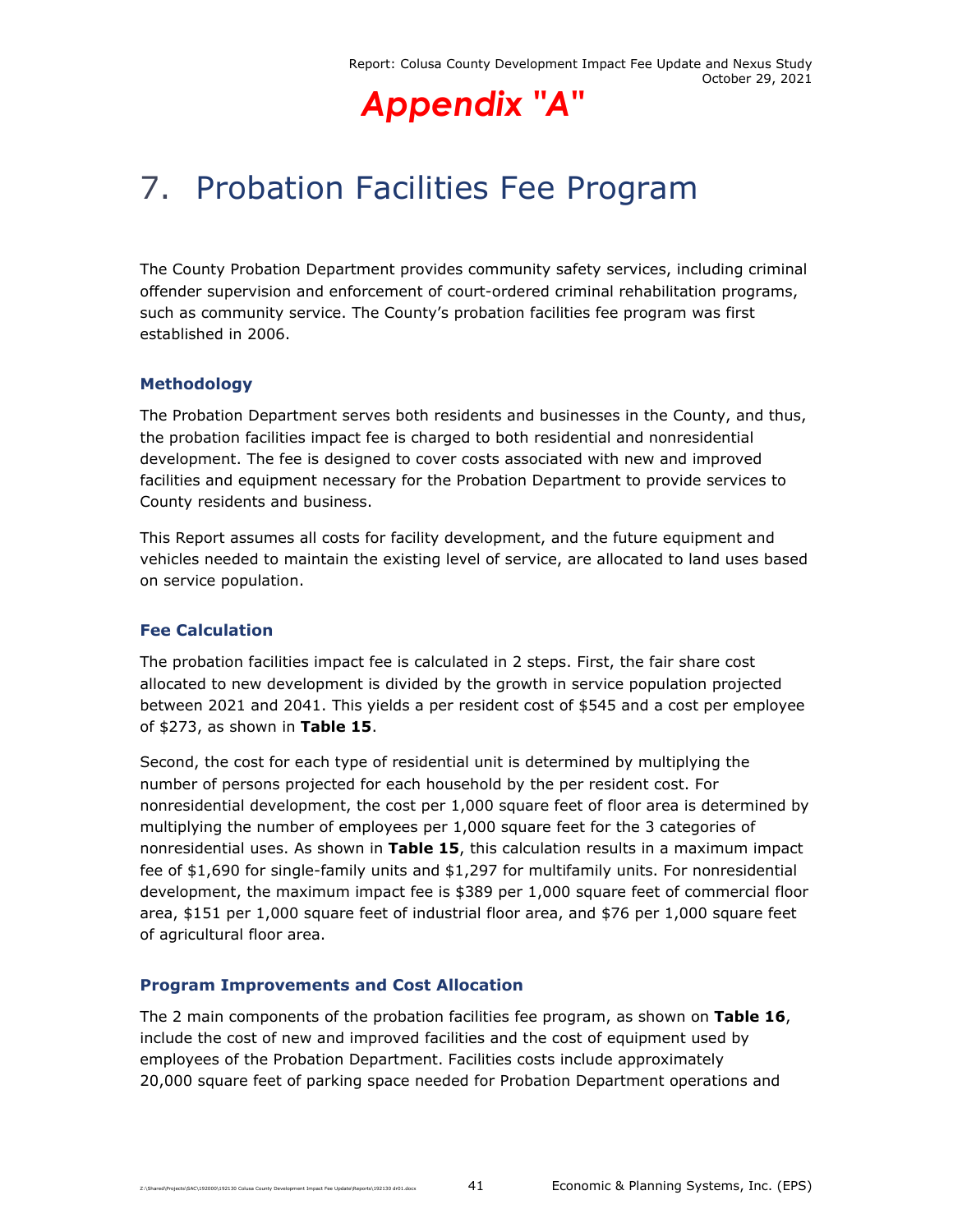| IPP<br>Table 15                                |                  |
|------------------------------------------------|------------------|
| County of Colusa Development Impact Fee Update | <b>Probation</b> |
| <b>Probation Facilities Cost Allocation</b>    |                  |

| <b>Item</b>                                                                                                 | <b>Persons per</b><br>Household /<br><b>Employee</b><br>per Sq. Ft. | Amount                                      |
|-------------------------------------------------------------------------------------------------------------|---------------------------------------------------------------------|---------------------------------------------|
| <b>Persons Served</b><br><b>Future Residents</b><br><b>Future Employees</b><br><b>Future Persons Served</b> |                                                                     | 2,089<br>824<br>2,913                       |
| Total Probation Costs Allocated to Future Development [1]                                                   |                                                                     | \$1,587,691                                 |
| <b>Cost per Persons Served</b><br>Cost per Resident<br>Cost per Employee                                    |                                                                     | \$545<br>\$545<br>\$273                     |
| Fee by Land Use Category<br><b>Residential</b><br>Single-Family<br>Multifamily                              | persons<br>per unit<br>3.10<br>2.38                                 | per unit<br>\$1,690<br>\$1,297              |
| <b>Nonresidential</b><br>Commercial<br>Industrial<br>Agricultural                                           | emp per<br>1,000 sq. ft.<br>1.43<br>0.56<br>0.28                    | per 1,000 sq. ft.<br>\$389<br>\$151<br>\$76 |

[1] See Table 16 for details.

*probation\_fee*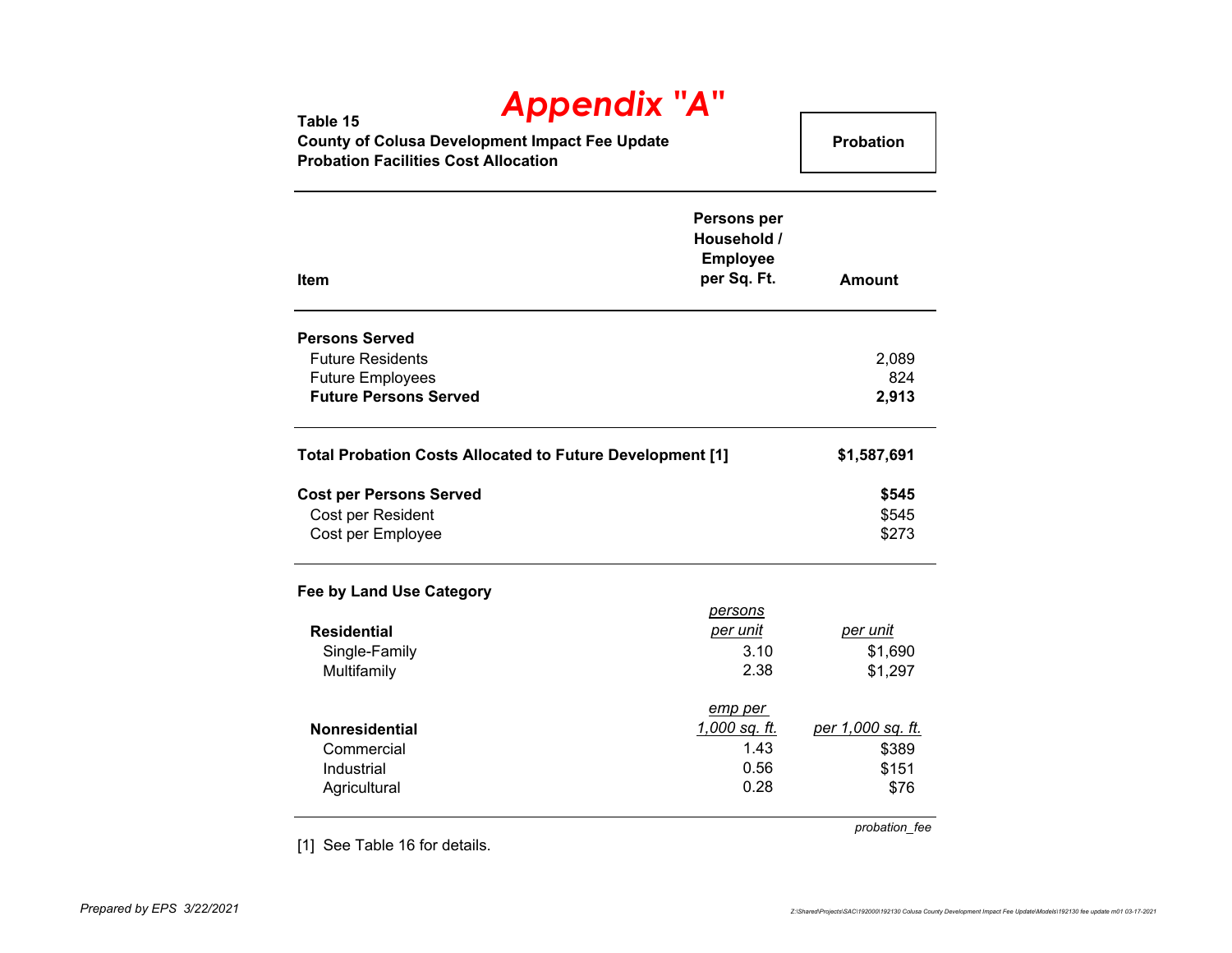**Table 16 County of Colusa Development Impact Fee Update Estimated Probation Facility and Equipment Costs**

**Probation**

|                                                                        | <b>Future Facility Requirement</b> |                      |                 |                |               |
|------------------------------------------------------------------------|------------------------------------|----------------------|-----------------|----------------|---------------|
| <b>Planned Facilities/Equipment</b>                                    |                                    | Unit Cost            |                 | No. of Units   | Total<br>Cost |
| <b>Facilities</b>                                                      |                                    |                      |                 |                |               |
| <b>Administrative Office Spaces</b>                                    |                                    | $$125$ per sq. ft.   | $6,636$ sq. ft. |                | \$829,500     |
| Day Reporting Center                                                   |                                    | \$125 per sq. ft.    | 2,836 sq. ft.   |                | \$354,500     |
| Parking Lots                                                           |                                    | \$15 per sq. ft.     | 20,224 sq. ft.  |                | \$303,360     |
| <b>Subtotal Facilities</b>                                             |                                    |                      |                 |                | \$1,487,360   |
| <b>Equipment &amp; Vehicles [1]</b>                                    |                                    |                      |                 |                |               |
| Radios                                                                 | \$1,200                            | per radio            |                 | 2.86 radios    | \$3,435       |
| <b>Ballistic Vests</b>                                                 | \$1,200                            | per vests            |                 | 2.64 vests     | \$3,171       |
| Weapons                                                                | \$700                              | per weapon           |                 | 2.64 weapons   | \$1,850       |
| <b>Tasers</b>                                                          | \$1,200                            | per taser            |                 | 2.64 tasers    | \$3,171       |
| Police SUV                                                             | \$40,000                           | per vehicle          |                 | 1.32 vehicles  | \$52,848      |
| Van                                                                    | \$40,000                           | per vehicle          |                 | 0.66 vehicles  | \$26,424      |
| Computers                                                              |                                    | \$1,530 per computer |                 | 6.17 computers | \$9,433       |
| <b>Subtotal Equipment &amp; Vehicles</b>                               |                                    |                      |                 |                | \$100,331     |
| <b>Total Probation Facility/Equipment Costs for Future Development</b> |                                    |                      |                 |                | \$1,587,691   |

*probation\_costs*

Source: County of Colusa.

[1] Future Equipment & Vehicles needs based on existing level of service. See Table 17 for details.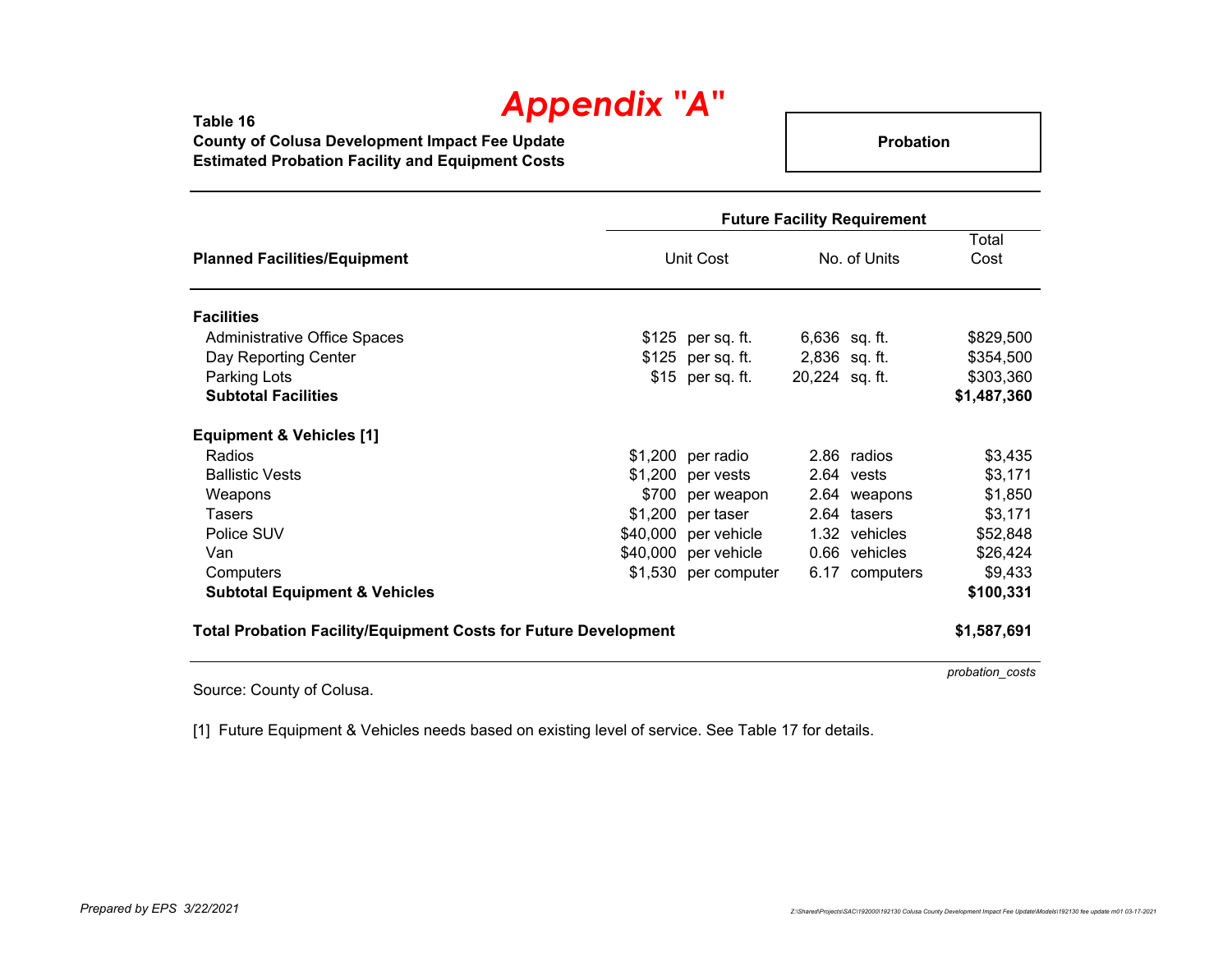

approximately 10,000 square feet of office space for the department. Equipment costs include vehicles and computers, as well as specialized probation officer equipment such as radios, tasers, and ballistics vests. The total amount of equipment needed is based on maintaining current levels of service with future service population growth.

The projected cost of the Probation Department facilities is \$1,487,360. Because these facilities are only needed to serve future service population growth, 100 percent of the facilities cost is allocated to the impact fee program. The equipment costs, which total \$100,331, are based on the needed equipment to maintain current levels of service for future population and employment growth. The average cost of maintaining the current level of service while accommodating future service population growth is charged to new development.

The majority of Probation Department equipment costs are for new vehicles for the department. According to **Table 17**, there are approximately 0.45 sport utility vehicles (SUVs) and 0.23 vans in the department's inventory per 1,000 people in the County's service population. To maintain this service level with the addition of 2,913 people to the service population by 2041, the department would need to add approximately 1.32 SUVs and 0.66 vans to their inventory.

## **Service Population**

The probation facilities fee will be charged to residential and nonresidential development, and as such, the calculation is based on the County's current and future population. As shown on **Table 17**, the total County service population is expected to grow from 13,229 to 16,142, an increase of 2,913 people. The service population resulting from new growth represents 22 percent of the projected 2041 service population. For the probation facilities fee, which is tied to residential and nonresidential growth and demand, this represents the fair share allocation of costs related to the investments needed to serve new growth.

## **Mitigation Fee Act Nexus Findings**

Nexus findings are provided below addressing  $(1)$  the purpose of the fee,  $(2)$  the use of the fee, (3) the reasonable relationship between the use of fee revenue and the type of development on which the fee is imposed, (4) the reasonable relationship between the need for facility and type of project on which the fee is imposed, and (5) the reasonable relationship between the amount of the fee and cost of facilities or portion of facilities attributed to development on which the fee is imposed. The technical information and calculations provided above support these nexus findings/requirements.

## *Purpose of the Fee*

The purpose of the fee is to fund Probation Department facilities, equipment, and associated technological infrastructure necessary to serve new development and ensure that new development pays its proportionate and fair share of future Probation Department facility improvements.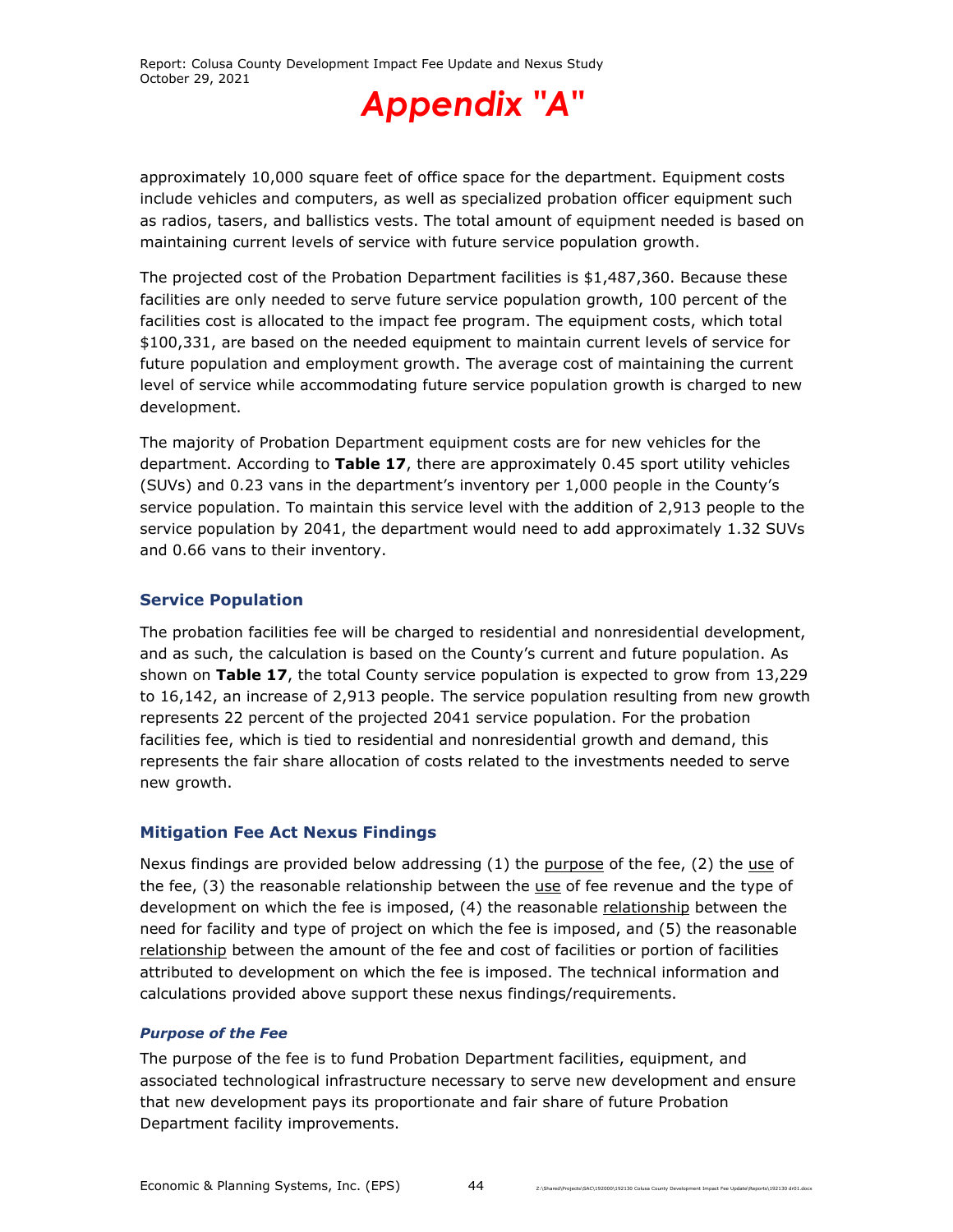**Table 17 County of Colusa Development Impact Fee Update Probation Equipment Existing Level of Service Standards**

**Probation**

| Item                        | <b>Employee</b><br><b>Weighting Factor</b><br><b>Assumption [1]</b> | <b>Existing</b><br>Inventory | <b>Existing Level of</b><br><b>Service</b><br>per 1,000 persons<br>served | <b>Future</b><br><b>Development</b><br><b>Requirements</b> |
|-----------------------------|---------------------------------------------------------------------|------------------------------|---------------------------------------------------------------------------|------------------------------------------------------------|
| <b>Persons Served</b>       |                                                                     |                              |                                                                           |                                                            |
| Residents                   | 1.000                                                               | 10,240                       |                                                                           | 2,089                                                      |
| Employees                   | 0.500                                                               | 2,989                        |                                                                           | 824                                                        |
| <b>Total Persons Served</b> |                                                                     | 13,229                       |                                                                           | 2,913                                                      |
| <b>Equipment</b>            |                                                                     |                              |                                                                           |                                                            |
| Radios                      |                                                                     | 13                           | 0.98                                                                      | 2.86                                                       |
| <b>Ballistic Vests</b>      |                                                                     | 12                           | 0.91                                                                      | 2.64                                                       |
| Weapons                     |                                                                     | 12                           | 0.91                                                                      | 2.64                                                       |
| Tasers                      |                                                                     | 12                           | 0.91                                                                      | 2.64                                                       |
| Police SUV                  |                                                                     | 6                            | 0.45                                                                      | 1.32                                                       |
| Van                         |                                                                     | 3                            | 0.23                                                                      | 0.66                                                       |
| Computers                   |                                                                     | 28                           | 2.12                                                                      | 6.17                                                       |

*probation\_los*

Source: County of Colusa; EPS.

[1] Service population estimates are derived based on a weighting of 1.0 for residents and 0.5 for employees.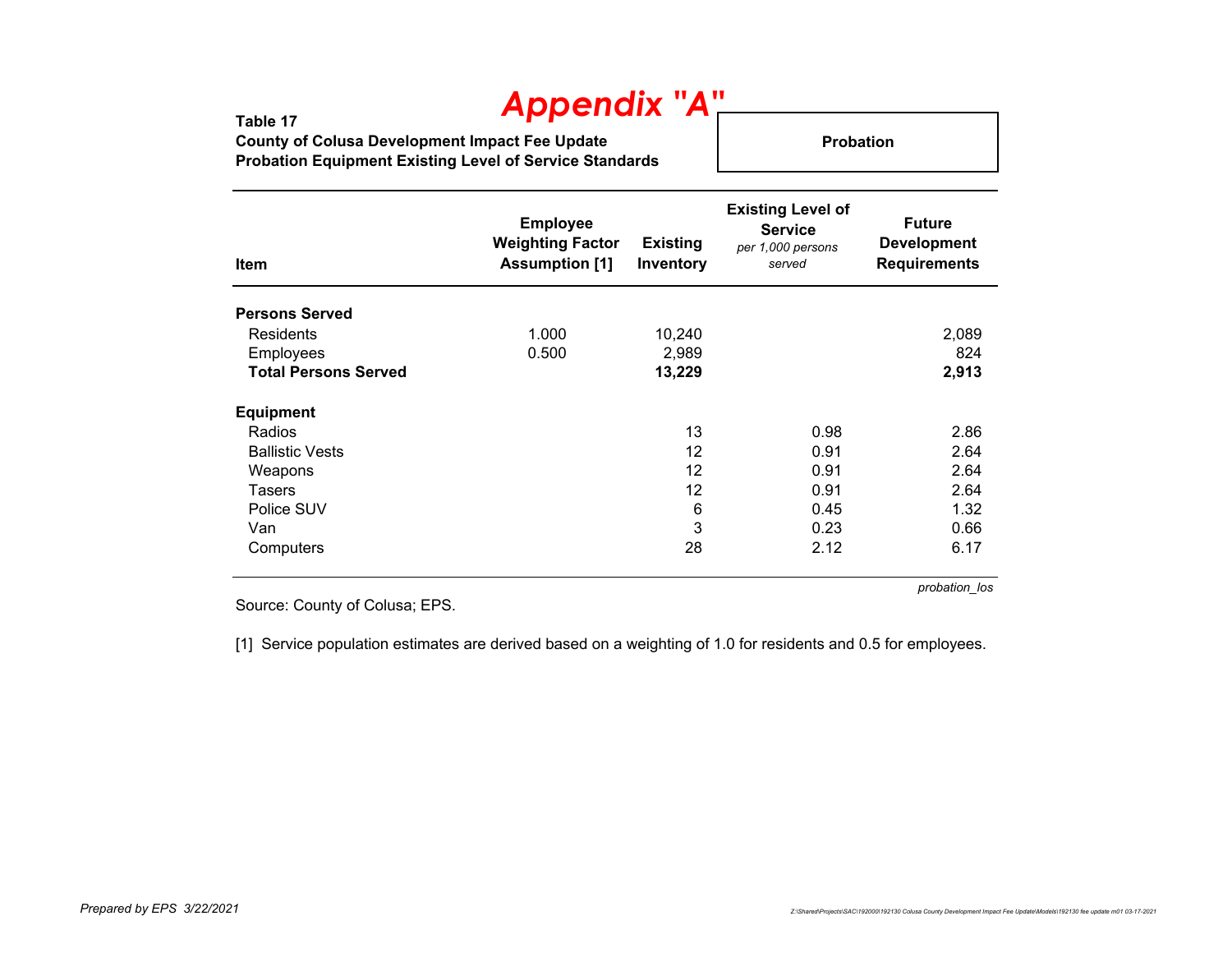#### *Use of the Fee*

Fee revenue will contribute funding for the expansion of Probation Department facilities, continued investment in equipment, and participation in the shared technological infrastructure that supports Probation Department functions.

### *The Reasonable Relationship Between the Need for the Fee and the Type of Development on Which the Fee Is Imposed*

The Probation Department fee will be used to fund expansion of Probation Department facilities, continued investment in equipment, and participation in the shared technological infrastructure that supports Probation Department functions. New residential and nonresidential development in the County will generate new residents and employees that will result in an increased demand for services and facilities and equipment included in the fee program.

A reasonable relationship therefore exists between the use of the Probation Department fee and the new residential and nonresidential development on which the fee is imposed because the fee will be used to construct the expansion of Probation Department facilities, continued investment in equipment, and participation in the shared technological infrastructure that supports Probation Department functions.

### *Reasonable Relationship Between the Need for Facilities and the Type of Development on Which the Fee Is Imposed*

New residents and employees of new residential and nonresidential development will contribute to countywide demand for Probation Department services. The fee, charged to new residential and nonresidential development, will be used consistent with the manner described above, thus ensuring a relationship between the residential and nonresidential development being charged the fee and the manner in which the fee revenue is used.

A reasonable relationship therefore exists between the need for increased capacity of the Probation Department facilities and the new residential and nonresidential development on which the fee is imposed because the increased capacity of the Probation Department facilities is necessary to accommodate the increased service population of the County.

#### *Reasonable Relationship Between the Amount of the Fee and the Cost of Facilities or Portion of Facilities Attributed to Development on Which the Fee Is Imposed*

The total cost of Probation Department facilities is allocated amongst the projected new County residential and nonresidential land uses based on the proportional demand each land use is anticipated to generate for the facilities. Demand for Probation Department facilities is measured by persons served by each land use category.

A reasonable relationship therefore exists between the amount of the cost of Probation Department facilities attributed to the residential and nonresidential development on which the fee is imposed because the cost is allocated based on the demand generated by new development for services as measured by the persons served by each development type.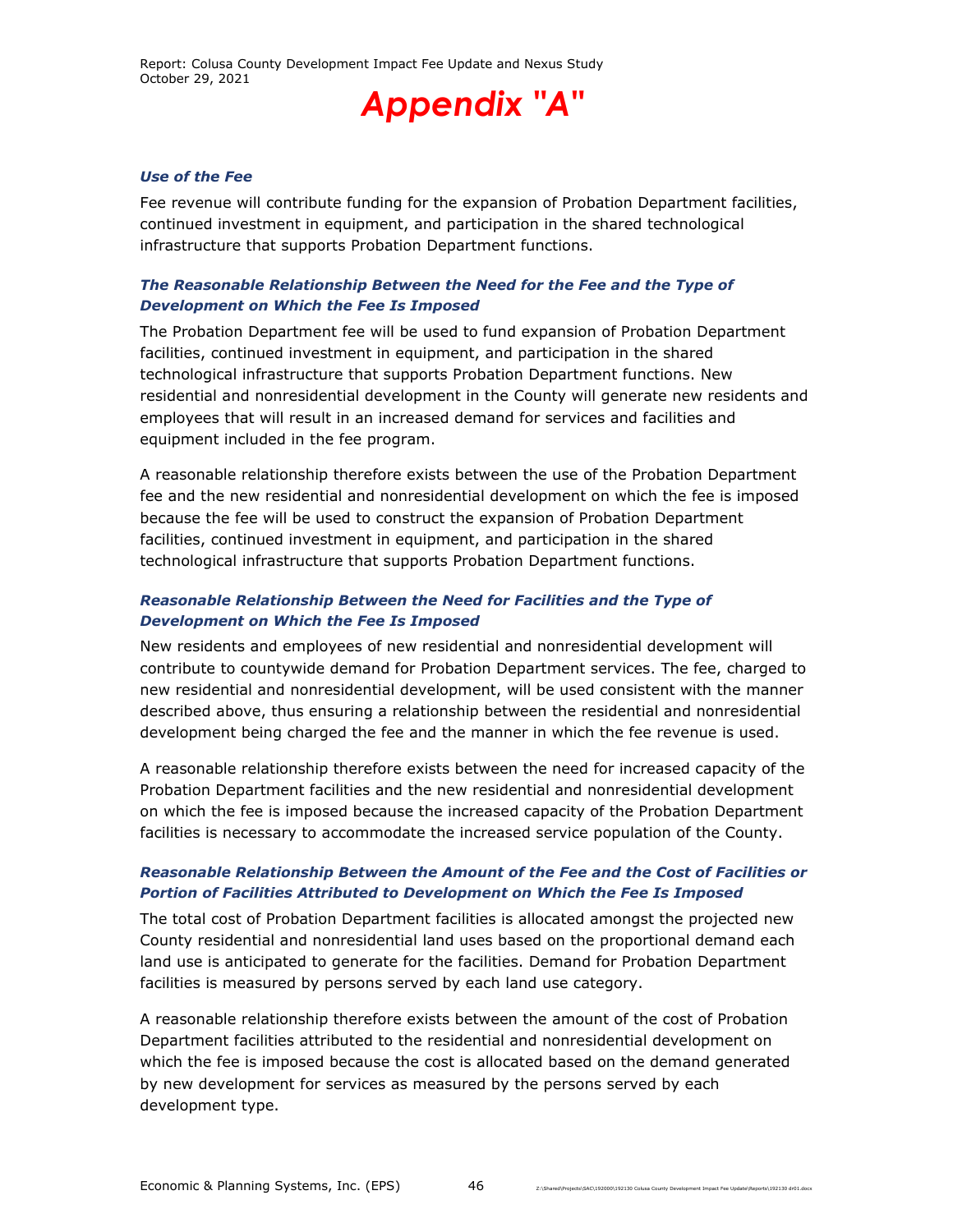## 8. Public Works Roadways Fee Program

The Public Works Department provides services related to the planning, design, construction, and operation of public infrastructure throughout the County, including roads and bridges, flood control, water conservation, and solid waste collection. The Public Works Roadway fee program is designed to cover new and expanded roadway facilities needed to accommodate transportation demand growth associated with new development in the County.

## **Methodology**

The County roadway system serves both residents and businesses in the County, and thus, the roadway impact fee is charged to both residential and nonresidential development. The fee is designed to cover costs associated with new and improved roadways necessary to provide safe and reliable transportation for people living and working in the County.

This Report apportions costs to new development based on new development's proportion of total transportation equivalent dwelling units.

## **Fee Calculation**

The roadways impact fee is calculated in 2 steps. First, a Dwelling Unit Equivalent (DUE) is calculated for each land use category based on each use's trip generation rate, as derived from the 9th Edition of the Institute of Transportation Engineers' Trip Generation Manual. For example, a single-family unit is assigned 1 DUE, while 1,000 square feet of commercial floor area is assigned 1.272 DUE. Then, the total roadway costs allocated to future development are divided by the total projected new DUEs resulting from new development between 2021 and 2041. This yields a per DUE cost of \$3,951, as shown in **Table 18**.

Second, the cost for each type of land use is determined by multiplying the per-DUE cost of roadways by that land use's calculated DUE projected for each household by the per resident cost. As shown in **Table 18**, this calculation results in a maximum impact fee of \$3,951 for single-family units and \$2,450 for multifamily units. For nonresidential development, the maximum impact fee is \$5,026 per 1,000 square feet of commercial floor area, \$1,185 per 1,000 square feet of industrial floor area, and \$593 per 1,000 square feet of agricultural floor area.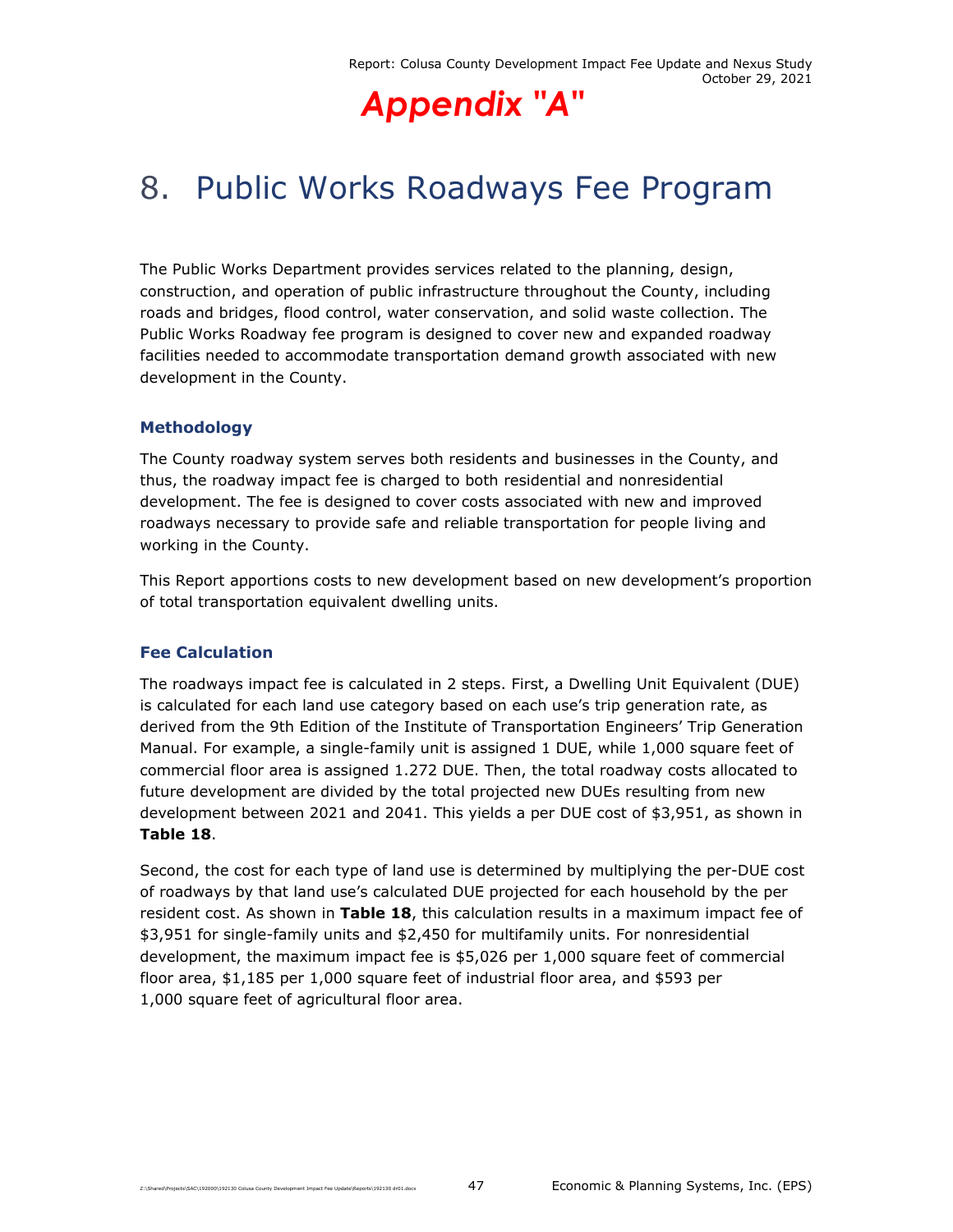**Table 18 County of Colusa Development Impact Fee Update Public Works: Roadways Cost Allocation Public Works** 

| <b>Item</b>                                                     | Persons per<br>Household /<br><b>Employee</b><br>per Sq. Ft. | <b>Amount</b>     |
|-----------------------------------------------------------------|--------------------------------------------------------------|-------------------|
| <b>Future Transportation DUEs [1]</b>                           |                                                              | 1,743             |
| <b>Total Roadways Costs Allocated to Future Development [2]</b> |                                                              | \$6,885,959       |
| <b>Cost per Transportation DUE</b>                              |                                                              | \$3,951           |
| Fee by Land Use Category                                        |                                                              |                   |
|                                                                 | DUEs                                                         |                   |
| <b>Residential</b>                                              | per unit                                                     | per unit          |
| Single-Family                                                   | 1.00                                                         | \$3,951           |
| Multifamily                                                     | 0.62                                                         | \$2,450           |
|                                                                 | DUEs per                                                     |                   |
| <b>Nonresidential</b>                                           | <u>1,000 sq. ft. </u>                                        | per 1,000 sq. ft. |
| Commercial                                                      | 1.27                                                         | \$5,026           |
| Industrial                                                      | 0.30                                                         | \$1,185           |
| Agricultural                                                    | 0.15                                                         | \$593             |
|                                                                 |                                                              | pw_fee            |

[1] See Table 20.

[2] See Table 19.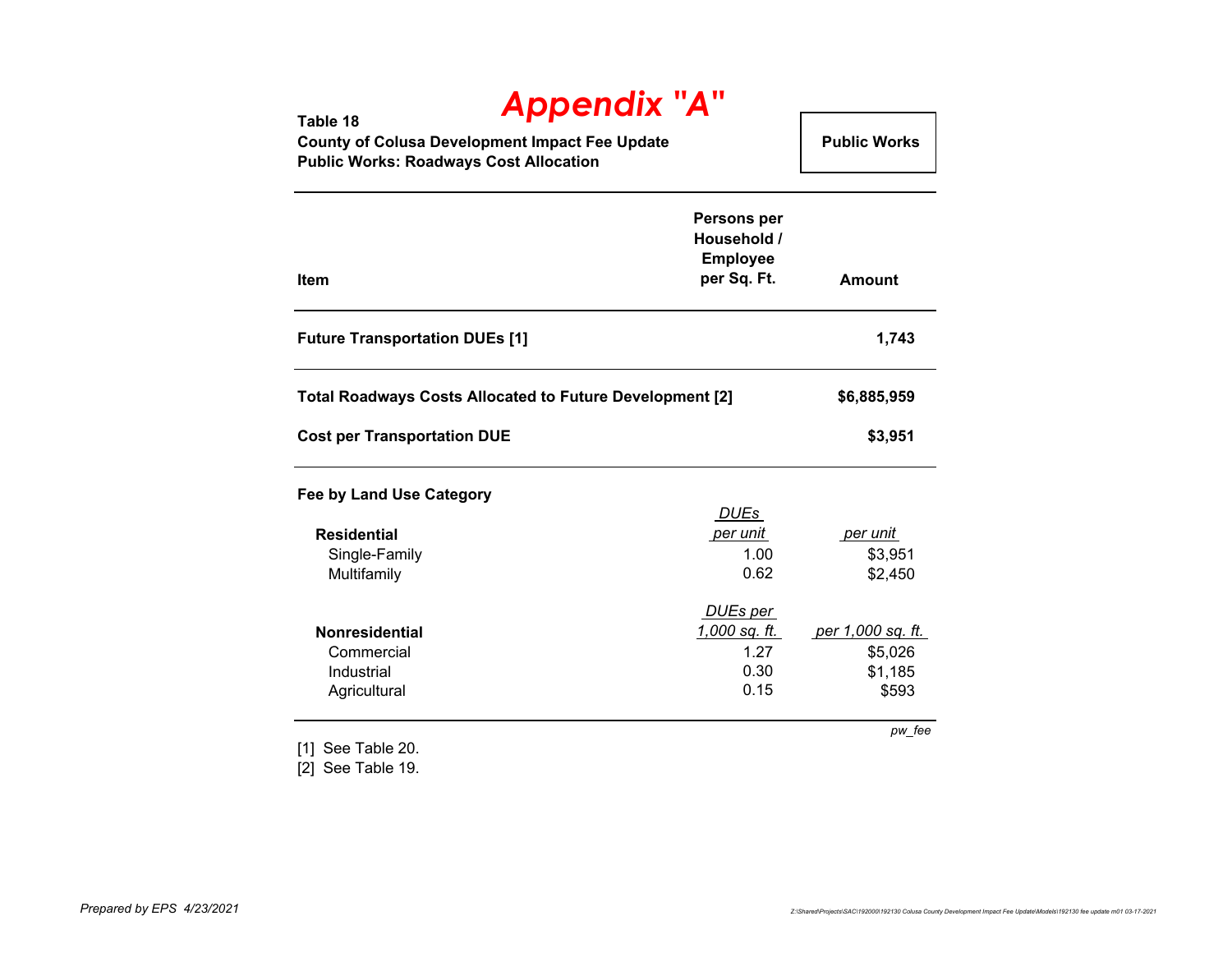

### **Program Improvements and Cost Allocation**

As shown in **Table 19**, the roadways impact fee program includes approximately 66 centerline (or lane) miles of new and improved roadways, such as Maxwell Road, Lonestar Road, and Grimes Arbuckle Avenue. The total cost of these facilities is \$34.7 million. Because both existing and future residents and employees in the County will benefit from these new and improved facilities, the fee program only includes 19.8 percent, or new development's fair share of these costs. This fair share cost amounts to \$6.9 million.

The 19.8 percent fair share allocation for new development is calculated by determining the proportion of total DUEs in the County in 2041 that are from new growth occurring between 2021 and 2041. As shown in **Table 20**, there will be approximately 8,782 DUEs in the County in 2041. New growth occurring between 2021 and 2041 will account for 1,743 DUEs, or 19.8 percent of total 2041 DUEs. This is the proportion of roadway cost that is allocated to the fee program to be paid by new development.

#### **Service Population**

The roadway facilities fee will be charged to residential and nonresidential development, and as such, the calculation is based on the vehicle trips generated by current and future population. As shown on **Table 20**, the total number of trips generated by land uses in the County is expected to rise from 7,040 to 8.782, an increase of 1,743 trips. The vehicle trips resulting from new growth represent 19.8 percent of the total vehicle trips generated by the 2041 service population. For the roadways facilities fee, which is tied to residential and nonresidential growth and demand, this represents the fair share allocation of costs related to the investments needed to serve new growth.

## **Mitigation Fee Act Nexus Findings**

Nexus findings are provided below addressing  $(1)$  the purpose of the fee,  $(2)$  the use of the fee, (3) the reasonable relationship between the use of fee revenue and the type of development on which the fee is imposed, (4) the reasonable relationship between the need for facility and type of project on which the fee is imposed, and (5) the reasonable relationship between the amount of the fee and cost of facilities or portion of facilities attributed to development on which the fee is imposed. The technical information and calculations provided above support these nexus findings/requirements.

#### *Purpose of the Fee*

The purpose of the fee is to fund roadway expansions and improvements to serve new development and ensure that new development pays its proportionate and fair share of future roadway facility improvements.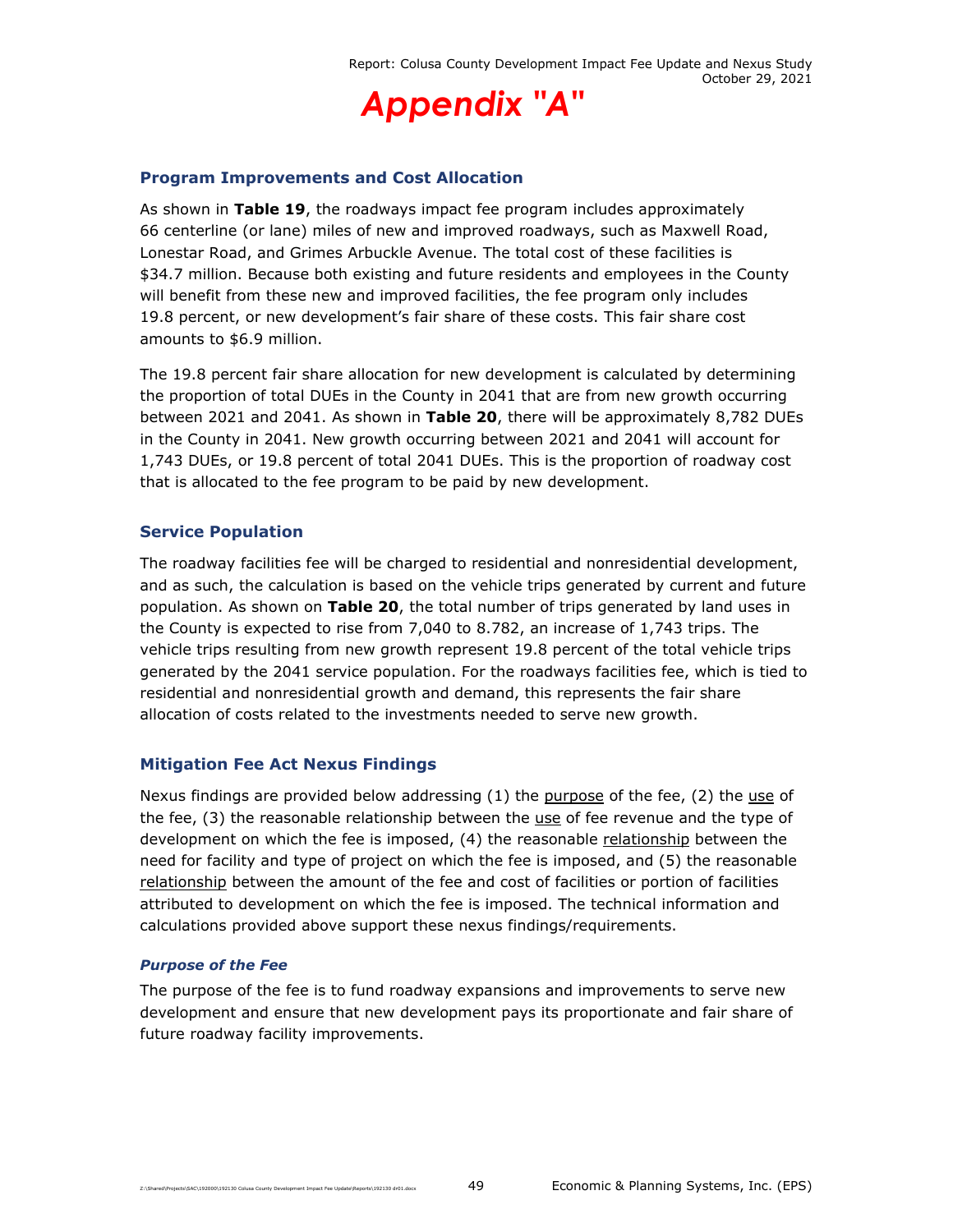**Table 19 County of Colusa Development Impact Fee Update Estimated Planned Roadways Facility Costs**

**Public Works**

|                                               | <b>Future Facility Requirement</b> |              |               |  |  |
|-----------------------------------------------|------------------------------------|--------------|---------------|--|--|
| <b>Planned Facilities/Equipment</b>           | Unit Cost                          | No. of Units | Total<br>Cost |  |  |
| <b>Roadways</b>                               |                                    |              |               |  |  |
| Maxwell Site Road/Oak St                      | \$525,000 per centerline mile      | 7.5 miles    | \$3,937,500   |  |  |
| Maxwell Road                                  | \$525,000 per centerline mile      | 8.6 miles    | \$4,515,000   |  |  |
| Old 99 W - Williams City Limits to Glenn Co   | \$525,000 per centerline mile      | 15 miles     | \$7,875,000   |  |  |
| Old 99 W - Arbuckle to Yolo County            | \$525,000 per centerline mile      | $6.75$ miles | \$3,543,750   |  |  |
| Lonestar Rd                                   | per centerline mile<br>\$525,000   | 9.7 miles    | \$5,092,500   |  |  |
| Grimes Arbuckle Rd                            | \$525,000 per centerline mile      | 12.25 miles  | \$6,431,250   |  |  |
| Wildwood Ave                                  | \$525,000 per centerline mile      | 6.3 miles    | \$3,307,500   |  |  |
| <b>Total Roadways Costs</b>                   |                                    |              | \$34,702,500  |  |  |
| <b>Costs Allocated to New Development [1]</b> |                                    | 19.8%        | \$6,885,959   |  |  |

Source: County of Colusa.

[1] Costs allocated to new development based on new development's share of total estimated transportation DUEs. See Table 20 for details.

*pw\_costs*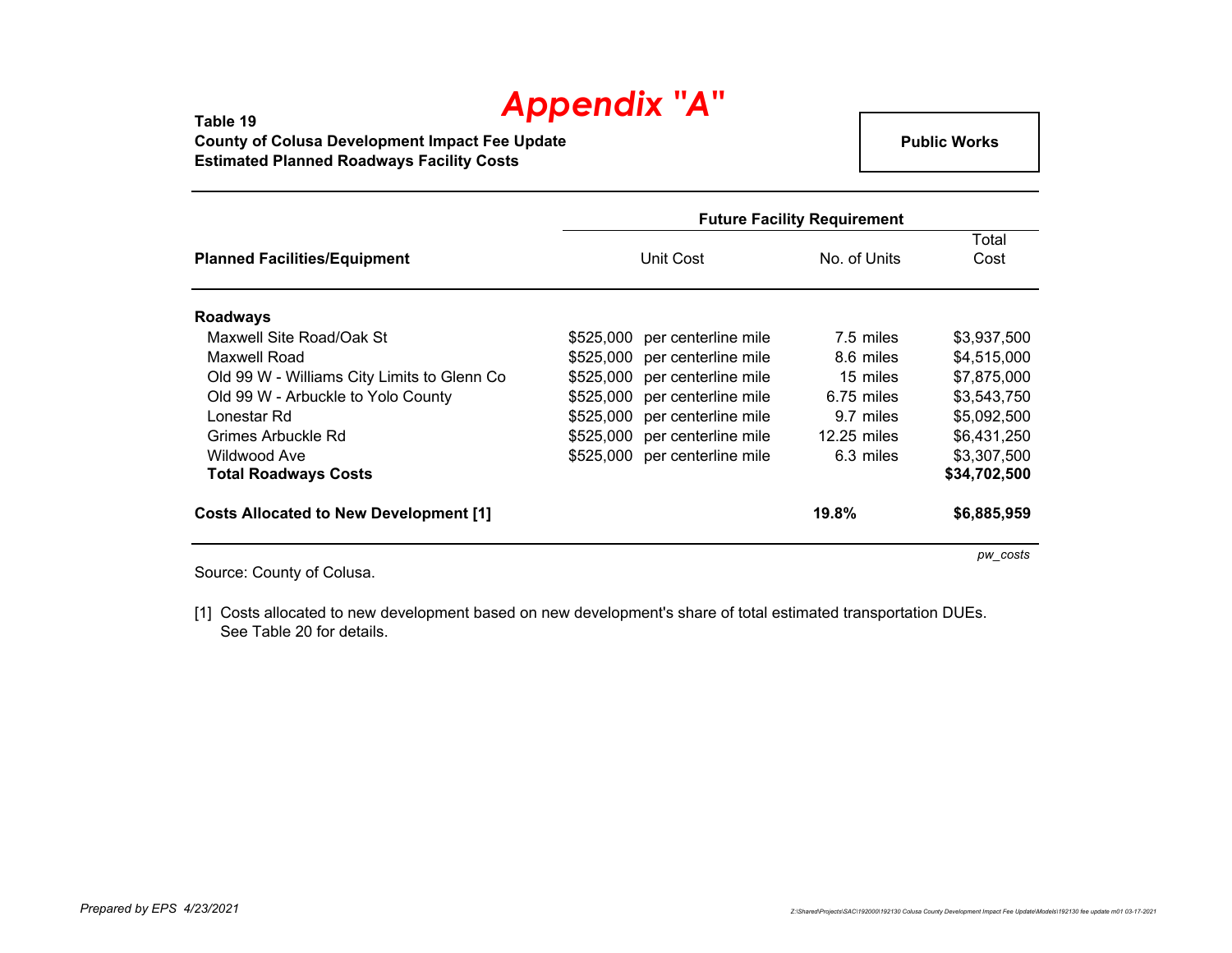## **Table 20County of Colusa Development Impact Fee Update Public Works: Existing and Future Transportation DUEs**

 **Public Works** 

|                                |                                      | <b>Existing</b>      |                  | <b>Future</b>        |                  | Total                                | <b>Future as %</b>            |
|--------------------------------|--------------------------------------|----------------------|------------------|----------------------|------------------|--------------------------------------|-------------------------------|
| <b>Land Use</b>                | <b>DUE</b><br><b>Assumptions [1]</b> | Units/<br>Sq. Ft.[2] | <b>Trip DUEs</b> | Units/<br>Sq. Ft.[2] | <b>Trip DUEs</b> | <b>Transportation</b><br><b>DUEs</b> | of Total DUEs<br>(Total Only) |
| <b>Residential</b>             | per unit                             | units                |                  |                      |                  |                                      |                               |
| Single-Family [3]              | 1.000                                | 5,780                | 5,780            | 592                  | 592              | 6,372                                | $\sim$                        |
| Multifamily [4]                | 0.620                                | 886                  | 549              | 106                  | 66               | 615                                  | $\sim$                        |
| <b>Subtotal Residential</b>    |                                      | 6,666                | 6,329            | 698                  | 658              | 6,987                                | $\blacksquare$                |
| <b>Nonresidential</b>          | per 1,000 sq. ft.                    | bldg. sq. ft.        |                  |                      |                  |                                      |                               |
| Commercial [5]                 | 1.272                                | 492,669              | 627              | 399,659              | 508              | 1,135                                |                               |
| Industrial [6]                 | 0.300                                | 179,703              | 54               | 1,297,725            | 389              | 443                                  | $\sim$                        |
| Agricultural [7]               | 0.150                                | 197,321              | 30               | 1,248,126            | 187              | 217                                  | $\sim$                        |
| <b>Subtotal Nonresidential</b> |                                      | 869,693              | 710              | 2,945,510            | 1,085            | 1,795                                | $\blacksquare$                |
| <b>Total</b>                   |                                      |                      | 7,040            |                      | 1,743            | 8,782                                | 19.8%                         |

*road\_trips*

Source: Colusa County General Plan Update Background Report, June 2010; County of Placer Countywide Traffic Fee Program Schedule (August 24, 2020); EPS.

- [1] DUE assumptions from the County of Placer Countywide Traffic Fee Program Schedule, which are based on the Institute of Transportation Engineers Trip Generation Manual, 9th Edition.
- [2] Existing nonresidential building square footage is based on Table 1.1-4: Assessed Land Uses Unincorporated County from the Colusa County General Plan Update Background Report prepared June 2010.
- [3] Uses ITE Code 210, Single Family land use category.
- [4] Uses ITE Code 220, Multi-Family/Apartment land use category.
- [5] Uses ITE Code 820, Local Shopping Center (<200 Ksf) land use category.
- [6] Uses ITE Code 150, Warehouse land use category.
- [7] Assumes the Agricultural uses travel demand is half of Industrial/Warehouse.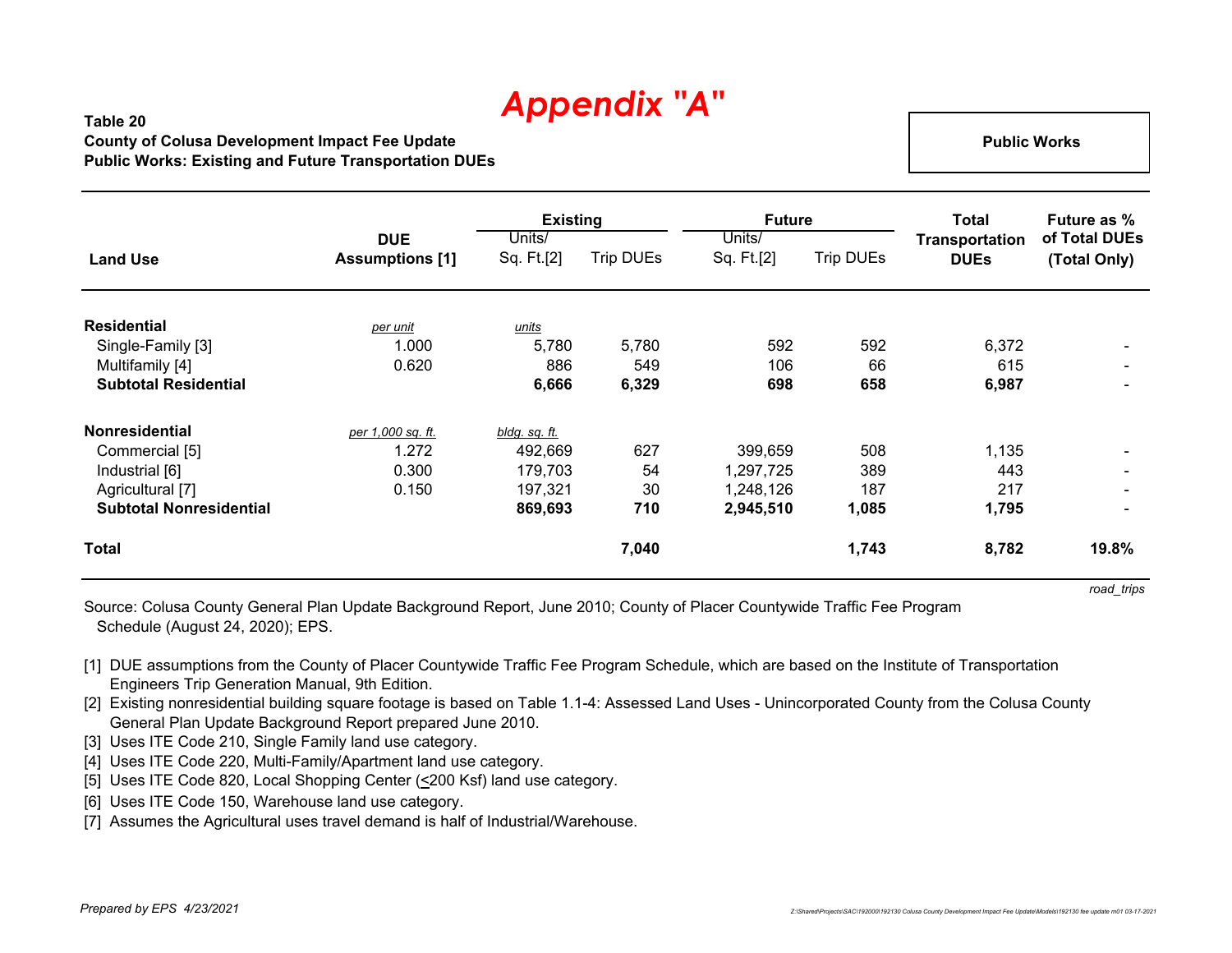#### *Use of the Fee*

Fee revenue will contribute funding for the expansion and improvement of Countyoperated roadways.

#### *The Reasonable Relationship Between the Need for the Fee and the Type of Development on Which the Fee Is Imposed*

The Public Works roadway fee will be used to fund roadway expansion and improvements. New residential and nonresidential development in the County will generate new residents and employees that will result in increased traffic on roadways included in the fee program.

A reasonable relationship therefore exists between the use of the Public Works roadway fee and the new residential and nonresidential development on which the fee is imposed because the fee will be used to construct expanded capacity on roadways included in the fee program.

### *Reasonable Relationship Between the Need for Facilities and the Type of Development on Which the Fee Is Imposed*

New residents and employees of new residential and nonresidential development will contribute to increased traffic volumes on roadways included in the fee program. New residential and nonresidential development and the associated new residents and employees in the County will make vehicle trips on County-operated roadways. The fee, charged to new residential and nonresidential development, will be used consistent with the manner described above, thus ensuring a relationship between the residential and nonresidential development being charged the fee and the manner in which the fee revenue is used.

A reasonable relationship therefore exists between the need for increased capacity of roadways included in the fee program and the new residential and nonresidential development on which the fee is imposed because the increased capacity of roadway facilities is necessary to accommodate the increased service population of the County.

## *Reasonable Relationship Between the Amount of the Fee and the Cost of Facilities or Portion of Facilities Attributed to Development on Which the Fee Is Imposed*

The total cost of Public Works roadway facilities is allocated amongst the projected new County residential and nonresidential land uses based on the proportional demand each land use is anticipated to generate for the facilities. Demand for Probation Department facilities is measured by persons served by each land use category.

A reasonable relationship therefore exists between the amount of the cost of Probation Department facilities attributed to the residential and nonresidential development on which the fee is imposed because the cost is allocated based on the demand generated by new development for services as measured by the persons served by each development type.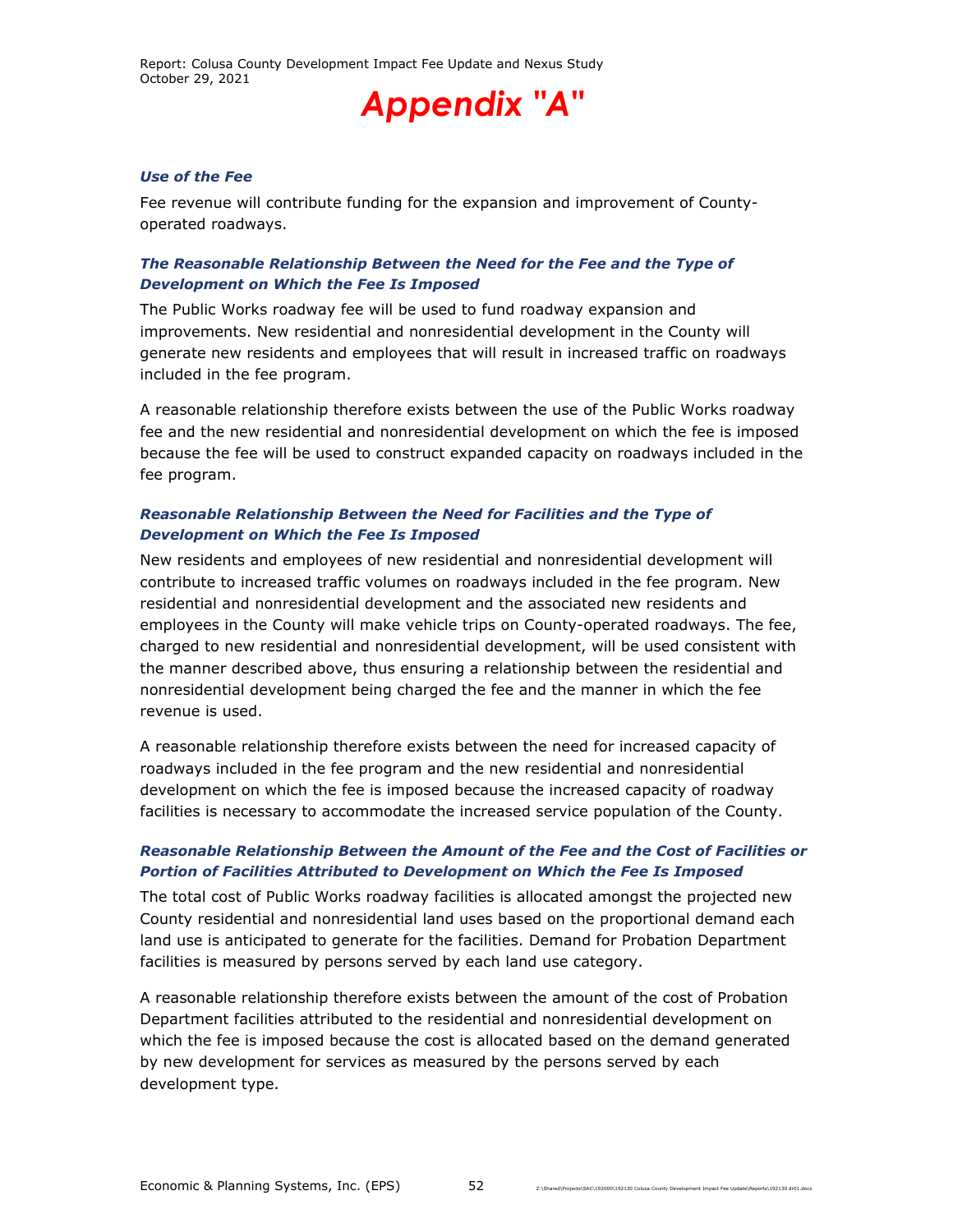

## 9. Agriculture and Air Pollution Facilities

The County Department of Agriculture and Air Pollution Control District (CCAPCD) provides enforcement and administration of agricultural and air pollution-related laws, regulations, and programs. The County does not have an agriculture and air pollution impact fee program.

## **Methodology**

The Department of Agriculture and CCAPCD serve both residents and businesses in the County and thus the agriculture and air pollution facilities impact fee is charged to both residential and nonresidential development. The fee is designed to cover costs associated with new and improved equipment necessary for the Department of Agriculture and CCAPCD to provide services to County residents and business.

This Report allocates the total weight truck costs and the number of vehicles and computers needed to maintain the existing level of service. Costs for future development are allocated to land uses based on service population.

## **Fee Calculation**

The agriculture and air pollution facilities impact fee is calculated in 2 steps. First, the fair share cost allocated to new development is divided by the growth in service population projected between 2021 and 2041. This yields a per resident cost of \$74 and a cost per employee of \$37, as shown in **Table 21**.

Second, the cost for each type of residential unit is determined by multiplying the number of persons projected for each household by the per resident cost. For nonresidential development, the cost per 1,000 square feet of floor area is determined by multiplying the number of employees per 1,000 square feet for the 3 categories of nonresidential uses. As shown in **Table 21**, this calculation results in a maximum impact fee of \$228 for single-family units and \$175 for multifamily units. For nonresidential development, the maximum impact fee is \$53 per 1,000 square feet of commercial floor area, \$20 per 1,000 square feet of industrial floor area, and \$10 per 1,000 square feet of agricultural floor area.

## **Program Improvements and Cost Allocation**

The 2 main components of the agriculture and air pollution fee program, as shown on **Table 22**, include the cost of new vehicles and the cost of equipment used by employees of the Department of Agriculture and CCAPCD. Vehicle costs include a weigh truck and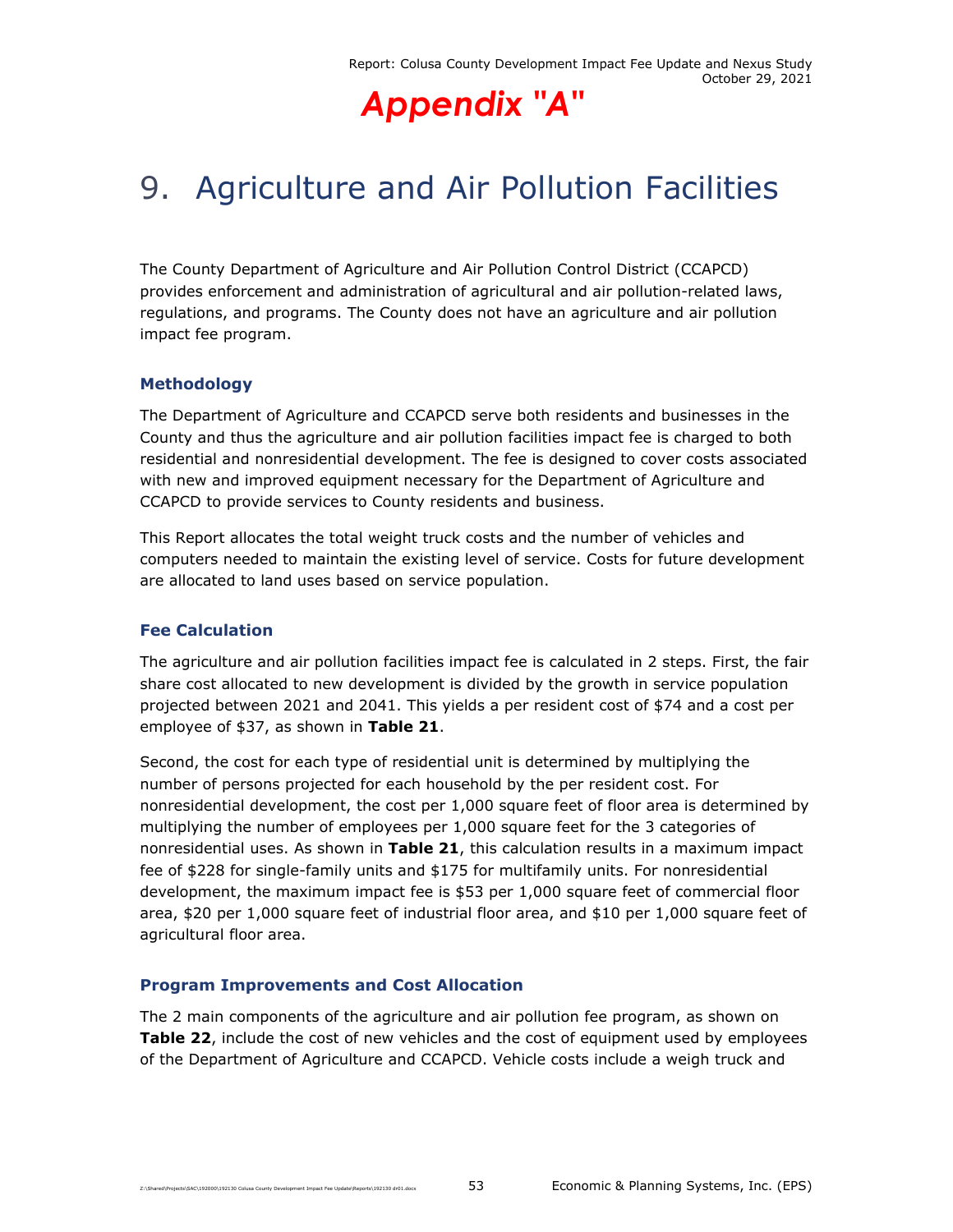Table 21<br>County of Colusa Development Impac**t PC GAOIX "A" Agricultural & Air Pollution Facilities Cost Allocation ItemPersons per Household / Employee per Sq. Ft. AmountPersons Served** Future Residents $\sim$  2,089 824 Future Employees $824$ 2,913 **Future Persons Served 2,913 Total Agricultural & Air Pollution Costs Allocated to Future Development [1] \$214,645Cost per Persons Served \$74** \$74 Cost per Residentt to the contract of the contract of the contract of the contract of the contract of the contract of the contract of the contract of the contract of the contract of the contract of the contract of the contract of the contr \$37 Cost per Employee $e$  \$37 **Fee by Land Use Category**  persons **Residential** per unit per unit per unit per unit per unit per unit per unit between  $p$ Single-Familyy and  $3.10$  \$228 \$175 Multifamilyy 2.38 \$175 **Nonresidential** emp per 1,000 sq. ft. per 1,000 sq. ft. Commercial 1.43 \$53\$20 Industrial 0.56 \$20\$10 **Agricultural**  $\frac{1}{2}$  by  $\frac{1}{2}$  by  $\frac{1}{2}$  by  $\frac{1}{2}$  by  $\frac{1}{2}$  by  $\frac{1}{2}$  by  $\frac{1}{2}$  by  $\frac{1}{2}$   $\frac{1}{2}$  by  $\frac{1}{2}$   $\frac{1}{2}$   $\frac{1}{2}$   $\frac{1}{2}$   $\frac{1}{2}$   $\frac{1}{2}$   $\frac{1}{2}$   $\frac{1}{2}$   $\frac{1}{2}$   $\frac{1}{2}$   $\frac{1}{2$ ag\_fee[1] See Table 22.  **Agricultural & Air Pollution**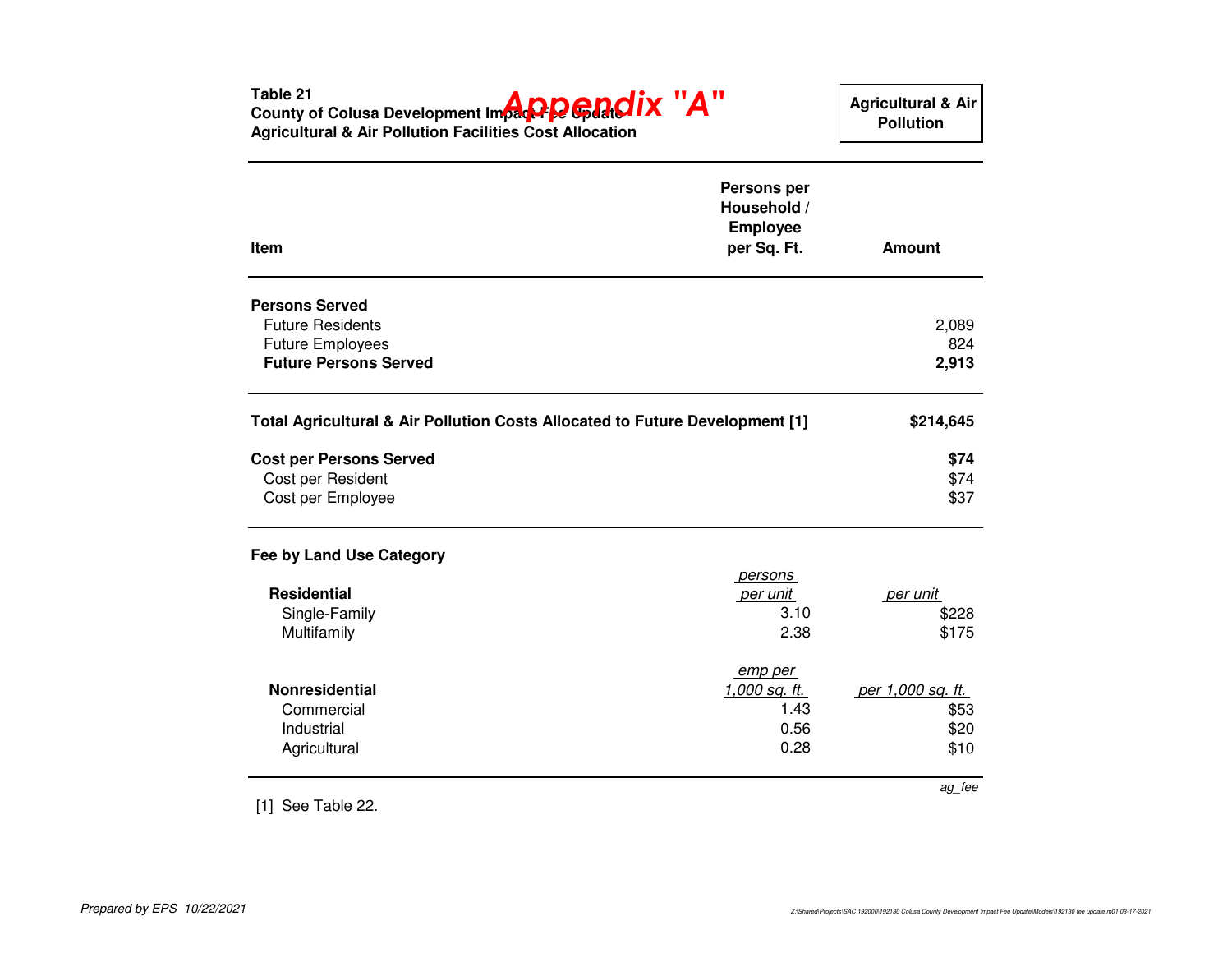|                                                                                     |                      | <b>Future Facility Requirement</b> |               |  |  |
|-------------------------------------------------------------------------------------|----------------------|------------------------------------|---------------|--|--|
| <b>Planned Facilities/Equipment</b>                                                 | Unit Cost            |                                    | Total<br>Cost |  |  |
| <b>Equipment &amp; Vehicles [1]</b>                                                 |                      |                                    |               |  |  |
| Weight Truck                                                                        | \$200,000 per truck  | 0.22 truck                         | \$44.040      |  |  |
| <b>Vehicles</b>                                                                     | \$35,000 per vehicle | 4.62 vehicle                       | \$161,846     |  |  |
| Computers                                                                           | \$1,530 per computer | 5.73 computers                     | \$8,759       |  |  |
| <b>Total Agricultural &amp; Air Pollution Facility Costs for Future Development</b> |                      |                                    | \$214,645     |  |  |
|                                                                                     |                      |                                    | ag_costs      |  |  |

Source: County of Colusa.

[1] Future Vehicles and Computers based on existing level of service. See Table 23 for details.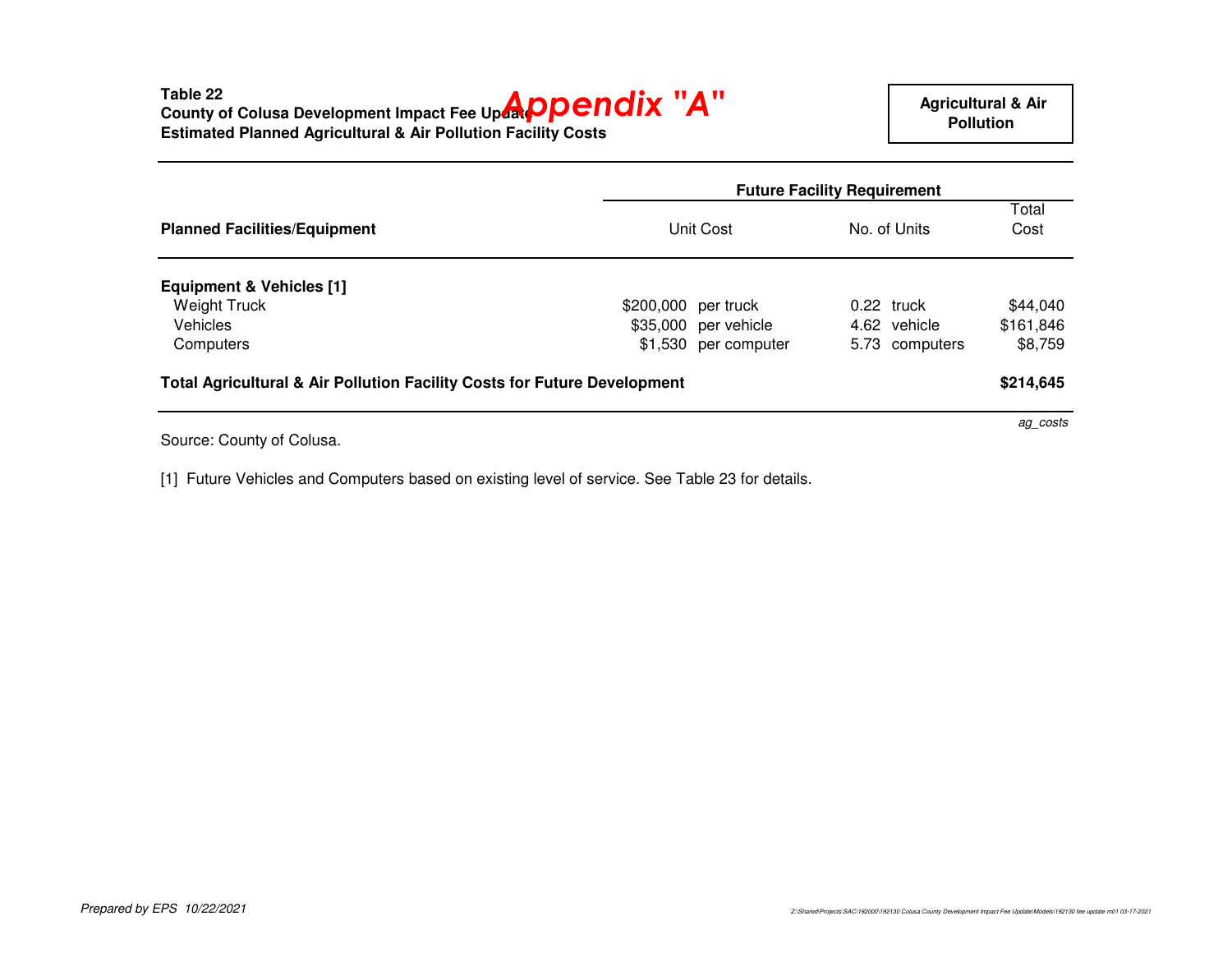

standard automobiles for employee use. Equipment costs include computers. The total amount of vehicles and equipment needed is based on maintaining current levels of service with future service population growth.

The projected cost of the aforementioned vehicles and equipment is \$224,173, as shown in **Table 22**. The vehicle and computer needs are based on the equipment needed to maintain current levels of service for future population and employment growth. The average cost of maintaining the current level of service while accommodating future service population growth is charged to new development.

Currently, the Department of Agriculture and CCAPCD have 0.08 weight trucks, 0.15 vehicles, and 1.97 computers per 1,000 people in the County's service population, as shown **Table 23**. To maintain this service level with the addition of 2,913 people to the service population by 2041, the department would need to add approximately 0.22 weight trucks, 0.44 vehicles, and 5.73 computers to their inventory.

## **Service Population**

The agriculture and air pollution facilities fee will be charged to residential and nonresidential development, and as such, the calculation is based on the County's current and future population. As shown on **Table 23**, the total County service population is expected to grow from 13,229 to 16,142, an increase of 2,913 people. The service population resulting from new growth represents 22 percent of the projected 2041 service population.

## **Mitigation Fee Act Nexus Findings**

Nexus findings are provided below addressing  $(1)$  the purpose of the fee,  $(2)$  the use of the fee,  $(3)$  the reasonable relationship between the  $use$  of fee revenue and the type of</u> development on which the fee is imposed, (4) the reasonable relationship between the need for facility and type of project on which the fee is imposed, and (5) the reasonable relationship between the amount of the fee and cost of facilities or portion of facilities attributed to development on which the fee is imposed. The technical information and calculations provided above support these nexus findings/requirements.

## *Purpose of the Fee*

The purpose of the fee is to fund Department of Agriculture and CCAPCD equipment and ensure that new development pays its proportionate and fair share of future equipment purchases.

#### *Use of the Fee*

Fee revenue will contribute funding for the purchase of Department of Agriculture and CCAPCD equipment.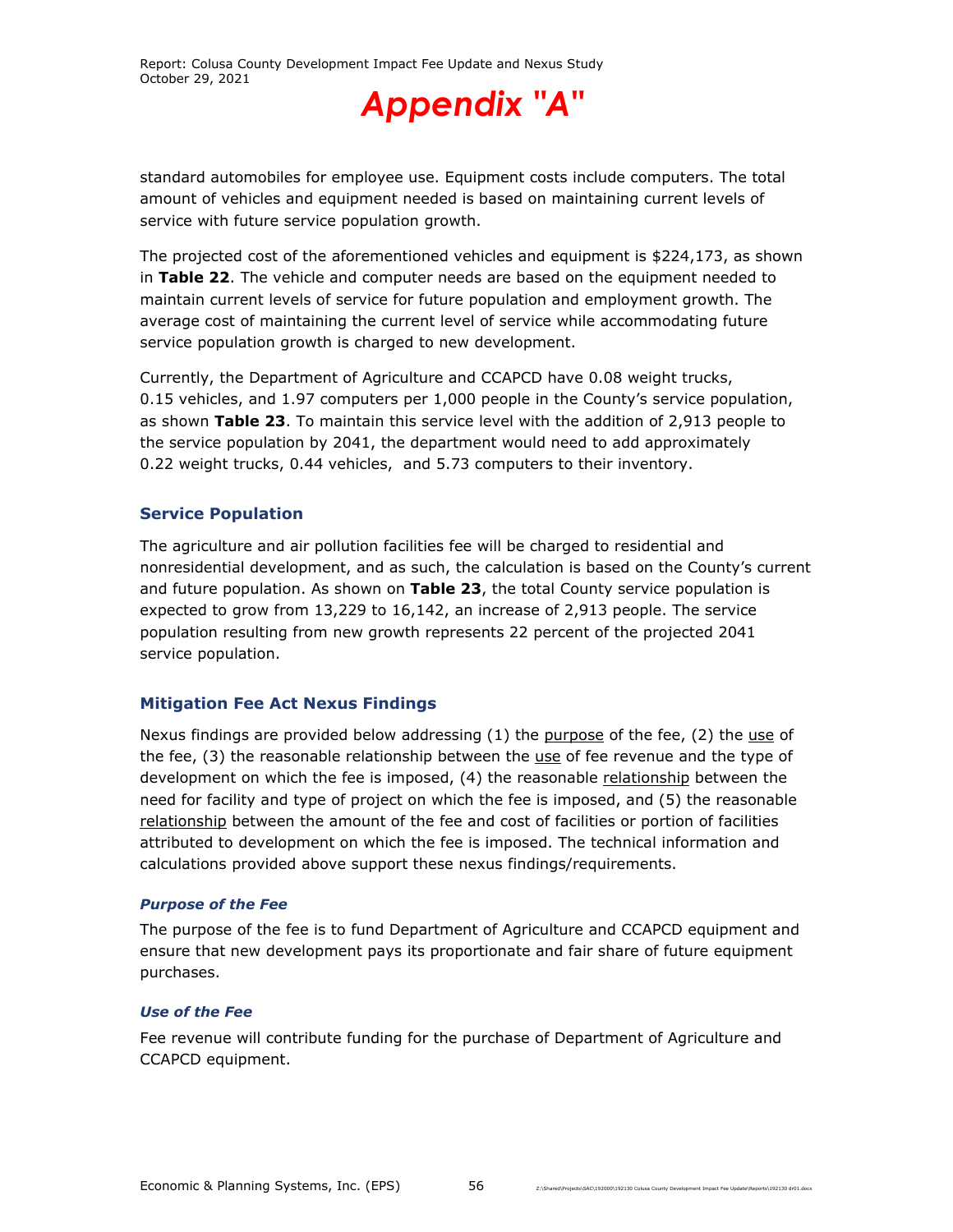**County of Colusa Development Impact Fee Update**

**Table 23**

**Agricultural & Air Pollution Existing Level of Service Standards and Future Requirement**

 **Agricultural & Air Pollution** 

ag\_los

| Item                        | <b>Employee</b><br><b>Weighting Factor</b><br><b>Assumption [1]</b> | <b>Existing</b><br>Inventory | <b>Existing Level of</b><br><b>Service</b><br>per 1,000 persons<br>served | <b>Future</b><br><b>Development</b><br><b>Requirements</b> |
|-----------------------------|---------------------------------------------------------------------|------------------------------|---------------------------------------------------------------------------|------------------------------------------------------------|
| <b>Persons Served</b>       |                                                                     |                              |                                                                           |                                                            |
| Residents                   | 1.000                                                               | 10,240                       |                                                                           | 2,089                                                      |
| Employees                   | 0.500                                                               | 2,989                        |                                                                           | 824                                                        |
| <b>Total Persons Served</b> |                                                                     | 13,229                       |                                                                           | 2,913                                                      |
| <b>Equipment</b>            |                                                                     |                              |                                                                           |                                                            |
| <b>Weight Trucks</b>        |                                                                     |                              | 0.08                                                                      | 0.22                                                       |
| Vehicles                    |                                                                     | 21                           | 1.59                                                                      | 4.62                                                       |
| Computers                   |                                                                     | 26                           | 1.97                                                                      | 5.73                                                       |

Source: County of Colusa; EPS.

[1] Service population estimates are derived based on a weighting of 1.0 for residents and 0.5 for employees.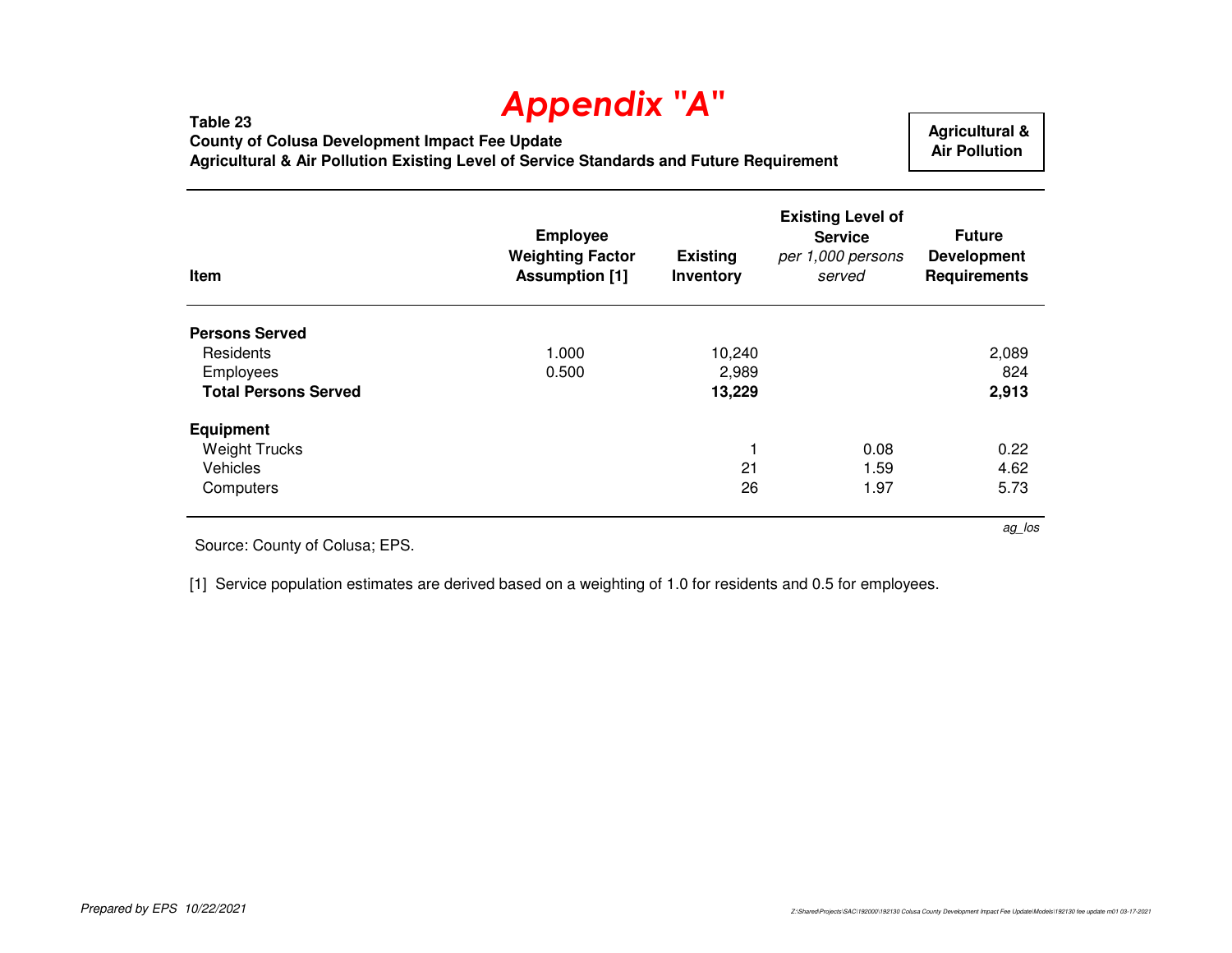## *The Reasonable Relationship Between the Need for the Fee and the Type of Development on Which the Fee Is Imposed*

The Department of Agriculture and CCAPCD fee will be used to fund equipment. New residential and nonresidential development in the County will generate new residents and employees that will result in an increased need for equipment included in the fee program.

A reasonable relationship therefore exists between the use of the Department of Agriculture and CCAPCD fee and the new residential and nonresidential development on which the fee is imposed because the fee will be used to fund equipment included in the fee program.

### *Reasonable Relationship Between the Need for Facilities and the Type of Development on Which the Fee Is Imposed*

New residents and employees of new residential and nonresidential development will contribute to expanded services for the Department of Agriculture and CCAPCD and the equipment included in the fee program. The fee, charged to new residential and nonresidential development, will be used consistent with the manner described above, thus ensuring a relationship between the residential and nonresidential development being charged the fee and the manner in which the fee revenue is used.

A reasonable relationship therefore exists between the need for equipment included in the fee program and the new residential and nonresidential development on which the fee is imposed because the new equipment is necessary to accommodate the increased service population of the County.

## *Reasonable Relationship Between the Amount of the Fee and the Cost of Facilities or Portion of Facilities Attributed to Development on Which the Fee Is Imposed*

The total cost of Department of Agriculture and CCAPCD equipment is allocated amongst the projected new County residential and nonresidential land uses based on the proportional demand each land use is anticipated to generate for the facilities. Demand for Department of Agriculture and CCAPCD equipment is measured by persons served by each land use category.

A reasonable relationship therefore exists between the amount of the cost of Department of Agriculture and CCAPCD equipment attributed to the residential and nonresidential development on which the fee is imposed because the cost is allocated based on the demand generated by new development for services as measured by the persons served by each development type.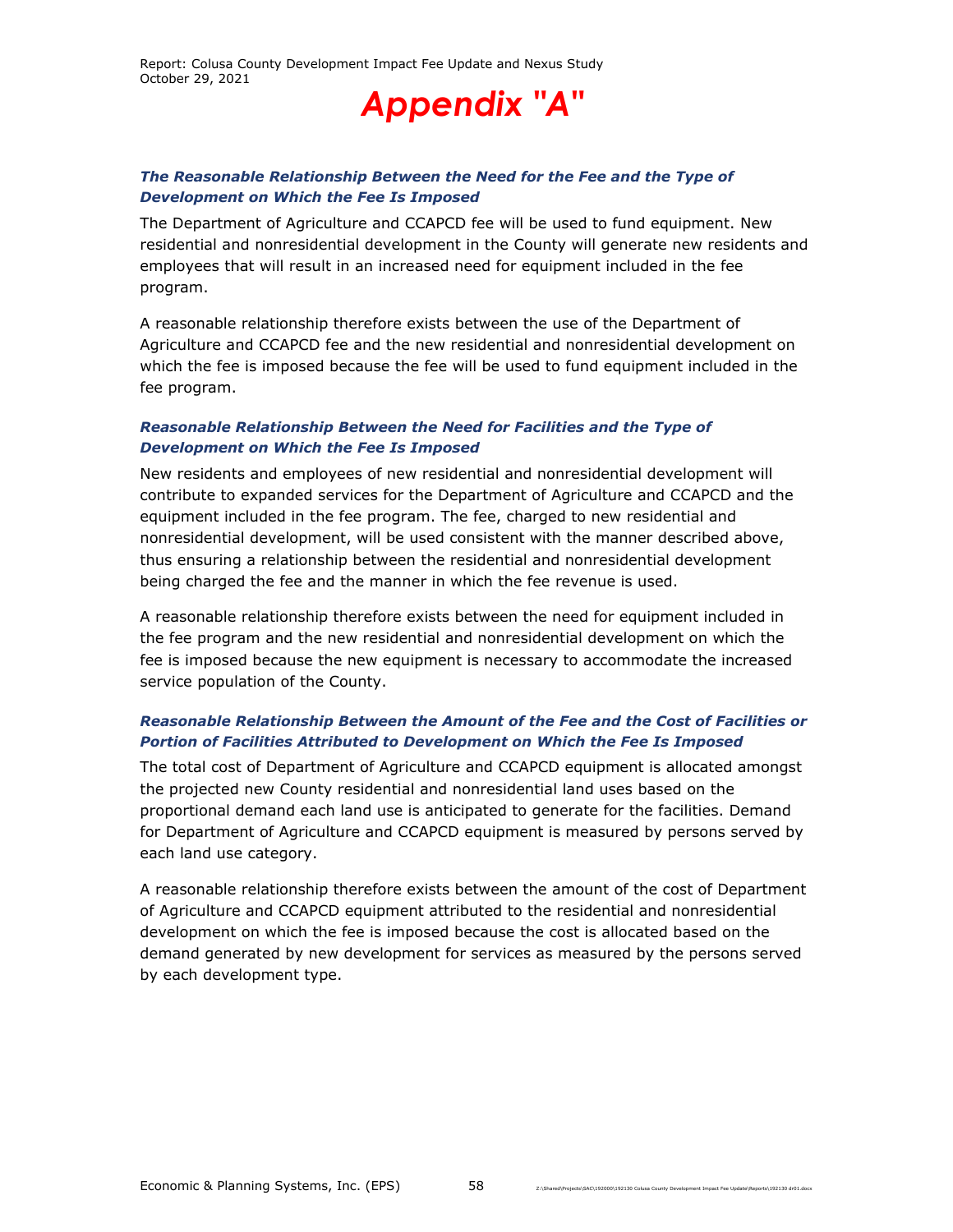## 10. Environmental Health Facilities

The County Environmental Health Department provides public and environmental health services for people living or working in the County. This includes permitting and inspection services for food service establishments, cottage food operations and public pools, as well as protection of environmental health through oversight of hazardous materials cleanup and disposal, small water systems and water wells. The County does not have an environmental health fee program.

## **Methodology**

The Department of Environmental Health serves both residents and businesses in the County, and thus, the environmental health facilities impact fee is charged to both residential and nonresidential development. The fee is designed to cover costs associated with new and improved equipment necessary for the Department of Environmental Health to provide services to County residents and business.

This Report allocates costs to new development based on the number of vehicles and computers needed to maintain the existing level of service. Costs for future development are allocated to land uses based on service population.

## **Fee Calculation**

The environmental health impact fee is calculated in 2 steps. First, the fair share cost allocated to new development is divided by the growth in service population projected between 2021 and 2041. This yields a per resident cost of \$5.87 and a cost per employee of \$2.93, as shown in **Table 24**.

Second, the cost for each type of residential unit is determined by multiplying the number of persons projected for each household by the per resident cost. For nonresidential development, the cost per 1,000 square feet of floor area is determined by multiplying the number of employees per 1,000 square feet for the 3 categories of nonresidential uses. As shown in **Table 24**, this calculation results in a maximum impact fee of \$18 for single-family units and \$14 for multifamily units. For nonresidential development, the maximum impact fee is \$4 per 1,000 square feet of commercial floor area, \$2 per 1,000 square feet of industrial floor area, and \$1 per 1,000 square feet of agricultural floor area.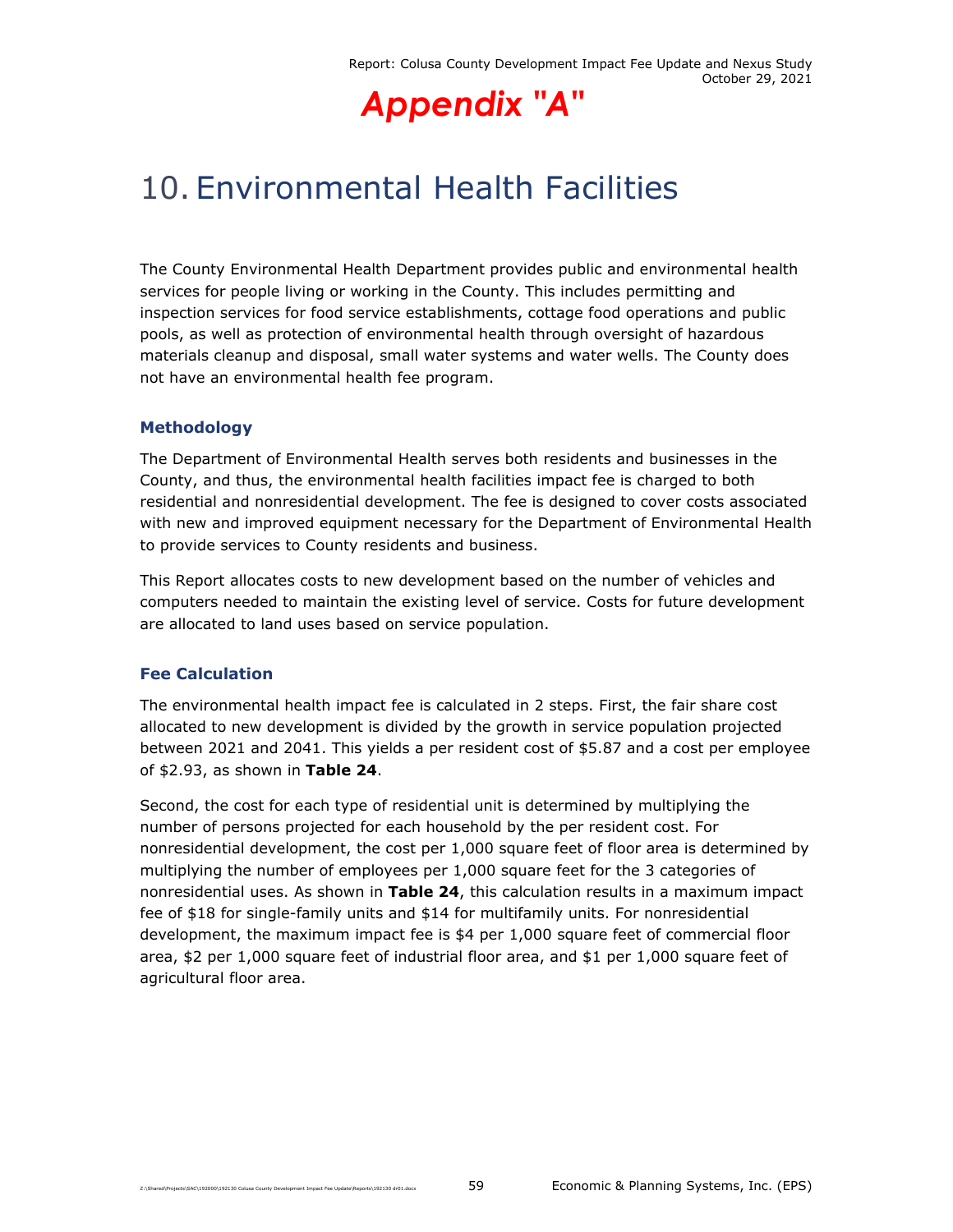| Table 24<br>County of Colusa Development in <b>Pape Cold</b> X "A"<br><b>Environmental Health Facilities Cost Allocation</b> |                                                              | Environmental<br><b>Health</b> |
|------------------------------------------------------------------------------------------------------------------------------|--------------------------------------------------------------|--------------------------------|
| Item                                                                                                                         | Persons per<br>Household /<br><b>Employee</b><br>per Sq. Ft. | <b>Amount</b>                  |
|                                                                                                                              |                                                              |                                |
| <b>Persons Served</b>                                                                                                        |                                                              |                                |
| <b>Future Residents</b>                                                                                                      |                                                              | 2,089                          |
| <b>Future Employees</b>                                                                                                      |                                                              | 824                            |
| <b>Future Persons Served</b>                                                                                                 |                                                              | 2,913                          |
| Total Environmental Health Costs Allocated to Future Development [1]                                                         |                                                              | \$17,098                       |
| <b>Cost per Persons Served</b>                                                                                               |                                                              | \$5.87                         |
| Cost per Resident                                                                                                            |                                                              | \$5.87                         |
| Cost per Employee                                                                                                            |                                                              | \$2.93                         |
| <b>Fee by Land Use Category</b>                                                                                              |                                                              |                                |
|                                                                                                                              | persons                                                      |                                |
| <b>Residential</b>                                                                                                           | per unit                                                     | per unit                       |
| Single-Family                                                                                                                | 3.10                                                         | \$18                           |
| Multifamily                                                                                                                  | 2.38                                                         | \$14                           |
|                                                                                                                              | emp per                                                      |                                |
| Nonresidential                                                                                                               | 1,000 sq. ft.                                                | <u>per 1,000 sq. ft.</u>       |
| Commercial                                                                                                                   | 1.43                                                         | \$4                            |
| Industrial                                                                                                                   | 0.56                                                         | \$2                            |
| Agricultural                                                                                                                 | 0.28                                                         | \$1                            |
|                                                                                                                              |                                                              | env_fee                        |
| [1] See Table 25.                                                                                                            |                                                              |                                |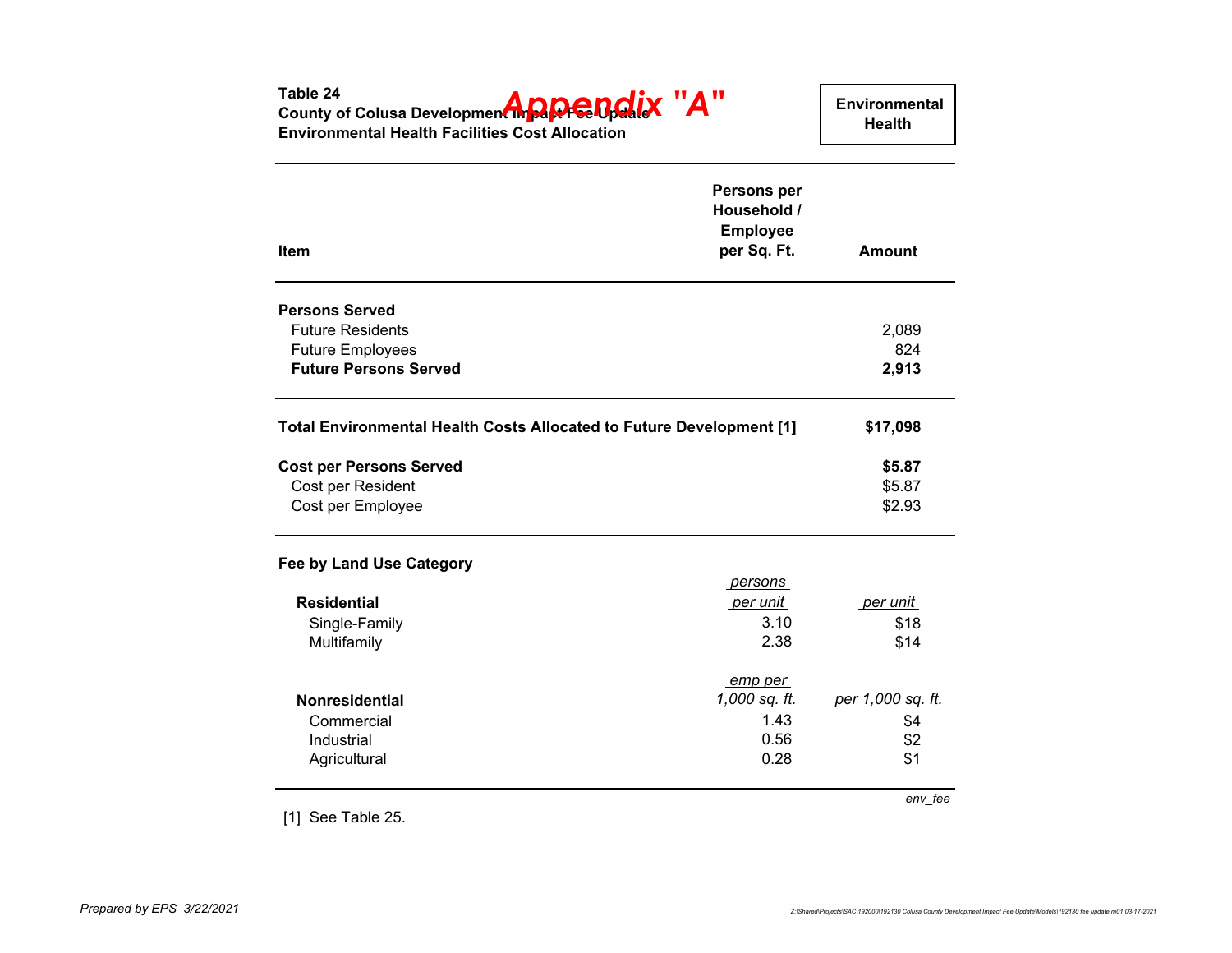

### **Program Improvements and Cost Allocation**

The 2 main components of the environmental health facilities fee program, as shown on **Table 25**, include the cost of new vehicles and the cost of equipment used by employees of the Department of Environmental Health. The total amount of vehicles and equipment needed is based on maintaining current levels of service with future service population growth.

The projected cost of the aforementioned vehicles and equipment facilities is \$17,098, as shown in **Table 25**. The vehicle and computer needs are based on the equipment needed to maintain current levels of service for future population and employment growth. The average cost of maintaining the current level of service while accommodating future service population growth is charged to new development.

Currently, the Department of Environmental Health has 0.15 vehicles and 0.38 computers per 1,000 people in the County's service population, as shown **Table 26**. To maintain this service level with the addition of 2,913 people to the service population by 2041, the department would need to add approximately 0.44 vehicles and 1.10 computers to their inventory.

#### **Service Population**

The environmental health facilities fee will be charged to residential and nonresidential development, and as such, the calculation is based on the County's current and future population. As shown on **Table 26**, the total County service population is expected to grow from 13,229 to 16,142, an increase of 2,913 people. The service population resulting from new growth represents 22 percent of the projected 2041 service population.

## **Mitigation Fee Act Nexus Findings**

Nexus findings are provided below addressing  $(1)$  the purpose of the fee,  $(2)$  the use of the fee, (3) the reasonable relationship between the use of fee revenue and the type of development on which the fee is imposed, (4) the reasonable relationship between the need for facility and type of project on which the fee is imposed, and (5) the reasonable relationship between the amount of the fee and cost of facilities or portion of facilities attributed to development on which the fee is imposed. The technical information and calculations provided above support these nexus findings/requirements.

#### *Purpose of the Fee*

The purpose of the fee is to fund Department of Environmental Health equipment purchases and ensure that new development pays its proportionate and fair share of future equipment purchases.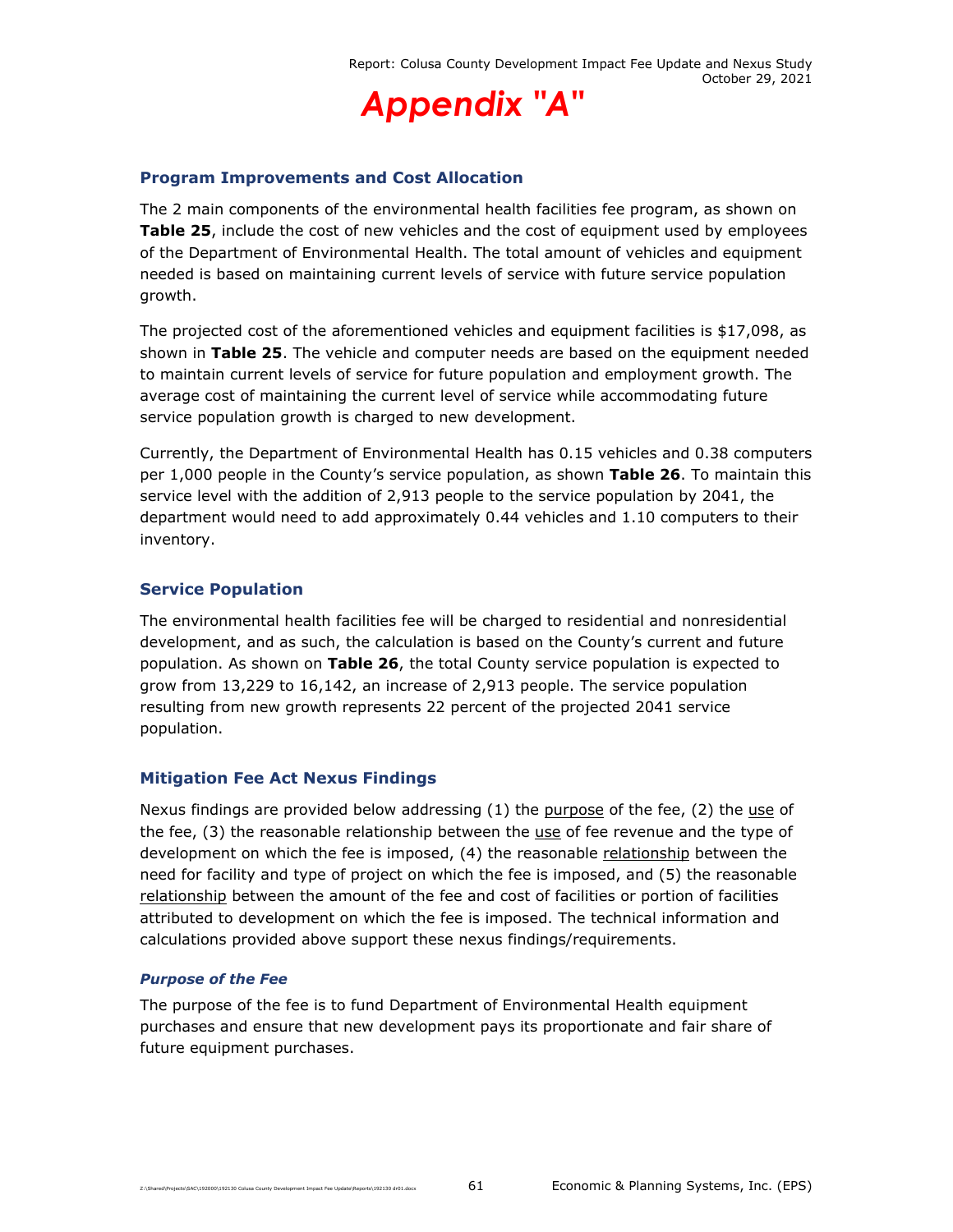#### **Table 25 County of Colusa Development Impact Fee Update Estimated Planned Environmental Health Facility Costs**

 **Environmental Health** 

|                                                                                   |                      | <b>Future Facility Requirement</b> |               |
|-----------------------------------------------------------------------------------|----------------------|------------------------------------|---------------|
| <b>Planned Facilities/Equipment</b>                                               | Unit Cost            | No. of Units                       | Total<br>Cost |
| <b>Equipment &amp; Vehicles [1]</b>                                               |                      |                                    |               |
| <b>Vehicles</b>                                                                   | \$35,000 per vehicle | 0.44 vehicles                      | \$15,414      |
| Computers                                                                         | \$1,530 per computer | 1.10 computers                     | \$1,685       |
| <b>Total Environmental Health Facility/Equipment Costs for Future Development</b> |                      |                                    | \$17,098      |
|                                                                                   |                      |                                    | env costs     |

Source: County of Colusa.

[1] Future vehicles based on existing level of service. See Table 26 for details.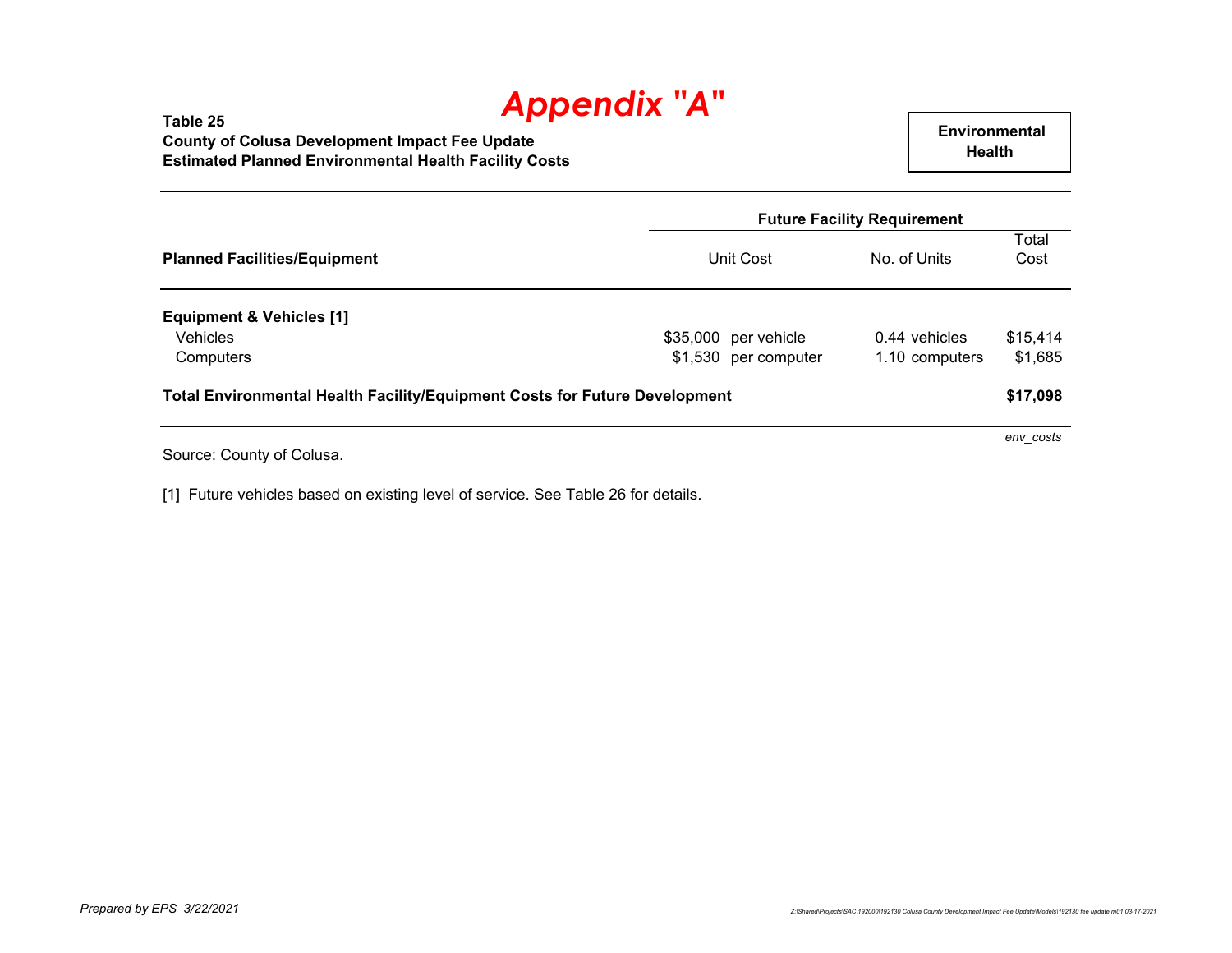**Table 26 County of Colusa Development Impact Fee Update Environmental Health Existing Level of Service Standards and Future Requirement**

 **Environmental Health** 

| Item                            | <b>Employee</b><br><b>Weighting Factor</b><br><b>Assumption</b> | <b>Existing</b><br>Inventory | <b>Existing Level of</b><br><b>Service</b><br>per 1,000 persons<br>served | <b>Future</b><br><b>Development</b><br><b>Requirements</b> |
|---------------------------------|-----------------------------------------------------------------|------------------------------|---------------------------------------------------------------------------|------------------------------------------------------------|
| <b>Persons Served</b>           |                                                                 |                              |                                                                           |                                                            |
| Residents                       | 1.000                                                           | 10,240                       |                                                                           | 2,089                                                      |
| Employees                       | 0.500                                                           | 2,989                        |                                                                           | 824                                                        |
| <b>Total Persons Served</b>     |                                                                 | 13,229                       |                                                                           | 2,913                                                      |
| <b>Equipment &amp; Vehicles</b> |                                                                 |                              |                                                                           |                                                            |
| Vehicles                        |                                                                 | $\overline{c}$               | 0.15                                                                      | 0.44                                                       |
| Computers                       |                                                                 | 5                            | 0.38                                                                      | 1.10                                                       |

Source: County of Colusa; EPS.

*env\_los*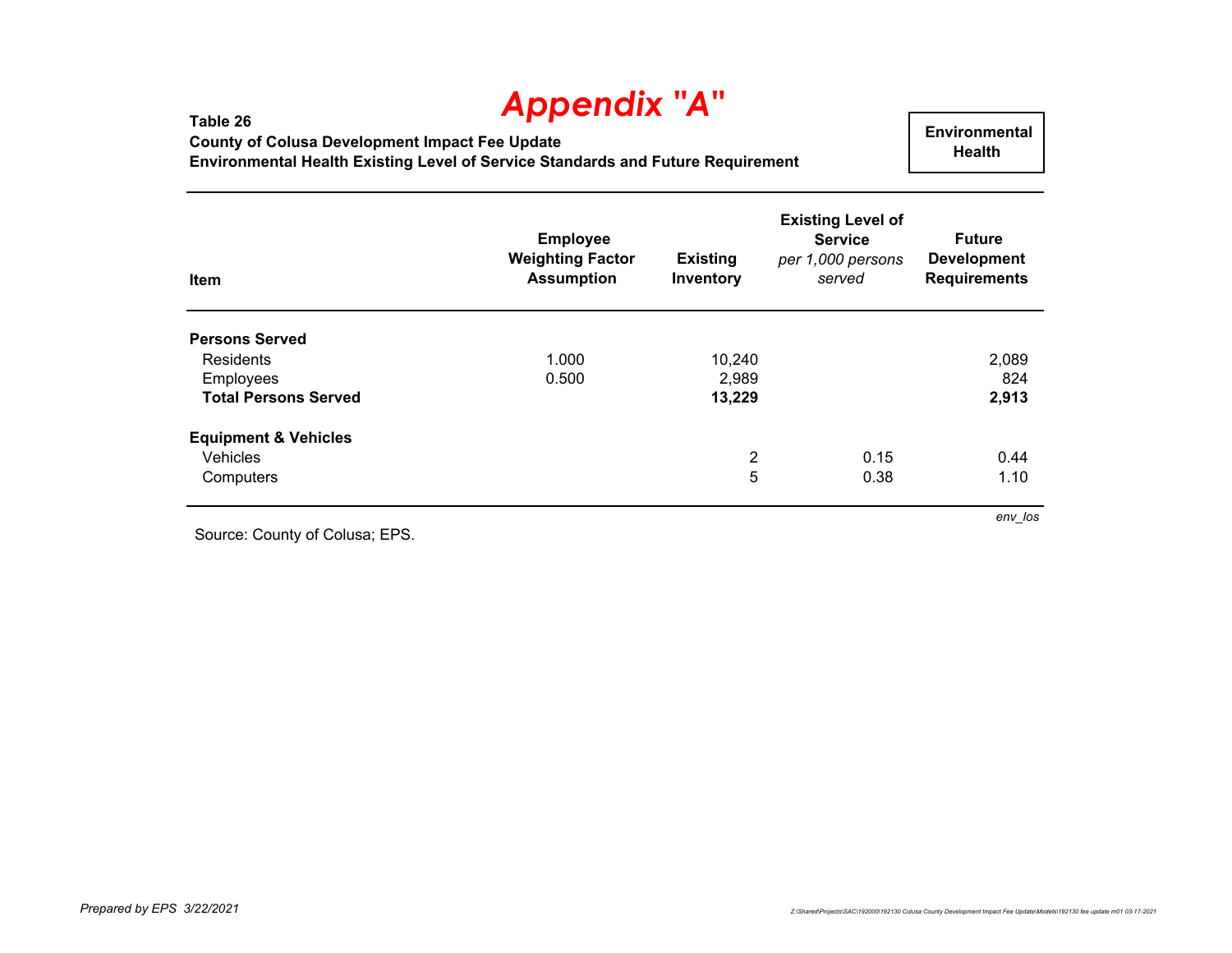#### *Use of the Fee*

Fee revenue will contribute funding for the purchase of Department of Environmental Health equipment.

#### *The Reasonable Relationship Between the Need for the Fee and the Type of Development on Which the Fee Is Imposed*

The Department of Environmental Health fee will be used to fund equipment. New residential and nonresidential development in the County will generate new residents and employees that will result in an increased need for equipment included in the fee program.

A reasonable relationship therefore exists between the use of the Department of Environmental Health fee and the new residential and nonresidential development on which the fee is imposed because the fee will be used to fund equipment included in the fee program.

### *Reasonable Relationship Between the Need for Facilities and the Type of Development on Which the Fee Is Imposed*

New residents and employees of new residential and nonresidential development will contribute to expanded services for the Department of Environmental Health and the equipment included in the fee program. The fee, charged to new residential and nonresidential development, will be used consistent with the manner described above, thus ensuring a relationship between the residential and nonresidential development being charged the fee and the manner in which the fee revenue is used.

A reasonable relationship therefore exists between the need for equipment included in the fee program and the new residential and nonresidential development on which the fee is imposed because the new equipment is necessary to accommodate the increased service population of the County.

## *Reasonable Relationship Between the Amount of the Fee and the Cost of Facilities or Portion of Facilities Attributed to Development on Which the Fee Is Imposed*

The total cost of Department of Environmental Health equipment is allocated amongst the projected new County residential and nonresidential land uses based on the proportional demand each land use is anticipated to generate for the facilities. Demand for Department of Environmental Health equipment is measured by persons served by each land use category.

A reasonable relationship therefore exists between the amount of the cost of Department of Environmental Health equipment attributed to the residential and nonresidential development on which the fee is imposed because the cost is allocated based on the demand generated by new development for services as measured by the persons served by each development type.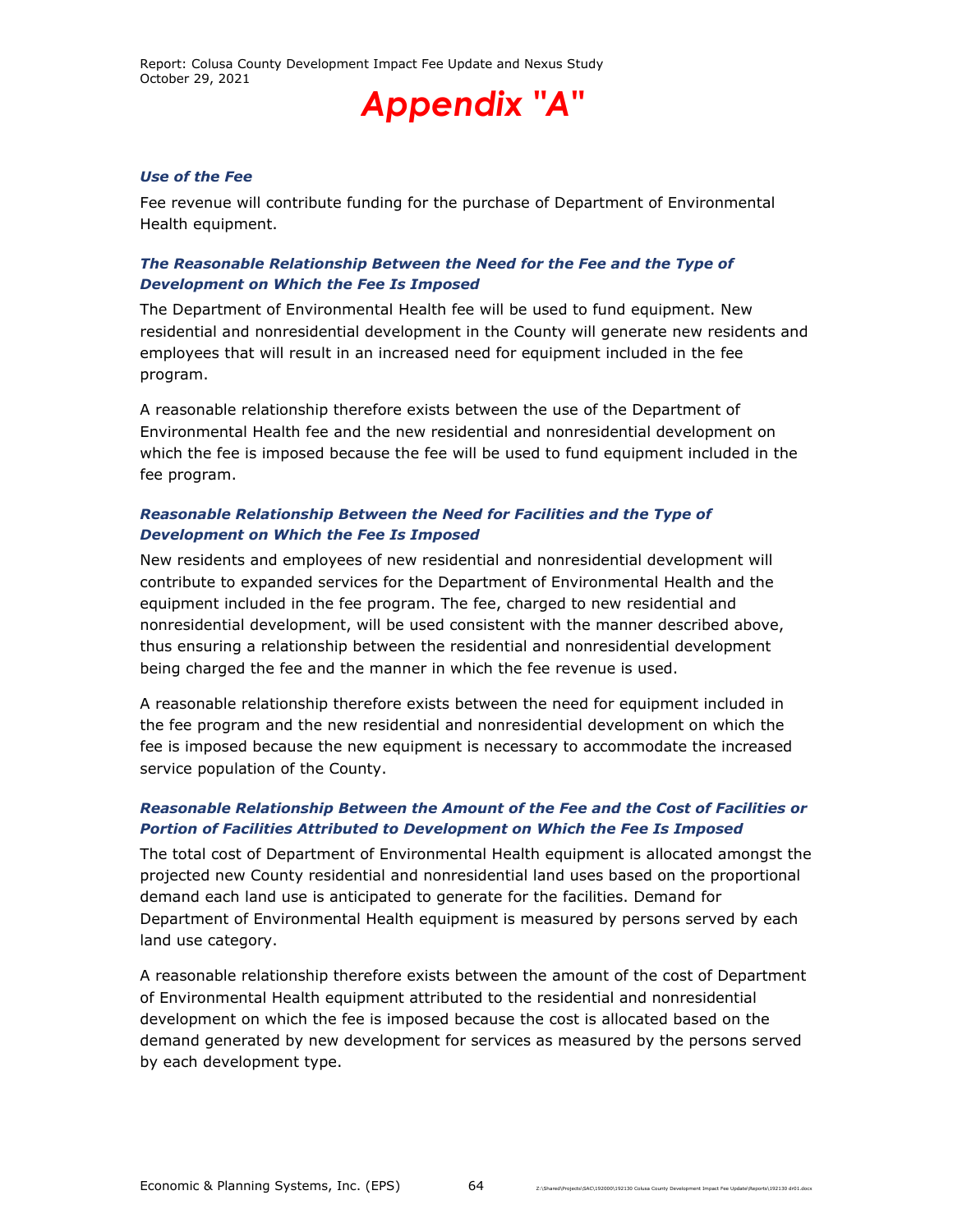

## 11. Fire Facilities Fee

There are 3 fire districts in the County, providing fire protection and emergency response services to residents and businesses within their respective districts. These 3 districts are the Bear River/Indian Valley Fire District, the Princeton Fire District, and the Sacramento River Fire District (collectively, the districts).

This section will discuss the maximum justified fees for the districts based on the information received from fire district staff. County staff will request that a lower fee be implemented for each district based on countywide averages from other fire fee programs in the County.

## **Methodology**

The districts serve both residents and businesses in the County, and thus, the fire facilities impact fee is charged to both residential and nonresidential development. The fee is designed to cover costs associated with new and improved equipment necessary for the districts to provide services to County residents and business.

## **Fee Calculation**

The fire facilities impact fee is calculated in 2 steps. First, the fair share cost for each district allocated to new development is divided by the growth in service population projected between 2021 and 2041 within each district. This yields a per resident cost and a per employee cost for each district, as shown in **Table 27**.

Second, the cost for each type of residential unit is determined by multiplying the number of persons projected for each household by the per resident cost. For nonresidential development, the cost per 1,000 square feet of floor area is determined by multiplying the number of employees per 1,000 square feet for the 3 categories of nonresidential uses. As shown in **Table 27**, this calculation results in a maximum impact fee for single-family units and multifamily units within each district. For nonresidential development, the maximum impact fee is differentiated by commercial, industrial, and agriculture land uses within each district.

## **Program Improvements and Cost Allocation**

The 2 main components of the fire facilities fee program, as shown on **Table 28**, include the cost of new vehicles and the cost and equipment used by employees of the districts. The total amount of vehicles and equipment needed is based on maintaining current levels of service with future service population growth.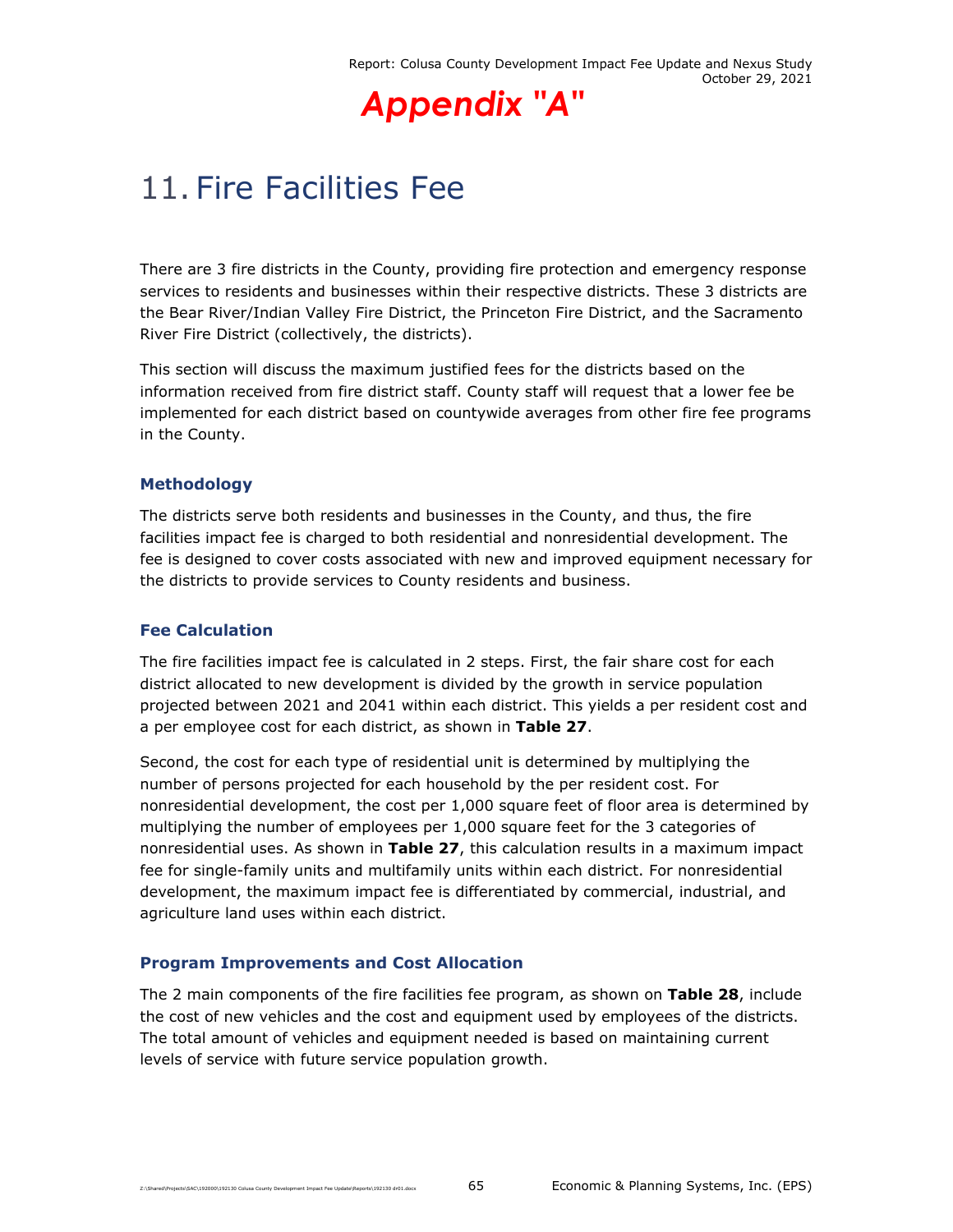| Table 27-A<br>County of Colusa Development Impact <b>Appe ndix</b> "A"<br>Fire Facilities and Equipment Cost Allocation - Bear Valley/Indian Valley Fire District |                                                                     | <b>Fire: Bear</b><br>Valley/Indian<br><b>Valley</b> |
|-------------------------------------------------------------------------------------------------------------------------------------------------------------------|---------------------------------------------------------------------|-----------------------------------------------------|
| <b>Item</b>                                                                                                                                                       | <b>Persons per</b><br>Household /<br><b>Employee</b><br>per Sq. Ft. | <b>Amount</b>                                       |
| <b>Persons Served [1]</b>                                                                                                                                         |                                                                     |                                                     |
| <b>Future Residents</b>                                                                                                                                           |                                                                     | 174                                                 |
| <b>Future Employees</b>                                                                                                                                           |                                                                     | 24                                                  |
| <b>Future Persons Served</b>                                                                                                                                      |                                                                     | 198                                                 |
| <b>Total Fire Costs Allocated to Future Development [2]</b>                                                                                                       |                                                                     | \$1,654,779                                         |
| <b>Cost per Persons Served</b>                                                                                                                                    |                                                                     | \$8,357                                             |
| Cost per Resident                                                                                                                                                 |                                                                     | \$8,357                                             |
| Cost per Employee                                                                                                                                                 |                                                                     | \$4,179                                             |
| Fee by Land Use Category                                                                                                                                          |                                                                     |                                                     |
|                                                                                                                                                                   | persons                                                             |                                                     |
| <b>Residential</b>                                                                                                                                                | <u>per unit</u>                                                     | per unit                                            |
| Single-Family                                                                                                                                                     | 3.10                                                                | \$25,908                                            |
| Multifamily                                                                                                                                                       | 2.38                                                                | \$19,891                                            |
|                                                                                                                                                                   | emp per                                                             |                                                     |
| Nonresidential                                                                                                                                                    | 1,000 sq. ft.                                                       | per 1,000 sq. ft.                                   |
| Commercial                                                                                                                                                        | 1.43                                                                | \$5,970                                             |
| Industrial                                                                                                                                                        | 0.56                                                                | \$2,322                                             |
| Agricultural                                                                                                                                                      | 0.28                                                                | \$1,161                                             |
|                                                                                                                                                                   |                                                                     | fire fee by                                         |

Source: County of Colusa; EPS.

[1] Future persons served based on the growth projections for Stonyford. See Table A-1 for details.

[2] See Table 28 for details.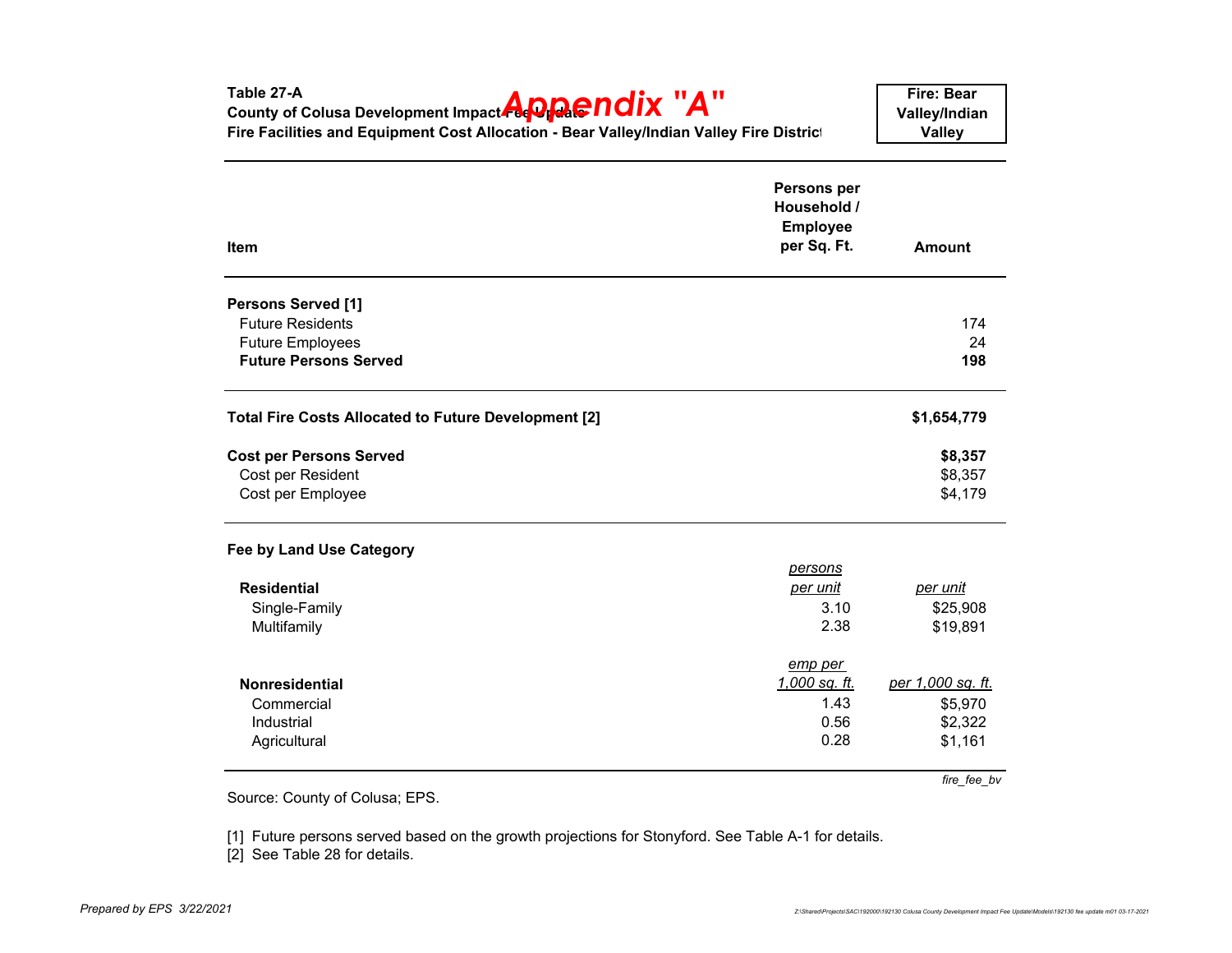**Fire: Princeton**

| <b>Item</b>                                          | Persons per<br>Household /<br><b>Employee</b><br>per Sq. Ft. | <b>Amount</b>     |
|------------------------------------------------------|--------------------------------------------------------------|-------------------|
| <b>Persons Served [1]</b>                            |                                                              |                   |
| <b>Future Residents</b>                              |                                                              | 220               |
| <b>Future Employees</b>                              |                                                              | 31                |
| <b>Future Persons Served</b>                         |                                                              | 251               |
| Total Fire Costs Allocated to Future Development [2] |                                                              | \$1,017,007       |
| <b>Cost per Persons Served</b>                       |                                                              | \$4,052           |
| Cost per Resident                                    |                                                              | \$4,052           |
| Cost per Employee                                    |                                                              | \$2,026           |
| Fee by Land Use Category                             |                                                              |                   |
|                                                      | <u>persons</u>                                               |                   |
| <b>Residential</b>                                   | per unit                                                     | per unit          |
| Single-Family                                        | 3.10                                                         | \$12,561          |
| Multifamily                                          | 2.38                                                         | \$9,643           |
|                                                      | emp per                                                      |                   |
| <b>Nonresidential</b>                                | <u>1,000 sq. ft.</u>                                         | per 1,000 sq. ft. |
| Commercial                                           | 1.43                                                         | \$2,894           |
| Industrial                                           | 0.56                                                         | \$1,126           |
| Agricultural                                         | 0.28                                                         | \$563             |
|                                                      |                                                              | fire fee pr       |

Source: County of Colusa; EPS.

[1] Future persons served based on the growth projections for Princeton. See Table A-1 for details.

[2] See Table 28 for details.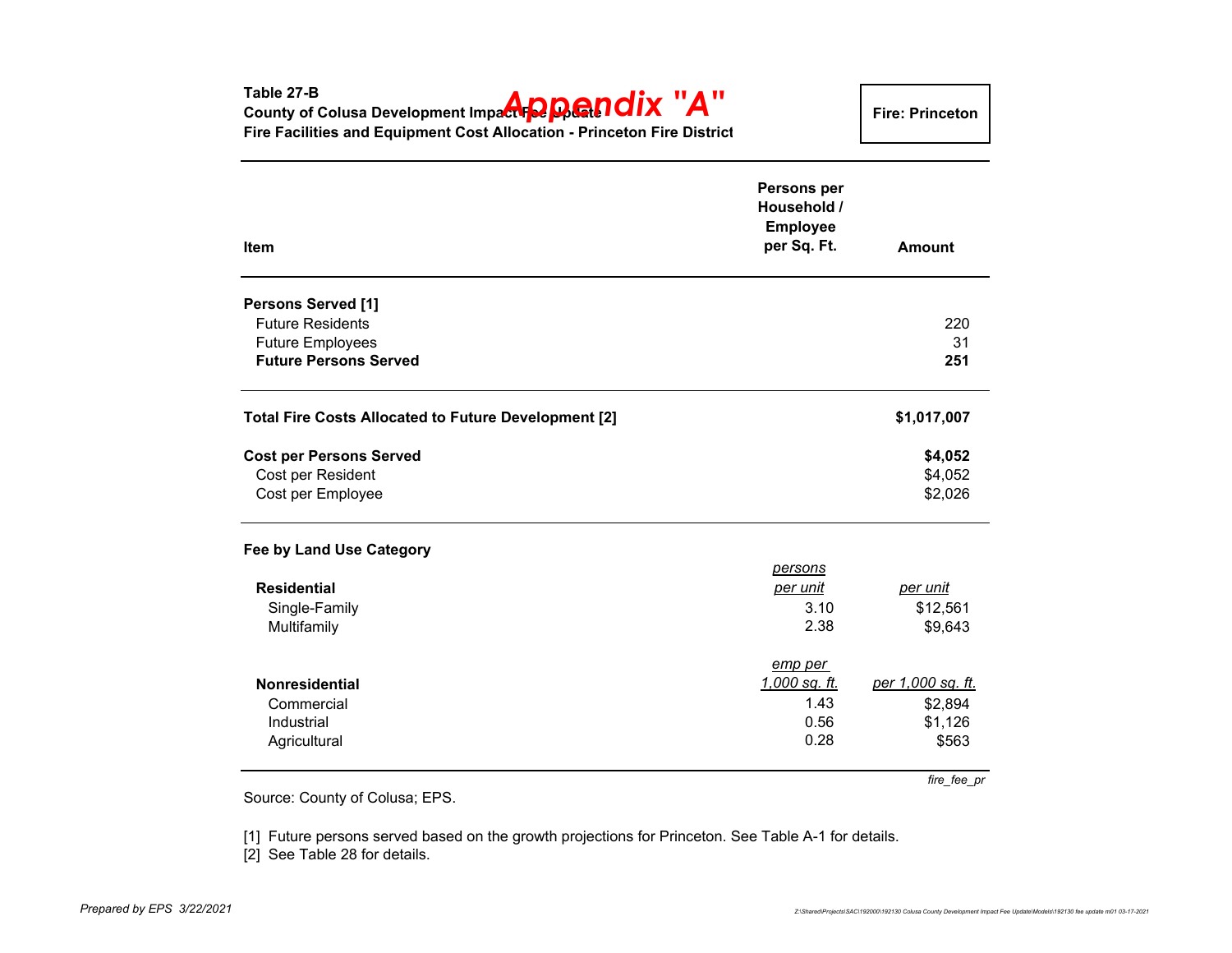| Fire Facilities and Equipment Cost Allocation - Sacramento River Fire District |                                                              | <b>River</b>      |
|--------------------------------------------------------------------------------|--------------------------------------------------------------|-------------------|
| Item                                                                           | Persons per<br>Household /<br><b>Employee</b><br>per Sq. Ft. | <b>Amount</b>     |
| <b>Persons Served [1]</b>                                                      |                                                              |                   |
| <b>Future Residents</b>                                                        |                                                              | 214               |
| <b>Future Employees</b>                                                        |                                                              | 29                |
| <b>Future Persons Served</b>                                                   |                                                              | 243               |
| Total Fire Costs Allocated to Future Development [2]                           |                                                              | \$628,695         |
| <b>Cost per Persons Served</b>                                                 |                                                              | \$2,587           |
| Cost per Resident                                                              |                                                              | \$2,587           |
| Cost per Employee                                                              |                                                              | \$1,294           |
| Fee by Land Use Category                                                       |                                                              |                   |
|                                                                                | persons                                                      |                   |
| <b>Residential</b>                                                             | per unit                                                     | per unit          |
| Single-Family                                                                  | 3.10                                                         | \$8,020           |
| Multifamily                                                                    | 2.38                                                         | \$6,158           |
|                                                                                | emp per                                                      |                   |
| Nonresidential                                                                 | 1,000 sq. ft.                                                | per 1,000 sq. ft. |
| Commercial                                                                     | 1.43                                                         | \$1,848           |
| Industrial                                                                     | 0.56                                                         | \$719             |
| Agricultural                                                                   | 0.28                                                         | \$359             |
|                                                                                |                                                              | fire_fee_sr       |
| Source: County of Colusa; EPS.                                                 |                                                              |                   |

**County of Colusa Development Impact <b>AppPENDIX "A"** 

[1] Future persons served based on the growth projections for the Sacramento River area. See Table A-1 for details. [2] See Table 28 for details.

**Table 27-C**

**Fire: Sacramento River**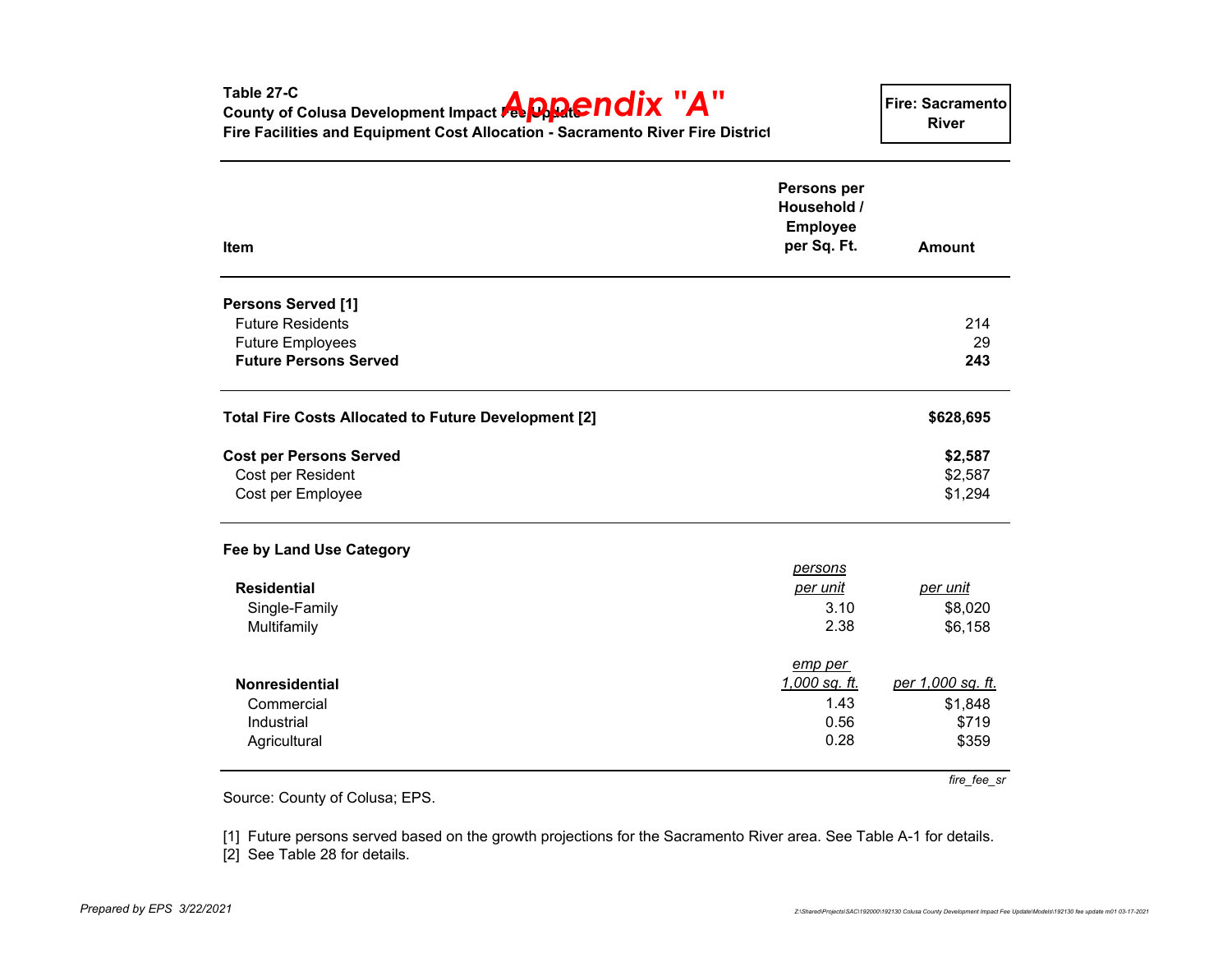# **Table 28 County of Colusa Development Impact Fee Update** *Appendix "A"*

**Fire**

**Estimated Fire Facility and Equipment Costs**

| <b>Planned Facilities/Equipment</b>                        | No. of<br>Units [1] | Replacement<br><b>Value per Unit</b> | <b>Total</b><br>Costs |
|------------------------------------------------------------|---------------------|--------------------------------------|-----------------------|
| Bear Valley/Indian Valley Fire District                    |                     |                                      |                       |
| Type I/II Engines/Pumpers                                  | 1.22                | \$600,000                            | \$732,743             |
| Water tender                                               | 1.83                | \$125,000                            | \$228,982             |
| <b>Type III Engines</b>                                    | 1.83                | \$250,000                            | \$457,965             |
| <b>Rescue Unit</b>                                         | 1.83                | \$125,000                            | \$228,982             |
| <b>ATV</b>                                                 | 0.61                | \$10,000                             | \$6,106               |
| <b>Subtotal</b>                                            |                     |                                      | \$1,654,779           |
| <b>Princeton Fire Protection District</b>                  |                     |                                      |                       |
| 2002 Type II Engine/Pumper                                 | 0.63                | \$600,000                            | \$375,510             |
| 2006 Type II Engine Pumper                                 | 0.63                | \$600,000                            | \$375,510             |
| 2001 Ford F350 Command Vehicle                             | 0.63                | \$125,000                            | \$78,231              |
| 1996 F350                                                  | 0.63                | \$125,000                            | \$78,231              |
| 2013 Cat water tender                                      | 0.63                | \$125,000                            | \$78,231              |
| GMC 1986 Engine/Pumper                                     | 0.63                | \$50,000                             | \$31,293              |
| <b>Subtotal</b>                                            |                     |                                      | \$1,017,007           |
| <b>Sacramento Fire Protection District</b>                 |                     |                                      |                       |
| 2009 Ford/Westate Air/Light Unit                           | 0.18                | \$250,000                            | \$44,274              |
| 1984 Ford/Van Pelt Type I Engine                           | 0.18                | \$600,000                            | \$106,258             |
| 2013 Ford HME Light Rescue                                 | 0.18                | \$125,000                            | \$22,137              |
| 2015 International /HME Type I Engine                      | 0.18                | \$600,000                            | \$106,258             |
| 1994 Freightliner/Westates Type I Engine                   | 0.18                | \$600,000                            | \$106,258             |
| 1999 Ford/Westates Type III Engine                         | 0.18                | \$250,000                            | \$44,274              |
| 2003 Freightliner/Westates Type I Water Tender             | 0.18                | \$125,000                            | \$22,137              |
| 2020 Chevrolet/ Staff Vehicle                              | 0.18                | \$50,000                             | \$8,855               |
| 2006 Freightliner/Westates Type I Engine                   | 0.18                | \$600,000                            | \$106,258             |
| 2020 Freightliner/Toyne Engine on TYPE II/III              | 0.18                | \$350,000                            | \$61,984              |
| <b>Subtotal</b>                                            |                     |                                      | \$628,695             |
| Total Fire Facility/Equipment Costs for Future Development |                     |                                      | \$3,300,481           |

Source: County of Colusa.

[1] Future vehicles based on existing level of service. See Table 29-A through Table 29-C for details.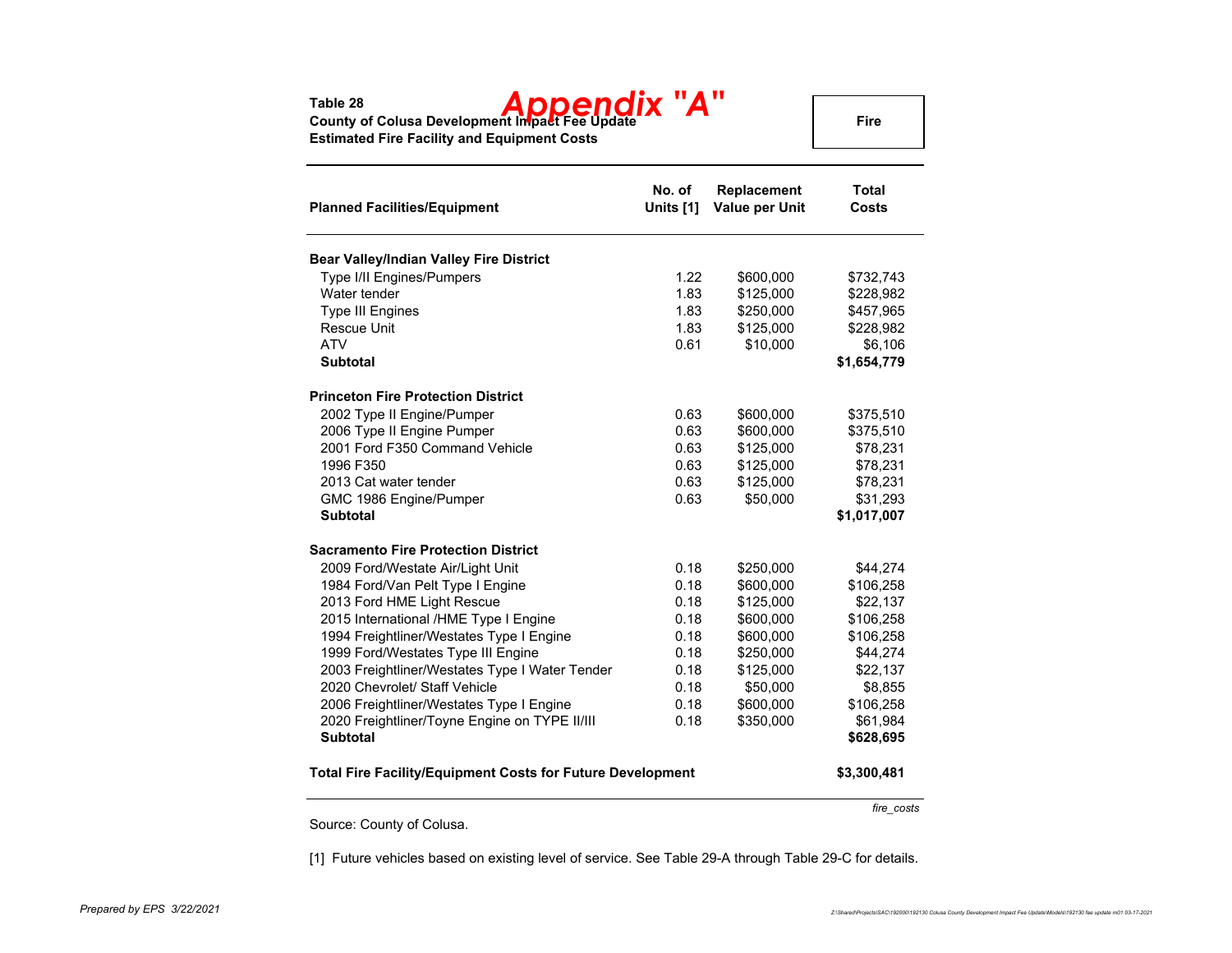

The projected cost of the aforementioned vehicles and equipment is \$1,654,779 for the Bear River/Indian Valley District, \$1,017,007 for the Princeton Fire District, and \$628,695 for the Sacramento River District, as shown in **Table 28**. The vehicle and equipment needs are based on the equipment needed to maintain current levels of service for future population and employment growth. The average cost of maintaining the current level of service while accommodating future service population growth is charged to new development.

For example, the Bear River/Indian Valley Fire District currently serves 339 total people and has 3 Type III Fire Engines, as shown on **Table 29A**. To maintain this service level with the addition of 207 people to the service population by 2041, the district would need to add approximately 1.83 Type III Fire Engines to their inventory.

#### **Service Population**

The fire facilities fee will be charged to residential and nonresidential development, and as such, the calculation is based on the County's current and future population. As shown on **Table 29**, the total service population is expected to grow by 207 people in the Bear River/Indian Valley Fire District, 276 people in the Princeton Fire District, and 532 people in the Sacramento River Fire District.

#### **Mitigation Fee Act Nexus Findings**

Nexus findings are provided below addressing  $(1)$  the purpose of the fee,  $(2)$  the use of the fee, (3) the reasonable relationship between the use of fee revenue and the type of development on which the fee is imposed, (4) the reasonable relationship between the need for facility and type of project on which the fee is imposed, and (5) the reasonable relationship between the amount of the fee and cost of facilities or portion of facilities attributed to development on which the fee is imposed. The technical information and calculations provided above support these nexus findings/requirements.

#### *Purpose of the Fee*

The purpose of the fee is to fund fire district equipment purchases and ensure that new development pays its proportionate and fair share of future equipment purchases.

#### *Use of the Fee*

Fee revenue will contribute funding for the purchase of fire district equipment.

#### *The Reasonable Relationship Between the Need for the Fee and the Type of Development on Which the Fee Is Imposed*

The fire districts fee will be used to fund equipment. New residential and nonresidential development in each fire district included in this Report will generate new residents and employees that will result in an increased need for equipment included in the fee program.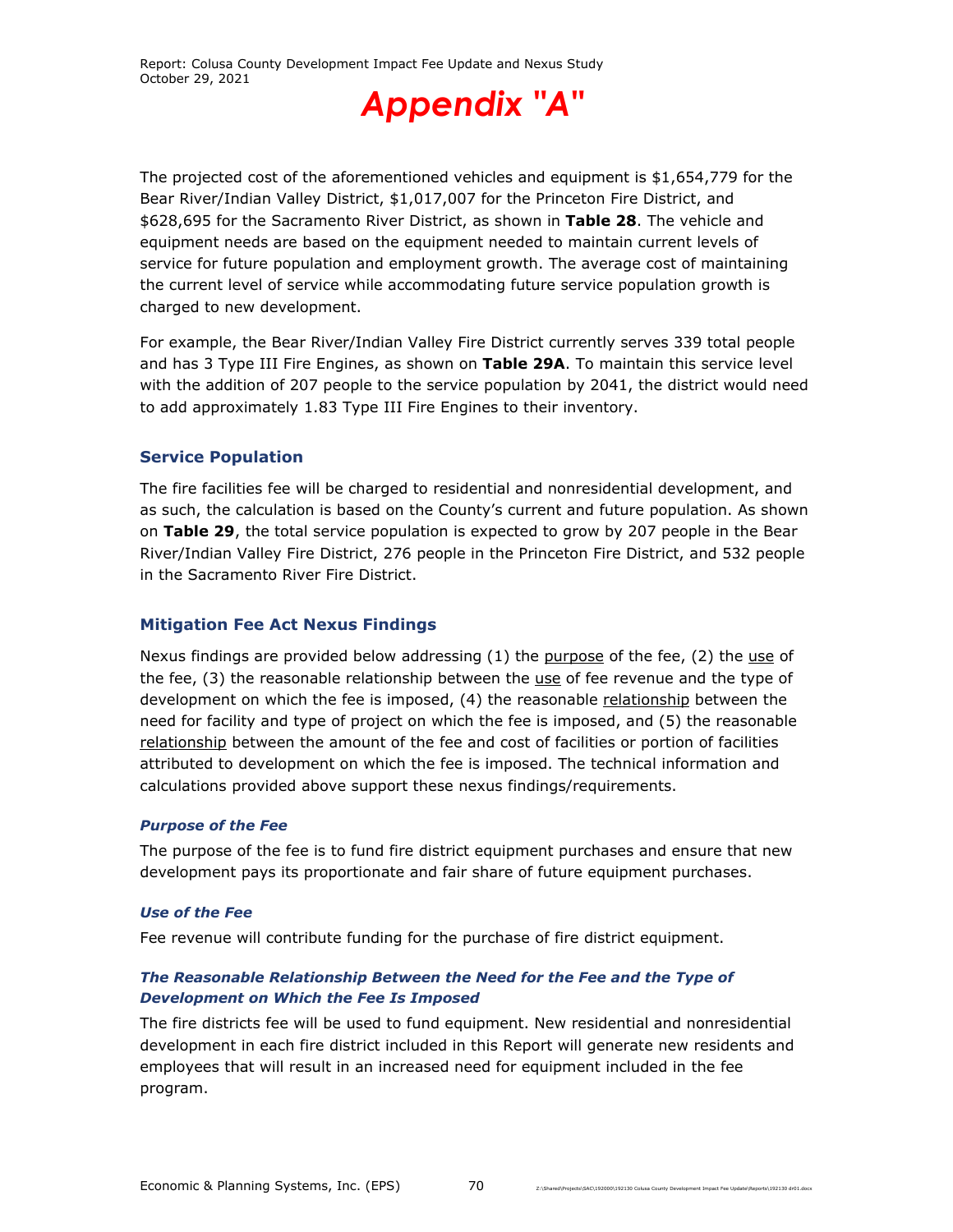#### **Table 29-ACounty of Colusa Development Impact Fee Update Fire - Bear Valley / Indian Valley Fire District Equipment Existing Level of Service Standards** *Appendix "A"*

**Fire - Bear Valley / Indian Valley Fire District**

| Item                        | <b>Employee</b><br><b>Weighting Factor</b><br><b>Assumption [1]</b> | <b>Existing</b><br>Inventory [2] | <b>Existing Level of</b><br><b>Service</b><br>per 1,000 persons<br>served | <b>Future</b><br><b>Development</b><br><b>Requirements [3]</b> |
|-----------------------------|---------------------------------------------------------------------|----------------------------------|---------------------------------------------------------------------------|----------------------------------------------------------------|
| <b>Persons Served</b>       |                                                                     |                                  |                                                                           |                                                                |
| Residents                   | 1.000                                                               | 321                              |                                                                           | 198                                                            |
| Employees                   | 0.500                                                               | 18                               |                                                                           | 9                                                              |
| <b>Total Persons Served</b> |                                                                     | 339                              |                                                                           | 207                                                            |
| <b>Equipment</b>            |                                                                     |                                  |                                                                           |                                                                |
| Type I/II Engines/Pumpers   |                                                                     | $\overline{2}$                   | 5.90                                                                      | 1.22                                                           |
| Water tender                |                                                                     | 3                                | 8.85                                                                      | 1.83                                                           |
| <b>Type III Engines</b>     |                                                                     | 3                                | 8.85                                                                      | 1.83                                                           |
| <b>Rescue Unit</b>          |                                                                     | 3                                | 8.85                                                                      | 1.83                                                           |
| <b>ATV</b>                  |                                                                     |                                  | 2.95                                                                      | 0.61                                                           |

Source: County of Colusa; EPS.

[1] Service population estimates are derived based on a weighting of 1.0 for residents and 0.5 for employees.

[2] EPS generated the estimated persons served by importing the Colusa County fire protection district boundaries into ESRI Business Analyst Online and US Census OnTheMap. See Table A-2 and Table A-7 for details.

[3] Reflects the estimated service population resulting from new residential and nonresidential growth in the fire protection district. See Table A-1 for details.

*fire\_bv\_los*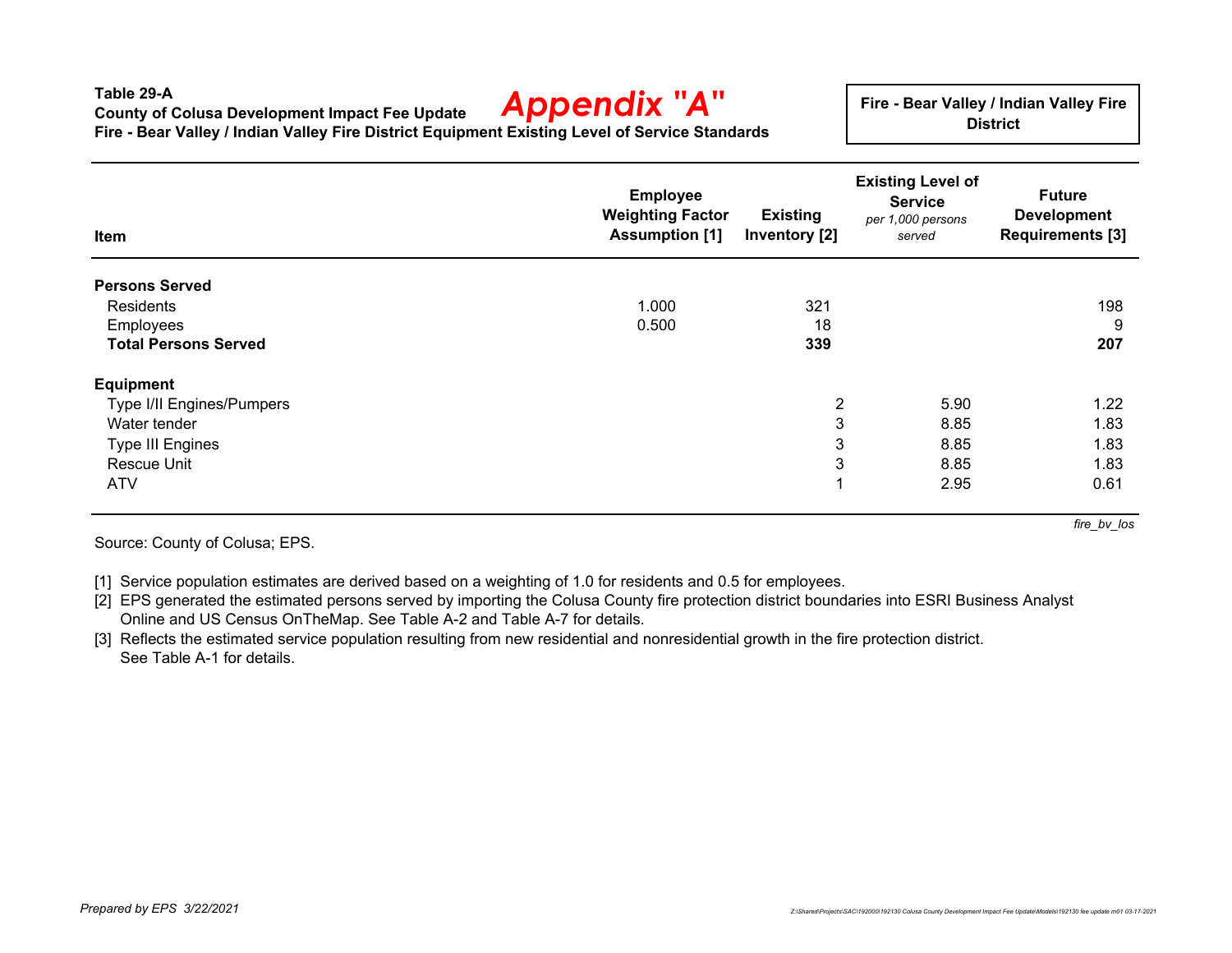#### **Table 29-BCounty of Colusa Development Impact Fee Update Fire - Princeton Fire District Equipment Existing Level of Service Standards** *Appendix "A"*

**Fire - Princeton Fire District**

| Item                           | <b>Employee</b><br><b>Weighting Factor</b><br><b>Assumption [1]</b> | <b>Existing</b><br>Inventory [2] | <b>Existing Level of</b><br><b>Service</b><br>per 1,000 persons<br>served | <b>Future</b><br><b>Development</b><br><b>Requirements [3]</b> |
|--------------------------------|---------------------------------------------------------------------|----------------------------------|---------------------------------------------------------------------------|----------------------------------------------------------------|
| <b>Persons Served</b>          |                                                                     |                                  |                                                                           |                                                                |
| <b>Residents</b>               | 1.000                                                               | 320                              |                                                                           | 251                                                            |
| Employees                      | 0.500                                                               | 121                              |                                                                           | 25                                                             |
| <b>Total Persons Served</b>    |                                                                     | 441                              |                                                                           | 276                                                            |
| <b>Equipment</b>               |                                                                     |                                  |                                                                           |                                                                |
| 2002 Type II Engine/Pumper     |                                                                     | 1                                | 2.27                                                                      | 0.63                                                           |
| 2006 Type II Engine Pumper     |                                                                     |                                  | 2.27                                                                      | 0.63                                                           |
| 2001 Ford F350 Command Vehicle |                                                                     |                                  | 2.27                                                                      | 0.63                                                           |
| 1996 F350                      |                                                                     |                                  | 2.27                                                                      | 0.63                                                           |
| 2013 Cat water tender          |                                                                     |                                  | 2.27                                                                      | 0.63                                                           |
| GMC 1986 Engine/Pumper         |                                                                     | $\overline{\mathbf{A}}$          | 2.27                                                                      | 0.63                                                           |

Source: County of Colusa; EPS.

[1] Service population estimates are derived based on a weighting of 1.0 for residents and 0.5 for employees.

[2] EPS generated the estimated persons served by importing the Colusa County fire protection district boundaries into ESRI Business Analyst Online and US Census OnTheMap. See Table A-2 and Table A-7 for details.

[3] Reflects the estimated service population resulting from new residential and nonresidential growth in the fire protection district. See Table A-1 for details.

*fire\_pr\_los*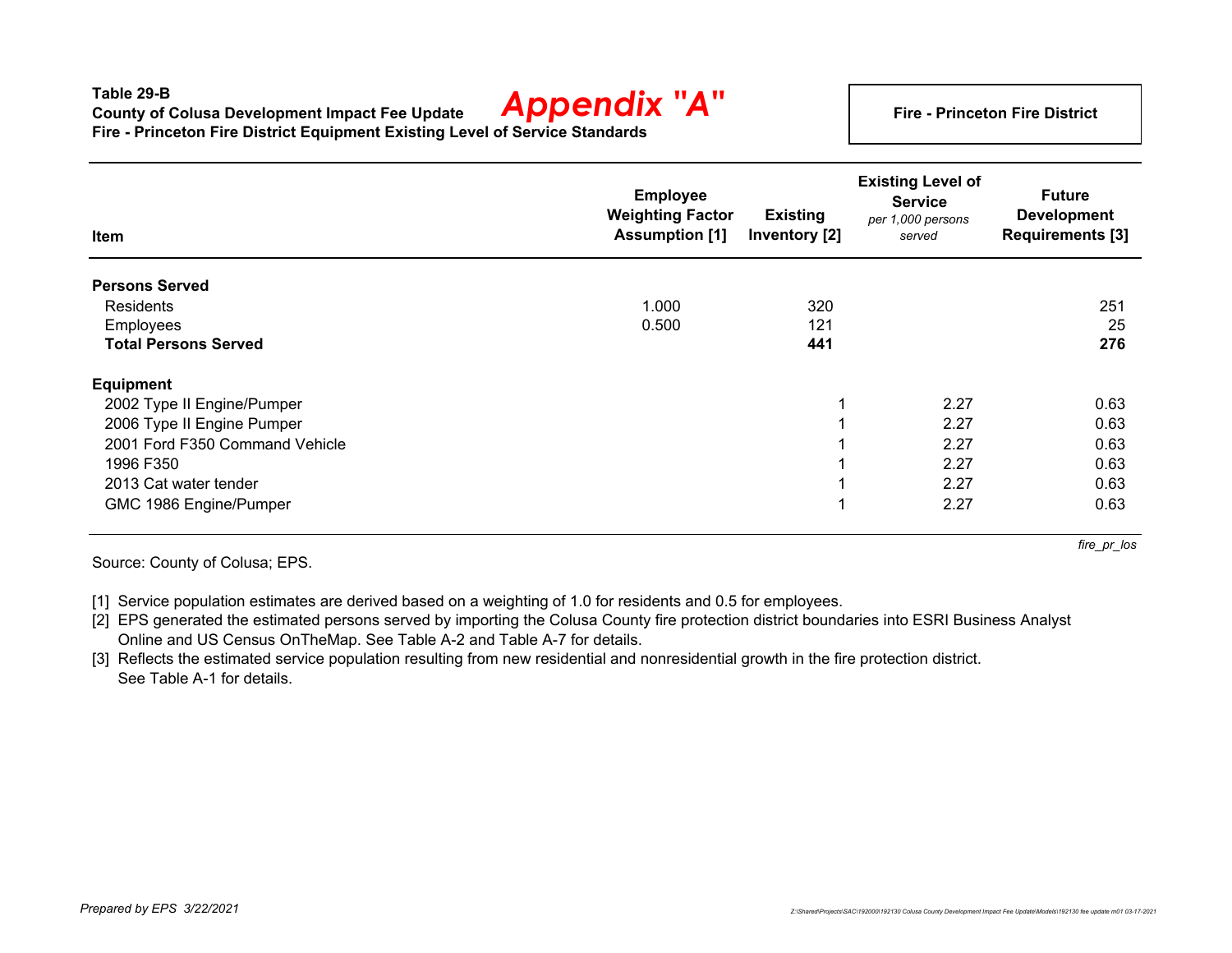**Table 29-CCounty of Colusa Development Impact Fee Update Fire - Sacramento River Fire District Equipment Existing Level of Service Standards** *Appendix "A"*

**Fire - Sacramento RiverFire District**

| Item                                           | <b>Employee</b><br><b>Weighting Factor</b><br><b>Assumption [1]</b> | <b>Existing</b><br>Inventory [2] | <b>Existing Level of</b><br><b>Service</b><br>per 1,000 persons<br>served | <b>Future</b><br><b>Development</b><br><b>Requirements [3]</b> |
|------------------------------------------------|---------------------------------------------------------------------|----------------------------------|---------------------------------------------------------------------------|----------------------------------------------------------------|
| <b>Persons Served</b>                          |                                                                     |                                  |                                                                           |                                                                |
| <b>Residents</b>                               | 1.000                                                               | 2,117                            |                                                                           | 243                                                            |
| <b>Employees</b>                               | 0.500                                                               | 887                              |                                                                           | 289                                                            |
| <b>Total Persons Served</b>                    |                                                                     | 3,004                            |                                                                           | 532                                                            |
| <b>Equipment</b>                               |                                                                     |                                  |                                                                           |                                                                |
| 2009 Ford/Westate Air/Light Unit               |                                                                     |                                  | 0.33                                                                      | 0.18                                                           |
| 1984 Ford/Van Pelt Type I Engine               |                                                                     |                                  | 0.33                                                                      | 0.18                                                           |
| 2013 Ford HME Light Rescue                     |                                                                     |                                  | 0.33                                                                      | 0.18                                                           |
| 2015 International /HME Type I Engine          |                                                                     |                                  | 0.33                                                                      | 0.18                                                           |
| 1994 Freightliner/Westates Type I Engine       |                                                                     |                                  | 0.33                                                                      | 0.18                                                           |
| 1999 Ford/Westates Type III Engine             |                                                                     |                                  | 0.33                                                                      | 0.18                                                           |
| 2003 Freightliner/Westates Type I Water Tender |                                                                     |                                  | 0.33                                                                      | 0.18                                                           |
| 2020 Chevrolet/ Staff Vehicle                  |                                                                     |                                  | 0.33                                                                      | 0.18                                                           |
| 2006 Freightliner/Westates Type I Engine       |                                                                     |                                  | 0.33                                                                      | 0.18                                                           |
| 2020 Freightliner/Toyne Engine on TYPE II/III  |                                                                     |                                  | 0.33                                                                      | 0.18                                                           |

Source: County of Colusa; EPS.

*fire\_sr\_los*

[1] Service population estimates are derived based on a weighting of 1.0 for residents and 0.5 for employees.

[2] EPS generated the estimated persons served by importing the Colusa County fire protection district boundaries into ESRI Business Analyst Online and US Census OnTheMap. See Table A-2 and Table A-7 for details.

[3] Reflects the estimated service population resulting from new residential and nonresidential growth in the fire protection district. See Table A-1 for details.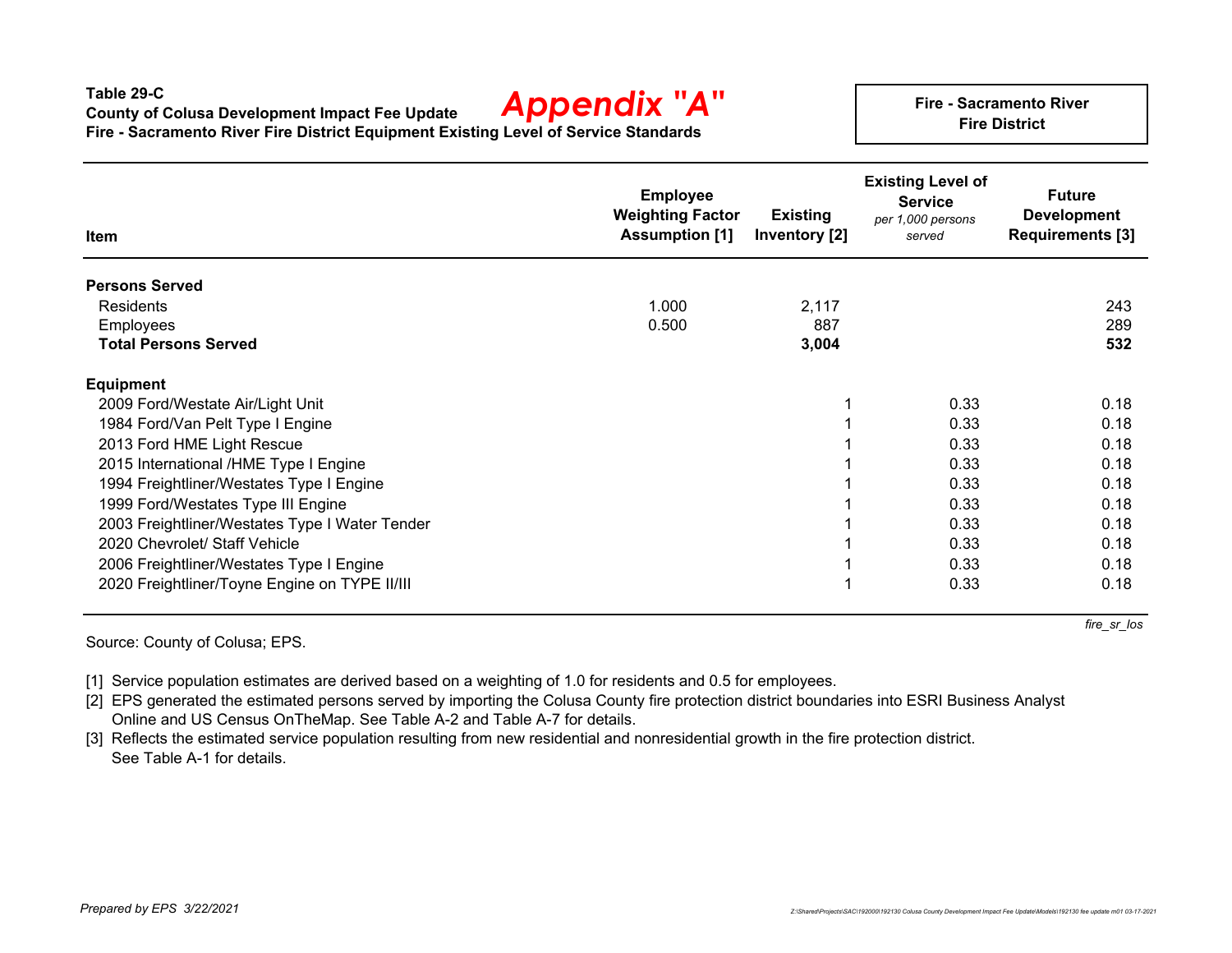A reasonable relationship therefore exists between the use of the fire districts fee and the new residential and nonresidential development on which the fee is imposed because the fee will be used to fund equipment included in the fee program.

#### *Reasonable Relationship Between the Need for Facilities and the Type of Development on Which the Fee Is Imposed*

New residents and employees of new residential and nonresidential development in each fire district will contribute to expanded services for the fire district and the equipment included in the fee program. The fee, charged to new residential and nonresidential development, will be used consistent with the manner described above, thus ensuring a relationship between the residential and nonresidential development being charged the fee and the manner in which the fee revenue is used.

A reasonable relationship therefore exists between the need for equipment included in the fee program and the new residential and nonresidential development on which the fee is imposed because the new equipment is necessary to accommodate the increased service population of each fire district.

#### *Reasonable Relationship Between the Amount of the Fee and the Cost of Facilities or Portion of Facilities Attributed to Development on Which the Fee Is Imposed*

The total cost of fire districts equipment is allocated amongst the projected new fire district residential and nonresidential land uses based on the proportional demand each land use is anticipated to generate for the facilities. Demand for fire districts equipment is measured by persons served by each land use category.

A reasonable relationship therefore exists between the amount of the cost of fire districts equipment attributed to the residential and nonresidential development on which the fee is imposed because the cost is allocated based on the demand generated by new development for services as measured by the persons served by each development type.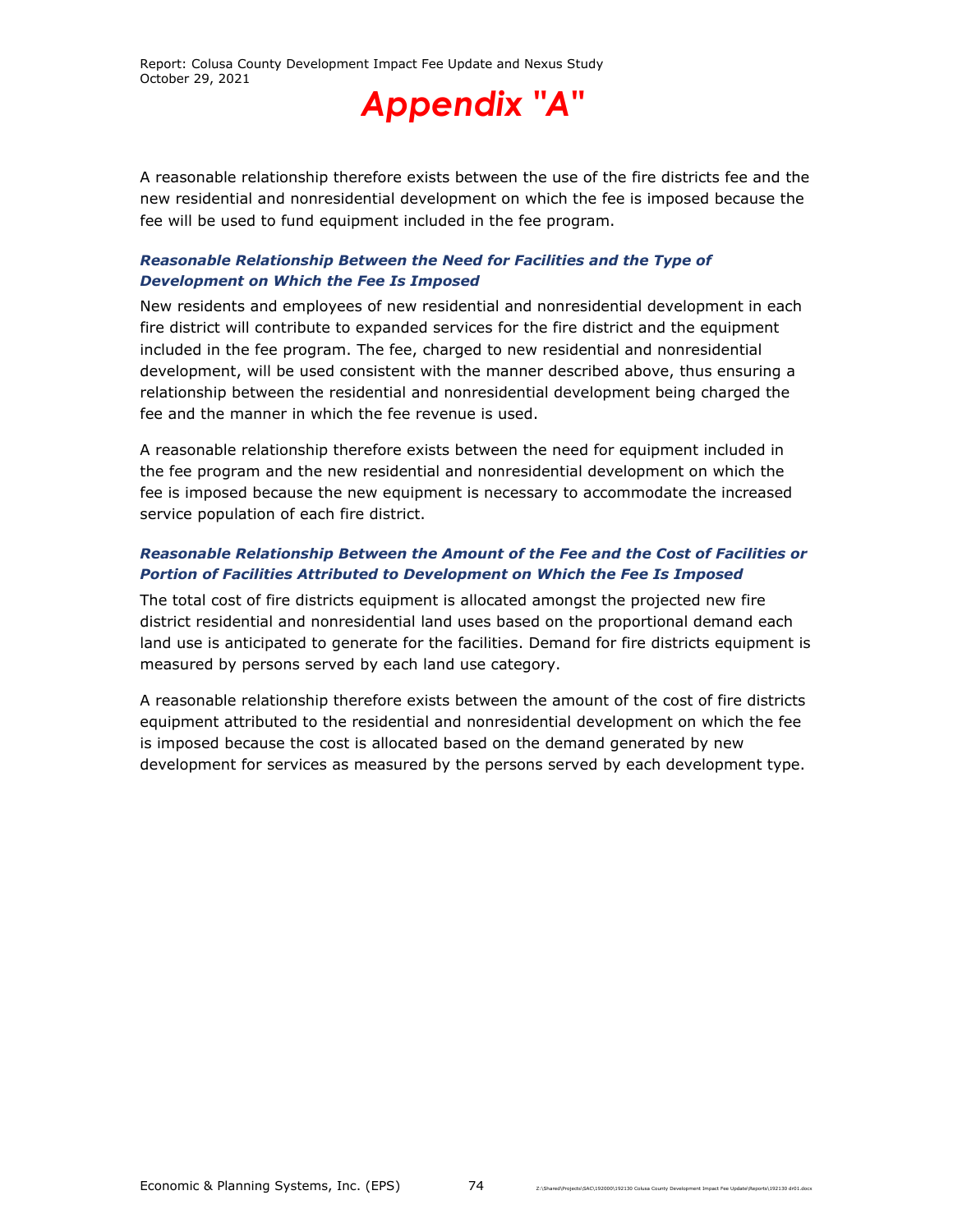## 12. Fee Program Implementation and Administration

The fee program presented in this Report is based on the best facility improvement cost estimates, existing facility cost or value estimates, administrative cost estimates, and land use information available at this time. If costs change significantly, if the type or amount of new development changes, if other assumptions significantly change, or if other funding becomes available (as a result of legislative action on state and local government finance, for example), the fee program should be updated accordingly.

After the fees presented in this Report are established, the County should conduct periodic reviews of facility improvement costs and other assumptions used as the basis of this Nexus Study. Based on these reviews, the County may make necessary adjustments to the fee program through subsequent fee program updates.

The cost estimates presented in this Report are in constant 2021 dollars. The County automatically may adjust the costs and fees for inflation each year as outlined in this chapter.

The fee program will be implemented in accordance with Government Code Section 66000. County ordinances and resolutions required for implementation of this Nexus Study are an integral and controlling part of the policies and procedures authorized for this Nexus Study. If there are any inconsistencies or contradictions between the implementing ordinance and resolution(s) and the Nexus Study, the ordinance/resolution(s) shall prevail.

### **Administration Fee Component**

An administrative fee will be collected to fund the administration, oversight, implementation, and updates of the fee program, including administration of any credit and reimbursement agreements. The administration fee will include adequate funding to cover all County costs.

### **Fee Amount**

This Nexus Study identifies fee rates for the major land use categories, which are detailed in **Table 1**. The fee rates have been calculated for single-family and multifamily unit dwellings and a few nonresidential land use categories. For projects that do not fit the land use categories identified in **Table 1**, the County Administrator or designee may compute the required fee based on usage factors determined for the specific development project.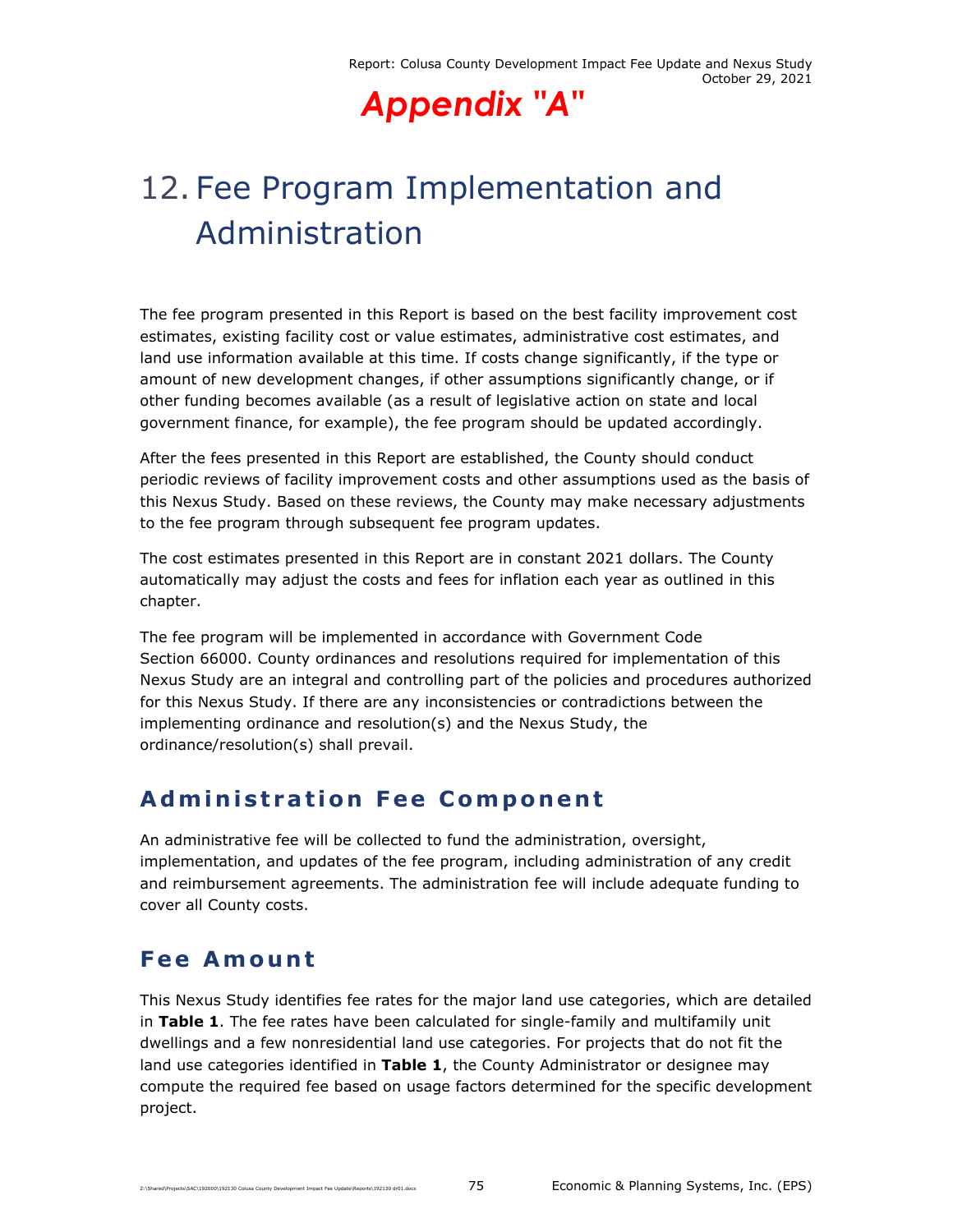

The fee rates for a development project are those fees in effect as of the date of acceptance of a complete building permit application. Any adjustments to the fees that occur after that time (e.g., automatic inflation adjustment) would not apply.

The County Administrator or designee shall determine and calculate the required fees for each development project in accordance with this Nexus Study. Fees shall be computed based on the primary use or uses of the development project, defined as the principal functions of a building or structure, based on the rates specified for that primary use by this Nexus Study. In some cases, a development project may include ancillary uses that are different from the primary use, but which exist only to support the primary activities or operation of the primary use, such as office space for management or accounting functions in a retail enterprise. These ancillary uses would not exist absent the operations associated with the primary use. In these cases, the ancillary use would not be charged a different fee rate, and the area associated with ancillary uses would be included in the commercial building area of the primary use.

For projects with multiple primary uses that are operationally separate (i.e., mixed-use projects such as office and/or residential over retail), fees shall be computed based on applying the applicable fee rate to the total residential units, total commercial building area, or total office building area for each primary use.

### **Fee Program Updates**

The fees presented in this report are based on the best available cost estimates and land use information at this time. If costs or land uses change significantly in either direction, or if other funding becomes available, the fees will need to be updated accordingly. Updates to the fee program, other than the automatic annual adjustments described below, must be adopted by a Board Resolution.

#### **Annual Inflation Adjustment**

The fee program may be escalated annually. The annual adjustments, effective July 1 of each year, consider the potential for inflation of public facility design, construction, installation, and acquisition costs. The proposed adjustment procedure is described below.

The fee program will be escalated annually using the percentage change in the United States Bureau of Labor Statistics Consumer Price Index (CPI), West Region. The percentage change in the CPI is the year-over-year change as of each March. The County shall carry out the percentage change calculation to 3 decimal places.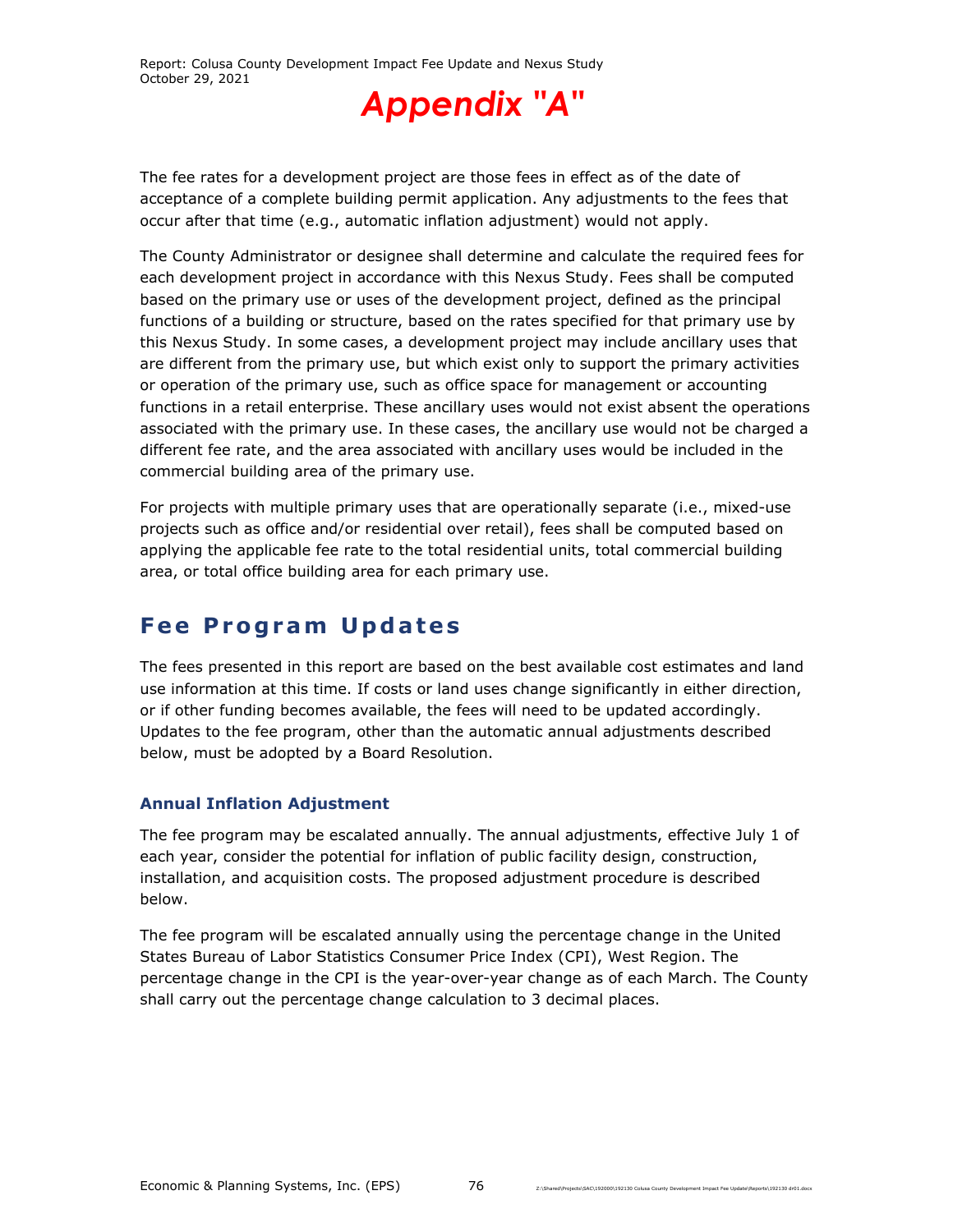#### **Periodic Fee Updates**

The proposed fee program is subject to periodic update based on changes in developable land, cost estimates, or outside funding sources. The County will review the costs and the fee programs periodically to determine if any updates to the fees are warranted. During the periodic reviews, the County will analyze these items:

- Changes to the required facilities listed in this Nexus Study.
- Changes in the cost to update or administer the fee.
- Changes in costs greater than inflation.
- Changes in assumed land uses.
- Changes in other funding sources.
- Other issues as warranted.

Any changes to the fee based on the periodic update will be presented to the Board for approval before an increase or decrease in the fee.

The Board also may specify during a periodic update which improvements should receive funding from the TDIF before other improvements. Based on facility level of service evaluations, the location of approved new development that will add significant housing or jobs, or other considerations, the County has the ability to spend the fee revenues on any of the projects identified in the fee program, regardless of project location and the location of collected fees.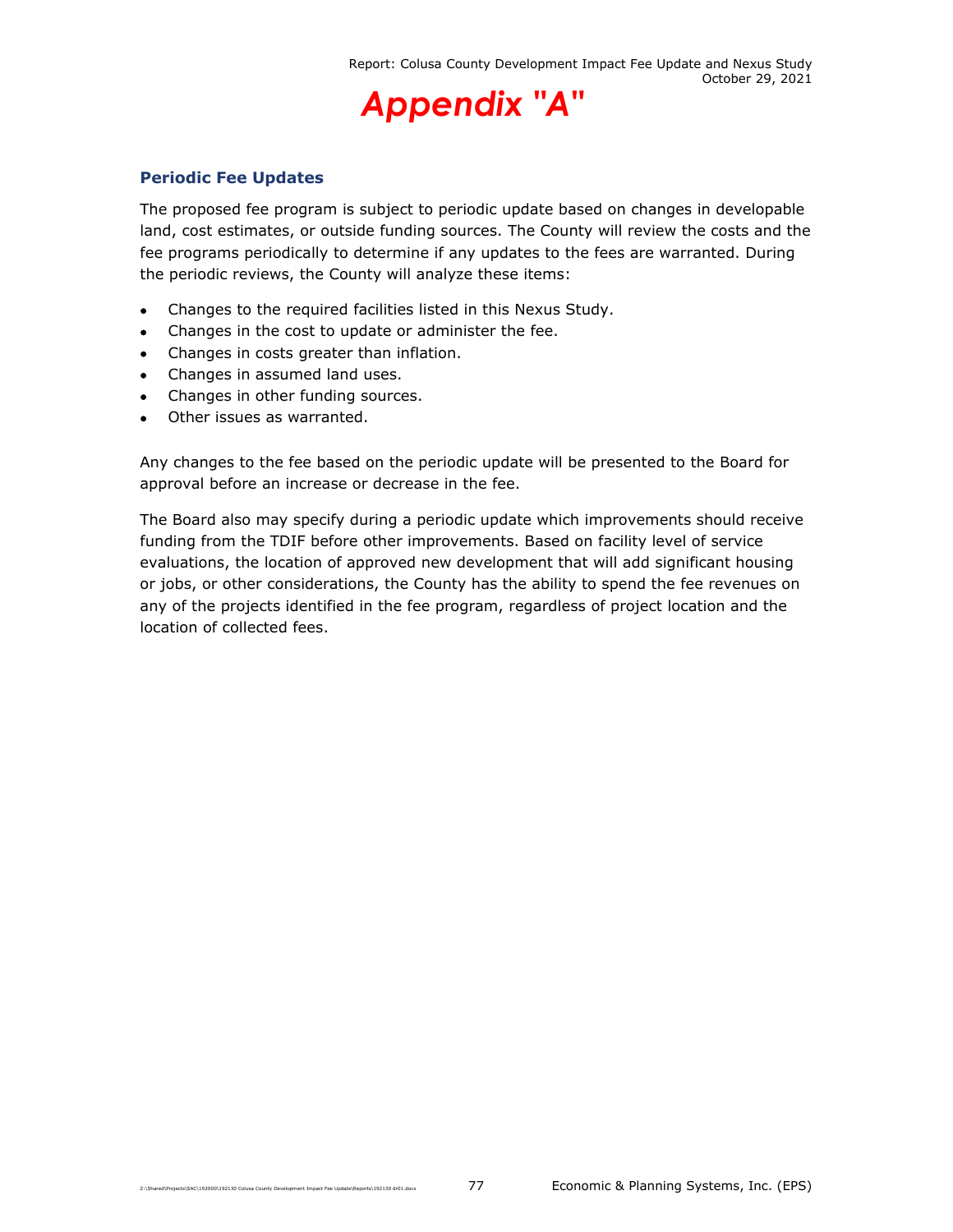Report: Colusa County Development Impact Fee Update and Nexus Study October 29, 2021



THIS PAGE INTENTIONALLY LEFT BLANK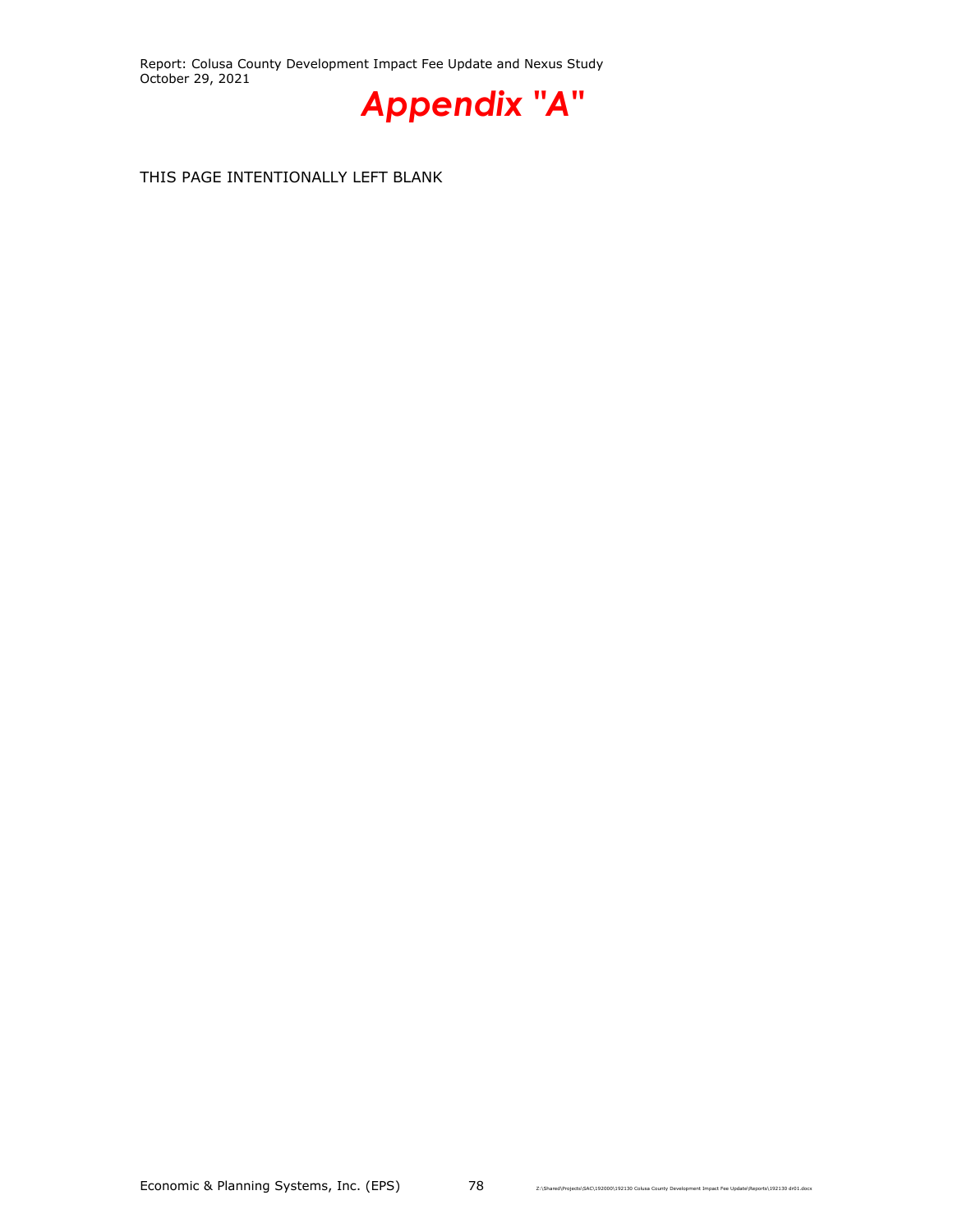### APPENDIX A:

### Land Use and Persons-Served Analysis

| Table A-1 | Projected Land Uses and                         |
|-----------|-------------------------------------------------|
| Table A-2 | Unincorporated County                           |
| Table A-3 |                                                 |
| Table A-4 |                                                 |
| Table A-5 | County Number of Units by Units in StructureA-6 |
| Table A-6 |                                                 |
| Table A-7 |                                                 |

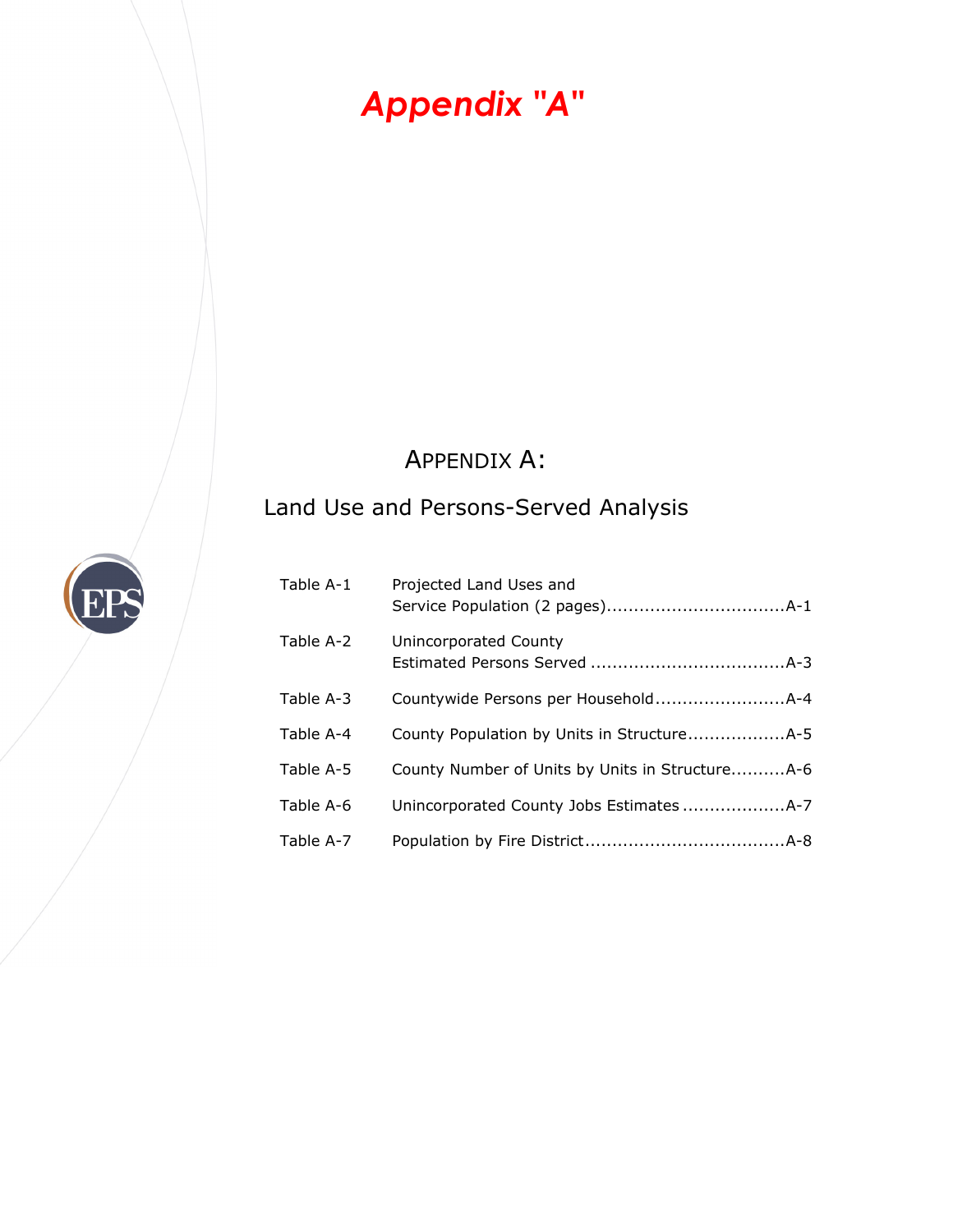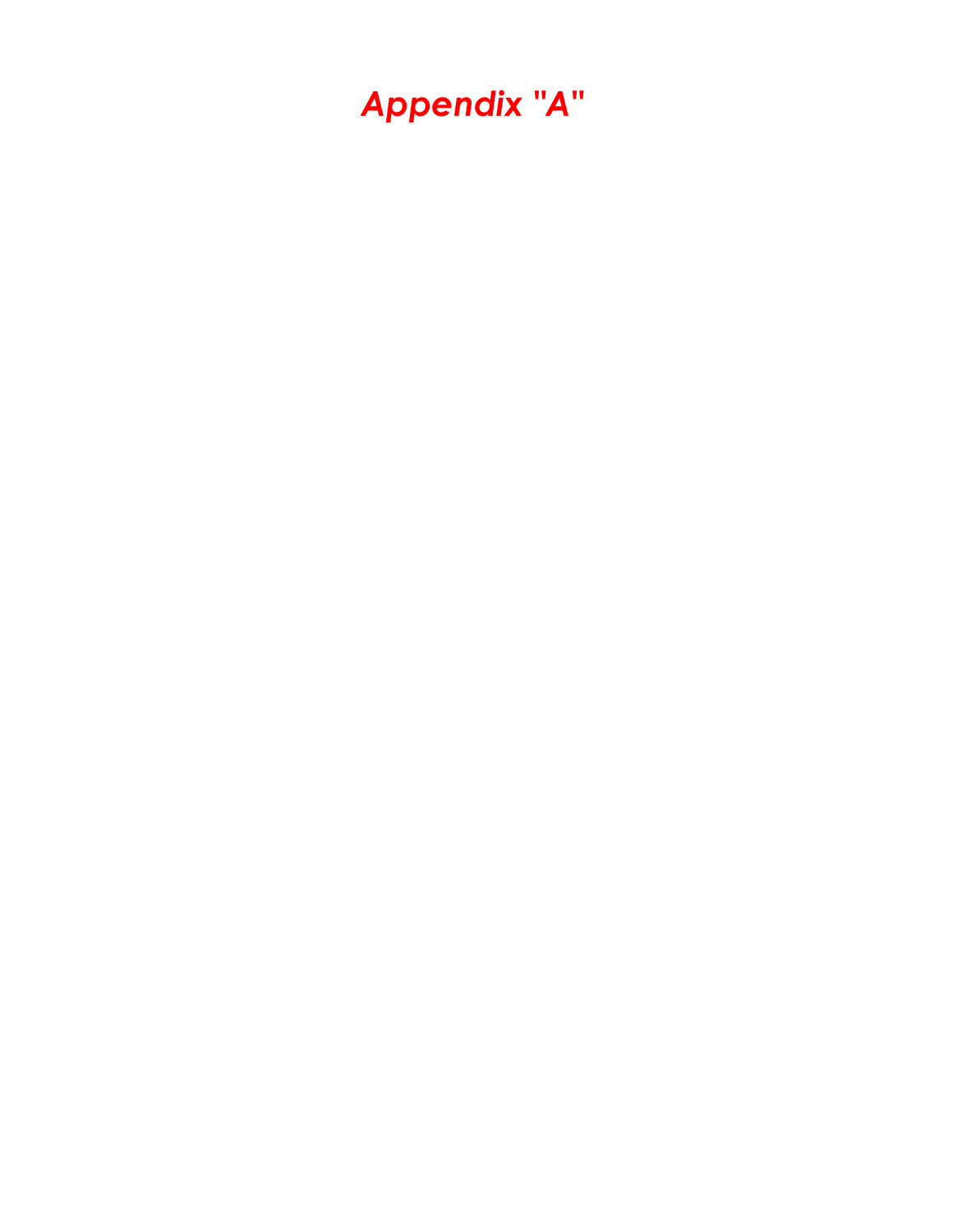#### **Table A-1County of Colusa Development Impact Fee Update Projected Land Uses & Service Population**

Agricultural: Square foot per employee estimated to be twice as much as Industrial land uses.

[3] Sacramento River assumed to be within the Sacramento River Fire Protection District.

|                                          |                              | <b>Assumptions</b> |                                 |                      |                     |     |                       |                      |     |                          |                     |          |                  |                             |                                          |                          |                     |         |                  |               |               |           |               |                          |                          |
|------------------------------------------|------------------------------|--------------------|---------------------------------|----------------------|---------------------|-----|-----------------------|----------------------|-----|--------------------------|---------------------|----------|------------------|-----------------------------|------------------------------------------|--------------------------|---------------------|---------|------------------|---------------|---------------|-----------|---------------|--------------------------|--------------------------|
|                                          |                              |                    | Persons per<br>Household/       | Weighting            |                     |     | Arbuckle/College City | Sacramento River [3] |     |                          |                     | Williams |                  |                             | <b>Future Land Uses</b><br>Princeton [4] |                          |                     | Maxwell |                  |               | Stonyford [5] |           |               | Total                    |                          |
| <b>Land Use</b>                          | Percentage of<br>Development | Density            | Sq. Ft. per<br>Employee [1] [2] | Factor<br>Assumption | Est.<br>Acres Units |     | Bldg.<br>Sq. Ft.      | Est.<br>Acres Units  |     | Bldg.<br>Sq. Ft.         | Est.<br>Acres Units |          | Bldg.<br>Sq. Ft. | Est.<br>Acres Units Sq. Ft. |                                          | Bldg.                    | Est.<br>Acres Units |         | Bldg.<br>Sq. Ft. | Est.<br>Acres | Units Sq. Ft. | Bldg.     | Est.<br>Acres | Units                    | Bldg.<br>Sq. Ft.         |
| <b>Residential Land Uses</b>             |                              | DU/Acre            |                                 |                      |                     |     |                       |                      |     |                          |                     |          |                  |                             |                                          |                          |                     |         |                  |               |               |           |               |                          |                          |
| Single-Family Residential                | 85%                          | 5.00               | 3.10                            | 1.00                 | 53.8                | 269 | $\sim$                | 13.8                 | 69  | $\overline{\phantom{a}}$ | 17.8                | 89       | $\sim$           | 14.2                        | 71                                       | $\overline{\phantom{a}}$ | 7.6                 | 38      |                  | 11.2          | 56            |           | 118.4         | 592                      | $\overline{\phantom{0}}$ |
| <b>Multifamily Residential</b>           | 15%                          | 24.00              | 2.38                            | 1.00                 | 2.0<br>55.8         | 48  |                       | 0.5                  |     | $\overline{\phantom{0}}$ | 0.7<br>18.5         | 16       |                  | 0.5<br>14.7                 | 13                                       |                          | 0.3<br>7.9          |         |                  | 0.4           |               |           | 4.4           | 106                      | $\overline{\phantom{0}}$ |
| <b>Subtotal Residential Land Uses</b>    |                              |                    |                                 |                      |                     | 317 |                       | 14.3                 | -81 | $\blacksquare$           |                     | 105      |                  |                             | 84                                       | . .                      |                     | 45      |                  | 11.6          | 66            |           | 122.8         | 698                      |                          |
| <b>Nonresidential Land Uses</b>          |                              | <b>FAR</b>         |                                 |                      |                     |     |                       |                      |     |                          |                     |          |                  |                             |                                          |                          |                     |         |                  |               |               |           |               |                          |                          |
| Commercial                               |                              | 0.30               | 700                             | 0.50                 | 5.7                 |     | 74.100                | 16.3                 |     | 212,632                  | 3.8                 | $\sim$   | 49,470           | 1.2                         | $\sim$                                   | 15,587                   | 3.2                 | $\sim$  | 41,520           | 0.5           | $\sim$        | 6,350     | 30.6          | $\overline{\phantom{a}}$ | 399,659                  |
| Industrial                               |                              | 0.40               | 1,800                           | 0.50                 | 18.1                |     | 315,300               | 20.1                 |     | 350,610                  | 28.2                | $\sim$   | 490,747          | 1.8                         | $\sim$                                   | 31,937                   | 6.1                 | $\sim$  | 105,729          | 0.2           | $\sim$        | 3,402     | 74.5          | $\sim$                   | 1,297,725                |
| Agricultural                             |                              | 0.10               | 3,600                           | 0.50                 | 130.9               |     | 570,102               | 64.7                 |     | 281,722                  | 56.1                |          | 244,277          | 8.3                         | $\sim$                                   | 36,283                   | 22.8                | $\sim$  | 99,301           | 3.8           | $\sim$        | 16,441    | 286.5         |                          | $-1,248,126$             |
| <b>Subtotal Nonresidential Land Uses</b> |                              |                    |                                 |                      | 154.6               |     | 959,502               | 101.1                |     | 844,964                  | 88.0                | $\sim$   | 784,494          | 11.4                        |                                          | $-83,807$                | 32.0                | $\sim$  | 246,550          | 4.5           |               | 26,193    | 391.6         |                          | $-2,945,510$             |
| <b>Total Land Uses</b>                   |                              |                    |                                 |                      | 210.4               | 317 | 959,502               | 115.4                | 81  | 844,964                  | 106.5               | 105      | 784,494          | 26.1                        | 84 83,807                                |                          | 39.9                | 45      | 246,550          | 16.า          |               | 66 26,193 | 514.4         | 698                      | 2,945,510                |

Source: County of Colusa; US Census Bureau; US Department of Energy; EPS.

[1] Persons per household: See Table A-3.

[2] Estimated Square Foot per Employee based on the US Department of Energy 2012 Commercial Buildings Energy Consumption Survey (Table PBA1). Commercial: Reflects an average of retail store, food service, medical, and office uses. Industrial: Reflects warehouse employment density assumption.

[4] Princeton assumed to be within the Princeton Fire Protection District.

 [5] Stonyford assumed to be within the Bear Valley/ Indian Valley Fire Protection District.

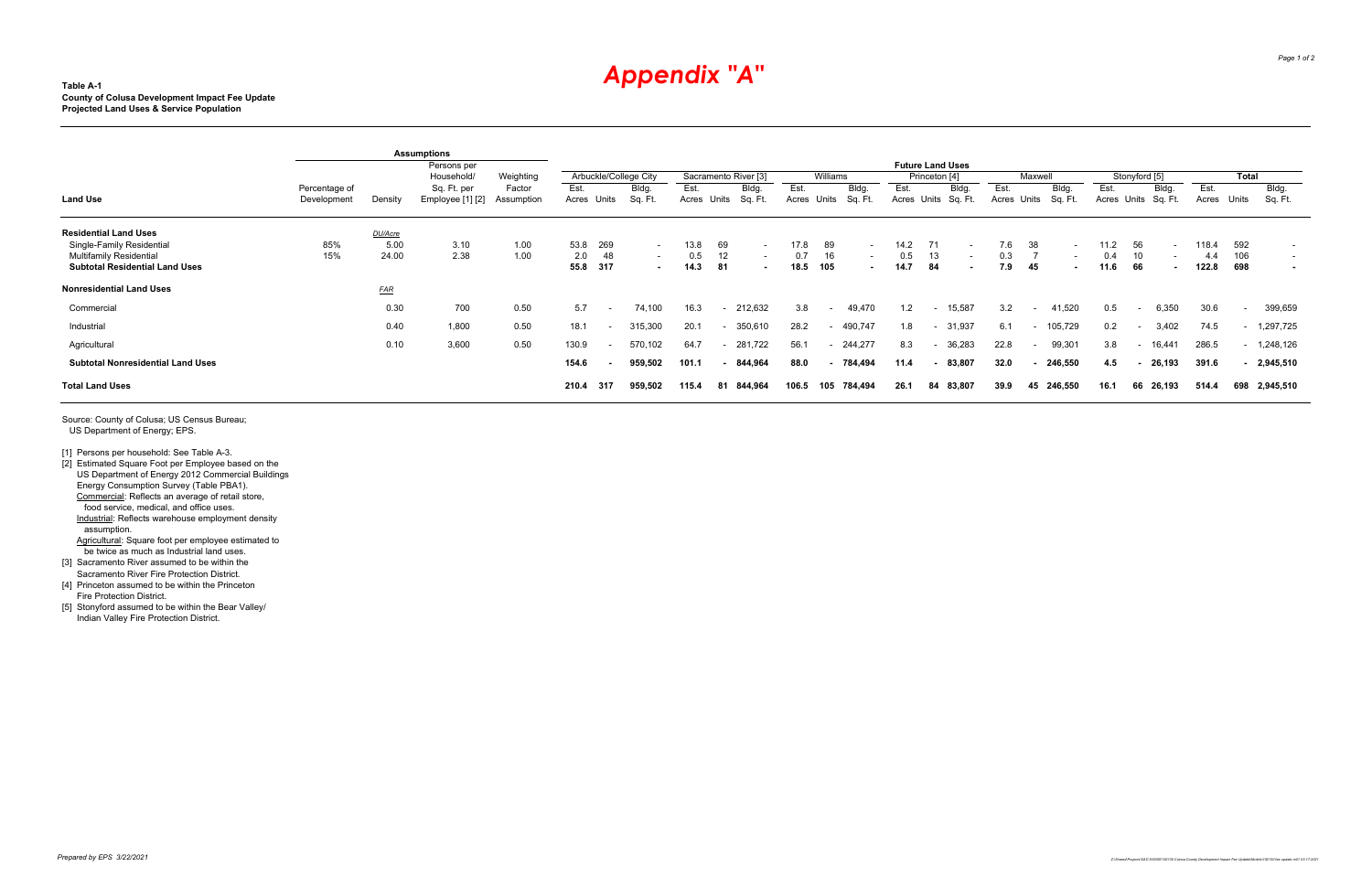#### **Table A-1County of Colusa Development Impact Fee Update Projected Land Uses & Service Population**

[2] Estimated Square Foot per Employee based on the US Department of Energy 2012 Commercial Buildings Energy Consumption Survey (Table PBA1). Commercial: Reflects an average of retail store, food service, medical, and office uses. Industrial: Reflects warehouse employment density assumption. Agricultural: Square foot per employee estimated to

Source: County of Colusa; US Census Bureau; US Department of Energy; EPS.

[1] Persons per household: See Table A-3.

- be twice as much as Industrial land uses. [3] Sacramento River assumed to be within the
- Sacramento River Fire Protection District.
- [4] Princeton assumed to be within the Princeton Fire Protection District.
- [5] Stonyford assumed to be within the Bear Valley/ Indian Valley Fire Protection District.

|                                          | <b>Future Service Population</b> |         |                      |         |            |            |               |            |            |            |                |            |              |            |
|------------------------------------------|----------------------------------|---------|----------------------|---------|------------|------------|---------------|------------|------------|------------|----------------|------------|--------------|------------|
|                                          | Arbuckle/College City            |         | Sacramento River [3] |         | Williams   |            | Princeton [4] |            | Maxwell    |            | Stonyford [5]  |            | <b>Total</b> |            |
|                                          | Estimated                        |         | Estimated            |         | Estimated  |            | Estimated     |            | Estimated  |            | Estimated      |            | Estimated    |            |
|                                          | Future                           | Future  | Future               | Future  | Future     | Future     | Future        | Future     | Future     | Future     | Future         | Future     | Future       | Future     |
|                                          | Residents/                       | Service | Residents/           | Service | Residents/ | Service    | Residents/    | Service    | Residents/ | Service    | Residents/     | Service    | Residents/   | Service    |
| Land Use                                 | <b>Employees</b> Population      |         | Employees Population |         | Employees  | Population | Employees     | Population | Employees  | Population | Employees      | Population | Employees    | Population |
| <b>Residential Land Uses</b>             |                                  |         |                      |         |            |            |               |            |            |            |                |            |              |            |
| Single-Family Residential                | 834                              | 834     | 214                  | 214     | 276        | 276        | 220           | 220        | 118        | 118        | 174            | 174        | 1,836        | 1,836      |
| <b>Multifamily Residential</b>           | 114                              | 114     | 29                   | 29      | 38         | 38         | 31            | 31         | 17         | 17         | 24             | 24         | 253          | 253        |
| <b>Subtotal Residential Land Uses</b>    | 948                              | 948     | 243                  | 243     | 314        | 314        | 251           | 251        | 135        | 135        | 198            | 198        | 2,089        | 2,089      |
| <b>Nonresidential Land Uses</b>          |                                  |         |                      |         |            |            |               |            |            |            |                |            |              |            |
| Commercial                               | 106                              | 53      | 304                  | 152     | 71         | 36         | 22            | 11         | 59         | 30         | 9              | 5          | 571          | 287        |
| Industrial                               | 175                              | 88      | 195                  | 98      | 273        | 137        | 18            | 9          | 59         | 30         | $\overline{2}$ |            | 722          | 363        |
| Agricultural                             | 158                              | 79      | 78                   | 39      | 68         | 34         | 10            | 5          | 28         | 14         | 5              | 3          | 347          | 174        |
| <b>Subtotal Nonresidential Land Uses</b> | 439                              | 220     | 577                  | 289     | 412        | 207        | 50            | 25         | 146        | 74         | 16             | 9          | 1,640        | 824        |
| <b>Total Land Uses</b>                   | 1,387                            | 1,168   | 820                  | 532     | 726        | 521        | 301           | 276        | 281        | 209        | 214            | 207        | 3,729        | 2,913      |

*future\_lu*

## *Appendix "A"*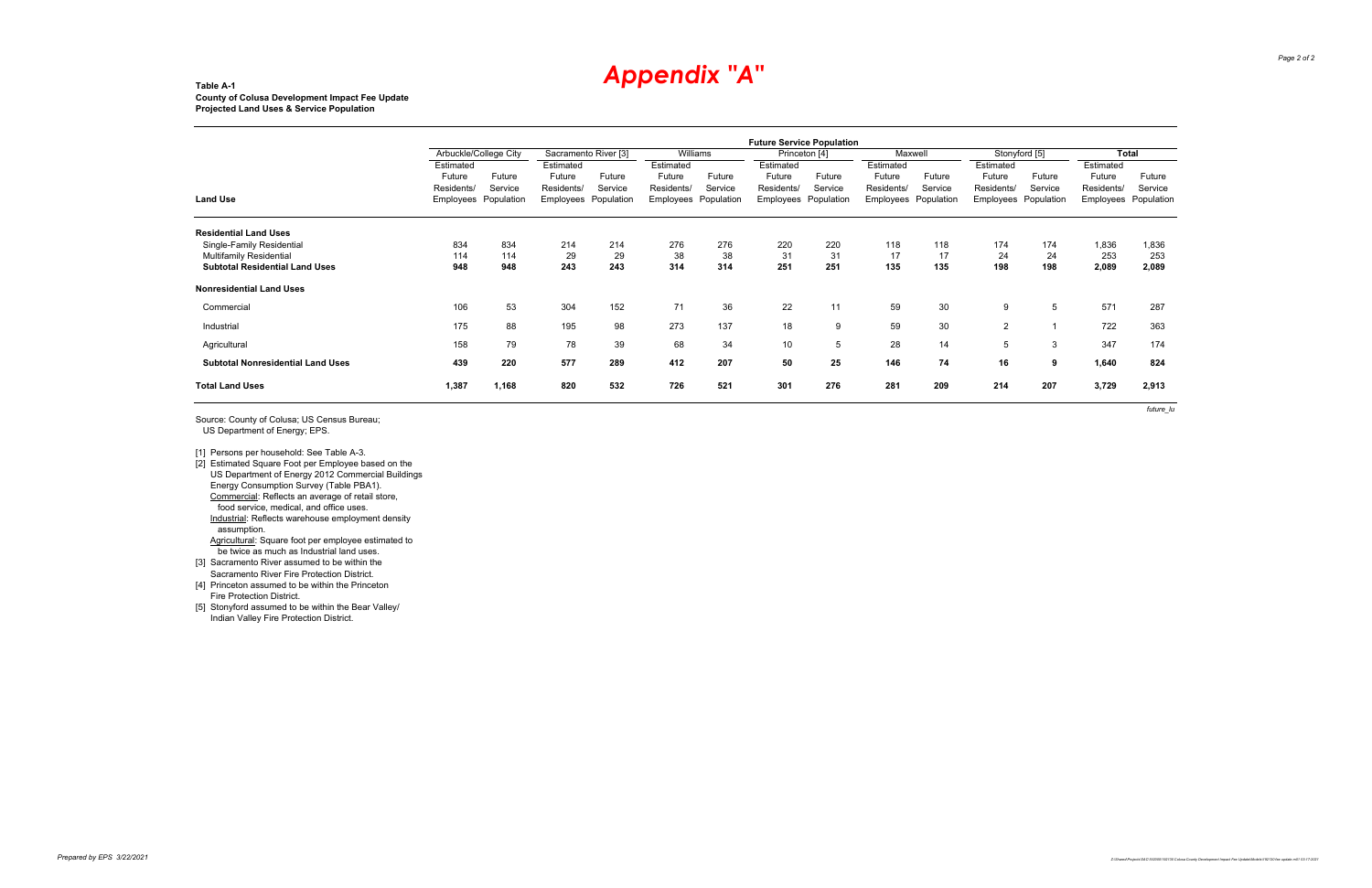### Table A-2<br>County of Colusa Development Impact Fee Up**AteDDENdix "A" Unincorporated County Estimated Persons Served**

| <b>Population and Employees</b>                        | Weighting<br>Factor<br><b>Assumption</b> | <b>Existing</b><br><b>Residents and</b><br><b>Employees</b><br>$(2020)$ [1] [2] | <b>Existing</b><br><b>Persons</b><br><b>Served</b><br>(2020) | <b>Future</b><br><b>Persons</b><br><b>Served</b><br>(2020-2040) [3] | Total<br><b>Persons</b><br><b>Served</b><br>(2040) |
|--------------------------------------------------------|------------------------------------------|---------------------------------------------------------------------------------|--------------------------------------------------------------|---------------------------------------------------------------------|----------------------------------------------------|
| Formula                                                | A                                        | B                                                                               | $C = A^*B$                                                   | D                                                                   | $E = C + D$                                        |
| <b>Unincorporated County</b>                           |                                          |                                                                                 |                                                              |                                                                     |                                                    |
| Residents                                              | 1.00                                     | 10,240                                                                          | 10,240                                                       | 2,089                                                               | 12,329                                             |
| Employees                                              | 0.50                                     | 5,978                                                                           | 2,989                                                        | 824                                                                 | 3,813                                              |
| <b>Total Unincorporated County</b>                     |                                          | 16,218                                                                          | 13,229                                                       | 2,913                                                               | 16,142                                             |
| Bear Valley / Indian Valley Fire District              |                                          |                                                                                 |                                                              |                                                                     |                                                    |
| <b>Residents</b>                                       | 1.00                                     | 321                                                                             | 321                                                          | 198                                                                 | 519                                                |
| Employees                                              | 0.50                                     | 36                                                                              | 18                                                           | 9                                                                   | 27                                                 |
| <b>Total Bear Valley / Indian Valley Fire District</b> |                                          | 357                                                                             | 339                                                          | 207                                                                 | 546                                                |
| <b>Princeton Fire District</b>                         |                                          |                                                                                 |                                                              |                                                                     |                                                    |
| <b>Residents</b>                                       | 1.00                                     | 320                                                                             | 320                                                          | 251                                                                 | 571                                                |
| Employees                                              | 0.50                                     | 241                                                                             | 121                                                          | 25                                                                  | 146                                                |
| <b>Total Princeton Fire District</b>                   |                                          | 561                                                                             | 441                                                          | 276                                                                 | 717                                                |
| <b>Sacramento River Fire District</b>                  |                                          |                                                                                 |                                                              |                                                                     |                                                    |
| Residents                                              | 1.00                                     | 2,117                                                                           | 2,117                                                        | 243                                                                 | 2,360                                              |
| Employees                                              | 0.50                                     | 1,774                                                                           | 887                                                          | 289                                                                 | 1,176                                              |
| <b>Total Sacramento River Fire District</b>            |                                          | 3,891                                                                           | 3,004                                                        | 532                                                                 | 3,536                                              |

*person served*

Source: California Department of Finance; US Census LEHD OnTheMap, 2017; California EDD; EPS.

[1] Residents are based on population estimates from the California Department of Finance for January 1, 2020. Estimate includes household population only.

Unincorporated County: 5,035. Bear Valley / Indian Valley Fire District: 30. Princeton Fire District: 203.[2] Employees are based on the number of jobs estimated by the US Census OnTheMap tool in Colusa Co. in 2017 and increased by the annual average growth rate of 2.58% between 2017-2019 for Colusa Co. estimated by the California EDD and then adjusted by an additional 10% to account for self-employed workers. The 2017 estimated number of jobs is provided below.

Sacramento River Fire District: 1,494.

[3] Future persons served is based on the residential and nonresidential growth forecasted for each area. See Table A-1 for details.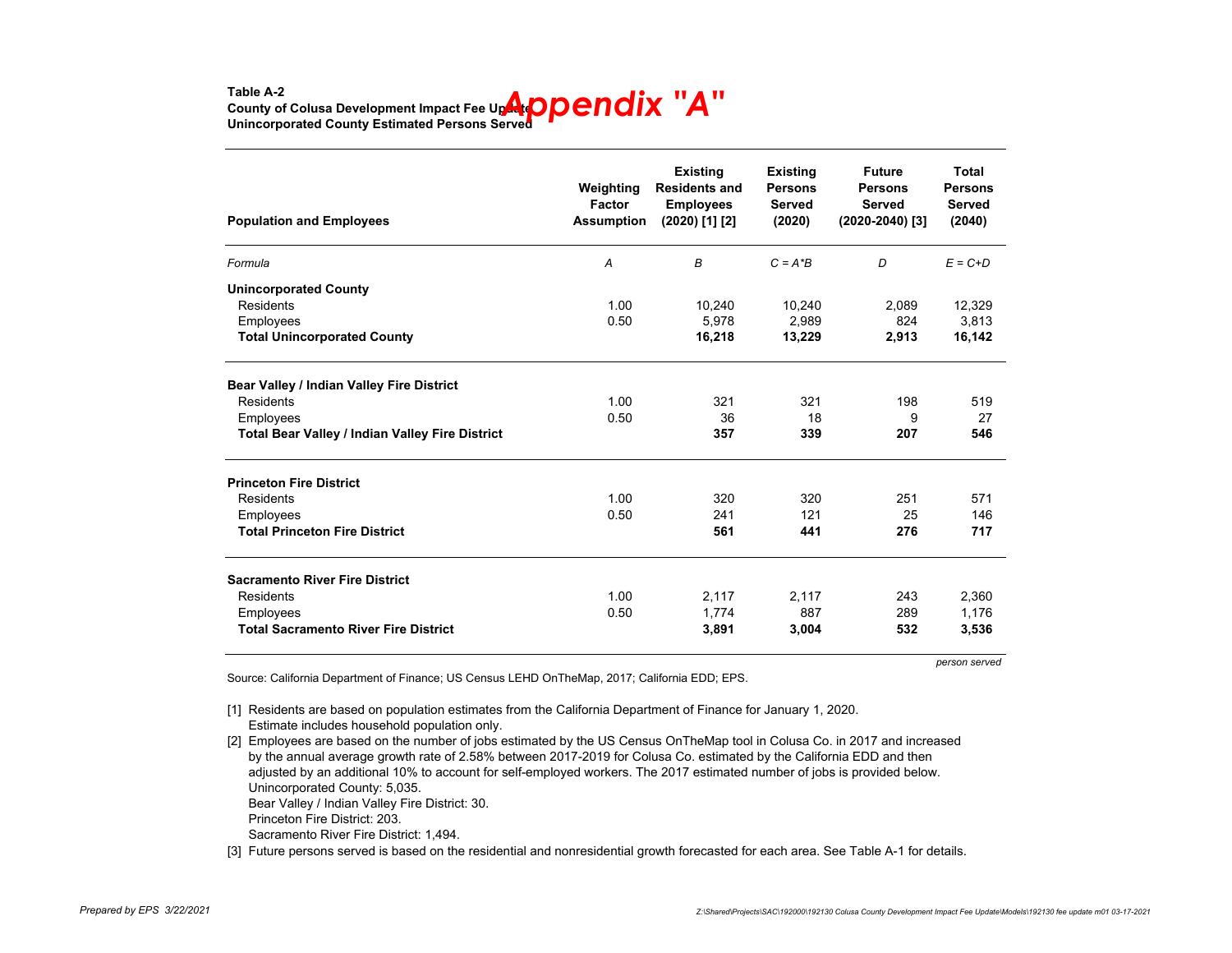**Table A-3 County of Colusa Development Impact Fee Update Countywide Persons per Household [1]**

| Item                                 | <b>Population</b> | No. of<br>Occupied<br>Units | <b>Estimated</b><br>Persons per<br><b>Household</b> |
|--------------------------------------|-------------------|-----------------------------|-----------------------------------------------------|
| Source                               | Table A-4         | Table A-5                   |                                                     |
| <b>Single-Family Residential [2]</b> | 17,905            | 5.780                       | 3.10                                                |
| <b>Multifamily Residential [3]</b>   | 2,108             | 886                         | 2.38                                                |

*pph*

Source: US Census Bureau, American Community Survey (2015-2019); EPS.

[1] Excludes population living in boat, RV, van, etc.

[2] Includes single-family attached and detached units.

[3] Includes units where there are 2 or more units within a structure.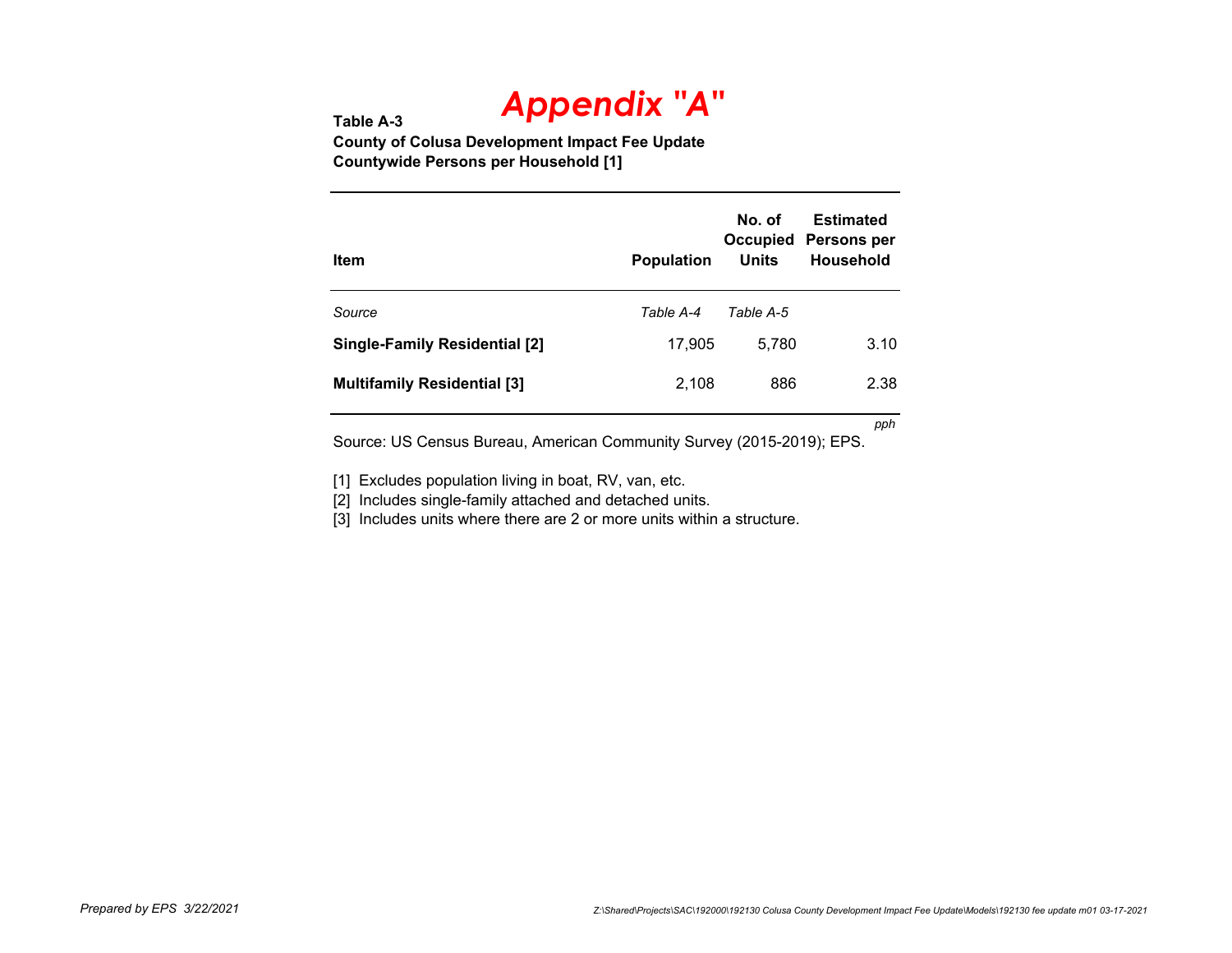**Table A-4 County of Colusa Development Impact Fee Update County Population by Units in Structure**

|                                         |                                         | UNINCORPORATED COUNTY<br><b>Number of Units by Units in Structure</b> |        | <b>TOTAL COUNTY</b><br><b>Number of Units by Units in Structure</b> |                                   |        |  |  |
|-----------------------------------------|-----------------------------------------|-----------------------------------------------------------------------|--------|---------------------------------------------------------------------|-----------------------------------|--------|--|--|
| <b>Population by Units in Structure</b> | Owner-<br>Occupied<br><b>Households</b> | Renter-<br>Occupied<br>Households                                     | Total  | Owner-<br>Occupied<br><b>Households</b>                             | Renter-<br>Occupied<br>Households | Total  |  |  |
| 1, detached or attached                 | 5.550                                   | 3,012                                                                 | 8.562  | 11,637                                                              | 6,268                             | 17,905 |  |  |
| $2$ to 4                                | 23                                      | 469                                                                   | 492    | 33                                                                  | 823                               | 856    |  |  |
| 5 or more                               | 0                                       | 118                                                                   | 118    | 100                                                                 | 1,152                             | 1,252  |  |  |
| Mobile home                             | 551                                     | 381                                                                   | 932    | 596                                                                 | 640                               | 1,236  |  |  |
| Boat, RV, van, etc.                     | 0                                       | 0                                                                     | 0      | 0                                                                   | 0                                 |        |  |  |
| <b>Total</b>                            | 6,124                                   | 3,980                                                                 | 10,104 | 12,366                                                              | 8,883                             | 21,249 |  |  |

Source: US Census Bureau, American Community Survey 5-Year Estimate (2015-2019), Table B25033.

*pop structure*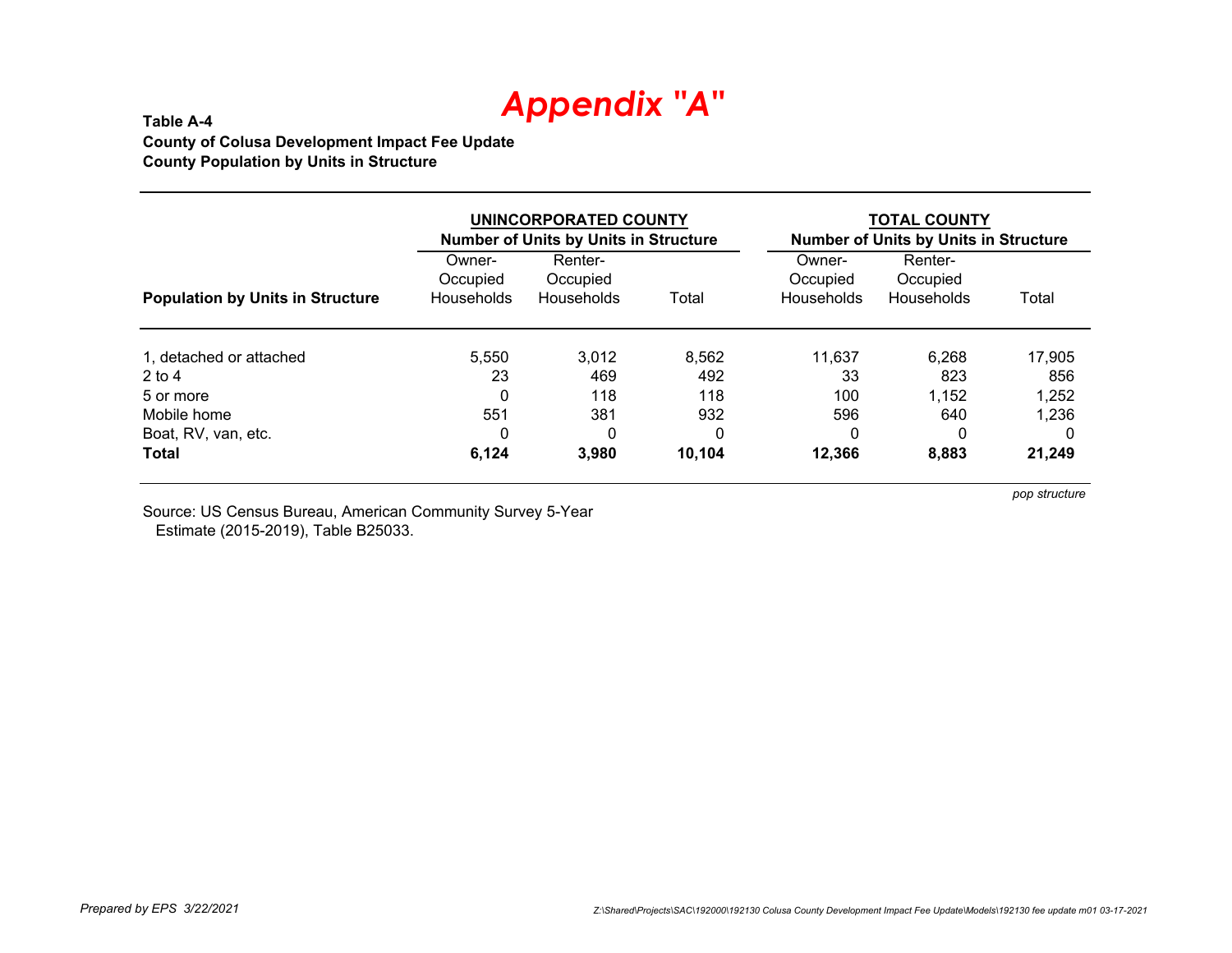#### **Table A-5 County of Colusa Development Impact Fee Update County Number of Units by Units in Structure**

|                           |                        | UNINCORPORATED COUNTY<br><b>Number of Units by Units in Structure</b> |       | <b>TOTAL COUNTY</b><br><b>Number of Units by Units in Structure</b> |                        |       |  |  |  |  |
|---------------------------|------------------------|-----------------------------------------------------------------------|-------|---------------------------------------------------------------------|------------------------|-------|--|--|--|--|
|                           | Owner-                 | Renter-                                                               |       | Owner-                                                              | Renter-                |       |  |  |  |  |
| <b>Units in Structure</b> | Occupied<br>Households | Occupied<br>Households                                                | Total | Occupied<br><b>Households</b>                                       | Occupied<br>Households | Total |  |  |  |  |
| 1, detached               | 1,908                  | 822                                                                   | 2,730 | 3,959                                                               | 1,508                  | 5,467 |  |  |  |  |
| 1, attached               | 32                     | 49                                                                    | 81    | 109                                                                 | 204                    | 313   |  |  |  |  |
| $\overline{2}$            | 2                      | 59                                                                    | 61    | 6                                                                   | 116                    | 122   |  |  |  |  |
| 3 or 4                    | 3                      | 89                                                                    | 92    | 3                                                                   | 204                    | 207   |  |  |  |  |
| 5 to 9                    | 0                      | 37                                                                    | 37    | 10                                                                  | 363                    | 373   |  |  |  |  |
| 10 to 19                  | 0                      | 0                                                                     | 0     | 0                                                                   | 51                     | 51    |  |  |  |  |
| 20 to 49                  | 0                      | 10                                                                    | 10    | 26                                                                  | 73                     | 99    |  |  |  |  |
| 50 or more                | 0                      | 0                                                                     | 0     | 0                                                                   | 34                     | 34    |  |  |  |  |
| Mobile home               | 262                    | 167                                                                   | 429   | 297                                                                 | 264                    | 561   |  |  |  |  |
| Boat, RV, van, etc.       | 0                      | 0                                                                     | 0     | 0                                                                   | 0                      | 0     |  |  |  |  |
| Total                     | 2,207                  | 1,233                                                                 | 3,440 | 4,410                                                               | 2,817                  | 7,227 |  |  |  |  |

Source: US Census Bureau, American Community Survey 5-Year Estimate (2015-2019), Table B25032.

*unit structure*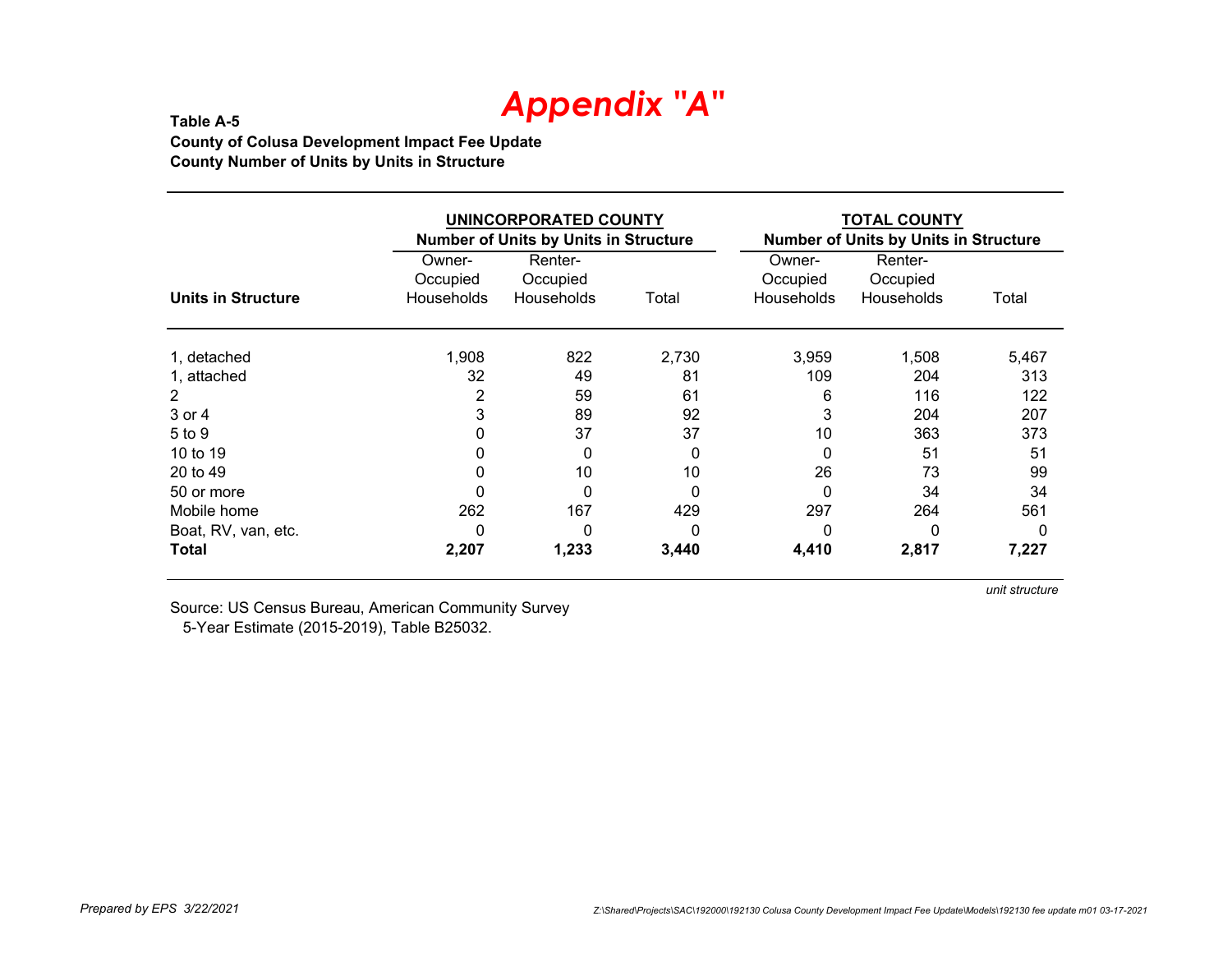#### **Table A-6 County of Colusa Development Impact Fee Update Unincorporated County Jobs Estimates**

|                                                               | <b>Estimated Number of Jobs</b> |                         |     |            |
|---------------------------------------------------------------|---------------------------------|-------------------------|-----|------------|
|                                                               | Total                           | <b>Fire District</b>    |     |            |
|                                                               | Unincorporated                  | Bear Valley /           |     | Sacramento |
| <b>NAICS Sector</b>                                           | County                          | Indian Valley Princeton |     | River      |
| 11 Agriculture, Forestry, Fishing and Hunting                 | 2,090                           | 17                      | 119 | 526        |
| 21 Mining, Quarrying, and Oil and Gas Extraction              | O                               | 0                       | 0   | 0          |
| 22 Utilities                                                  | 42                              | 0                       | 24  | 6          |
| 23 Construction                                               | 74                              | $\Omega$                | 0   | 10         |
| 31-33 Manufacturing                                           | 773                             | 0                       | 41  | 43         |
| 42 Wholesale Trade                                            | 442                             | 0                       | 16  | 145        |
| 44-45 Retail Trade                                            | 227                             |                         | 0   | 13         |
| 48-49 Transportation and Warehousing                          | 110                             | 0                       | 0   | 8          |
| 51 Information                                                | O                               | 0                       | 0   | 0          |
| 52 Finance and Insurance                                      | 17                              | 0                       | 0   | 2          |
| 53 Real Estate and Rental and Leasing                         | 34                              | 0                       | 0   | 9          |
| 54 Professional, Scientific, and Technical Services           | 45                              | 0                       | 0   | 3          |
| 55 Management of Companies and Enterprises                    | 0                               | 0                       | 0   | 0          |
| 56 Administration & Support, Waste Management and Remediation | 8                               | 0                       | 0   |            |
| 61 Educational Services                                       | 246                             |                         | 0   | 0          |
| 62 Health Care and Social Assistance                          | 91                              |                         | 3   | 18         |
| 71 Arts, Entertainment, and Recreation                        | 631                             | 0                       | 0   | 575        |
| 72 Accommodation and Food Services                            | 32                              | 0                       | 0   | 4          |
| 81 Other Services (excluding Public Administration)           | 28                              |                         | 0   | 12         |
| 92 Public Administration                                      | 145                             |                         | 0   | 116        |
| Total                                                         | 5,035                           | 30                      | 203 | 1,494      |

Source: US Census Bureau, OnTheMap 2017 Estimate for All Jobs.

*jobs*